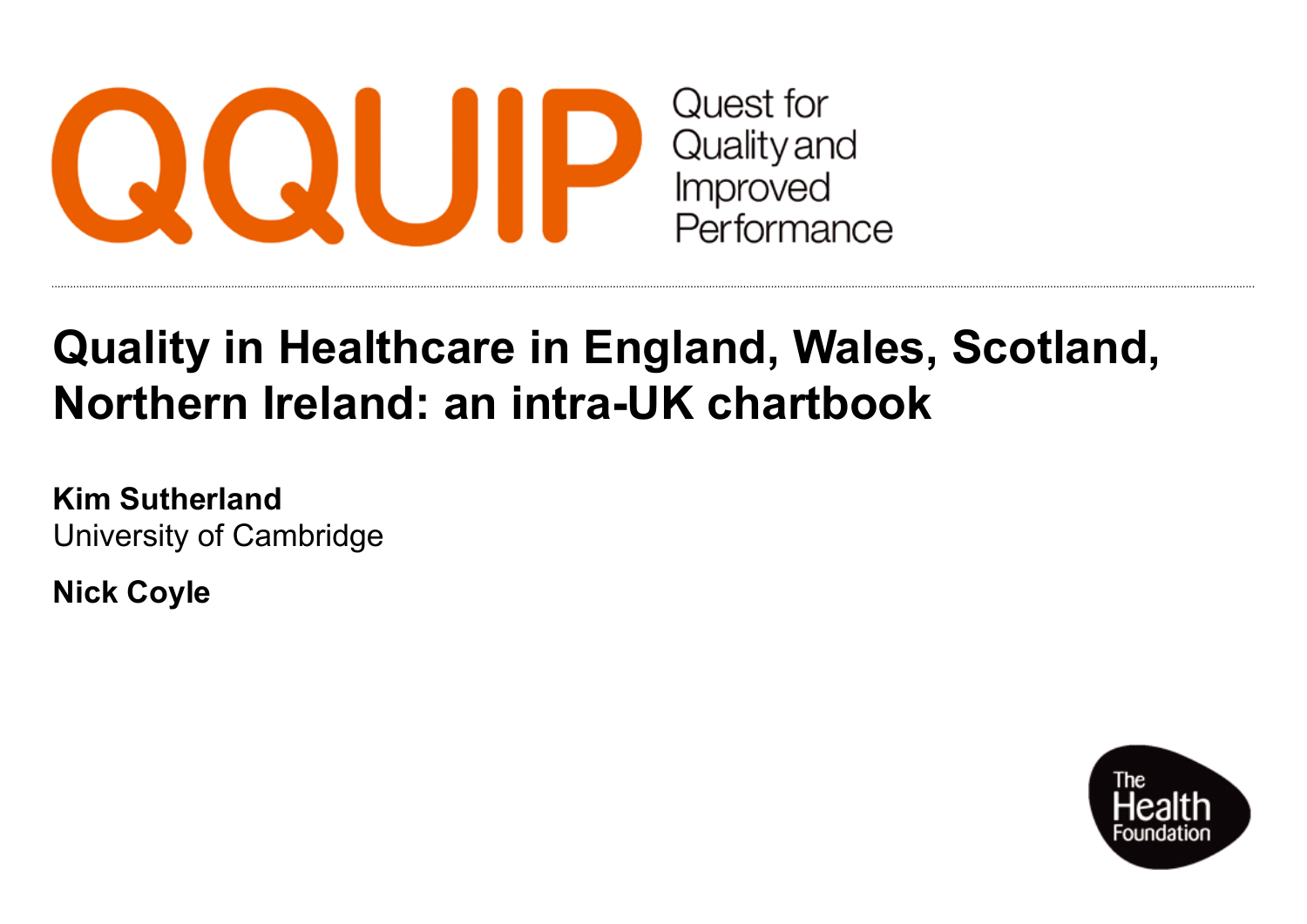#### **Published by:**

The Health Foundation 90 Long Acre London WC2E 9RA Telephone: 020 7257 8000 Facsimile: 020 7257 8001

[www.health.org.uk](http://www.health.org.uk)

Registered charity number 286967 Registered company number 1714937

First published 2009

ISBN 978-1-906461-10-2

Copyright The Health Foundation

All rights reserved, including the right of reproduction in whole or in part in any form.

Every effort has been made to obtain permission from copyright holders to reproduce material. The publishers would be pleased to rectify any errors or omissions bought to their attention.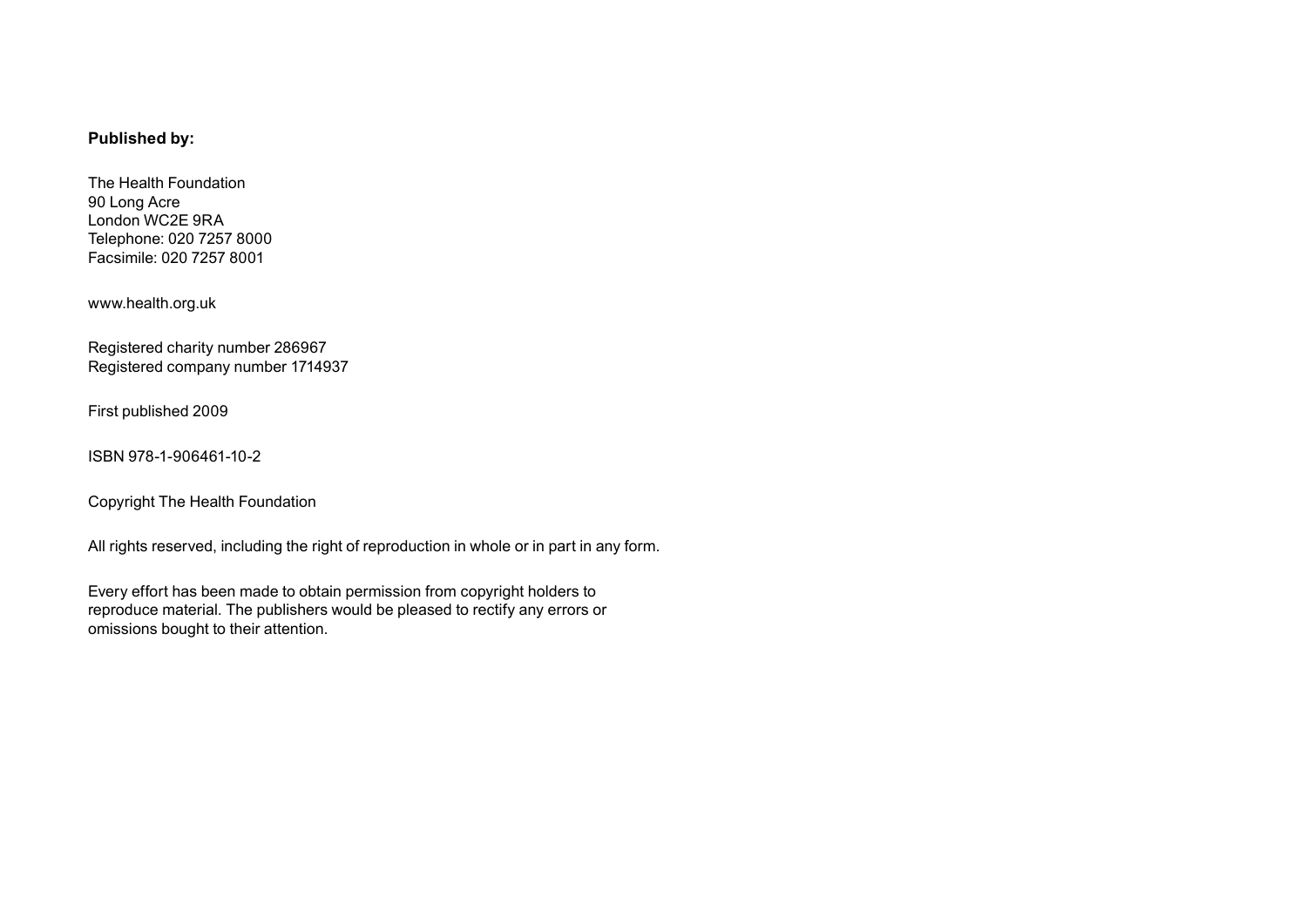# **Acknowledgements**

This report was produced as part of the Quest for Quality and Improved Performance (QQUIP), an initiative of The Health Foundation.

The authors and The Health Foundation would like to thank the following:

London Health Observatory

For technical input: David Steel and Donald Morrison – Quality Improvement Scotland, Carolyn Harper and Eugene Mooney – DHSSPS (Northern Ireland) and Ken Alexander – Welsh Assembly

Thanks also to: Barry McCormick, Mike Richards and Roger Boyle – DH, Chris Ham – University of Birmingham and Nick Black – LSHTM

Sheila Leatherman – University of North Carolina and Justine Fitzpatrick – London Health Observatory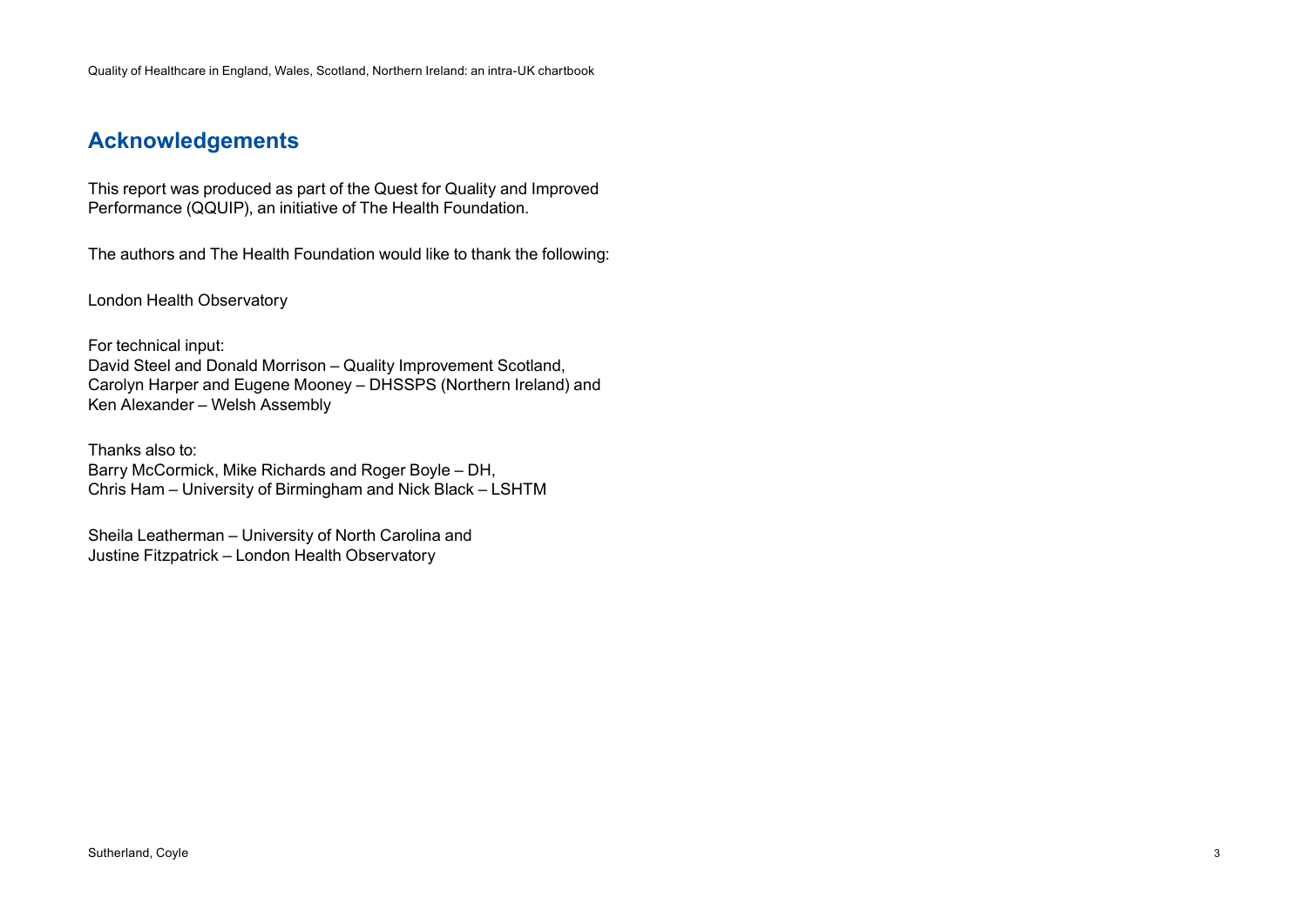# **Table of contents**

| 9                                                                                      |
|----------------------------------------------------------------------------------------|
| 11<br>11<br>12<br>14                                                                   |
| 15<br>15<br>15<br>16<br>16<br>18                                                       |
| 19<br>20<br>21<br>22<br>23<br>24<br>25<br>26<br>27<br>28<br>29<br>30<br>31<br>32<br>33 |
|                                                                                        |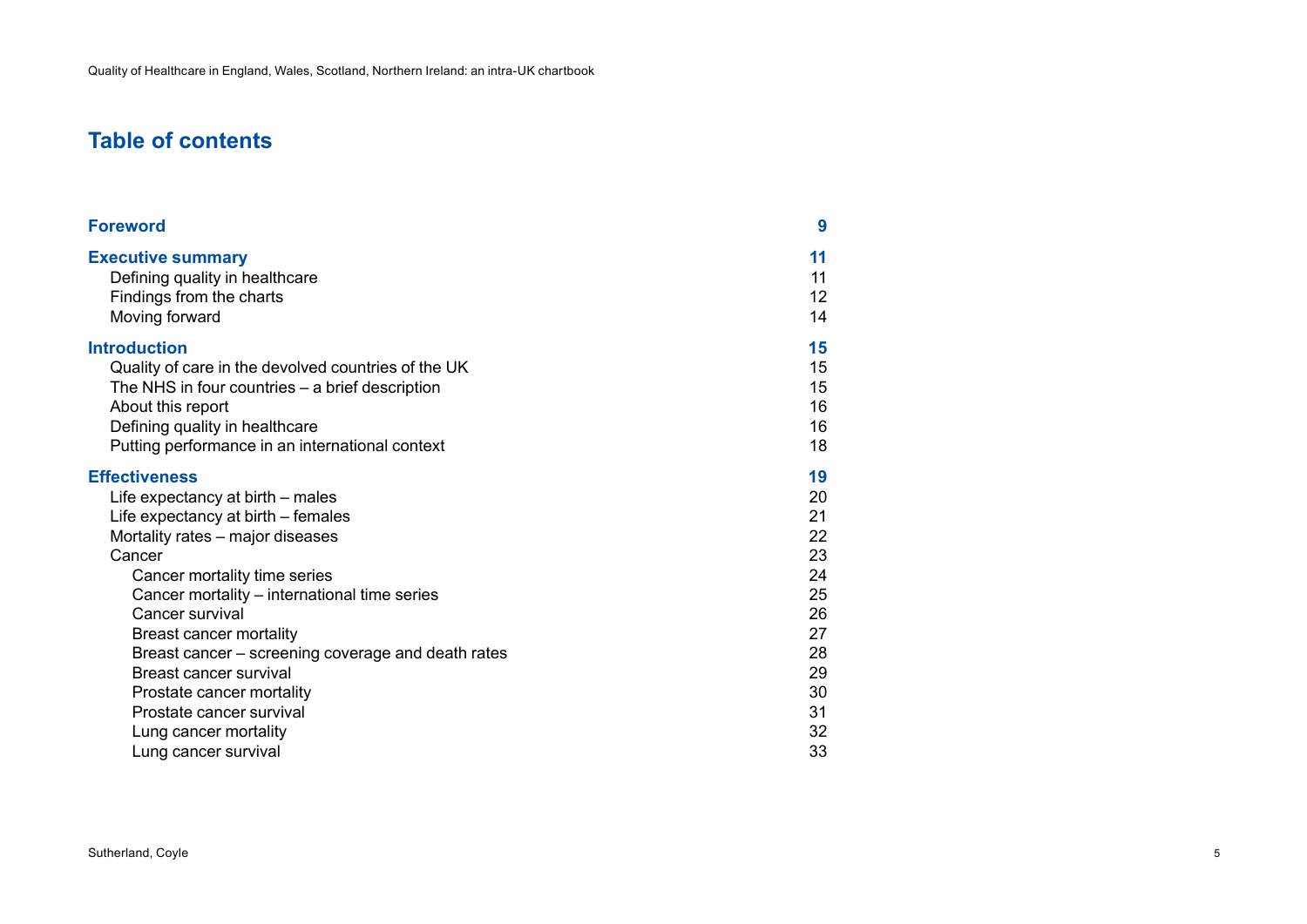| Circulatory disease                                                          | 34 |
|------------------------------------------------------------------------------|----|
| Mortality from circulatory diseases – international comparison               | 35 |
| Mortality from ischaemic heart disease                                       | 36 |
| CHD in primary care – blood pressure and cholesterol QOF indicators          | 37 |
| Managing heart attacks - reperfusion                                         | 38 |
| Managing heart attacks - secondary prevention                                | 40 |
| Hypertension in primary care - QOF indicators                                | 41 |
| CHD in primary care - QOF medication indicators                              | 42 |
| Stroke mortality                                                             | 43 |
| Stroke in primary care – blood pressure and cholesterol QOF indicators       | 44 |
| Heart failure in primary care - QOF indicator achievement                    | 45 |
| Infant and child health                                                      | 46 |
| Infant mortality                                                             | 47 |
| Perinatal mortality                                                          | 48 |
| Childhood immunisation                                                       | 49 |
| <b>Diabetes</b>                                                              | 50 |
| Diabetes mortality                                                           | 51 |
| Diabetes in primary care – QOF indicators for blood pressure and cholesterol | 52 |
| Diabetes in primary care – QOF indicator achievement for glycaemic control   | 53 |
| Retinal screening in diabetics - QOF indicator                               | 54 |
| Miscellaneous                                                                | 55 |
| Alcohol-related deaths                                                       | 56 |
| Suicide                                                                      | 57 |
| Influenza vaccination for people aged over 65                                | 58 |
| Sexually transmitted diseases                                                | 59 |
| <b>Access and timeliness</b>                                                 | 60 |
| Reconciling waiting data across the UK                                       | 60 |
| The UKCWTG                                                                   | 60 |
| Waits for procedures - cataract surgery                                      | 62 |
| Waits for procedures - angiography                                           | 63 |
| Waits for procedures - bypass surgery                                        | 64 |
| Waits for procedures - hip replacement                                       | 65 |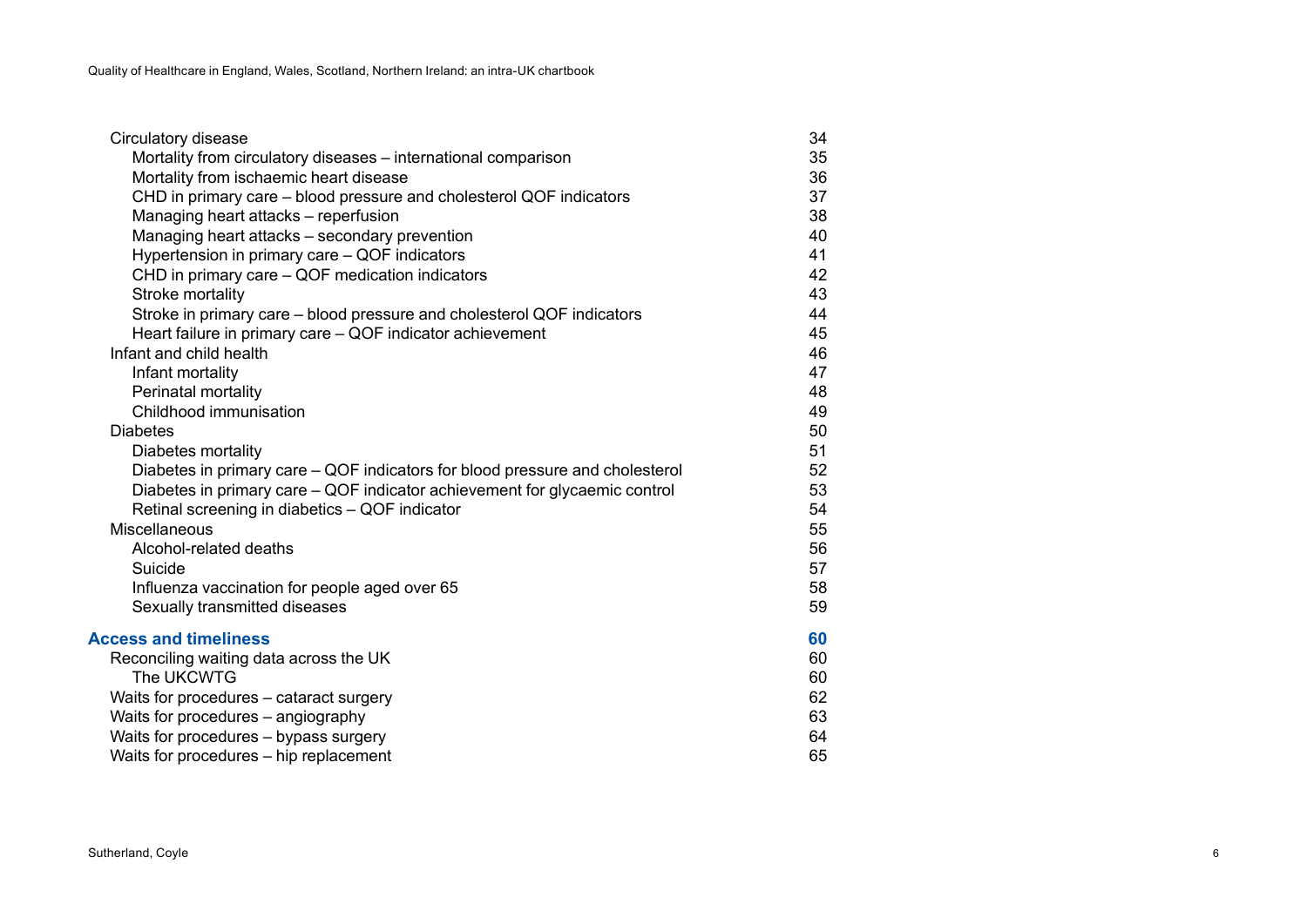| Waits for procedures - knee replacement                                    | 66 |
|----------------------------------------------------------------------------|----|
| Waits for procedures - angioplasty                                         | 67 |
| Waits for radiotherapy                                                     | 68 |
| Provision of out of hours primary care                                     | 69 |
| <b>Capacity</b>                                                            | 70 |
| Public expenditure on health                                               | 71 |
| Staffing – general practitioners and dentists                              | 72 |
| Available beds and 'throughput'                                            | 73 |
| Changes in perceived ability to provide high quality care – primary care   | 74 |
| General practice capacity to provide optimal care                          | 75 |
| Use of information technology in primary care                              | 76 |
| Coordination of care – routine prompts in primary care                     | 77 |
| Coordination of care – medical record availability                         | 78 |
| Coordination - receiving full discharge reports for primary care patients  | 79 |
| Participation in quality improvement activities                            | 80 |
| <b>Safety</b>                                                              | 81 |
| Patient reported error                                                     | 82 |
| Follow-up of adverse events in primary care                                | 83 |
| Safety and prescribed medications                                          | 84 |
| Patients receiving incorrect results                                       | 85 |
| <b>MRSA</b> rates                                                          | 86 |
| Clostridium difficile deaths                                               | 87 |
| <b>Patient centredness</b>                                                 | 89 |
| Overall ratings of quality of care                                         | 90 |
| Overall view of healthcare system - sicker adults and primary care doctors | 91 |
| Overall view of healthcare system - international comparison               | 92 |
| Level of involvement in decisions about care                               | 93 |
| Patient-doctor communication                                               | 94 |
| Written instructions for patients with chronic disease                     | 95 |
| Patient problems due to poor coordination of care                          | 96 |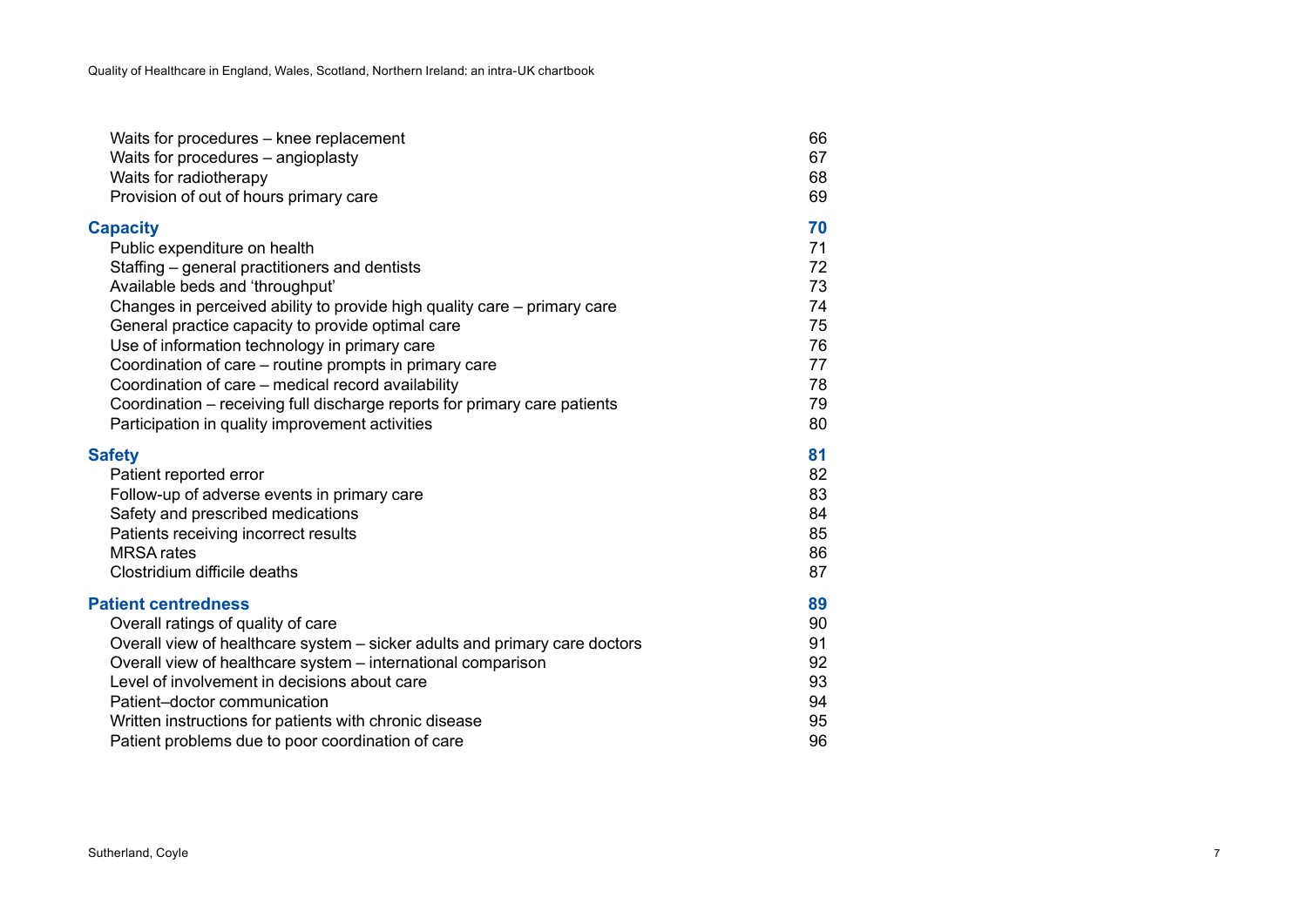| <b>Equity</b>                                         | 97  |
|-------------------------------------------------------|-----|
| Life expectancy by deprivation – males                | 98  |
| Life expectancy by deprivation – females              | 100 |
| Cancer mortality by deprivation                       | 102 |
| Coronary heart disease (CHD) mortality by deprivation | 104 |
| Stroke mortality by deprivation                       | 106 |
| Cost barriers to care                                 | 108 |
| <b>Technical appendix</b>                             | 109 |
| <b>Effectiveness</b>                                  | 109 |
| Access and timeliness                                 | 114 |
| Capacity                                              | 115 |
| Safety                                                | 116 |
| Patient centredness                                   | 127 |
| Equity                                                | 128 |
| <b>References</b>                                     | 121 |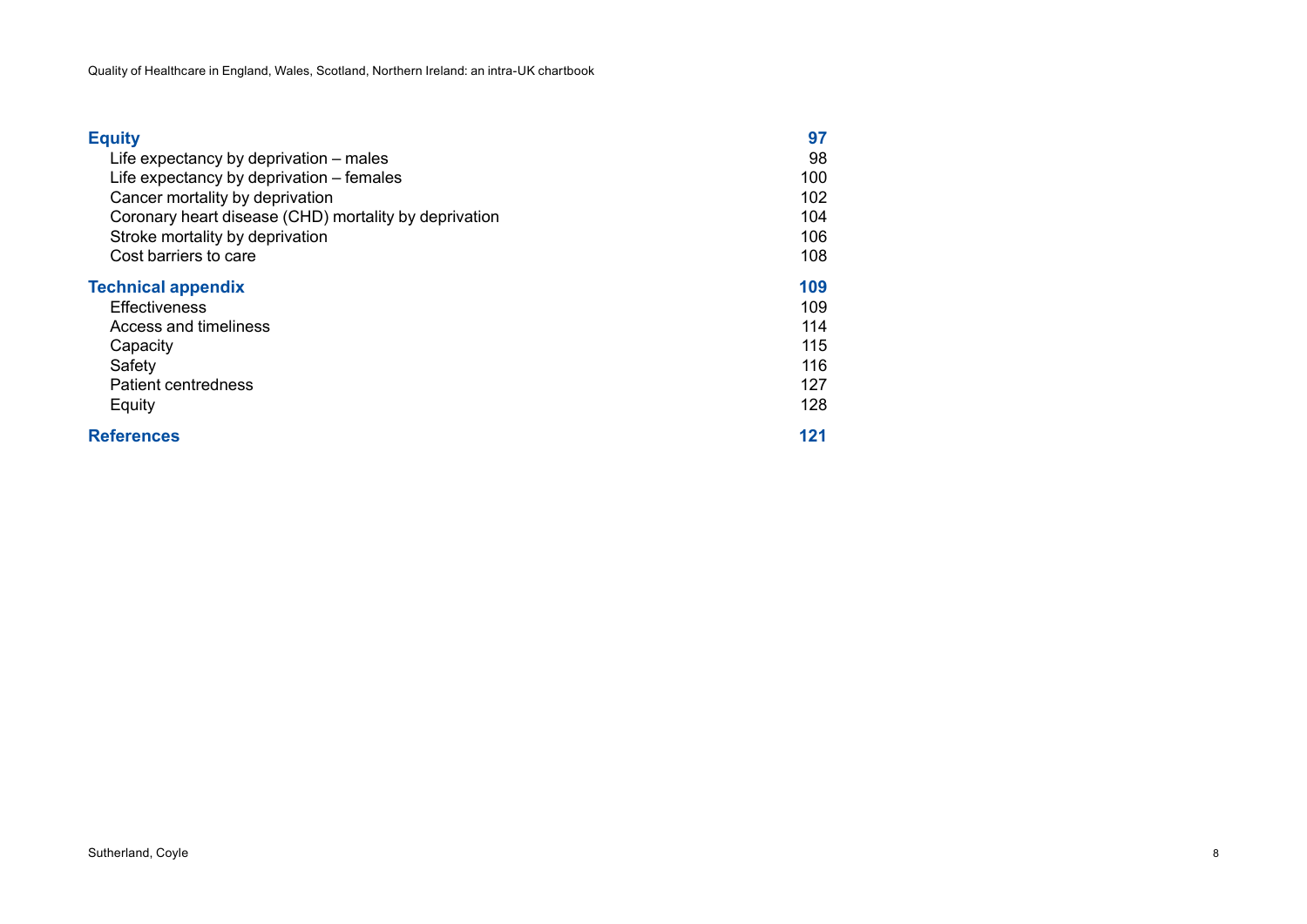# **Foreword**

It is almost ten years since the constitutional devolution of governance to the separate UK countries took effect. There is now considerable interest in reviewing whether the emerging differences in policy and structural arrangements have had an impact on the quality of healthcare provided to the different UK populations.

This chartbook is an important illustration of how currently available data can be used to create a coherent picture of the various facets of quality of healthcare – such as access, safety, effectiveness, patient-centred care, equity and capacity for improvement – in each of the UK countries.

In the final report of his review of the NHS, High quality care for all, published in June 2008, Lord Ara Darzi advocated the importance of clinically relevant measures to enable improvements in care and initiated a programme to develop and use these measures. Work is now underway within the English Department of Health to shape the programme.

However, healthcare is a large and complex sector. Despite the rapid rate at which information about healthcare changes and the speed of introduction of new policies, many of the indicators that are used to assess quality of care internationally (and which show the real effects on the health of populations) only show changes over much longer time periods. The chartbook does not aim to explain why differences emerge across the UK countries.

Working with others, The Health Foundation aims to improve health and the quality of healthcare in the UK. To do this we need data about the quality and performance of the healthcare sector in order to determine where and how we can act to best effect. Since 2005, the Foundation has supported a programme titled the Quest for Quality and Improved Performance (QQUIP), which draws together the current data on quality and performance through a regularly updated and publicly available database. The QQUIP programme also synthesises the international evidence about interventions to improve healthcare and provides analyses of value for money.

- QQUIP is designed to answer the following questions:
- What do we know about the state of quality and performance of the healthcare sector?
- What do we know about how to improve care most effectively?
- Where are the greatest gains?
- How much will it cost to achieve these improvements?

The QQUIP database shows that when comparing the UK as a whole against other countries there is still significant room for improvement on clinical performance, despite impressive gains.

This chartbook is intended to be a valuable resource for those who are improving the quality of care in the UK – either at the local or national level – through academic reflection, decision-making or the direct provision of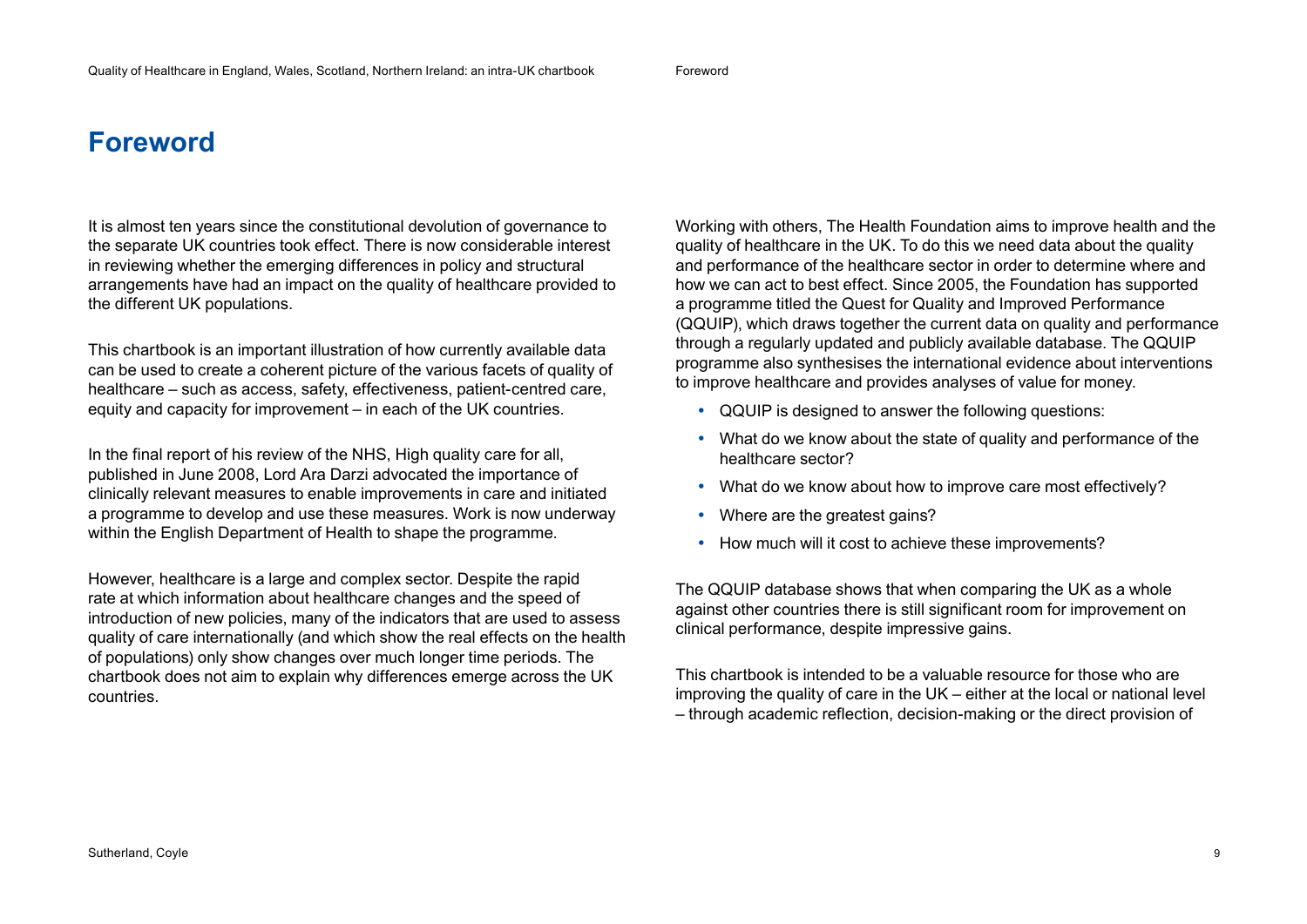Foreword

services. It's greatest contribution is to create an important opportunity to seek out and learn from the best performance within the UK and to help identify where improvements may be needed most. We hope that, working together, you will use it to accelerate efforts to improve the quality of healthcare for the people of the UK.

**Vin McLoughlin Director of Quality and Performance Analysis The Health Foundation January 2009**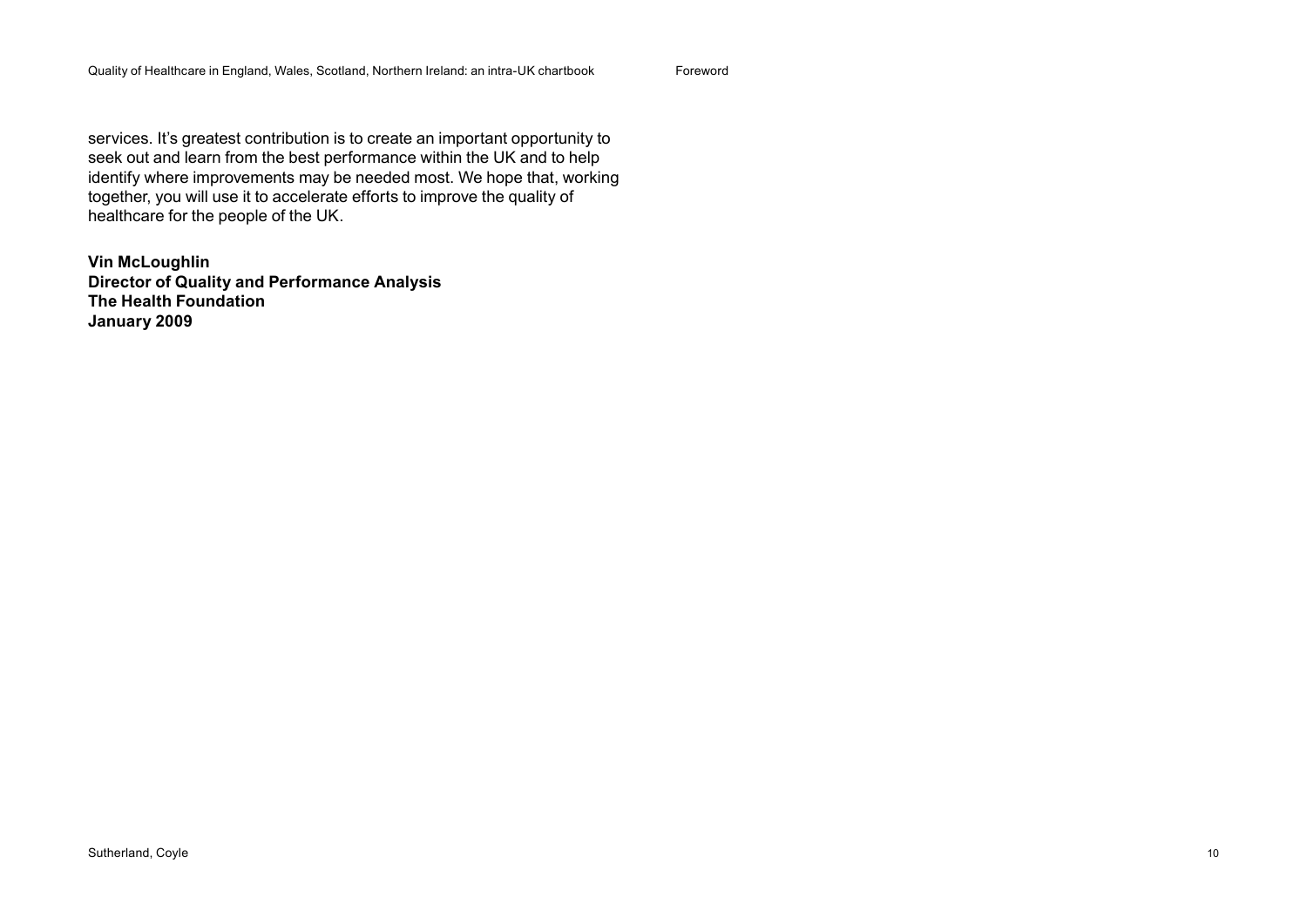# **Executive summary**

In 1948, the National Health Service (NHS) was established, assuming responsibility for the provision of a comprehensive preventive and curative service for the people of the UK. Since its inception, the NHS has seen huge transformations in the political and social landscape. One of the most significant changes has been the wide-ranging constitutional reform embarked on by the Labour Government elected in 1997 which, in a process referred to as 'devolution', saw significant decentralisation of power to elected bodies in Scotland, Wales and Northern Ireland. Prior to devolution there were minor health policy differences across the four countries. However, after 1998 each of the new political bodies gained significant freedom to shape NHS policy in their jurisdiction, and the last decade has seen increased diversity in the organisation and delivery of healthcare services.

This chartbook synthesises, analyses and presents available data on the quality of healthcare provided in the four devolved countries of the UK. The data should be interpreted with care. The constituent countries of the UK differ significantly in population, geographical size and population density. These are important contextual features that must be taken into account when reviewing quality of healthcare – in particular, the difference in population size affects confidence intervals for data. England has a population that is 10 times that of Scotland, 17 times that of Wales and 29 times that of Northern Ireland, which results in much wider confidence intervals for the smaller countries. Interpretation of the data in this chartbook should be grounded in an awareness that a number of indicators

(in particular outcome indicators such as mortality and survival rates) are affected by a wide range of factors, many of which are outside the control of governments, health departments, managers and professionals. The goal in charting differences in performance is not to rank countries but to catalyse further analysis about the underlying reasons for variation, note achievements and successes, identify potential areas for improvement and calibrate future goals on the basis of comparative benchmarks.

# **Defining quality in healthcare**

Quality in healthcare is a multifaceted concept and is not amenable to a single performance measure or simple metric. In the past decade there has been a concerted international effort to improve measurement and reporting, and a growing consensus about the key domains of quality in healthcare and relevant measures and indicators to populate these domains. The key domains are:

- Effectiveness
- Access and timeliness
- Capacity
- Safety
- Patient centredness
- Equity.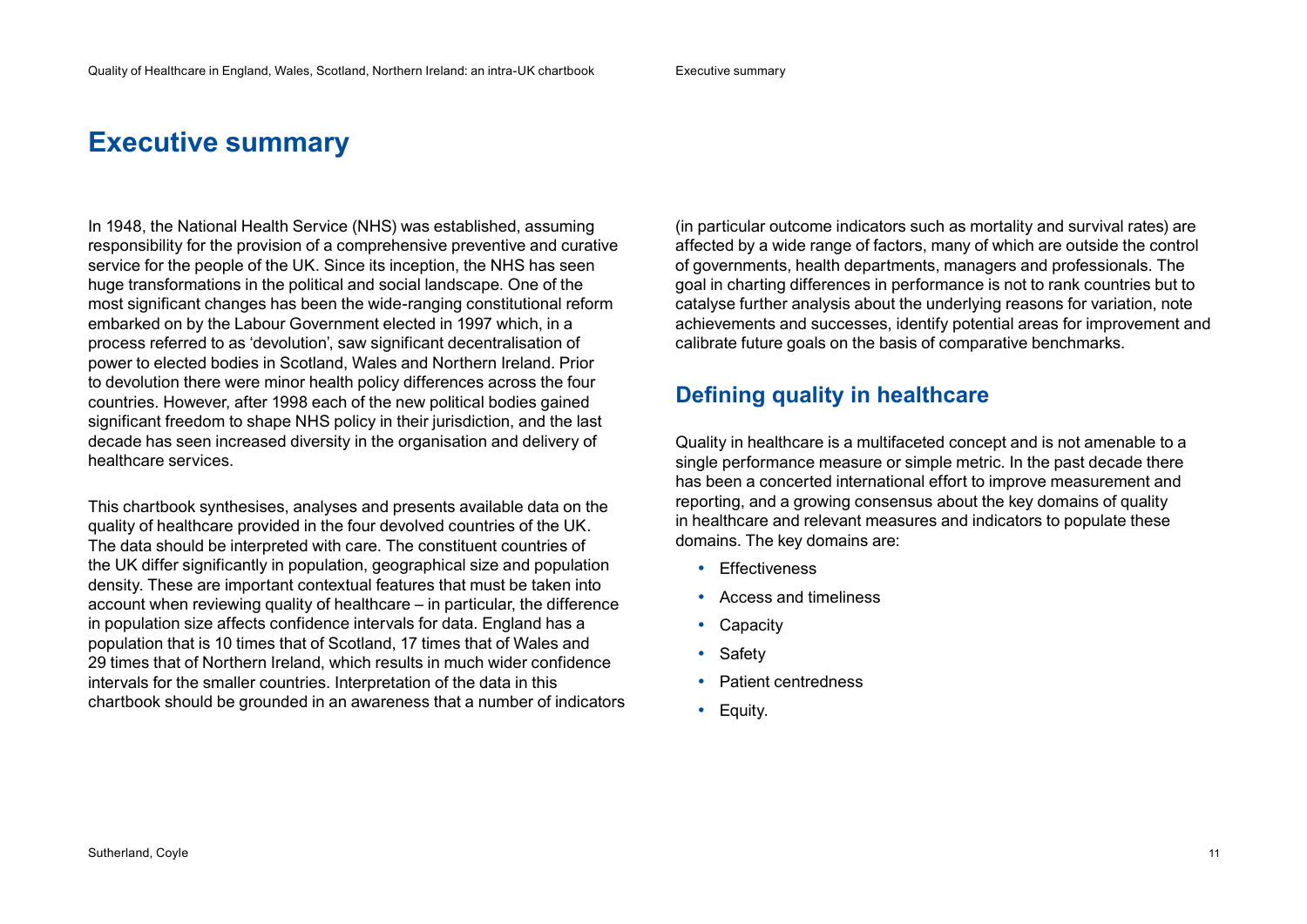Executive summary

# **Findings from the charts**

Key messages from the charts are summarised below.

### *Effectiveness*

- All countries of the UK have in recent years seen significant falls in mortality rates from the 'major killers': cancer, coronary heart disease (CHD) and stroke.
- England has the longest life expectancy for both males and females.
- Of the four UK countries, Scotland continues to report the highest mortality rates in most major disease groups, although in recent years it has recorded the steepest decreases in mortality rates.
- The Quality and Outcomes Framework (QOF) provides a valuable new data source (albeit one which should be used with care as data are provided on a voluntary basis and findings depend highly on accurate diagnosis and recording in general practices). The data indicate that the majority of patients across the UK are provided with care that is consistent with evidence-based practice, with practices from Scotland and Northern Ireland generally recording the highest achievement scores.
- Among QOF indicators that measure achievement of recommended levels for physiologic markers, the data indicate that about one-fifth of registered patients have results outside the recommended range. These indicators are:
	- • cholesterol control for CHD and transient ischaemic attack (TIA)/stroke patients
	- • blood pressure control in hypertension and diabetic patients
	- • beta-blocker prescriptions for CHD patients
	- • glycaemic control in diabetic patients.
- There are indicators that show a marked difference in performance across UK countries and would benefit from further analysis and investigation about the factors underlying these variations. These are:
	- timely reperfusion in heart attack patients reported performance in Wales is considerably lower than that recorded in England
	- • vaccination England has the lowest vaccination rates for 2-year olds and Wales has the lowest flu vaccination rates for people who are over 65 years old.
- The trend of generalised improvements in most indicators over time is not replicated in the data on sexually transmitted chlamydia infections and alcohol-related deaths – both are areas where patient behaviour (and cultural norms) influence outcomes.

### *Access*

- Differences in methodology and conventions in recording and reporting waiting times make it difficult to compare performance across the UK.
- In general, the latest available comparative data show that England and Scotland had lower median waiting times than Wales and Northern Ireland for a range of inpatient procedures.
- Data from 2007 on waits for radiotherapy show that a minority of cancer patients are seen in accordance with The Joint Council for Clinical Oncology guidelines. The guidelines recommend that the time from first oncology consultation to start of urgent radiotherapy should be ≤ 48 hours and compliance ranged from 5 per cent in Scotland to 27 per cent in Wales.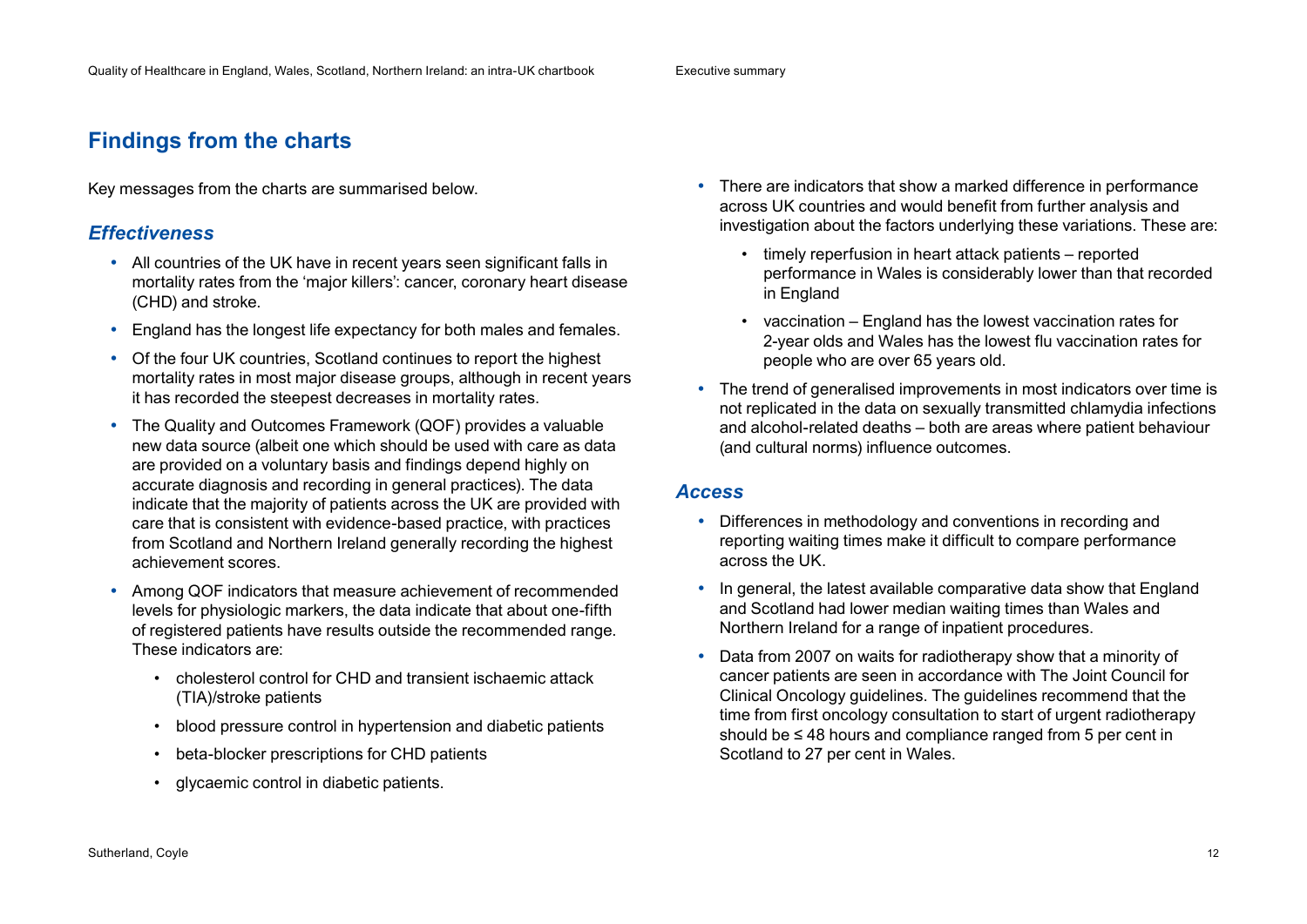### *Capacity*

- Against a historical backdrop of relatively low health spending, all countries of the UK have increased the health spend considerably in recent years.
- On a per capita basis, in 2007/08 Scotland spent the most on health (£1,919) and England the least (£1,676)
- Scotland has the highest number of GPs and dentists per capita.
- In terms of information technology capacity, comparative data from a survey of GPs in 2006 indicated that Northern Ireland surgeries were best equipped.

### *Safety*

- All the countries of the UK face problems with healthcare associated infections, notably MRSA and Clostridium difficile. MRSA infection rates in England have reduced substantially in the past year or so.
- Safety data that are defined, collected and reported on in a consistent way across UK countries is limited.

### *Patient centredness*

- Most recent data, collected on a consistent basis from 2005 and 2006, indicate that respondents in Scotland were most positive about their quality of care.
- Overall, patient ratings of quality across the UK are high.
- Data indicate that around one-fifth of patients across the UK are not as involved in decisions about their care as they would like to be.
- There is evidence that communication between clinicians and patients could be improved.

### *Equity*

- Across all countries of the UK, there are significant inequalities in life expectancy and mortality from major diseases between the least and most deprived groups.
- Compared to wider international data, there is evidence that patients in the countries of the UK are not discouraged from seeking needed medical care because of cost concerns.
- There is little data available on inequities of care on the basis of age, gender and race.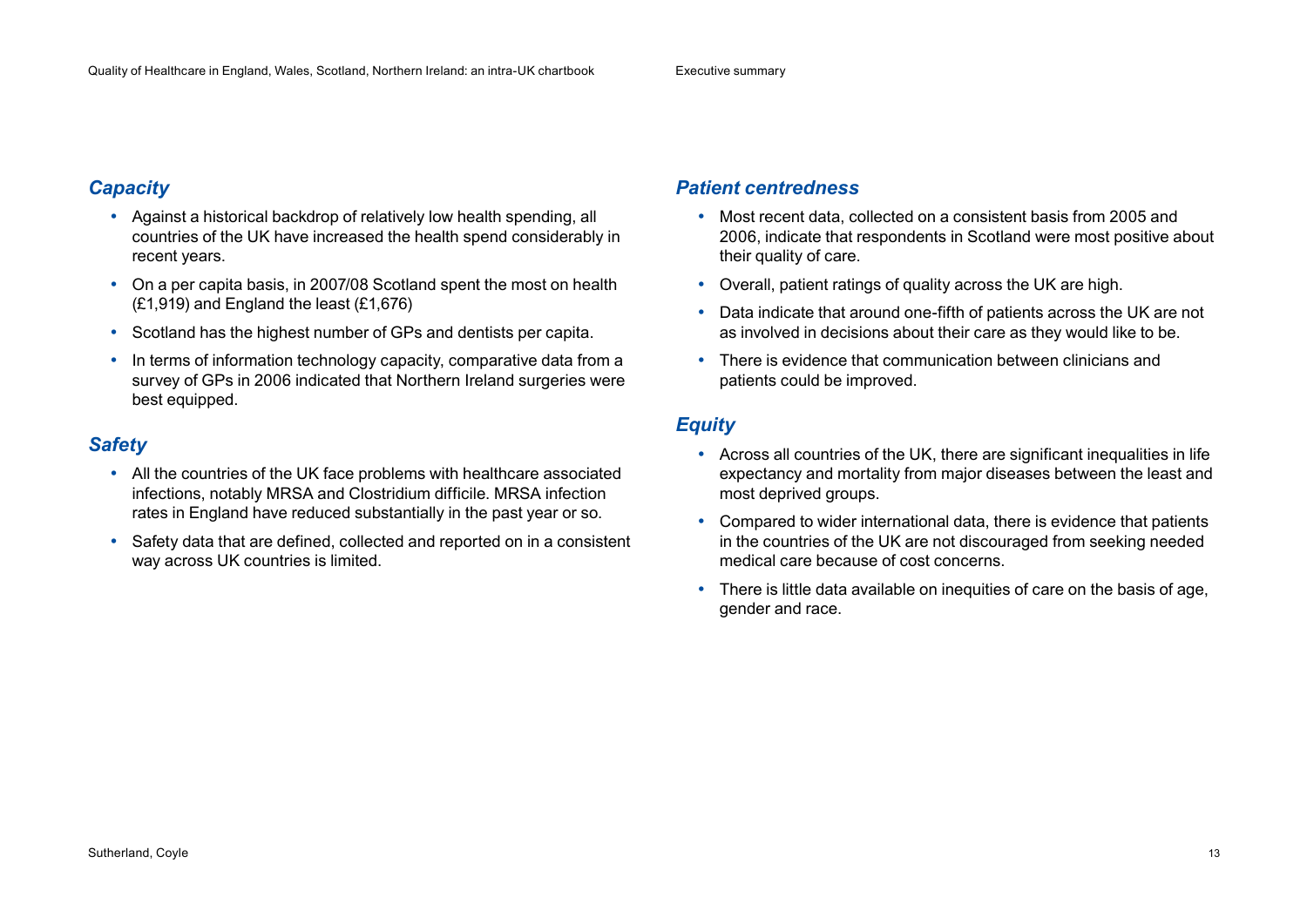Executive summary

# **Moving forward**

There is widespread acknowledgement that there are significant potential benefits in comparing performance across the countries of the UK. In terms of policy analysis, devolution of power and divergence of health policy means that the UK provides a valuable opportunity to compare and contrast the impact of different approaches to improving healthcare. For managers and professionals, comparisons to near neighbours who have a shared history and language can be the basis for transferring knowledge and experience.

In order to fully realise the potential benefits of intra-UK comparisons, there needs to be more emphasis on developing routine, comparable datasets within the UK. In particular, there is a need for:

- more robust safety data along the lines of the established Agency for Healthcare Research and Quality (AHRQ) patient safety indicators in the US<sup>1</sup>
- robust datasets on inequities that are grounded in characteristics such as age, gender and race
- investment in intra-UK patient surveys, similar to the Commonwealth Fund surveys in 2004–06, which would allow patient views about quality of care to be gauged across the UK
- continuing efforts to maintain the work started by the UK Comparative Waiting Times Group to compare access to care
- reports of effectiveness and capacity indicators to be maintained by the statistical organisations and information centres based in each country, using standardised collection and reporting conventions.

Such developments would contribute to a robust set of comparative data that would depict performance across the six key domains of quality. These data have the potential to deliver great insight and significant potential for learning as devolution, and health system development, proceeds across the UK.

<sup>1</sup> See: [www.qualityindicators.ahrq.gov/psi\\_overview.htm](http://www.qualityindicators.ahrq.gov/psi_overview.htm)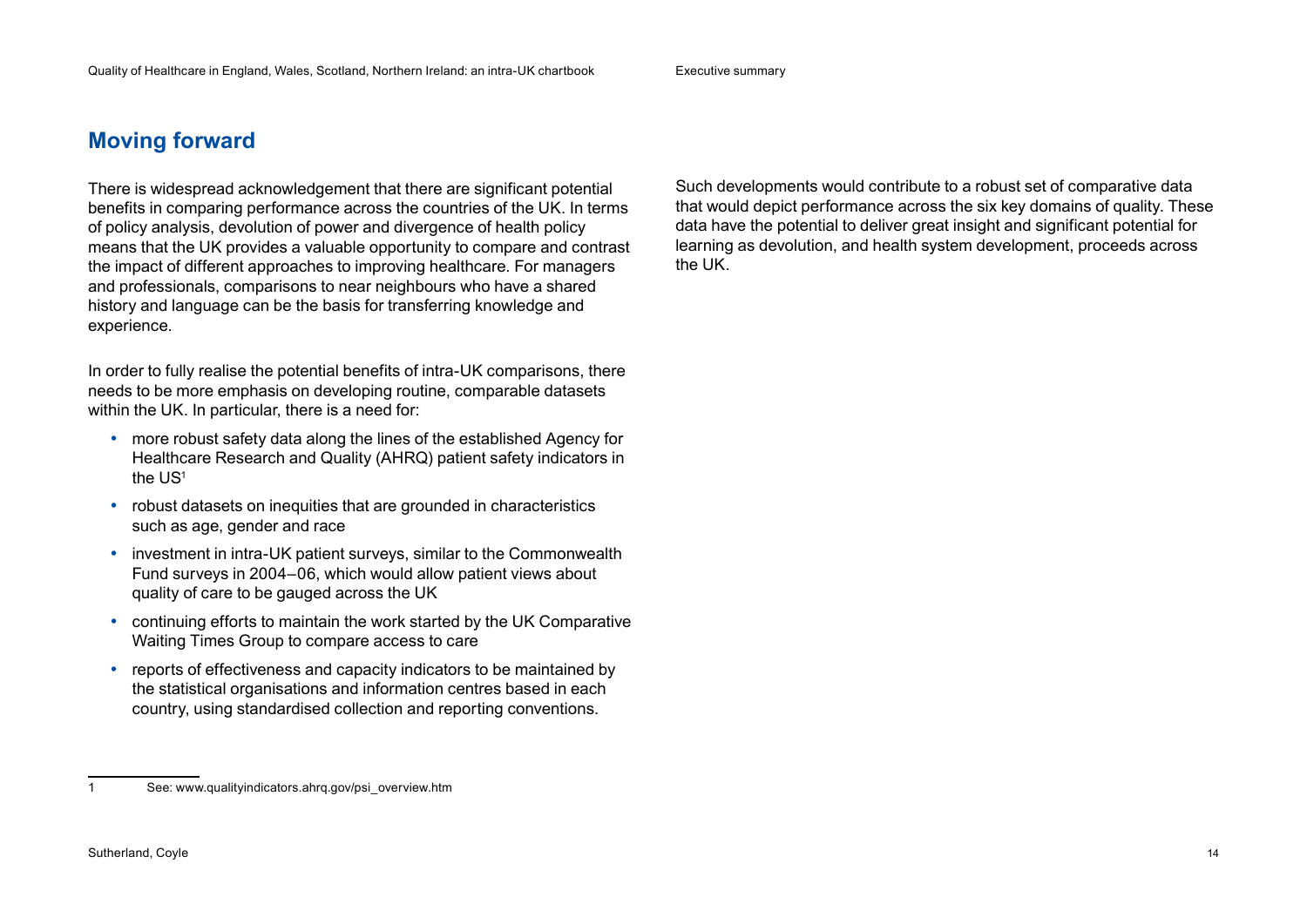# **Introduction**

# **Quality of care in the devolved countries of the UK**

The National Health Service (NHS) was established in 1948, assuming responsibility for the provision of a comprehensive preventive and curative service for the people of the UK. The fundamental principle underlying the NHS remains largely intact today: services are funded predominantly from general taxation and are primarily free at the point of use, comprehensive and available to all, regardless of ability to pay.

Since its inception, the NHS has seen huge transformations in the political and social landscape, and undergone remarkable change (for example, see Rivett 2008). One of the most significant changes to affect the NHS was the wide-ranging constitutional reform embarked on by the Labour Government elected in 1997. This led to a significant decentralisation of power – in a process referred to as 'devolution' – to elected bodies in Scotland, Wales and Northern Ireland. Following a series of referendums on the devolution process, in 1998 the UK government created an elected parliament in Scotland, an elected assembly in Wales and an elected assembly in Northern Ireland (although this was suspended in 2002 and restored again in May 2007). The devolution arrangements became fully operational on 1 July 1999 (Department for Constitutional Affairs, online). Prior to devolution, there were minor health policy differences across the four countries. However, after 1998 each of the new political bodies gained significant freedom to shape NHS policy in their jurisdiction, and the last decade has seen increased diversity in the organisation and delivery of healthcare services.

This chartbook examines quality of healthcare provided in the four devolved countries of the UK.

# **The NHS in four countries – a brief description**

Since 1 April 2002 primary care trusts in England (currently 152) have been responsible for planning services, with performance and standards monitored by 10 strategic health authorities. In Wales, the arrangements under which 22 local health boards and local authorities are required to formulate and implement a health, social care and well-being strategy for their local area, governed by National Assembly regulations and guidance, are currently under review. Health planning in Scotland is carried out by 14 NHS boards; in Northern Ireland it is undertaken by 4 health and social services boards.

Studies into the devolution process have explored the emerging differences in approach across the four countries. A number of commentators point to greater inclusiveness in policy-making (and shorter lines of accountability) in Scotland, Wales and Northern Ireland compared with England (Jervis and Plowden 2003; Chaney and Drakeford 2004).

Greer and Rowland (2007) highlight different values, describing commitments to:

- market and technical policy approaches in England
- collaboration and collectivism in Scotland
- communication and collectivism in Wales
- democratic participation, neutrality and public health in Northern Ireland (characterised as 'having a say rather than having a choice').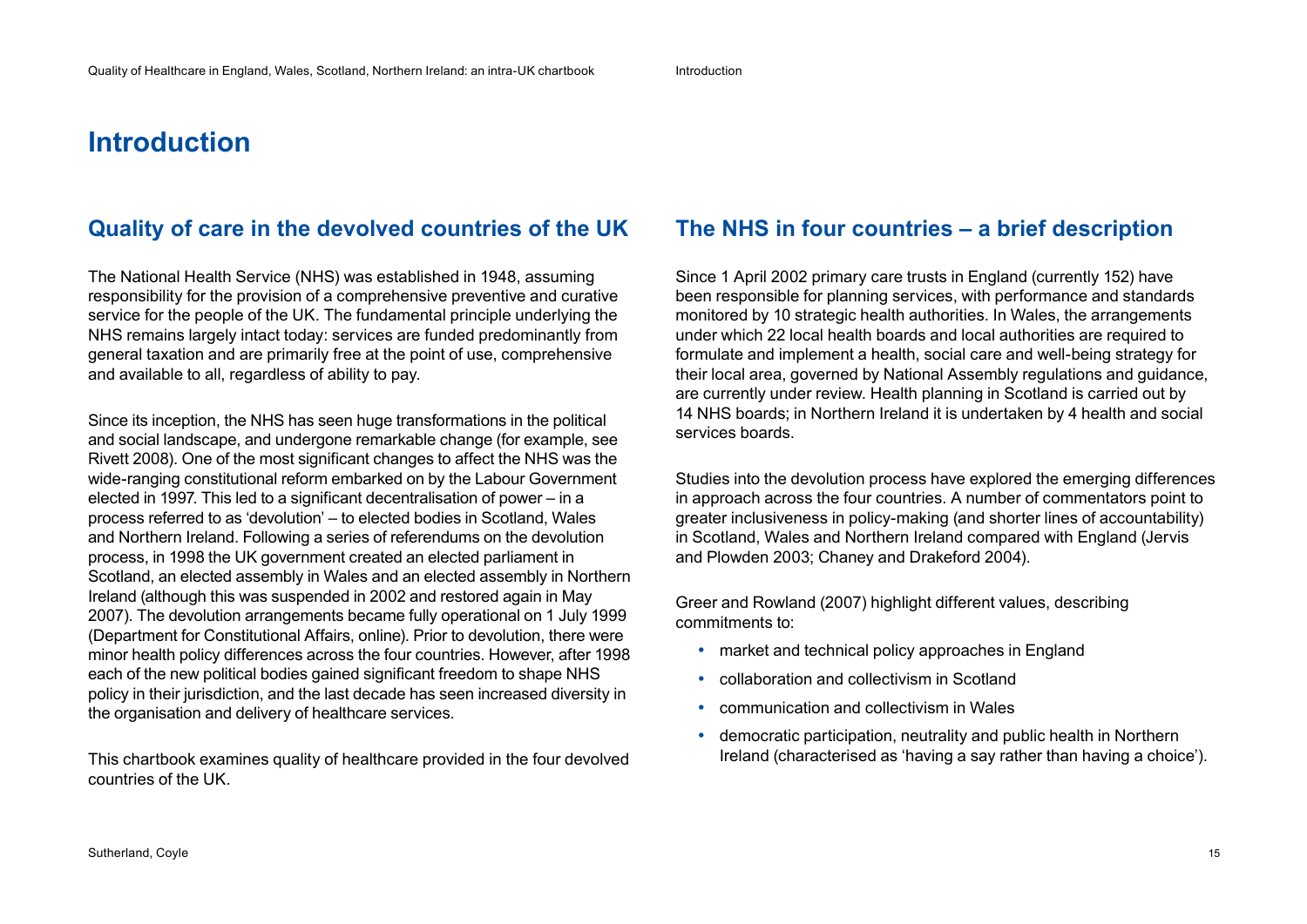#### Executive summary

The constituent countries of the UK differ significantly in population, geographical size, and population density – these are important contextual features that must be taken into account when reviewing healthcare (see table below). In particular, the difference in population size affects confidence intervals for data. England has a population that is 10 times greater than Scotland, 17 times greater than Wales and 29 times greater than Northern Ireland. This results in much wider confidence intervals for the smaller countries.

#### **Population estimates, geographical area and population density of the constituent countries of the UK**

| <b>Country</b>   | <b>Population</b><br>estimate<br>mid-2007<br>(thousands) | Geographical<br>size (square<br>kilometres) | <b>Population</b><br>per square<br>kilometre |
|------------------|----------------------------------------------------------|---------------------------------------------|----------------------------------------------|
| UK.              | 60,975                                                   | 244,110                                     | 249.8                                        |
| England          | 51,092                                                   | 130,410                                     | 391.8                                        |
| Scotland         | 5,144                                                    | 78,790                                      | 65.3                                         |
| Wales            | 2,980                                                    | 20,760                                      | 143.5                                        |
| Northern Ireland | 1,759                                                    | 14,160                                      | 124.2                                        |

Source: [www.statistics.gov.uk/statbase/Product.asp?vlnk=15106](http://www.statistics.gov.uk/statbase/Product.asp?vlnk=15106) 

# **About this report**

In 2005, a study of the effects of diverging health policy highlighted the great difficulty of obtaining valid comparable basic statistics on the NHS in the four countries (Alvarez-Rosete et al 2005). The chartbook seeks to address this problem: it draws together data from disparate sources in order to develop a comprehensive picture of quality and highlights differences in performance across the countries of the UK. It does not attempt to correlate differences in performance with different approaches to health policy and management.

# **Defining quality in healthcare**

Quality in healthcare is a multifaceted concept that is not amenable to a single performance measure or simple metric. In the past decade there has been a concerted international effort to improve measuring and reporting. A growing consensus about the key domains of quality in healthcare, and relevant measures and indicators to populate those domains, has emerged (Institute of Medicine 2001; OECD 2002; AHRQ 2003). The table below outlines the six key domains used by the authors to evaluate and monitor quality of care generally (Leatherman and Sutherland 2003, 2005).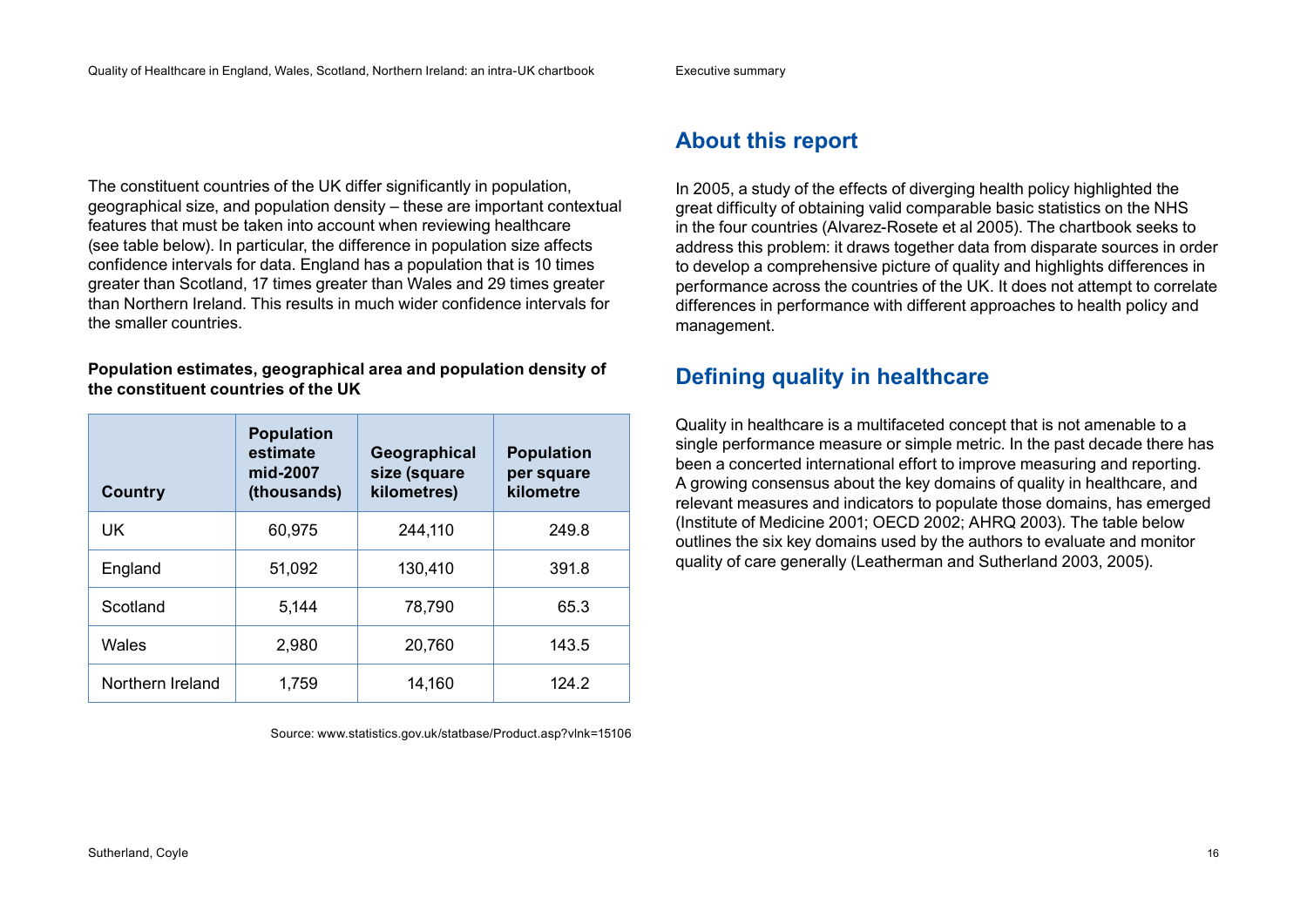#### **Quality domains to evaluate and monitor quality of care**

| <b>Quality domain</b>        | <b>Principle</b>                                                                                                                                                                                                                                                                                                     | <b>Examples of measures</b>                                                                                                                                         |
|------------------------------|----------------------------------------------------------------------------------------------------------------------------------------------------------------------------------------------------------------------------------------------------------------------------------------------------------------------|---------------------------------------------------------------------------------------------------------------------------------------------------------------------|
| <b>Effectiveness</b>         | Healthcare services should be based, as far as possible, on<br>relevant rigorous science and research evidence.                                                                                                                                                                                                      | Mortality rates<br>Compliance rates with evidence-based guidelines                                                                                                  |
| <b>Access and timeliness</b> | Healthcare services should be provided at the time they are<br>needed within the appropriate setting.                                                                                                                                                                                                                | Provision of emergency care<br>Availability of specialist care or rehabilitation                                                                                    |
| Capacity                     | Healthcare systems should be sufficiently well resourced to enable<br>delivery of appropriate services.                                                                                                                                                                                                              | <b>Staffing levels</b><br>$\bullet$<br>Number of scanners<br>$\bullet$<br>Information technology                                                                    |
| Safety                       | Patients should not be harmed by the care that they receive or<br>exposed to unnecessary risk.                                                                                                                                                                                                                       | Nosocomial infections<br><b>Medication errors</b><br>Falls<br>$\bullet$                                                                                             |
| Patient centredness          | Healthcare should be:<br>based on a partnership between practitioners and patients (and<br>where appropriate, their families)<br>delivered with compassion, empathy and responsiveness to the<br>needs, values and preferences of the individual patient.                                                            | Survey data on:<br>$\bullet$<br>patient evaluations of care<br>shared decision-making<br>$\bullet$<br>patient experiences and interactions with staff               |
| Equity                       | Healthcare should be provided:<br>1 on the basis of clinical need, regardless of personal<br>characteristics such as age, gender, race, ethnicity, language,<br>socioeconomic status or geographical location<br>2 in such a way as to reduce differences in health status and<br>outcomes across various subgroups. | Comparisons of care provided across different<br>sub-populations (for example, older people versus<br>entire population)<br>Mortality rates by socioeconomic status |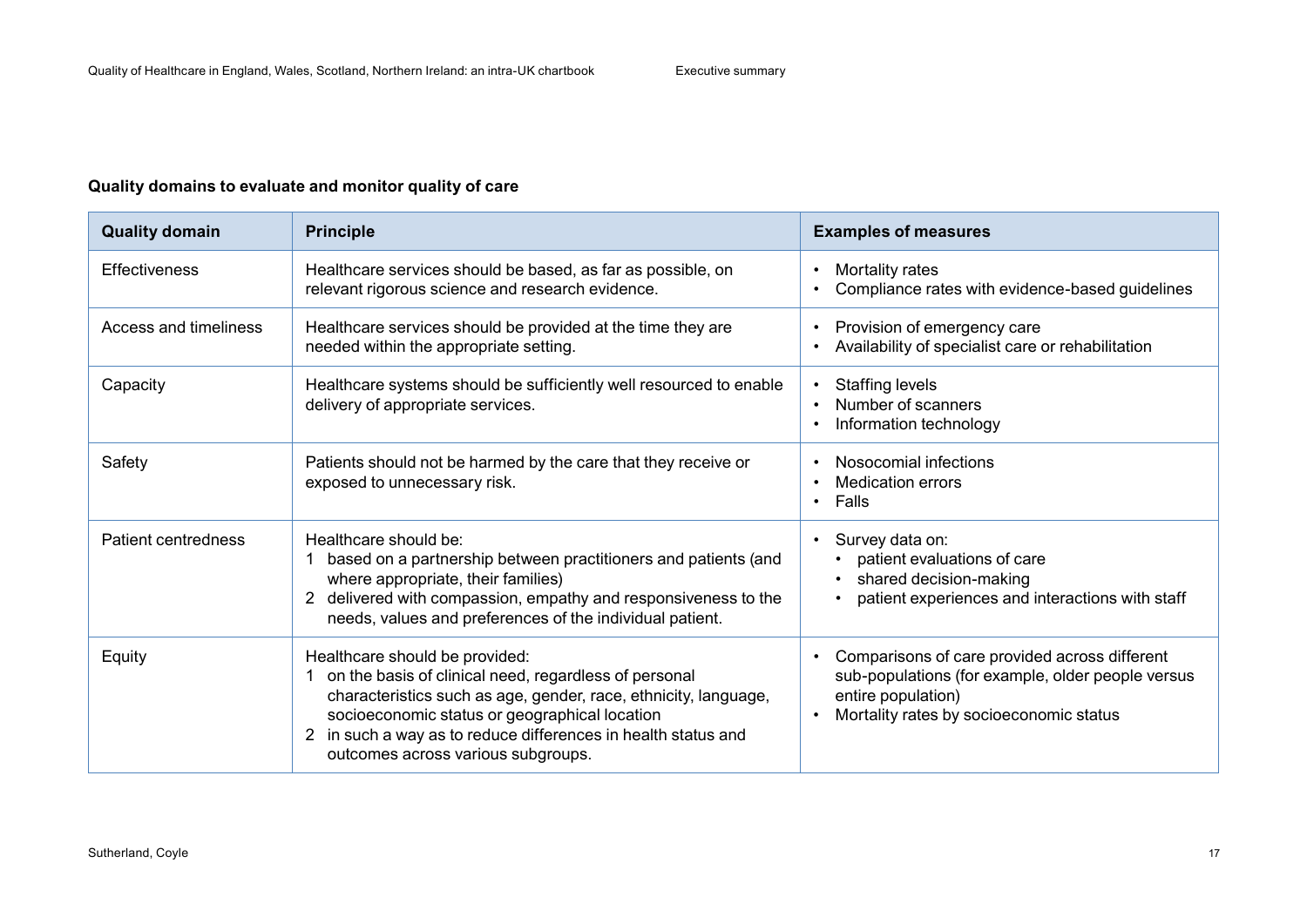Introduction

The criteria used to determine which indicators to include in the chartbook are:

- relevance: indicators are clinically meaningful or important to patient experience
- methodological rigour: the data have credence and validity and the indicators are based on a sound evidence base
- balance: the data contribute to a multifaceted picture of quality in care
- timeliness: the data provide an up-to-date assessment of quality.

# **Putting performance in an international context**

The focus of this report is the variation in quality across the countries of the UK. Previous studies have compiled international data that compare the UK as a whole or England individually with other healthcare systems in developed countries. It would be short-sighted to view quality and performance in the NHS solely in a UK context without reference to external benchmarks. The report contains a selection of key indicators to place the performance of the countries of the UK in an international context. In general, the differences between the UK and other countries are greater than those seen across the health systems within the UK.

The data in this report reveal significant differences in processes and outcomes, and provide insights into the relative strengths of history, cultural mores and traditions that influence performance in the NHS. These insights are instructive for managers and policy-makers seeking to deliver predictable improvements in quality of care.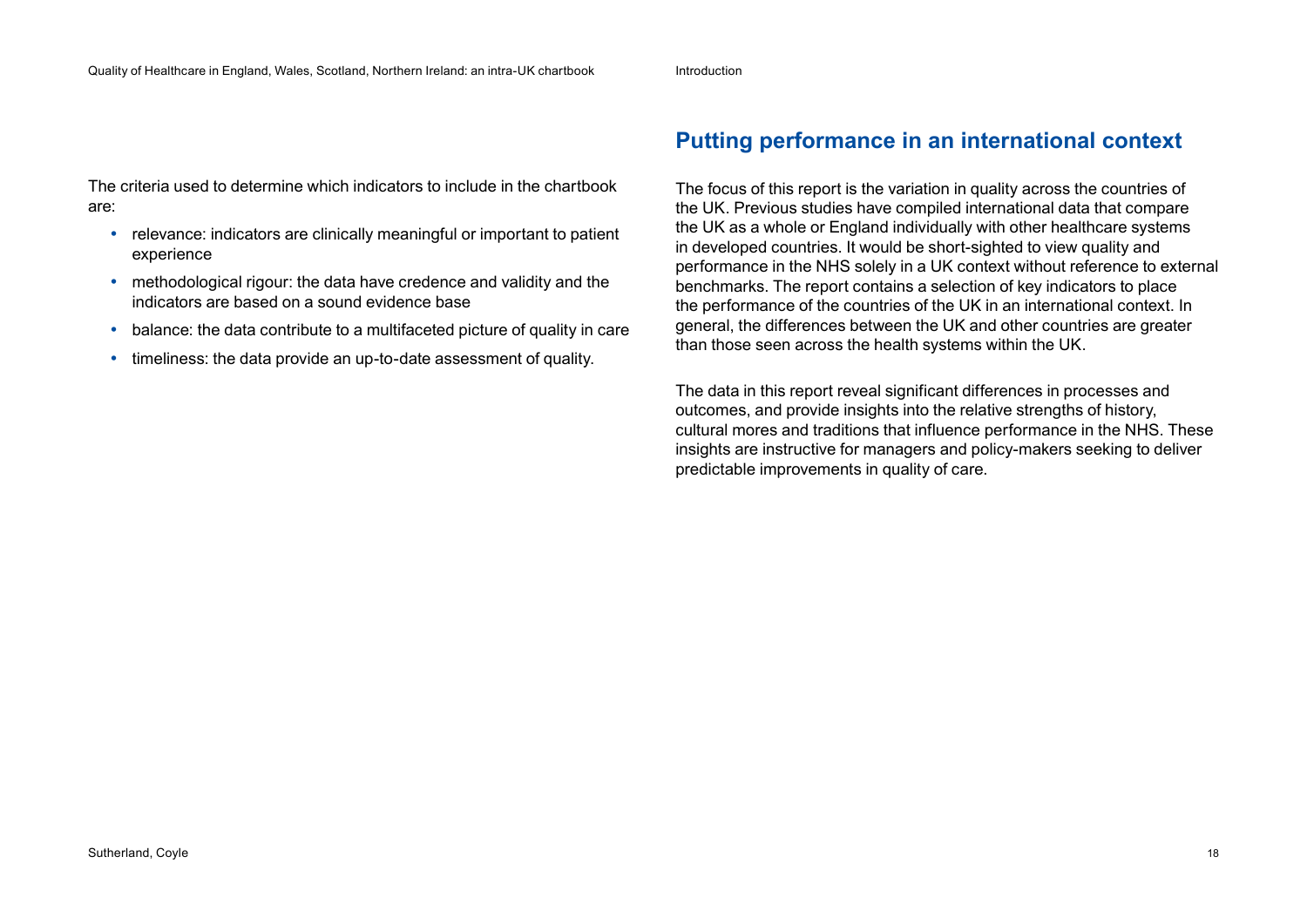Effectiveness refers to the extent to which an intervention produces its intended result.

Effectiveness in the context of the quality of healthcare also encompasses the concept of appropriateness, that is, the extent to which interventions or services are provided to those who would benefit and withheld from those who would not. Effectiveness indicators can measure:

- outcomes, such as mortality or survival rates which reflect the impact of prevention, diagnosis and treatment of disease or ill-health
- processes, such as prescribing rates and compliance with evidencebased guidelines which have been proven to affect outcomes and provide a more immediate measure of quality.

This section begins with broad indicators of effectiveness: life expectancy and mortality rates from major diseases. The bulk of the data are then organised into five sections:

- cancer
- circulatory disease
- infant and child health
- diabetes
- miscellaneous.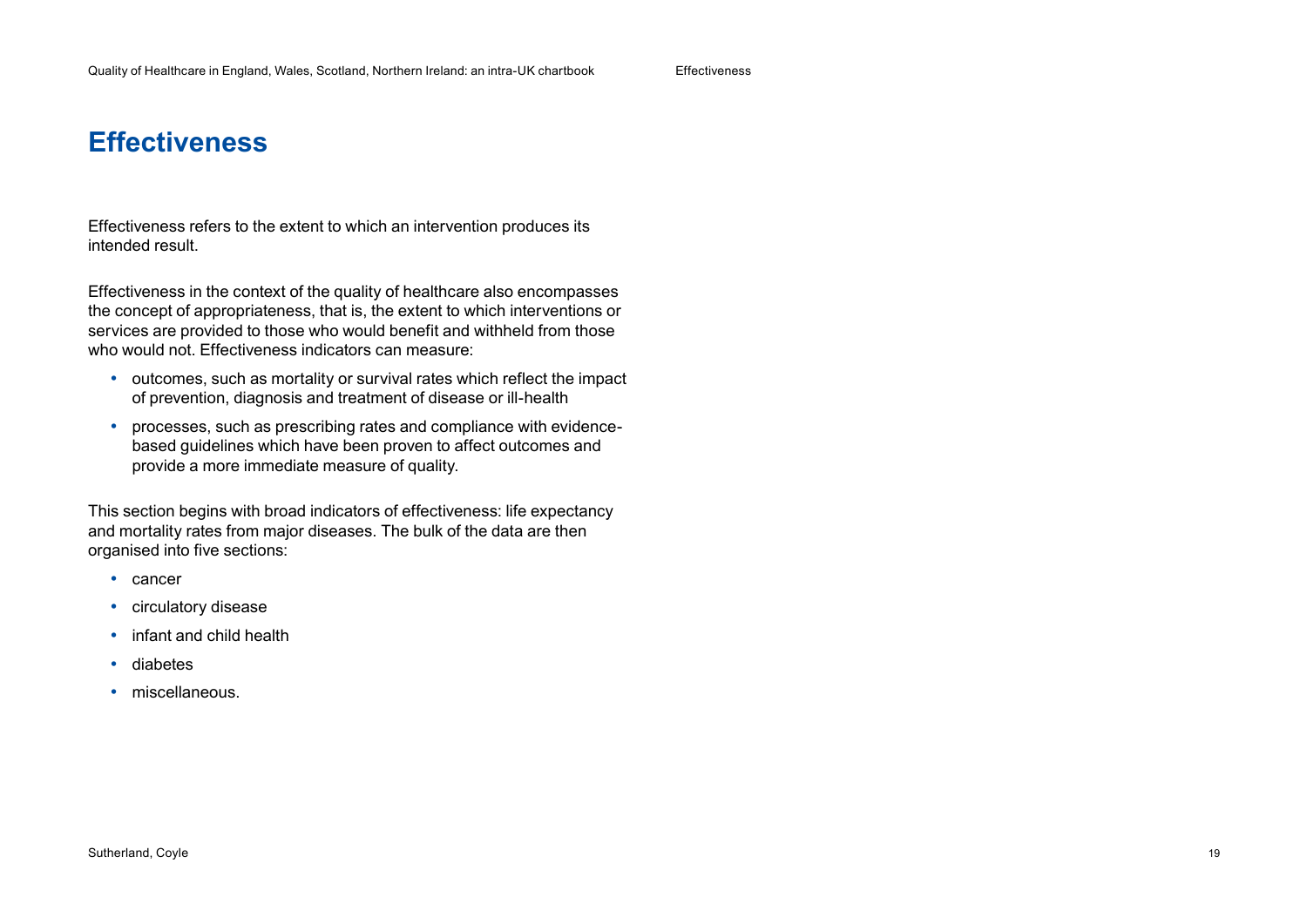# **Life expectancy at birth – males**

Life expectancy is the number of years a person is expected to live if current age-specific mortality rates continue. In 2005–07, life expectancy at birth for the UK as a whole was 77.2 years for males and 81.5 years for females. The chart illustrates life expectancy data for males at birth in 1991–93 and in 2005–07 for the constituent countries of the UK (using rolling 3-year averages). Scotland had the lowest life expectancy and England the highest in both time periods. In 2005–07 life expectancy was 74.8 years in Scotland and 77.5 years in England. The largest increases in life expectancy since 1991–93 were observed in England where the increase was 3.9 years (5.3 per cent).

### **Life expectancy at birth, males, 1991–93 – 2005–07**



Source: Office for National Statistics (ONS)

|                  | Change 1991-93 to |
|------------------|-------------------|
|                  | 2005-07 (%)       |
|                  | Males             |
| England          | 5.3               |
| Scotland         | 4.6               |
| Wales            | 4.8               |
| Northern Ireland | 4.8               |
|                  |                   |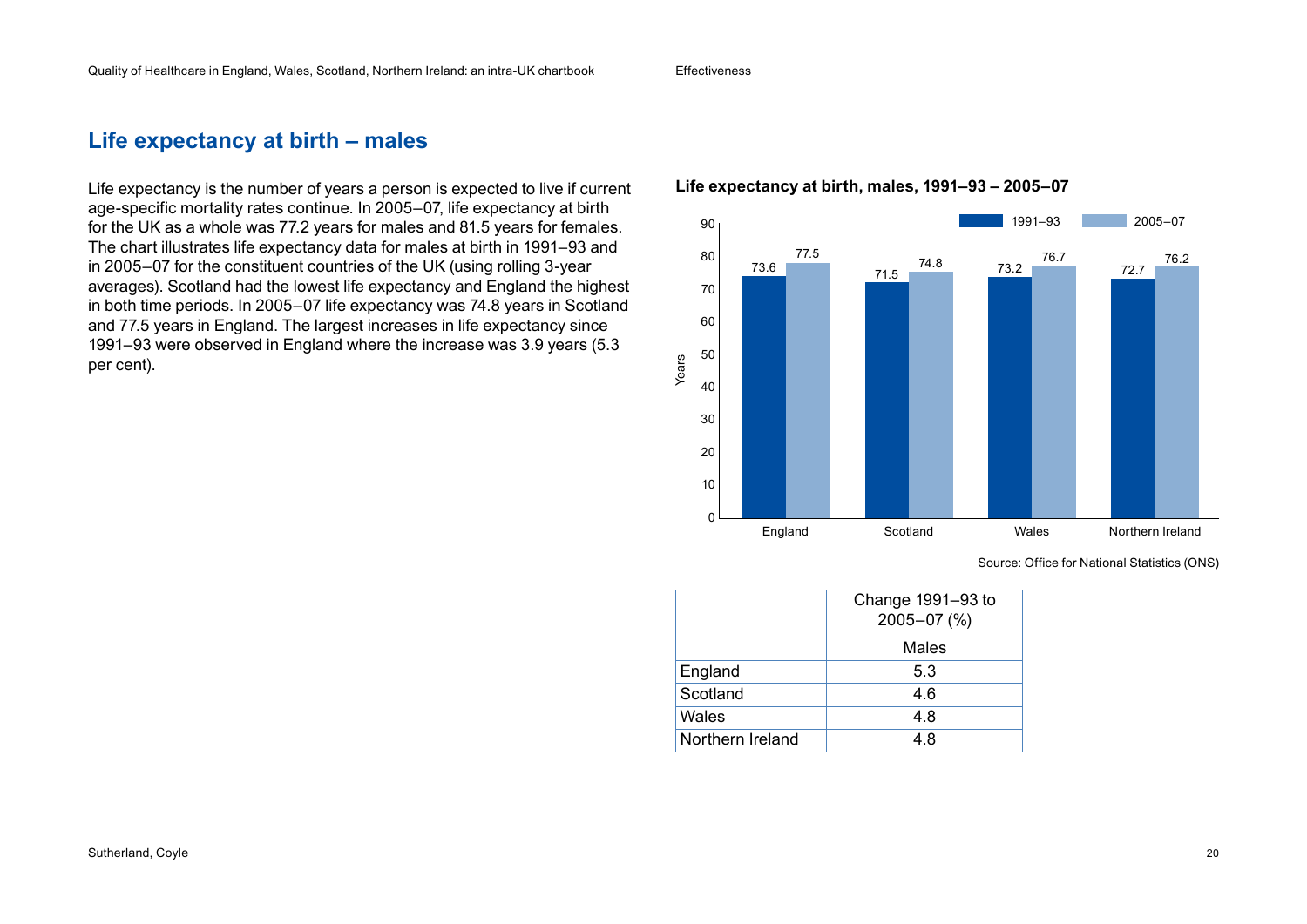# **Life expectancy at birth – females**

Life expectancy (the number of years a person is expected to live if current age-specific mortality rates continue) increased significantly over the last century (ONS, online a). This chart illustrates life expectancy data for females at birth in 1991–93 and in 2005–07. Scotland had the lowest life expectancy and England the highest in both time periods. In 2005–07 life expectancy was 79.7 years in Scotland and 81.7 years in England. The largest increases in life expectancy since 1991–93 were observed in England where the increase was 2.7 years (3.4 per cent).

#### **Life expectancy at birth, females, 1991–93 – 2005–07**



Source: ONS

|                  | Change 1991-93 to<br>2005-07 (%) |
|------------------|----------------------------------|
|                  | Females                          |
| England          | 3.4                              |
|                  |                                  |
| Scotland         | 3.4                              |
| Wales            | 2.9                              |
| Northern Ireland | 3.3                              |
|                  |                                  |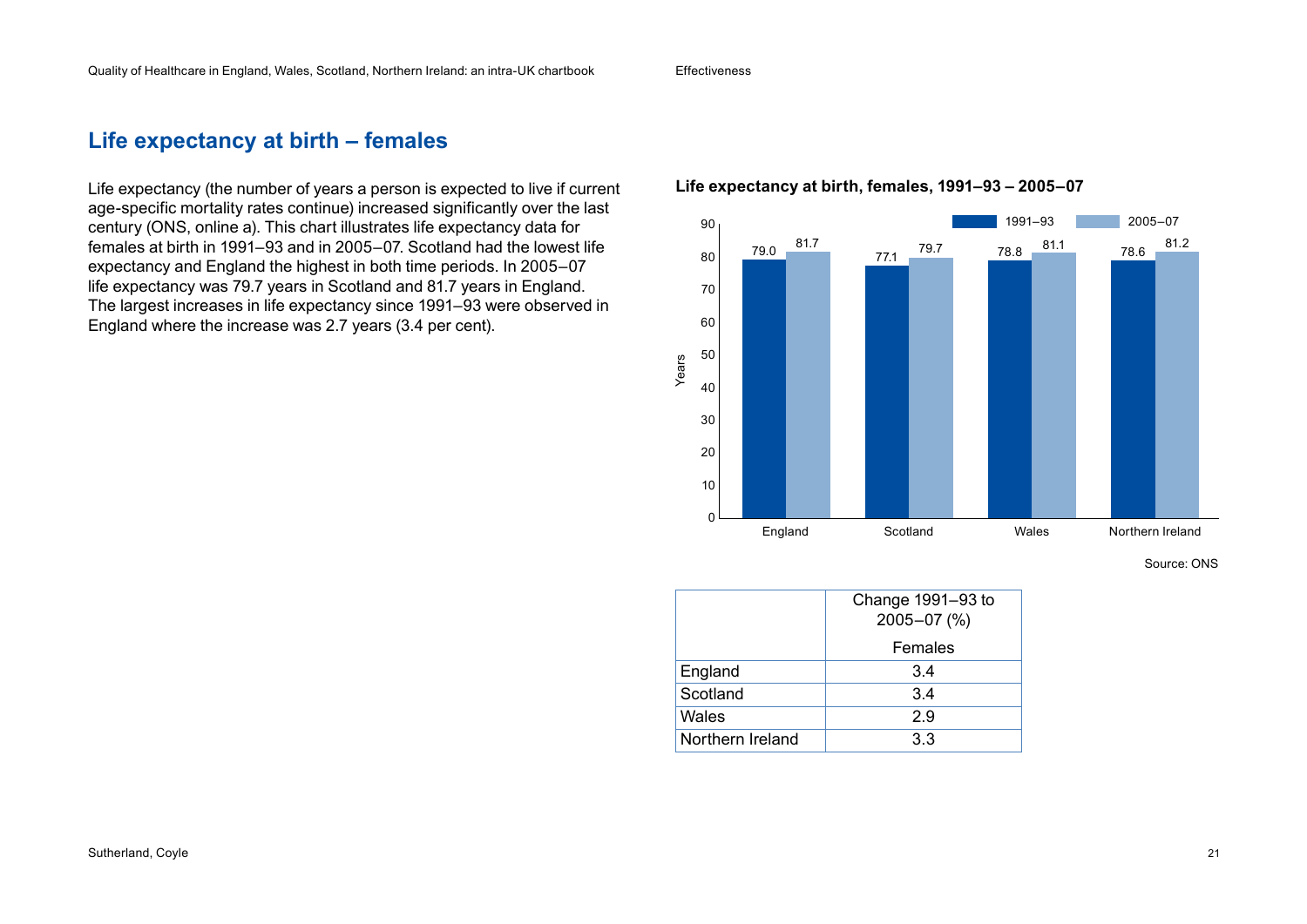# **Mortality rates – major diseases**

Across the UK, circulatory disease (which includes ischaemic heart disease, stroke and other conditions), cancer (malignant neoplasms) and respiratory disease are the most common causes of death. Circulatory disease as a whole has been the most common cause of death for almost a century. The charts illustrate European age standardised death rates per 100,000 population from common causes across the constituent countries of the UK in 2006, highlighting that in general Scotland has higher mortality rates for both males and females.

#### **Mortality rates (underlying cause), males all ages, 2006**



#### **Mortality rates (underlying cause), females all ages, 2006**



Source: ONS, GROS, NISRA, [www.statistics.gov.uk/downloads/theme\\_health/UKHS3/UKHS2008web.pdf](http://www.statistics.gov.uk/downloads/theme_health/UKHS3/UKHS2008web.pdf)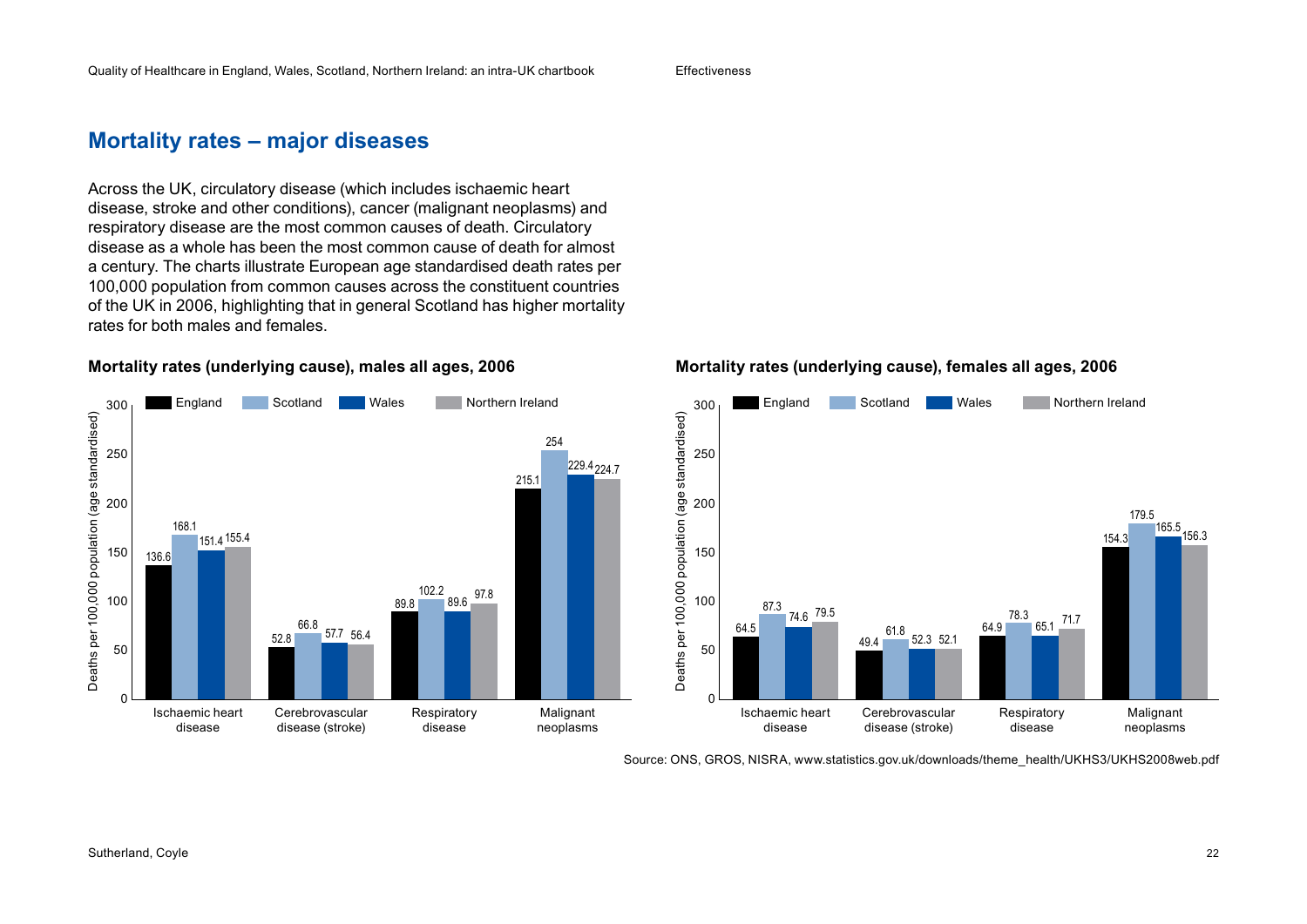# **Cancer**

Cancer arises from abnormal and uncontrolled cell division. The proliferating cells that result invade and destroy surrounding tissue. Spread of cancer (or metastasis) can occur via the lymphatic system or the blood stream or across body cavities such as the pleural and peritoneal spaces, resulting in secondary tumours.

There are more than 200 types of cancer, each with different causes, symptoms and treatments. Each year there are around 290,000 new cases diagnosed across the UK. More than one in three people will develop some form of cancer during their life. Cancer is predominantly a disease of older people, with around three-quarters of cases occurring in people aged 60 and over. Breast, lung, bowel and prostate cancers are the most common types of cancer in the UK. Together they account for over half of all new cancers each year. Overall cancer incidence rates have increased by one quarter since 1975, but the rate of increase has declined over the past decade.

One quarter of all deaths in the UK, or around 154,000 deaths each year, are attributed to cancer. The overall cancer death rate has fallen by almost 15 per cent over the past decade.

Cancer has been the focus for a number of performance targets and standards across the UK, including:

#### *England*

- reduce the death rate from cancer by 20 per cent in people aged under 75 by 2010, from a 1995–97 baseline
- reduce cancer deaths in people aged under 75 by 100,000 by 2010, from the 1999 baseline
- reduce the inequalities gap in cancer mortality by at least 6 per cent between the fifth of areas with the worst health and deprivation indicators and the population as a whole by 2010

#### *Scotland*

• reduce the under-75 cancer mortality rate (per 100,000) by 20 per cent from 167.3 in 1995 to 133.8 in 2010 (standardised to the European population)

#### *Wales*

- have comparable cancer incidence rates with the lowest European quartile by 2015
- reduce cancer mortality in people aged under 75 by 20 per cent by 2012 from a 2002 baseline (excluding non-melanoma skin cancer)
- improve cancer mortality in all groups and at the same time aim for a more rapid improvement in the most deprived groups.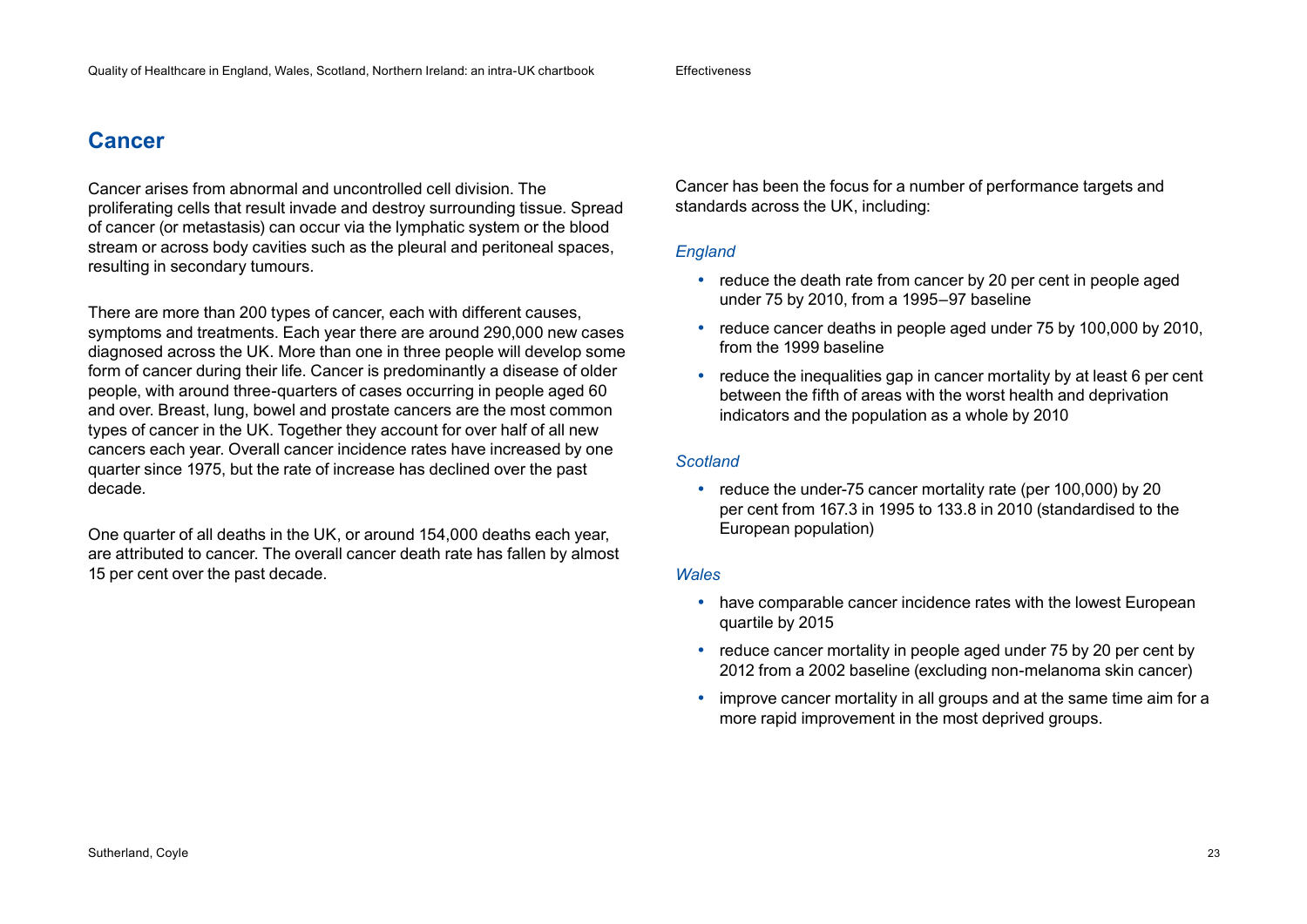### *Cancer mortality time series*

Cancer is a major cause of morbidity and mortality in the UK. In the three-year period 2003–05, an average of 288,000 new cases of cancer (excluding non-melanoma skin cancer) were diagnosed each year in the UK. In the same time period, there were on average 153,959 deaths from cancer across the UK, with 126,642 deaths in England, 15,099 deaths in Scotland, 8,449 deaths in Wales and 3,768 deaths in Northern Ireland (Westlake 2008). Around one-half of all cancer deaths are a result of breast,

#### **Cancer mortality, males, 1993 – 2005**



|                  | Change 1993-95 to 2003-05 (%) |
|------------------|-------------------------------|
| England          | -18                           |
| Scotland         | -16                           |
| Wales            | -18                           |
| Northern Ireland | $-13$                         |

lung, colorectal and prostate cancer. These charts illustrate trends in cancer mortality between 1993–95 and 2003–05 (rolling 3-year averages). All of the constituent countries of the UK showed a significant decrease in death rates. For males, the greatest percentage decrease was recorded in Wales and in England (-18 per cent); for females, the most marked decrease was in England (-13 per cent).

#### **Cancer mortality, females, 1993 – 2005**



|                  | Change 1993-95 to 2003-05 (%) |
|------------------|-------------------------------|
| England          | $-13$                         |
| Scotland         | $-10$                         |
| Wales            | $-12$                         |
| Northern Ireland | -7                            |

Source: ONS, GROS, NISRA, [www.statistics.gov.uk/cci/article.asp?id=2007](http://www.statistics.gov.uk/cci/article.asp?id=2007)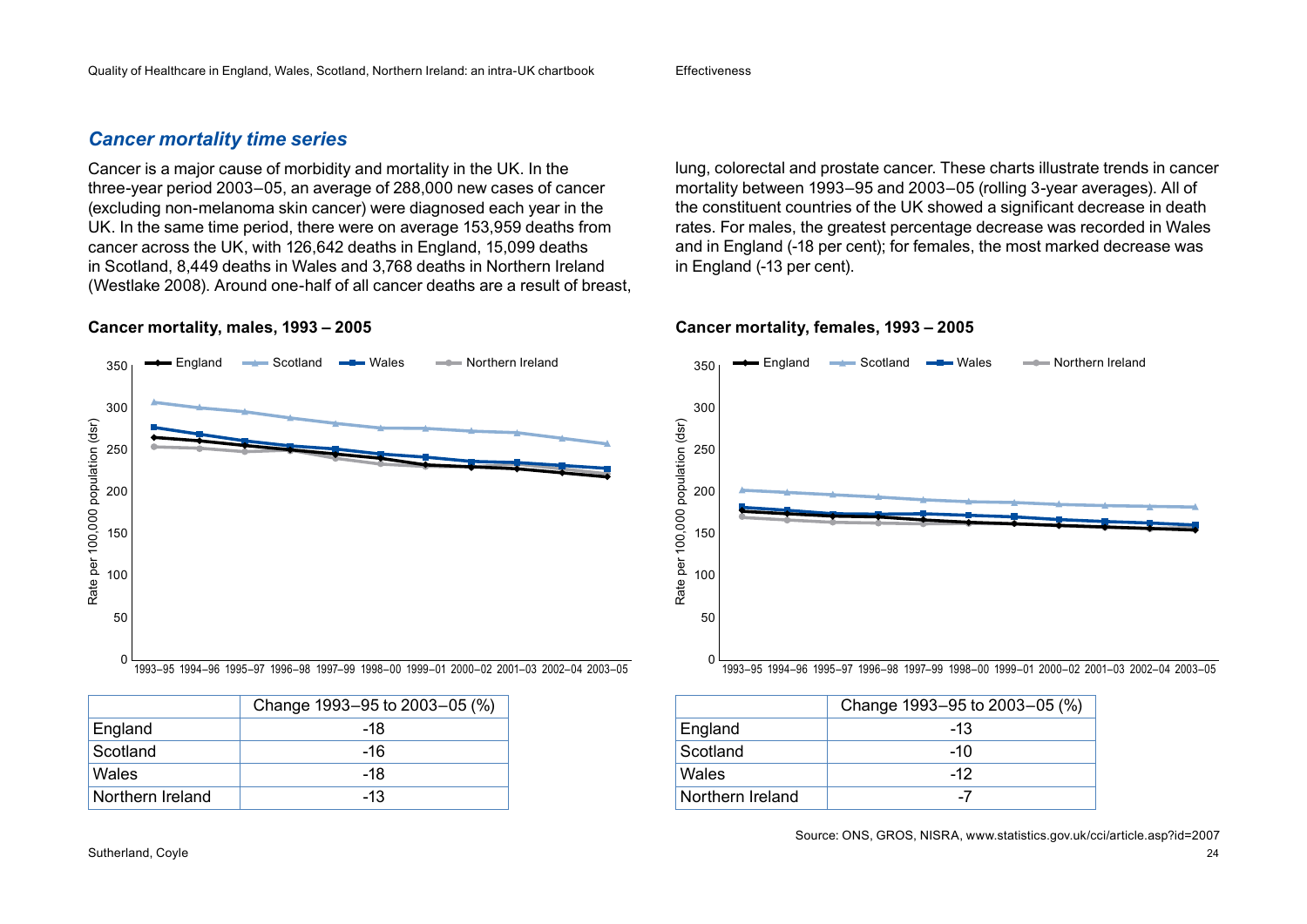### *Cancer mortality – international time series*

To place the preceding chart in context, this graph presents Organisation for Economic Cooperation and Development (OECD) data on cancer mortality, which compares the UK as a whole with other developed healthcare systems. This chart shows that, despite the considerable decreases in cancer mortality in recent years, the UK continues to lag behind other countries.

#### **Cancer mortality rates, international comparison, 1993 – 2006**



Source: OECD

|            | Change 1993-2005 (%) |
|------------|----------------------|
| Australia* | $-12.9$              |
| France     | $-11.4$              |
| Germany    | $-16.5$              |
| UK         | $-14.5$              |
| USA        | $-15.1$              |

\*Australia's figures span 1993–2003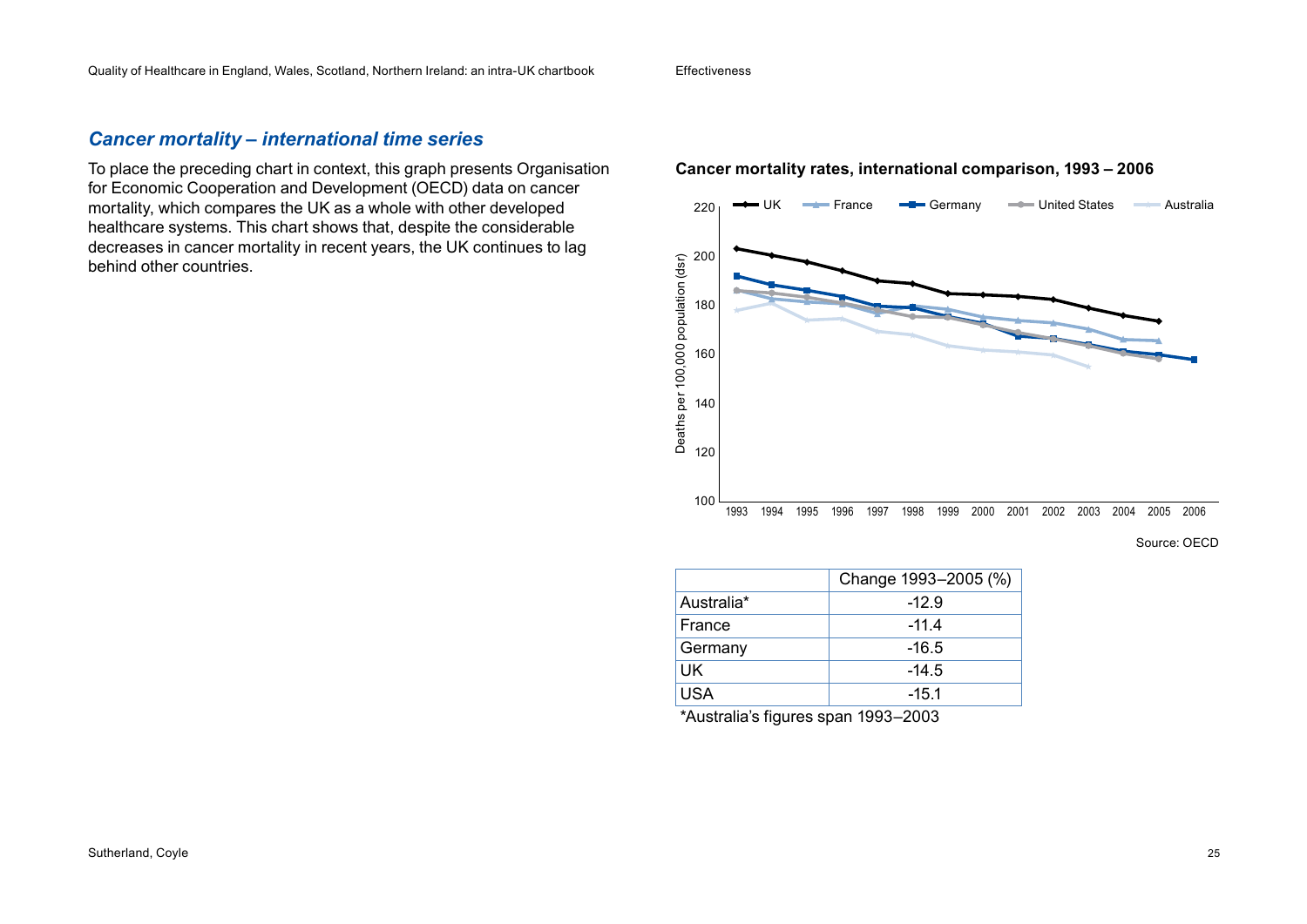### *Cancer survival*

In 1989, the EUROCARE project was established with the aim of measuring and explaining international differences in cancer survival in Europe. In September 2007, the latest data comparing five-year relative survival ratios (that is, the ratio of observed survival in cancer patients to the expected survival for non-cancer patients) were published. The charts illustrate data

#### **Age adjusted 5-year relative survival – all malignancies, males diagnosed 2000–02**



for five-year survival ratios for those patients diagnosed between 2000 and 2002 (see the Technical appendix for confidence intervals). For both males and females the UK countries have lower survival ratios than most other European countries. Within the UK, Scotland recorded the lowest survival ratios and Wales recorded the highest.

#### **Age adjusted 5-year relative survival – all malignancies, females diagnosed 2000–02**



Source: EUROCARE-4, see Verdecchia et al (2007)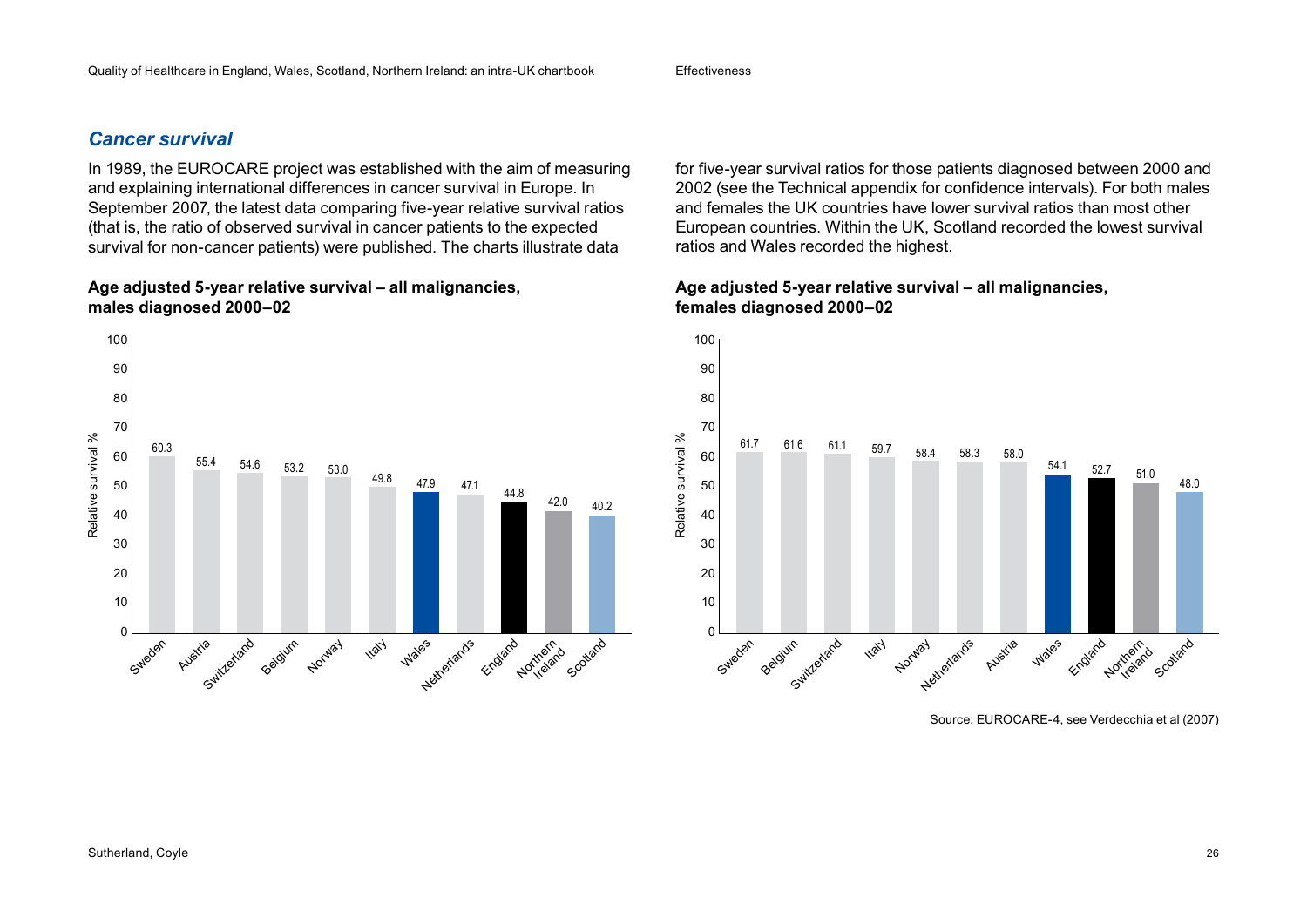#### *Breast cancer mortality*

Breast cancer is the most common cancer in the UK (excluding nonmelanoma skin cancer). One in nine women will develop breast cancer during their lifetime. More than 45,000 people (predominantly women) are diagnosed with breast cancer in the UK each year. Breast cancer mostly occurs in women over the age of 50, but almost 8,000 diagnosed each year are under 50 years old (Cancer Research UK online). The chart shows that there was a generalised decrease in mortality rates from breast cancer across the countries of the UK between 1993–95 and 2003–05 (rolling 3-year averages), with Wales and Northern Ireland recording the greatest fall (24 per cent decrease).



#### **Breast cancer mortality, females, 1993–95 – 2003–05**

Source: ONS, GROS, NISRA

|                  | Change 1993-95 to<br>$2003 - 05$ (%) |
|------------------|--------------------------------------|
| England          | -22                                  |
| Scotland         | $-21$                                |
| Wales            | -24                                  |
| Northern Ireland | -24                                  |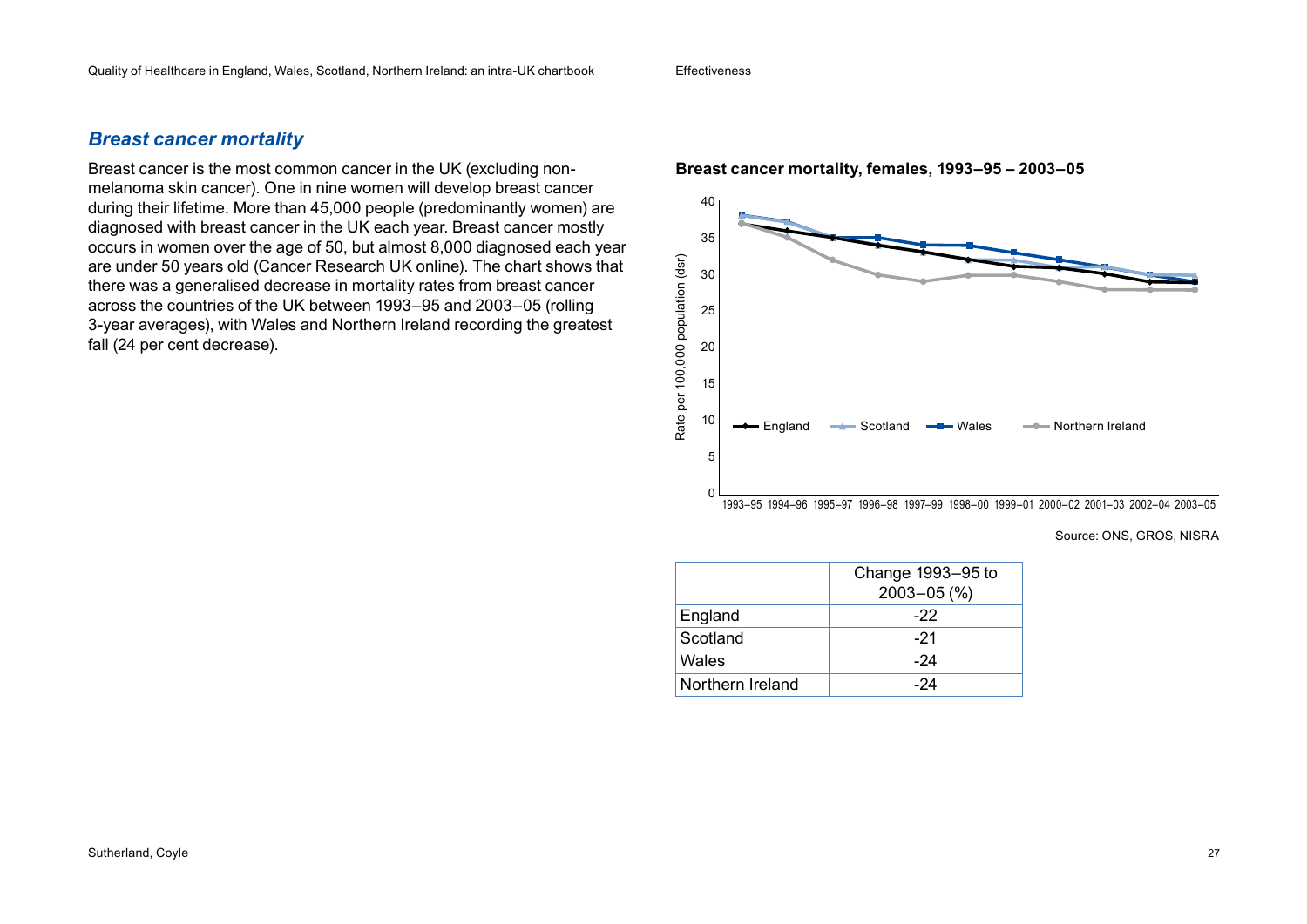### *Breast cancer – screening coverage and death rates*

The World Health Organization's International Agency for Research on Cancer (IARC) evaluated the available evidence on breast cancer screening and found a 35 per cent reduction in mortality from breast cancer among screened women aged 50–69 years. According to England's Department of Health (DH) (online), for every 500 women screened, one life will be saved. These charts juxtapose 2006 data for screening uptake and breast cancer mortality rates. No consistent relationship between the two indicators is apparent.

#### **Breast screening uptake, 2006**



#### **Breast cancer, mortality rates, 2006**



Source: ONS, Welsh Assembly Government, GROS, NISRA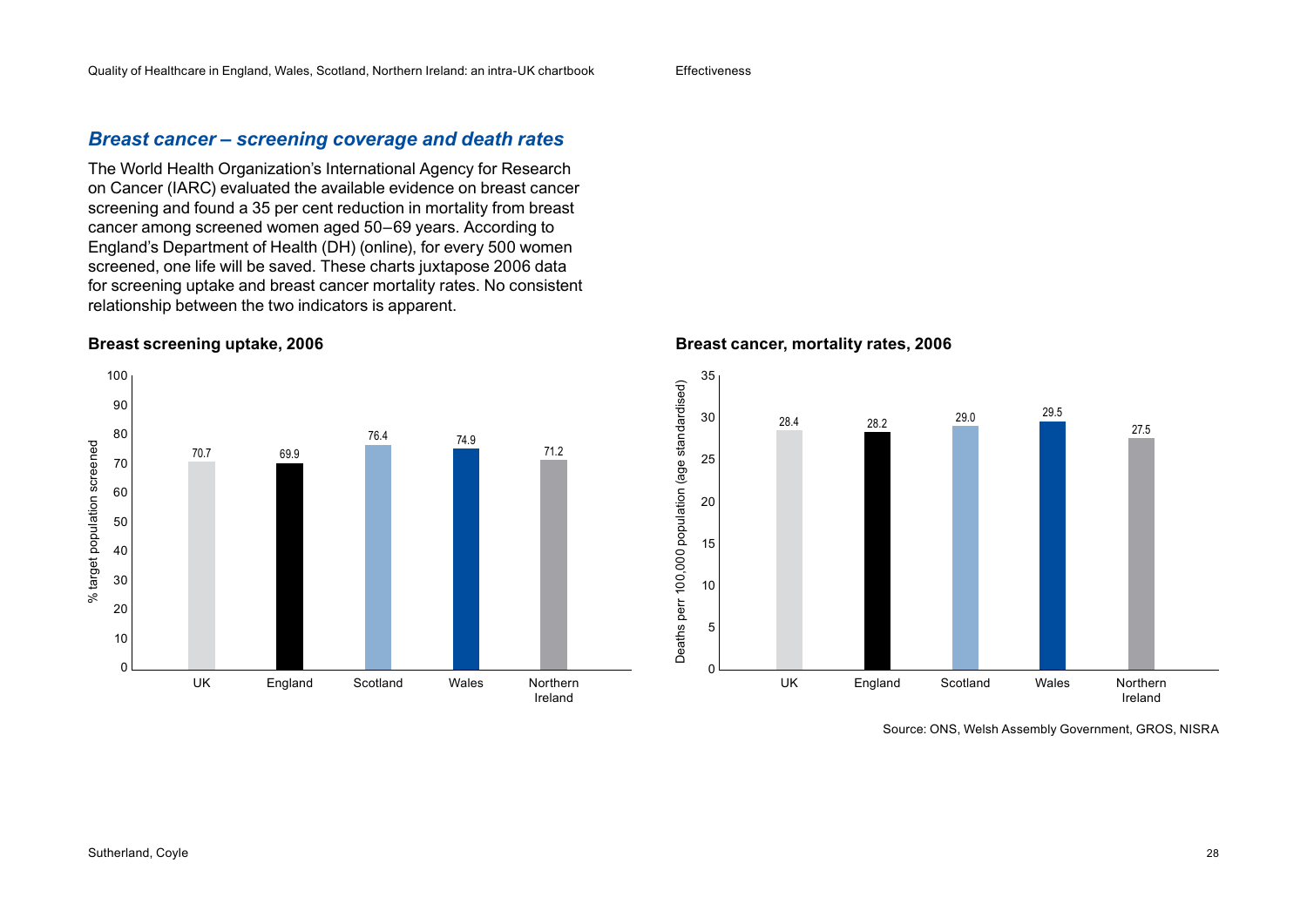### *Breast cancer survival*

The EUROCARE project analysed data from 47 European cancer registries, calculating 5-year survival ratios for patients diagnosed between 2000 and 2002. This chart illustrates the data for breast cancer and shows that the countries of the UK are at the lower end of the range of survival ratios. Differences between UK countries were not statistically significant (at 95 per cent confidence interval (CI), see Technical appendix for details).

#### **Age adjusted 5-year relative survival from breast cancer, diagnosed 2000–02**



Source: EUROCARE-4, see Verdecchia et al (2007)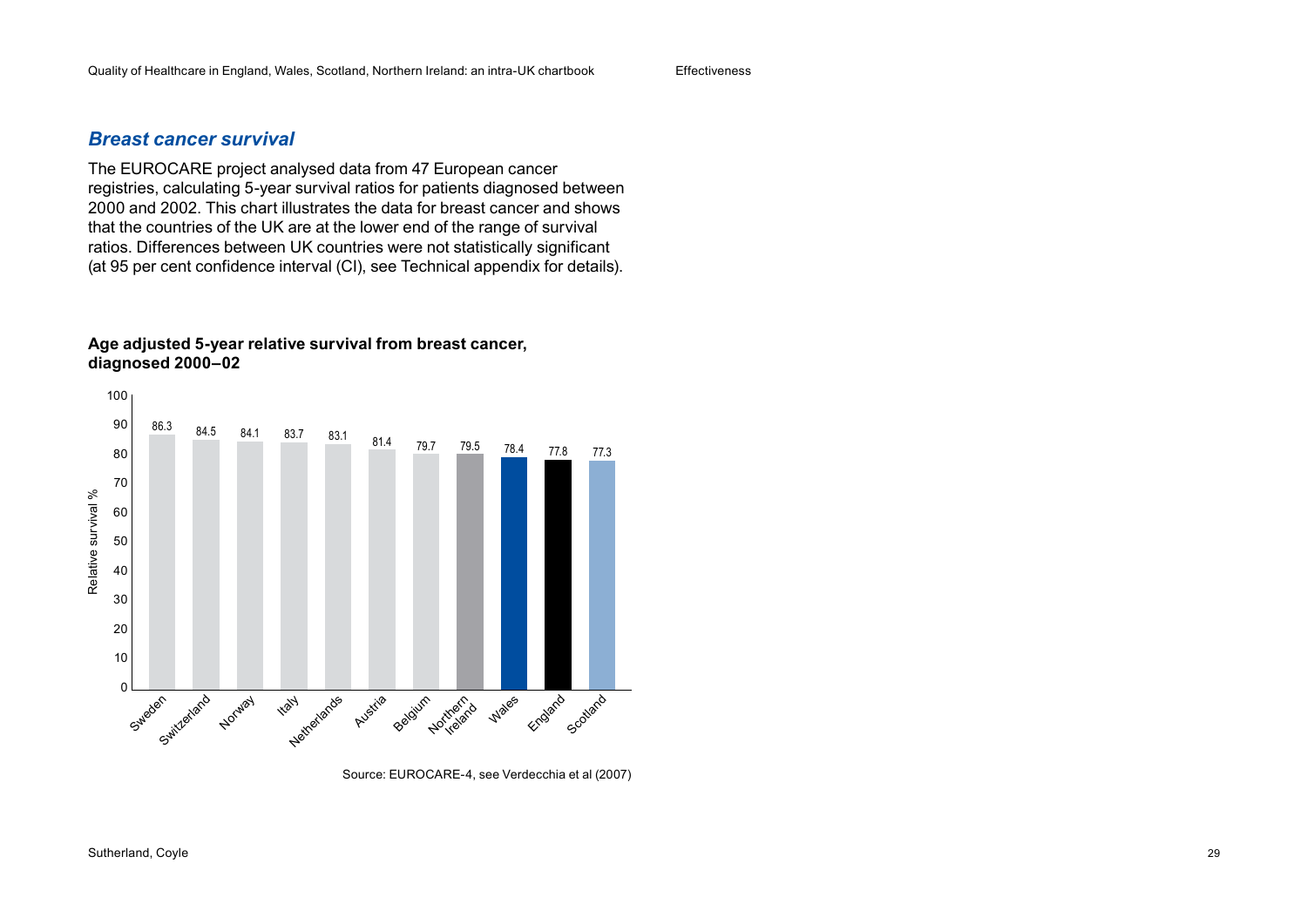#### *Prostate cancer mortality*

The number of men diagnosed with prostate cancer in the UK is increasing and it is now the most common cancer in men (excluding non-melanoma skin cancer). Almost 35,000 men are diagnosed in the UK each year. Out of every 100 cancers diagnosed in men, 24 are prostate cancers. Prostate cancer incidence rates in the UK increased by 45 per cent, from 67 to 97 per 100,000 males, over the period 1993–95 to 2003–05 (Westlake 2008; Westlake and Cooper 2008). The chart shows that, despite this increase in incidence, prostate cancer mortality is decreasing (chart shows rolling 3-year averages). The most marked decrease in mortality rates among the UK countries was recorded in England (-16 per cent).



#### **Prostate cancer mortality, males, 1993–95 – 2003–05**

Source: ONS, GROS, NISRA

|                  | Change 1993-95 to<br>$2003 - 05$ (%) |
|------------------|--------------------------------------|
| England          | -16                                  |
| Scotland         | $-13$                                |
| Wales            | $-10$                                |
| Northern Ireland |                                      |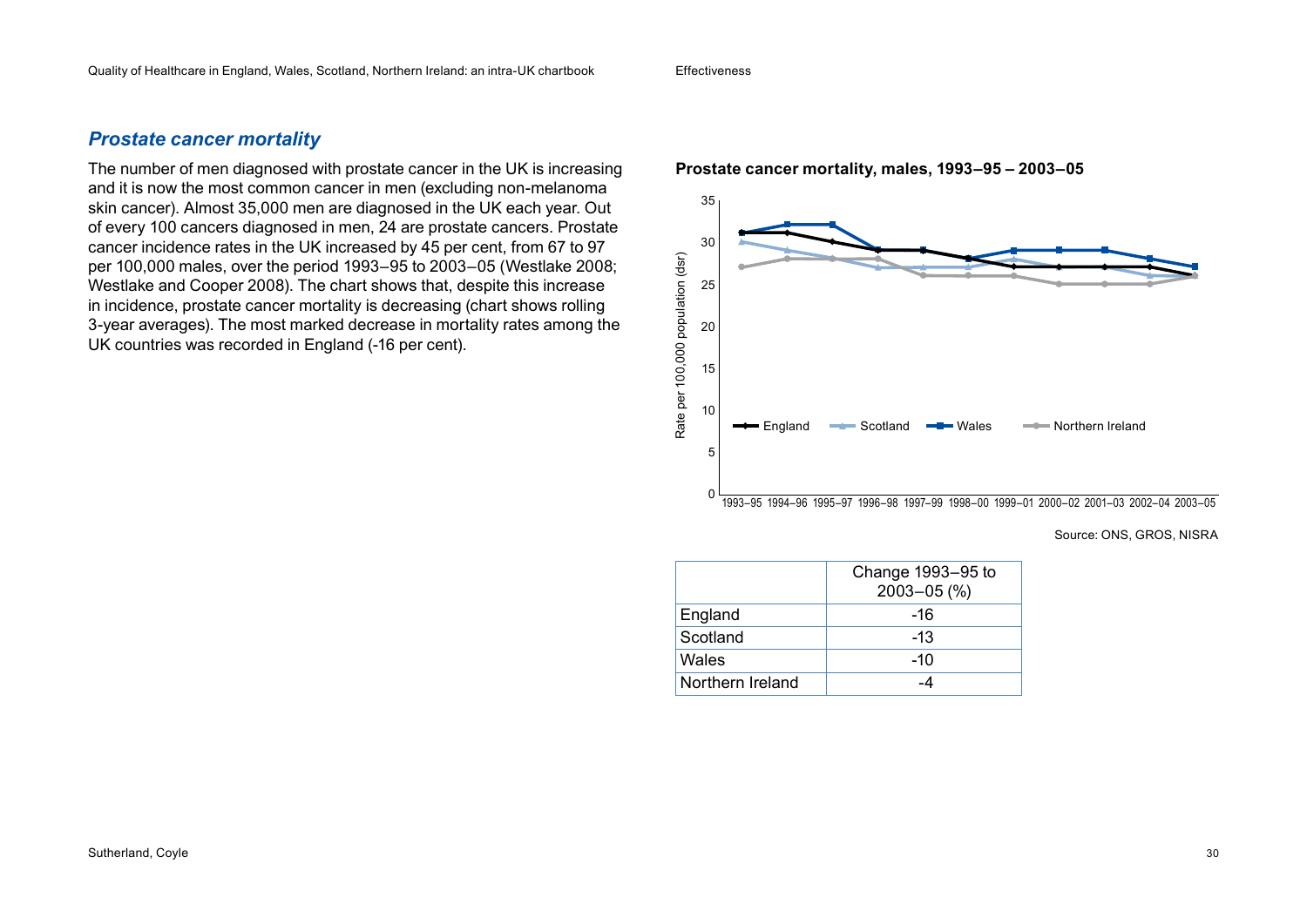### *Prostate cancer survival*

Data from 47 European cancer registries on 5-year survival ratios for patients diagnosed between 2000 and 2002 were published by EUROCARE in 2007. This chart illustrates the data for prostate cancer and shows that both Wales (71.8 per cent) and Scotland (71.0 per cent) had low relative survival ratios compared with other European countries (although they are not significantly different from each other, see Technical appendix for details). Data were not available for England and Northern Ireland. Prostate cancer survival ratios should be interpreted with care. Extensive use of Prostate Specific Antigen (PSA) testing to diagnose prostate cancer may identify 'indolent' cancers that would otherwise go undetected and which have a high survival rate.

#### **Age adjusted 5-year relative survival from prostate cancer, diagnosed 2000–02**



Source: EUROCARE-4, see Verdecchia et al (2007)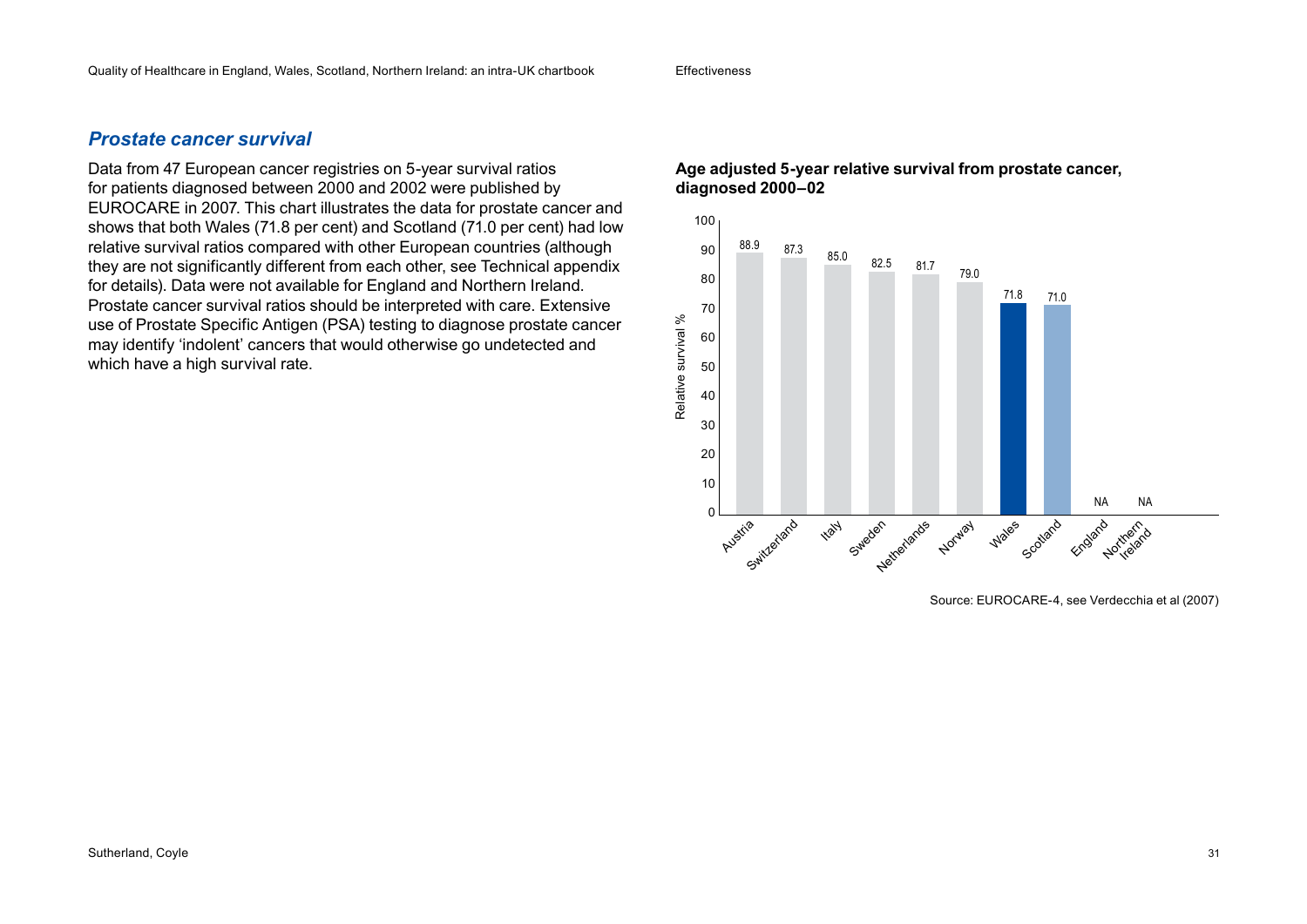### *Lung cancer mortality*

Lung cancer is the second most common cancer in the UK (excluding nonmelanoma skin cancer). Around 38,300 people are diagnosed with lung cancer in the UK each year. With the decline in the popularity of smoking, lung cancer rates in men have fallen. Lung cancer rates in women increased until the late 1980s and have since levelled off. Of the UK countries, Scotland

**Lung cancer mortality, males, 1993–95 – 2003–05**



|                  | Change 1993-95 to |
|------------------|-------------------|
|                  | $2003 - 05$ (%)   |
| England          | -29               |
| Scotland         | -27               |
| Wales            | -29               |
| Northern Ireland | -19               |

has the highest mortality rate from lung cancer in both males and females. Between 1993–95 and 2003–05 (3-year rolling averages), Wales and England recorded the sharpest declines in mortality rates among males (-29%); for females over the same time period rates did not change in England and increased in Wales, Scotland and Northern Ireland.

**Lung cancer mortality, females, 1993–95 – 2003–05**



|                  | Change 1993-95 to<br>$2003 - 05$ (%) |
|------------------|--------------------------------------|
| England          |                                      |
| Scotland         |                                      |
| Wales            | 11                                   |
| Northern Ireland |                                      |
|                  | (none significant at 95% CI)         |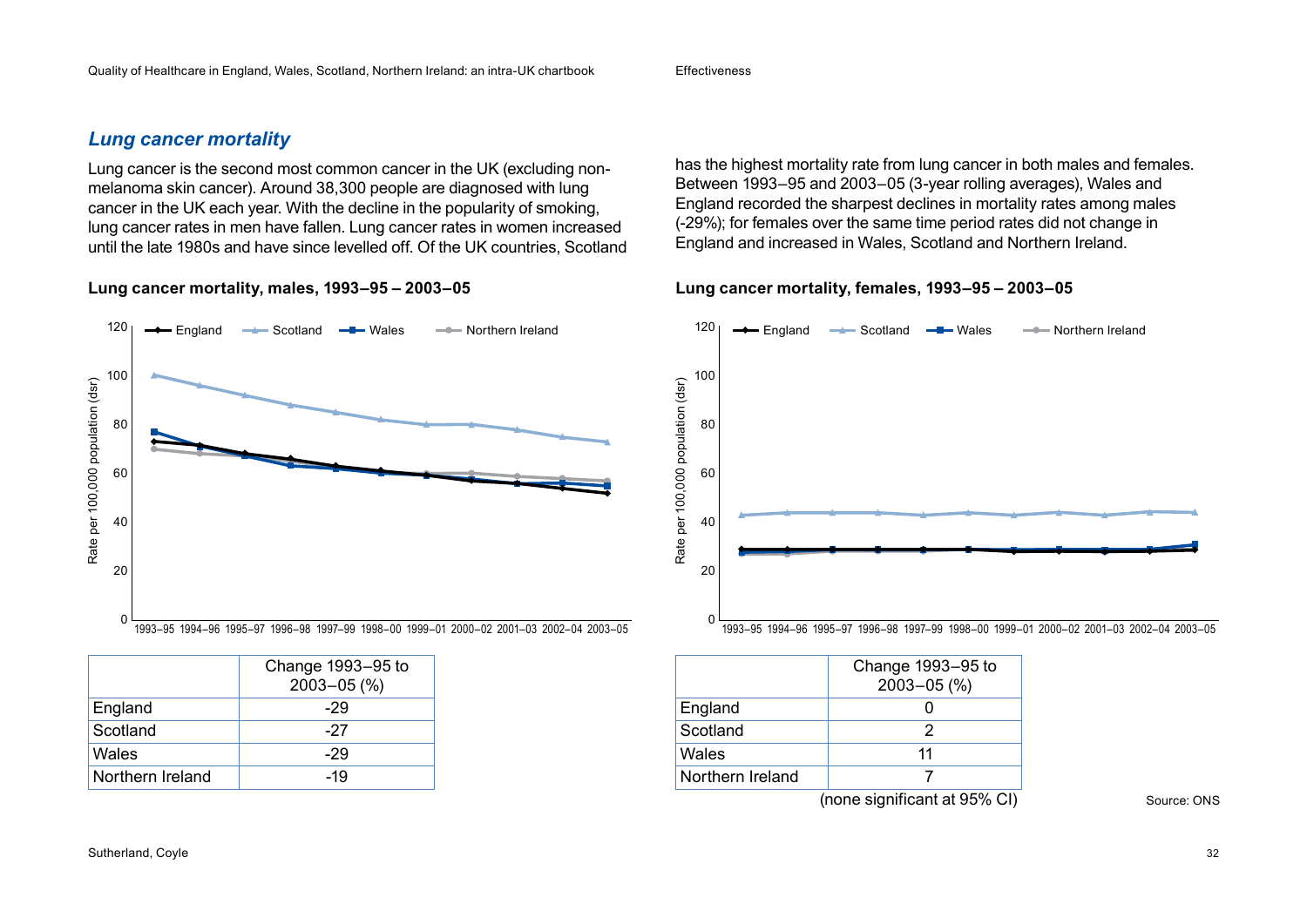### *Lung cancer survival*

EUROCARE analysed data from 47 European cancer registries, calculating 5-year survival rates for patients diagnosed between 2000 and 2002. This chart illustrates the data for lung cancer and shows that the countries of the UK are at the lower end of the range of survival rates. Northern Ireland has the highest survival rate (10.7 per cent) and Scotland has the lowest (8.2 per cent) – a statistically significant difference at 95 per cent CI (see Technical appendix for details).

#### **Age adjusted 5-year relative survival from breast cancer, diagnosed 2000–02**



Source: EUROCARE-4, see Verdecchia et al (2007)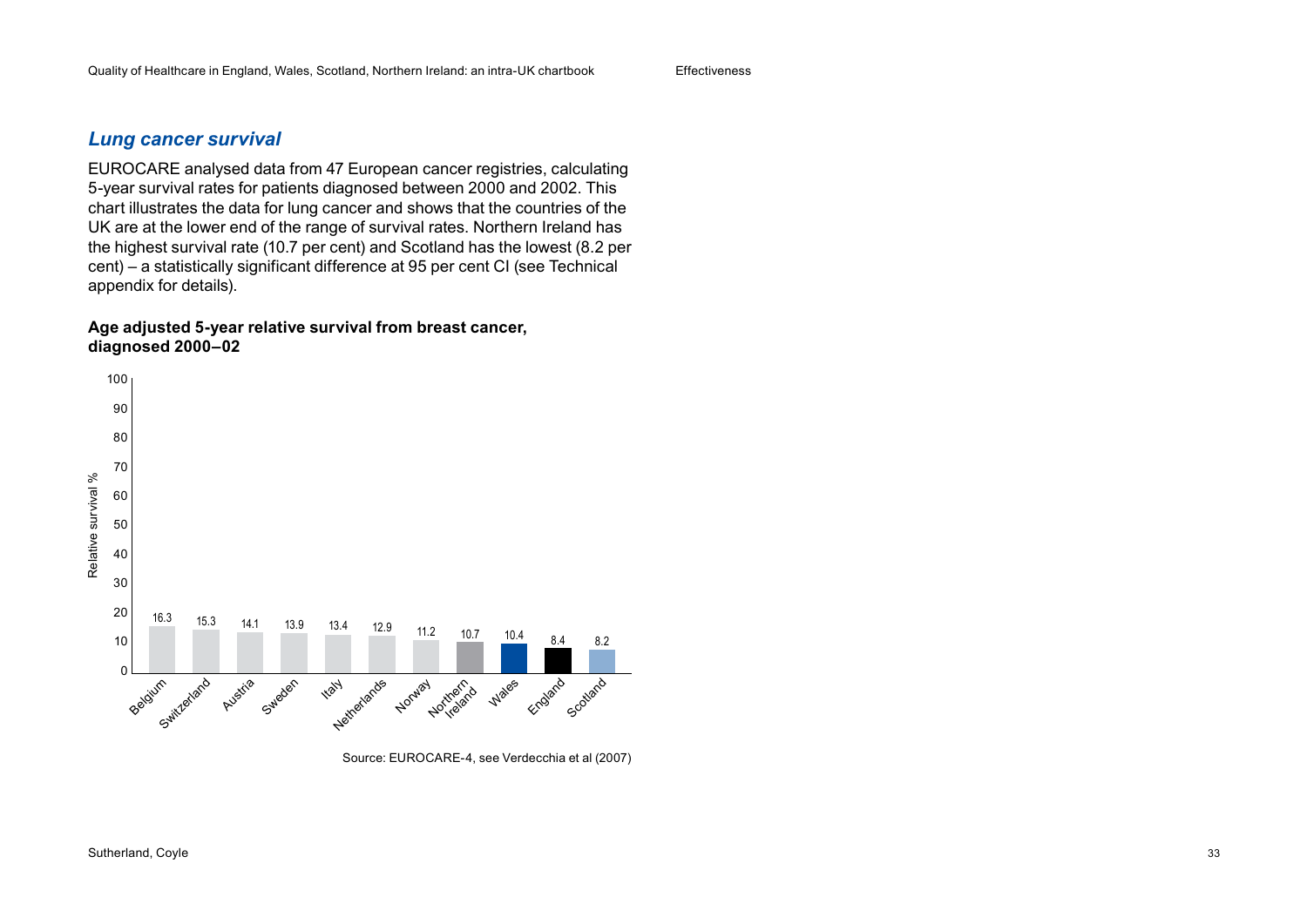# **Circulatory disease**

The circulatory system moves blood and lymph around the body and consists of the heart and blood vessels. According to the Office for National Statistics (ONS), diseases of the circulatory system have been the most common causes of death in the UK for almost all of the last century (ONS online b). More than one in three deaths (35 per cent) are from circulatory disease each year. About half (48 per cent) of deaths from circulatory disease are from coronary heart disease (CHD) and more than a quarter (28 per cent) are from stroke (Allender et al 2008).

Circulatory diseases are a major cause of premature death (that is, death before the age of 75). In 2006, circulatory disease caused just over 53,000 premature deaths. This represents 30 per cent of premature deaths in males and 22 per cent of premature deaths in females (Allender et al 2008). Circulatory disease has been the focus for a number of performance targets and standards across the UK, including:

#### *England*

• reduce the death rate from CHD, stroke and related diseases in people under 75 years by at least two-fifths by 2010 (DH 1999, 2004)

#### *Scotland*

- reduce mortality rates from CHD among people under 75 years by 60 per cent between 1995 and 2010, from the baseline of 124.6 to 49.8 per 100,000 population
- reduce mortality rates from stroke among people under 75 years by 50 per cent between 1995 and 2010, from the baseline of 37.5 to 18.8 per 100,000 population

(Scottish Executive 2008)

#### *Wales*

- reduce CHD mortality in 65–74 year olds from 600 per 100,000 in 2002 to 400 per 100,000 in 2012
- reduce stroke mortality in 65–74 year olds by 20 per cent by 2012

(Welsh Assembly Government 2008).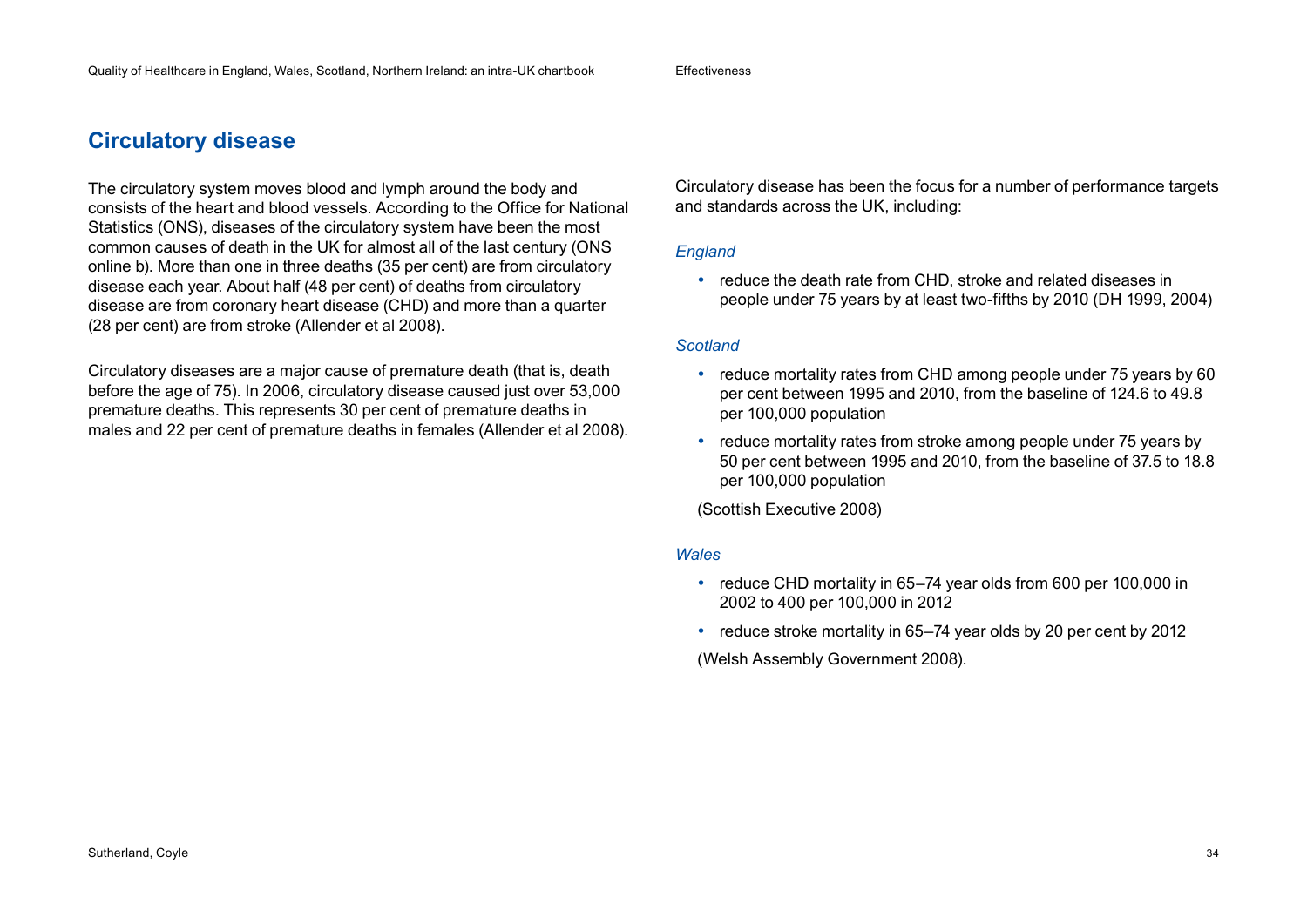### *Mortality from circulatory diseases – international comparison*

Deaths from circulatory disease, which includes stroke and heart disease, have been falling in developed countries in recent years. This chart provides some international context for the intra-UK charts which follow. The chart illustrates that the UK as a whole recorded a 40 per cent decrease in mortality rates from circulatory diseases between 1993 and 2005 – the steepest fall among the countries shown here.

**Mortality rates from circulatory disease, international comparison, 1993 – 2006**



Source: OECD

|            | Change 1993-2005 (%) |
|------------|----------------------|
| Australia* | -37                  |
| France     | $-28$                |
| Germany    | -31                  |
| Sweden     | -33                  |
| UK         | $-40$                |
| <b>USA</b> | -31                  |

\* Australia's figures span 1993– 2003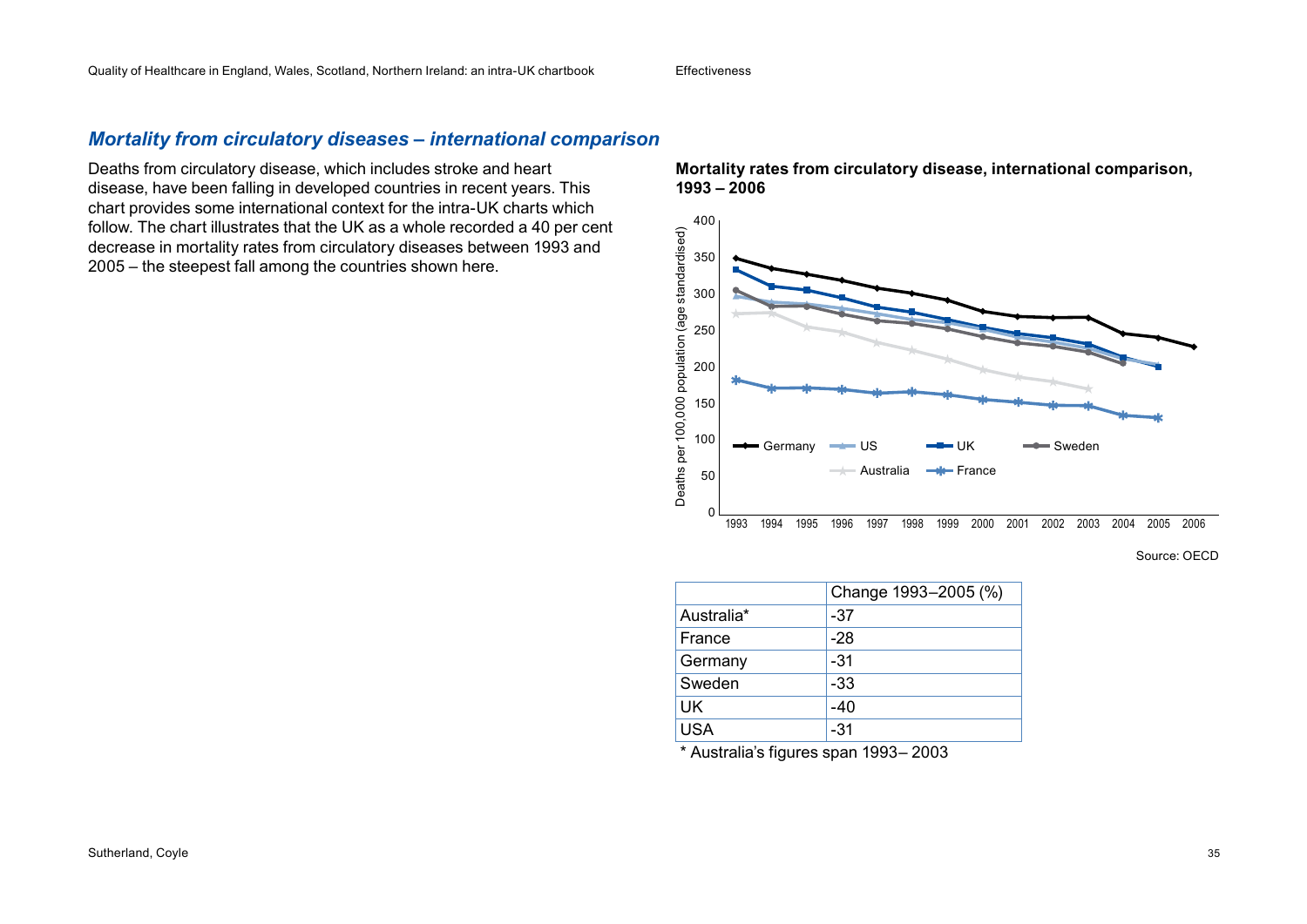### *Mortality from ischaemic heart disease*

Ischaemic heart disease (IHD) is characterised by the accumulation of fatty deposits (atheroma) in the wall of the coronary arteries. A build-up of these deposits in a process known as atherosclerosis leads to narrowing or hardening of the coronary arteries resulting in poor blood supply to the heart muscle. Complete blockage or occlusion leads to a heart attack

#### **Mortality from ischaemic heart disease, males all ages, 1999 and 2006**



|                  | Change 1999-2006 (%) |
|------------------|----------------------|
| England          | -33.5                |
| Scotland         | $-36.2$              |
| Wales            | $-35.0$              |
| Northern Ireland | -374                 |

(myocardial infarction). The charts illustrate mortality rates from 1999 and 2006. Northern Ireland recorded the steepest fall in rates for both males (from 248.1 to 155.4 deaths per 100,000 – a 37.4 per cent drop) and for females (from 119.9 to 79.5 deaths per 100,000 – a 33.7 per cent drop).

#### **Mortality from ischaemic heart disease, females all ages, 1999 and 2006**



|                  | Change 1999-2006 (%) |
|------------------|----------------------|
| England          | $-33.5$              |
| Scotland         | $-36.2$              |
| Wales            | $-35.0$              |
| Northern Ireland | -37.4                |
|                  |                      |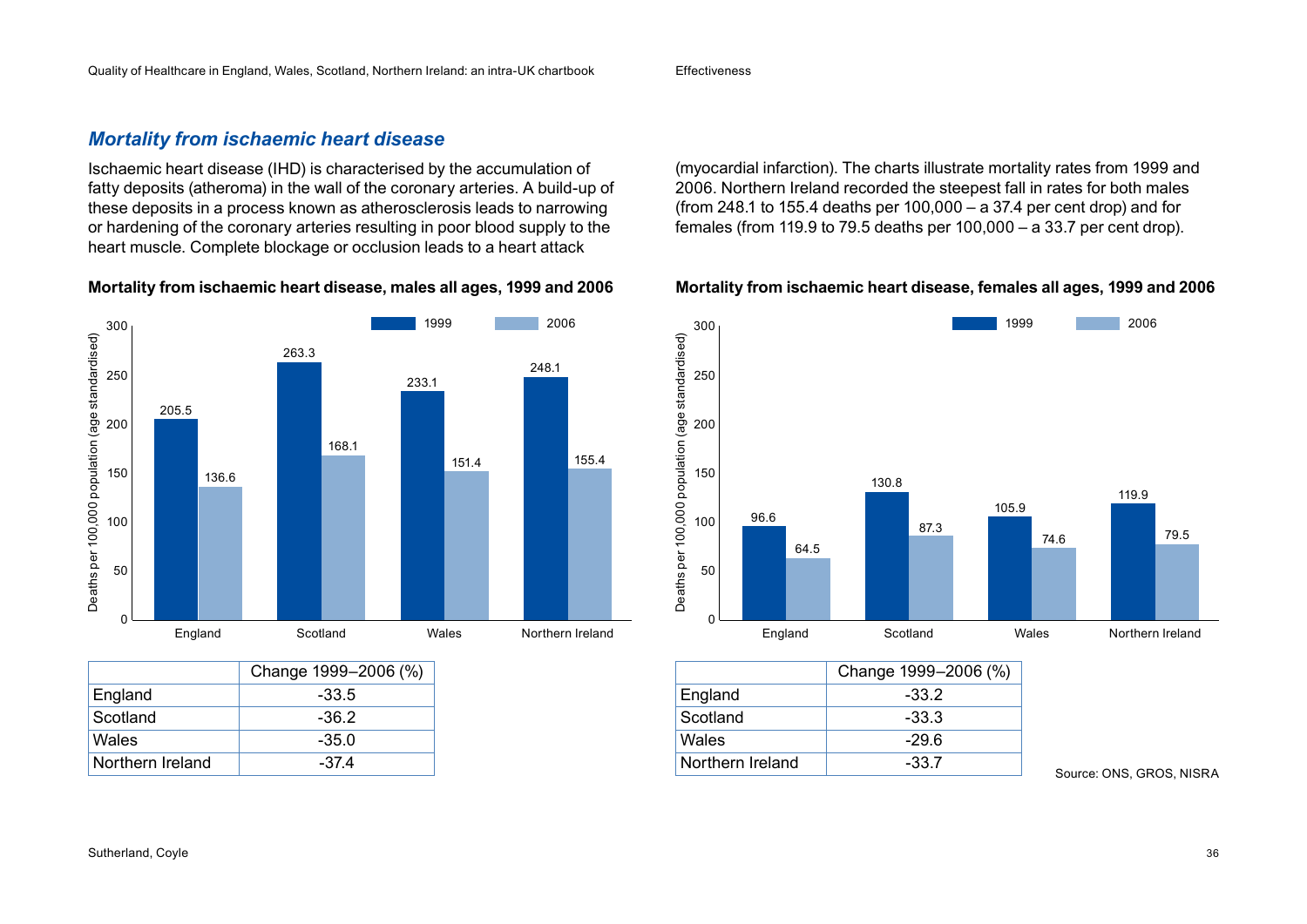# *CHD in primary care – blood pressure and cholesterol QOF indicators*

The Quality and Outcomes Framework (QOF) was introduced as part of the GP contract in 2004. It is a voluntary incentive scheme where general practices gain achievement points and payment on the basis of disease management, organisation, patient experience and extra services they offer. This chart illustrates QOF achievement data for two coronary heart disease (CHD) indicators for 2006/07 and 2007/08:

• the percentage of patients with coronary heart disease in whom the last blood pressure reading (measured in the previous 15 months) is 150/90 or less (CHD06)

#### **CHD patients: QOF indicator achievement scores, blood pressure control, 2006/07 and 2007/08**



• the percentage of patients with coronary heart disease whose last measured total cholesterol (measured in the previous 15 months) is 5 mmol/l or less (CHD08).

Overall, achievement scores are high and these have improved slightly over the two time periods. It is important to note that QOF data are highly dependent on diagnosis and recording within general practices.



#### **CHD patients: QOF indicator achievement scores, cholesterol control, 2006/07 and 2007/08**

Sources: NHS Information Centre, ISD Scotland, StatsWales, DHSSPSNI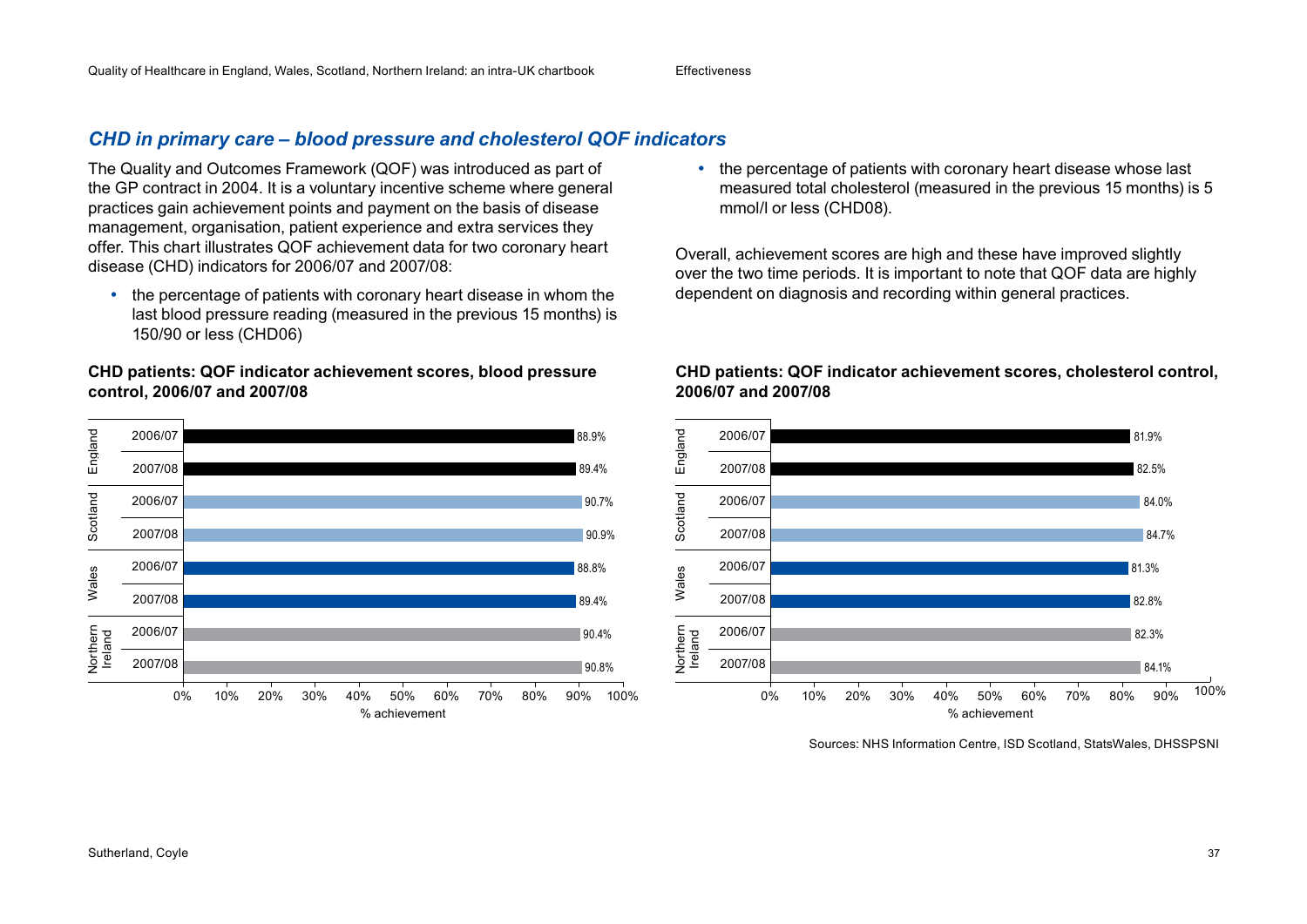#### *Managing heart attacks – reperfusion*

Reperfusion refers to treatment that re-opens the blocked coronary artery responsible for a heart attack, seeking to limit damage to the heart. Two forms of treatment exist: thrombolytic treatment, where the clot is dissolved by a drug, and primary angioplasty, where the artery is reopened using a balloon catheter inserted into the blocked artery. The chart illustrates data from the Myocardial Ischaemia National Audit Project (MINAP) for thrombolytic treatment – specifically the percentage of patients receiving thrombolysis within 60 minutes of calling for help. This indicator is regarded as the most relevant overall indicator of care of heart attack patients. It reflects the combined performance of the ambulance service, GPs and hospitals (RCP 2008). It shows that English hospitals are providing thrombolysis in a more timely fashion than Welsh hospitals, but both countries have seen a steady improvement in performance over time.

#### **Percentage of patients receiving thrombolytic treatment within 60 minutes of calling for help, 2004/05 – 2007/08**

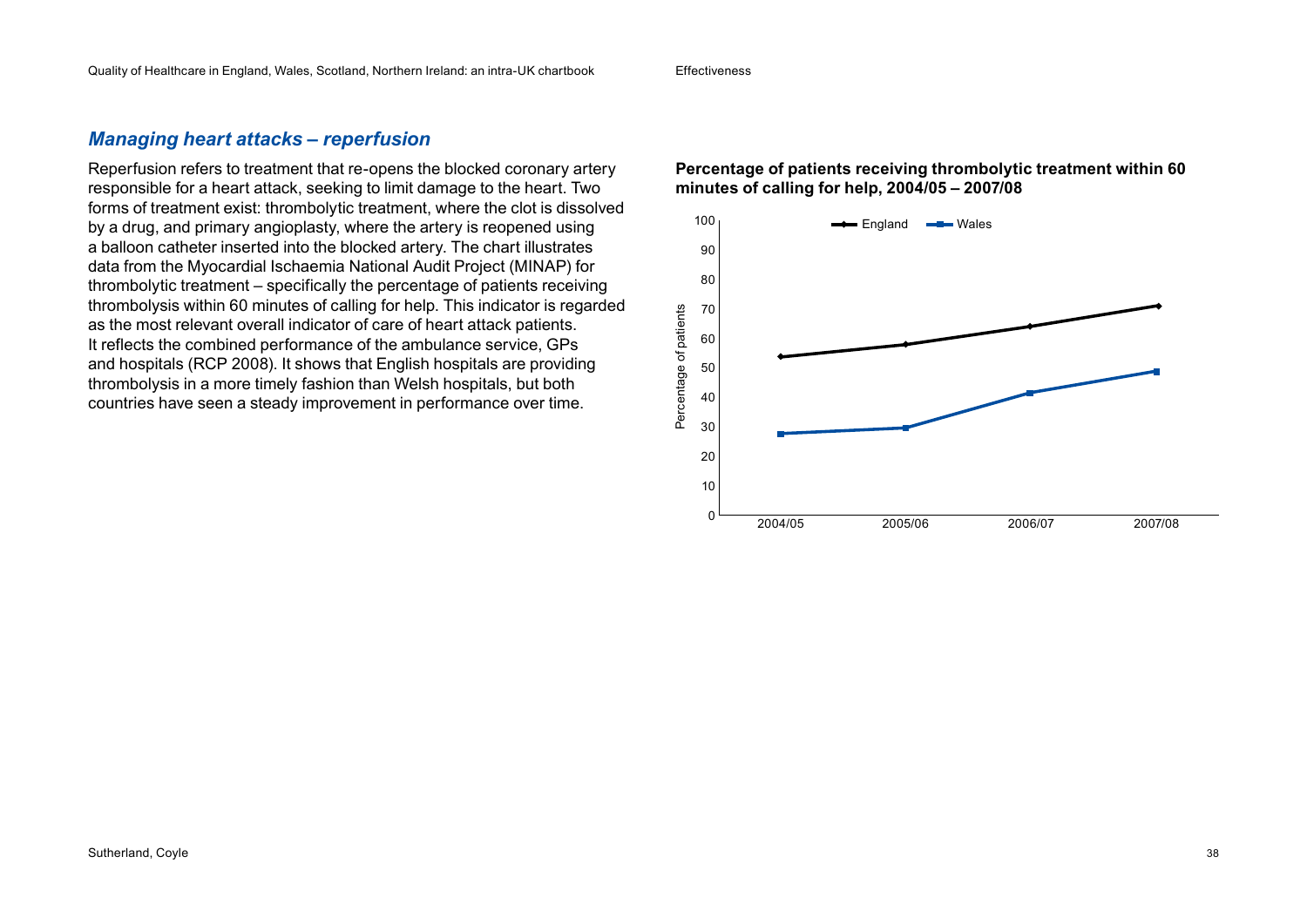There is, however, a clinical case for moving from thrombolysis to a primary angioplasty service for treatment of heart attack (DH, 2006a). Primary angioplasty has advantages over thrombolytic treatment, especially in patients who delay calling for help when they experience symptoms of heart attack (RCP 2008). In 2007/08, out of the 227 hospitals in the MINAP audit, 54 hospitals in England and two in Wales used primary angioplasty for immediate treatment of heart attack. More than 20 per cent of patients in England and Wales eligible for reperfusion treatment now have primary angioplasty compared with about 8 per cent in 2005/06. This chart presents data on time to angioplasty from MINAP for England and Wales, alongside data from Scotland drawn from the Scottish Care Information – Acute Coronary Syndrome (SCI-ACS) initiative (see Technical appendix for details and data caveats). MINAP data indicate that for patients undergoing primary angioplasty, the median length of time of interventional centre door to balloon time was 56 minutes in England (interquartile range 24–84) and 82 minutes in Wales (interquartile range 59–117).

#### **Percentage of primary angioplasty patients receiving angioplasty within 90 minutes of arrival at interventional centre door, 2007/08**



Sources: RCP, GROS

Note: Scottish data based on different methodology; comparisons to England and Wales should be made with care (see Technical appendix for details)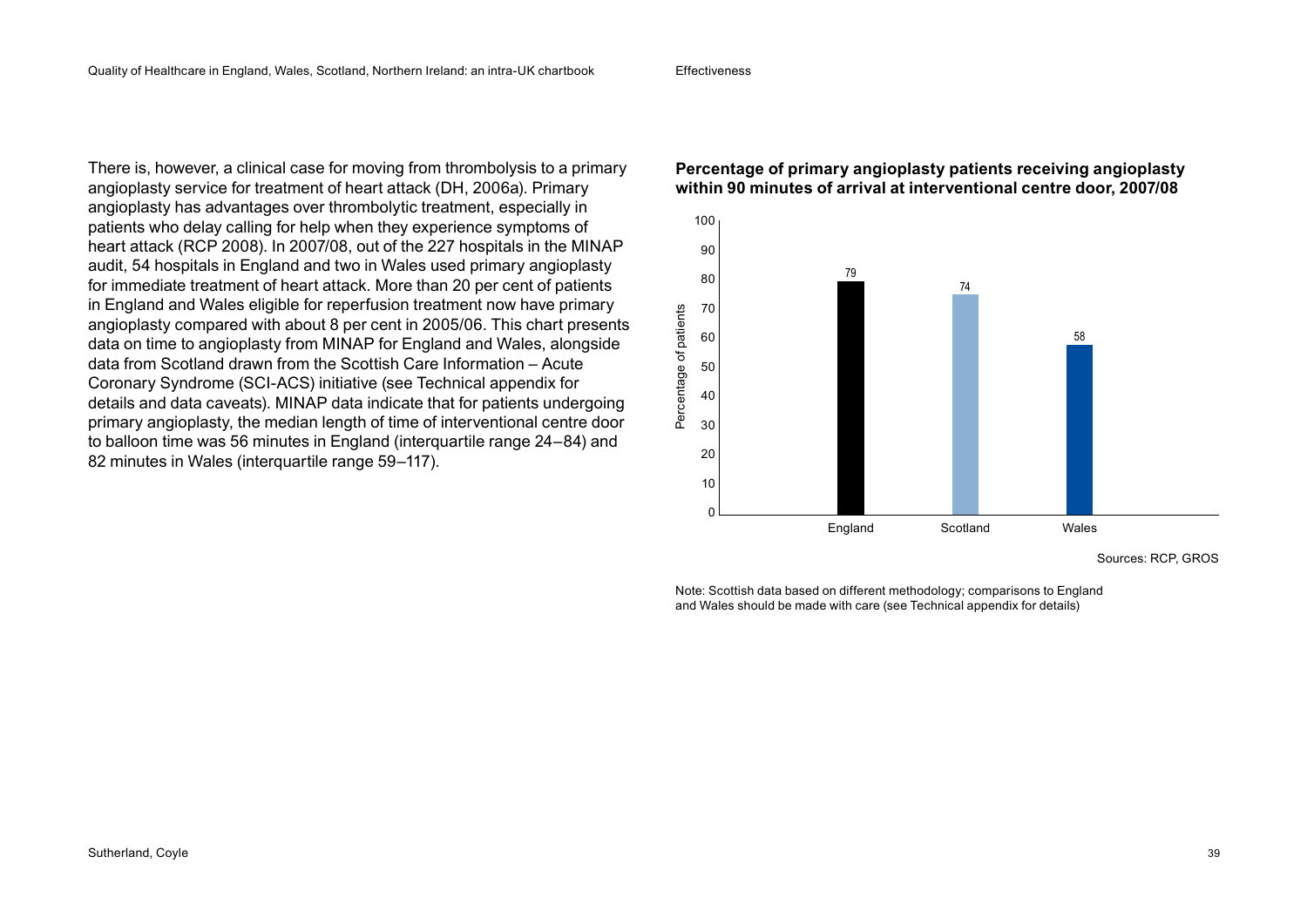#### *Managing heart attacks – secondary prevention*

Secondary prevention after a myocardial infarction refers to interventions that reduce the likelihood of future heart attacks and encompasses lifestyle changes, such as smoking cessation, promotion of healthy eating and regular physical activity, as well as drug treatments. The most recent national guidelines recommend that all patients who have had an acute heart attack should be offered treatment with a combination of the following drugs (unless contraindicated): ACE (or angiotensin-converting enzyme) inhibitor (or for those patients who are intolerant of an ACE inhibitor an angiotensin receptor blocker), aspirin, beta blockers and statins (NICE 2007). Additionally, patients who were prescribed clopidogrel (an oral antiplatelet agent used to prevent blood clots) in combination with low dose aspirin during the acute phase of their heart attack should continue to take the combination (aspirin/clopidogrel) for four weeks in those presenting with ST-segment (of on electrocardiogram – ECG) elevation during the acute event and 12 months in the rest. Patients undergoing primary angioplasty should have clopidogrel for 12 months (NICE 2004). The chart illustrates data from MINAP which monitors performance in England and Wales. It also includes Scottish data from SCI-ACS and shows a generalised high level of compliance with the guidelines for secondary prevention.

#### England Scotland Wales 99 96 96 96 97 97 97 94 94 100 98 96 95 **96 96 96 96 97 97 98** 92 90 92 89 89 90 80 Percentage of patients 70 Percentage of patients 60 50 40 30 20 10  $\Omega$ Aspirin Beta-blockers Statins ACE inhibitor Clopidogrel

#### **Secondary prevention medication, 2007/08**

Source: MINAP, SCI-ACS

Note: Scottish data is based on different methodology; comparisons to England and Wales should be made with care (see Technical appendix for details)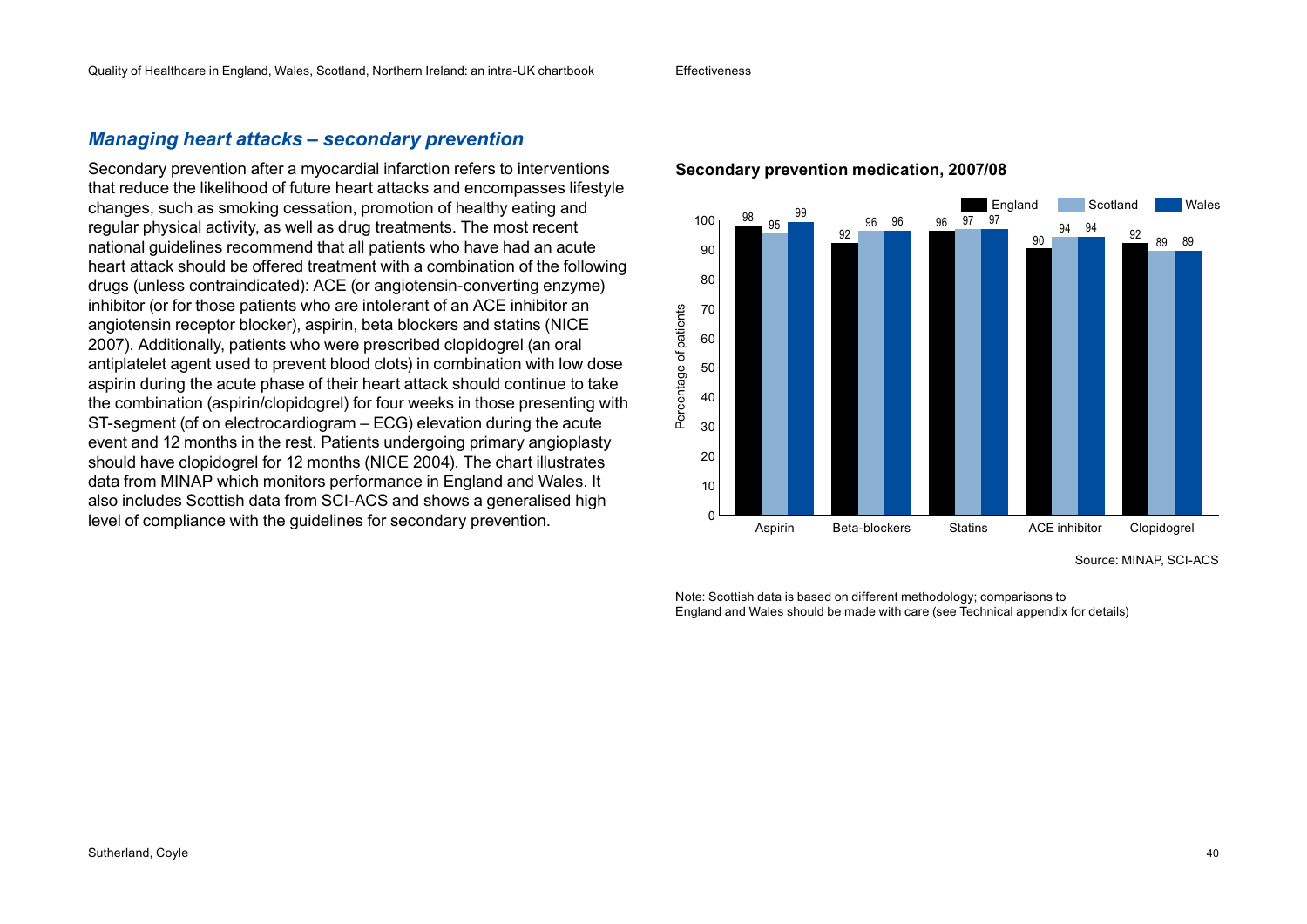#### *Hypertension in primary care – QOF indicators*

Hypertension is defined by the National Institute for Health and Clinical Excellence (NICE) as persistent raised blood pressure above 140/90 mmHg and is a risk factor for the development of coronary heart disease, stroke and kidney disease. In the UK, about 16 million people (more than one in four) have high blood pressure. NICE guidance states that patients should be given an annual review of care to monitor blood pressure, provide patients with support and discuss their lifestyle, symptoms and medication (NICE 2006). This chart illustrates QOF data from 2006/07 and 2007/08 on blood pressure monitoring in patients diagnosed as hypertensive. It shows that there have been slight improvements in achievement levels in all countries. In 2007/08, Scotland recorded the highest achievement level (81.8 per cent) and Wales the lowest (78.1 per cent). Across the UK, around 20 per cent of patients do not have their hypertension under control. In both time periods, more than 92 per cent of hypertensive patients were recorded as having had their blood pressure measured in the preceding 9 months in all UK countries (data not shown).

**Percentage of patients with hypertension in whom the last blood pressure (measured in previous 9 months) is 150/90 or less, 2006/07 and 2007/08**



Sources: NHS Information Centre, ISD Scotland, StatsWales, DHSSPSNI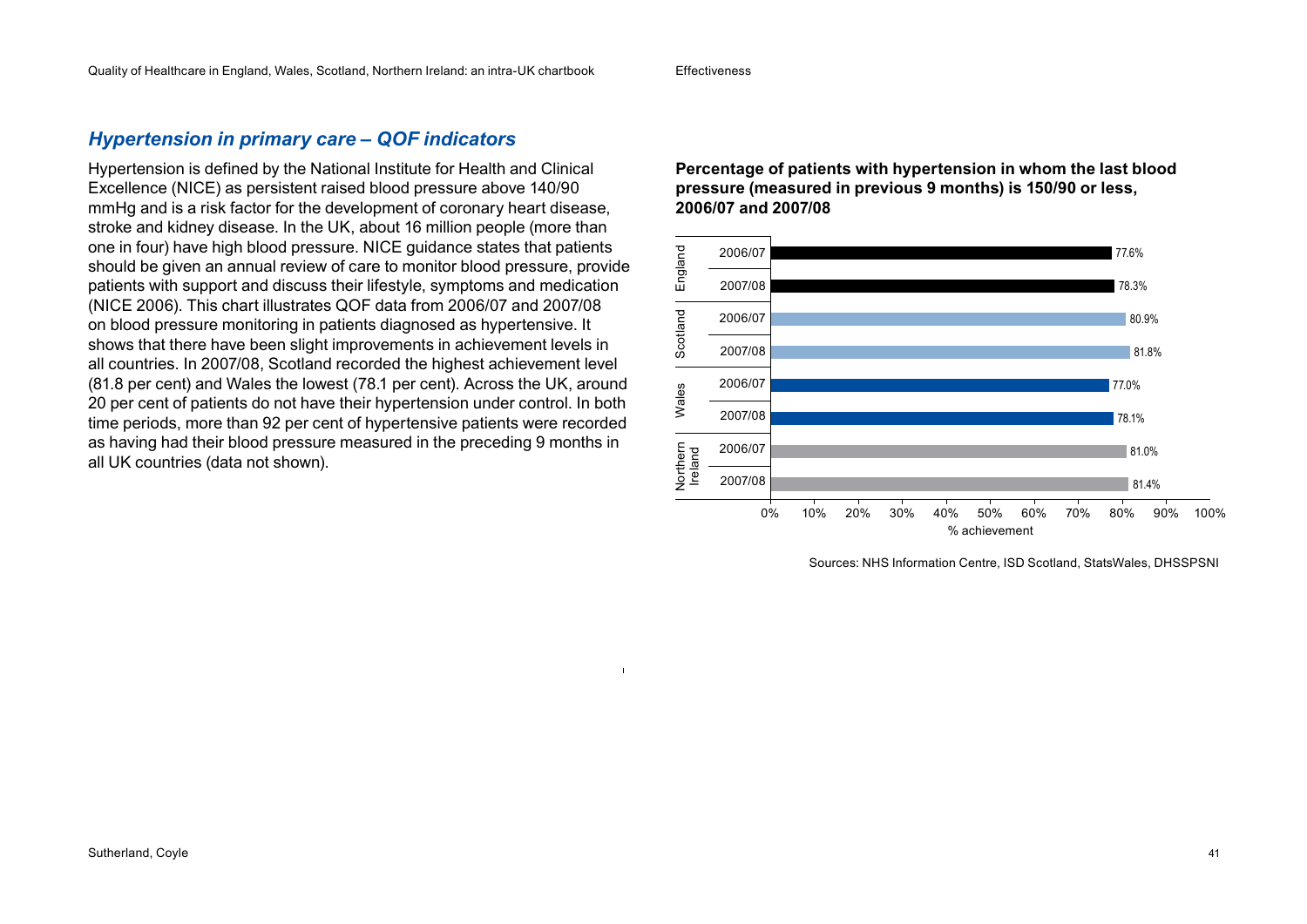### *CHD in primary care – QOF medication indicators*

The QOF rewards primary care doctors for providing evidence-based care to their patients. For CHD, this care includes a number of medications that have been shown to be beneficial. The graph illustrates the achievement data for these medication indicators in 2007/08. Most notable is the relatively low compliance with recommendations for beta-blockers. Long-term beta blockade is an effective and well-tolerated treatment that reduces mortality and morbidity in patients with angina and in patients after myocardial infarction (SIGN 2007a, 2007b).

#### **CHD, medication indicators – QOF, 2007/08**



Sources: NHS Information Centre, ISD Scotland, StatsWales, DHSSPSNI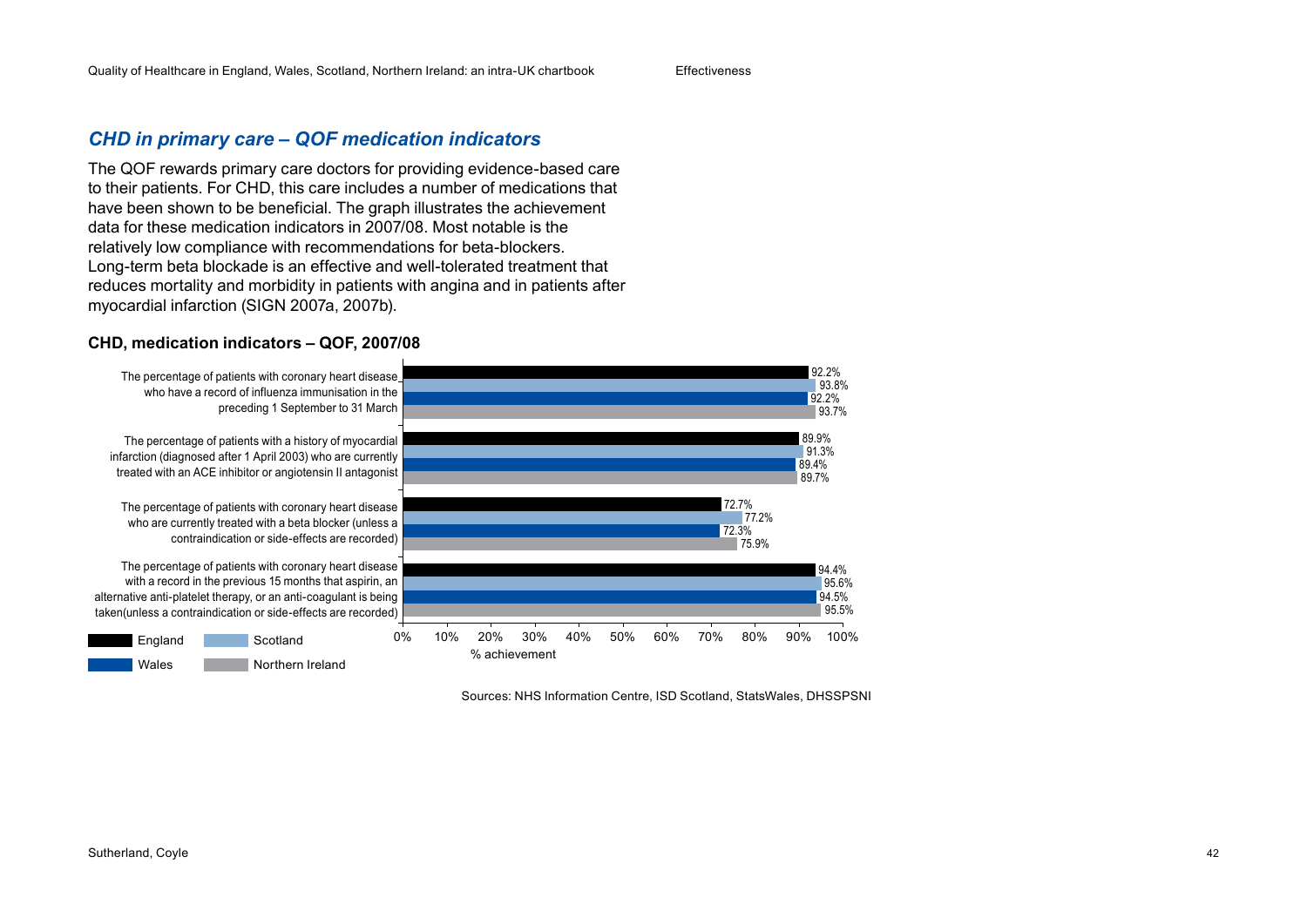### *Stroke mortality*

Stroke is the third biggest cause of death in the UK and the largest single cause of severe disability. Stroke accounts for the vast majority of cerebrovascular diseases. These charts show mortality data for 2004 and 2006. For males, for all countries except Wales, rates decreased by

**Mortality from cerebrovascular disease, males, 2004 and 2006**



|                  | Change 2004-06 (%) |
|------------------|--------------------|
| England          | $-10.8$            |
| Scotland         | -14 1              |
| Wales            | $-1.9$             |
| Northern Ireland | -10.2              |

more than 10 per cent over the two-year period (Scotland recorded a 14.1 per cent decrease). For females, all countries saw a substantial decrease ranging from 9.7 per cent in England to 12.1 per cent in Scotland.

#### **Mortality from cerebrovascular disease, females, 2004 and 2006**



|                  | Change 2004-06 (%) |
|------------------|--------------------|
| England          | -97                |
| Scotland         | -12 1              |
| Wales            | $-11.1$            |
| Northern Ireland | $-10.3$            |

Source: ONS, GROS, NISRA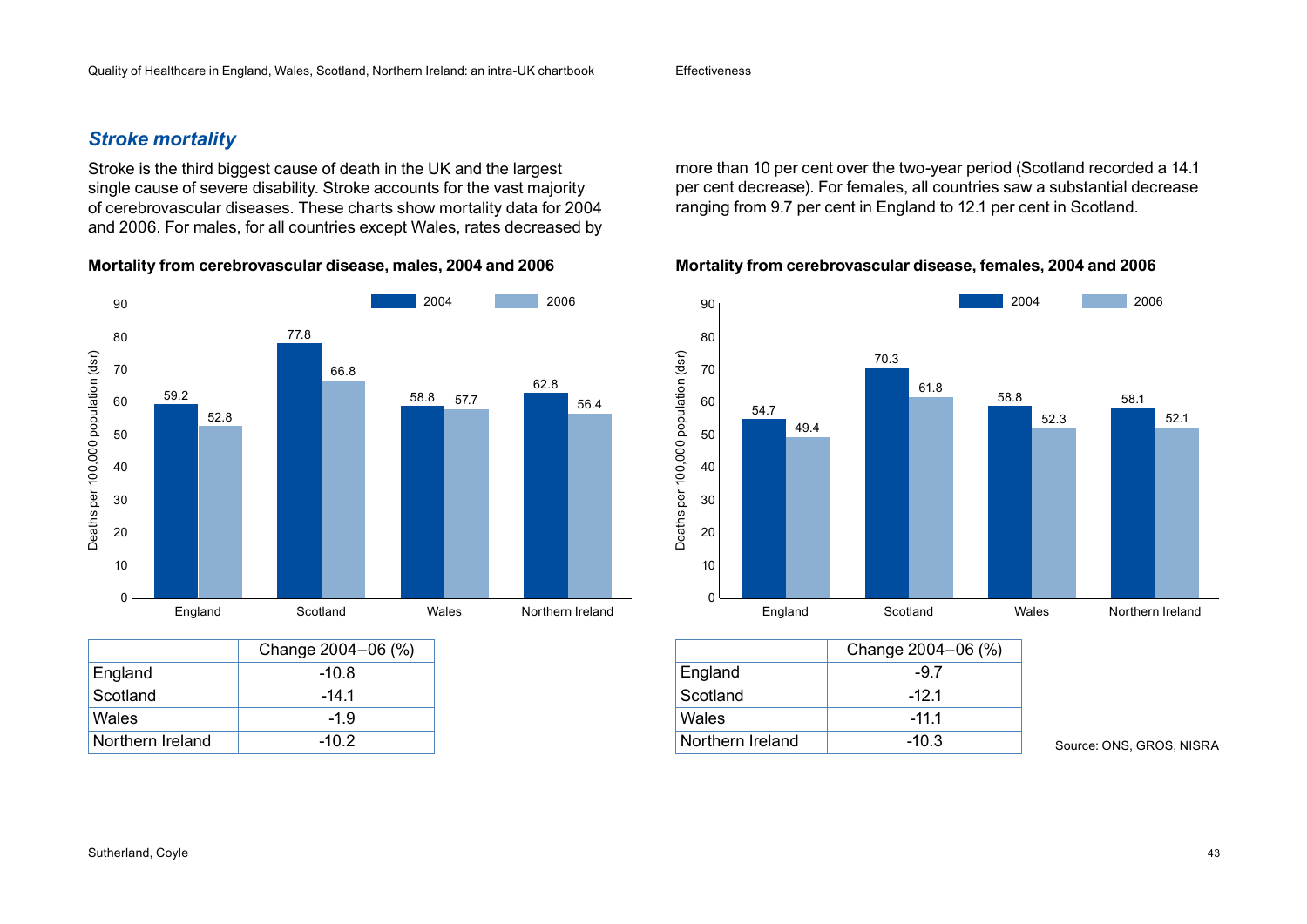## *Stroke in primary care – blood pressure and cholesterol QOF indicators*

The QOF includes 12 indicators specifically focused on stroke and TIA (transient ischaemic attack) patients. Overall there has been a consistently high compliance with monitoring of blood pressure and cholesterol levels reported (between 92 and 94 per cent across UK countries in 2007/08 – data not shown). The chart illustrates that achievement rates for good

#### **Percentage of patients with TIA or stroke in whom the last blood pressure reading was 150/90, 2006/07 and 2007/08**



control of blood pressure and cholesterol ranged in 2007/08 from 86.7 per cent for Wales to 89.8 per cent for Scotland (the proportion of patients with blood pressure readings of 150/90mmHg or less), and from 76.9 per cent for Wales to 82.0 per cent for Scotland (the proportion of patients with cholesterol levels of <5mmol/L).

#### **Percentage of patients with TIA or stroke whose last measured total cholesterol (measured in the previous 15 months) is 5mmol/L or less, 2006/07 and 2007/08**



Sources: NHS Information Centre, ISD Scotland, StatsWales, DHSSPSNI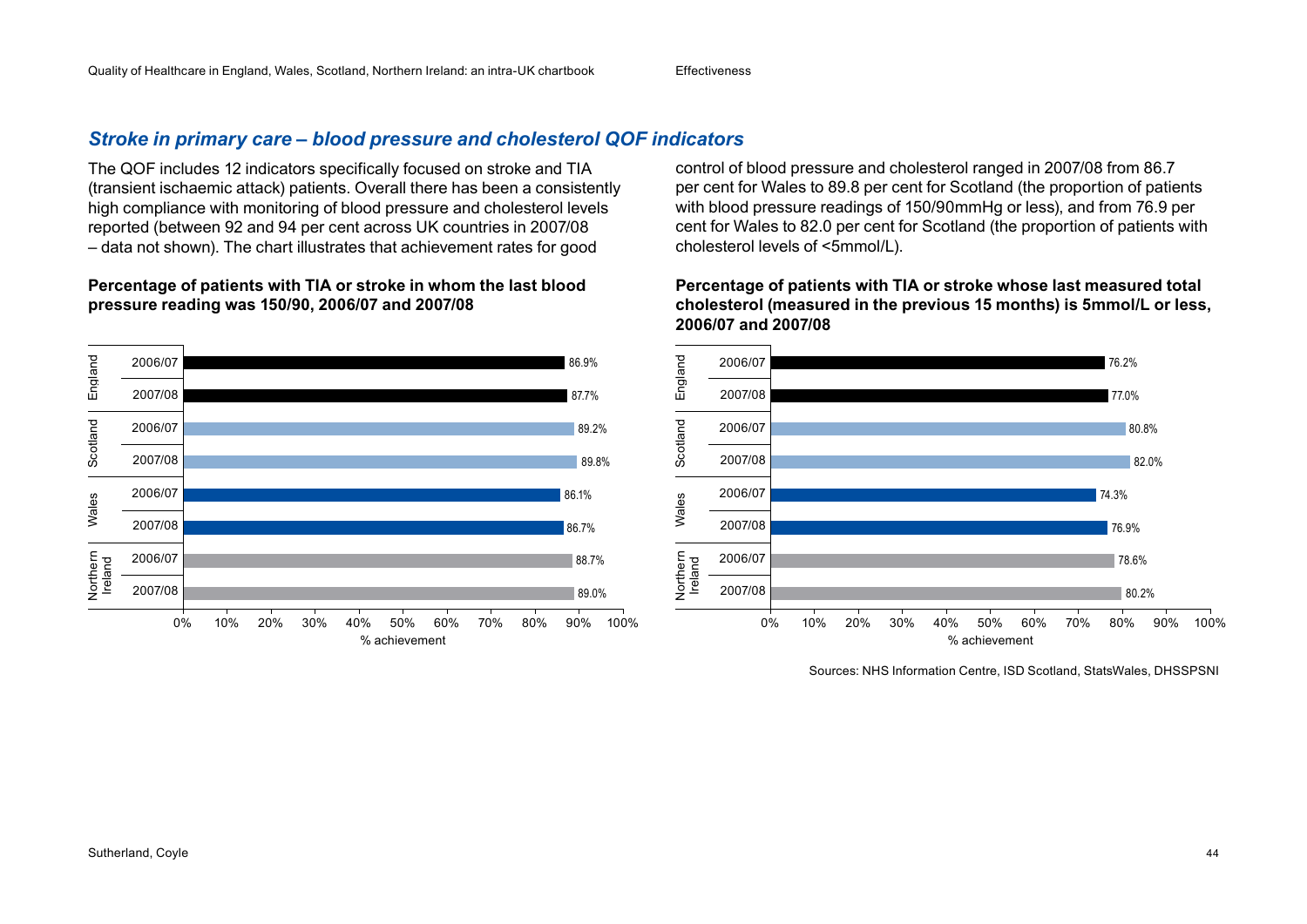### *Heart failure in primary care – QOF indicator achievement*

Heart failure affects 900,000 people in the UK (Healthcare Commission 2007). It is caused by a reduction in the heart's ability to pump blood around the body. The condition can be extremely debilitating and comes with a high risk of sudden death – up to 40 per cent of patients die within a year of diagnosis. The chart illustrates results from QOF in 2006/07 for two heart failure indicators. Current guidance recommends echocardiography or specialist assessment for all patients with suspected heart failure, regardless of presumed aetiology (Remme et al 2001; NICE 2003); patients with left ventricular dysfunction (LVD) heart failure should receive either ACE inhibitors or angiotensin receptor blockers (Pfeffer et al 2003). The chart shows that, while compliance levels are high in diagnosis and assessment, around 10 per cent of heart failure patients are not receiving the recommended treatment.

#### **Heart failure QOF indicators, 2007/08**



Sources: NHS Information Centre, ISD Scotland, StatsWales, DHSSPSNI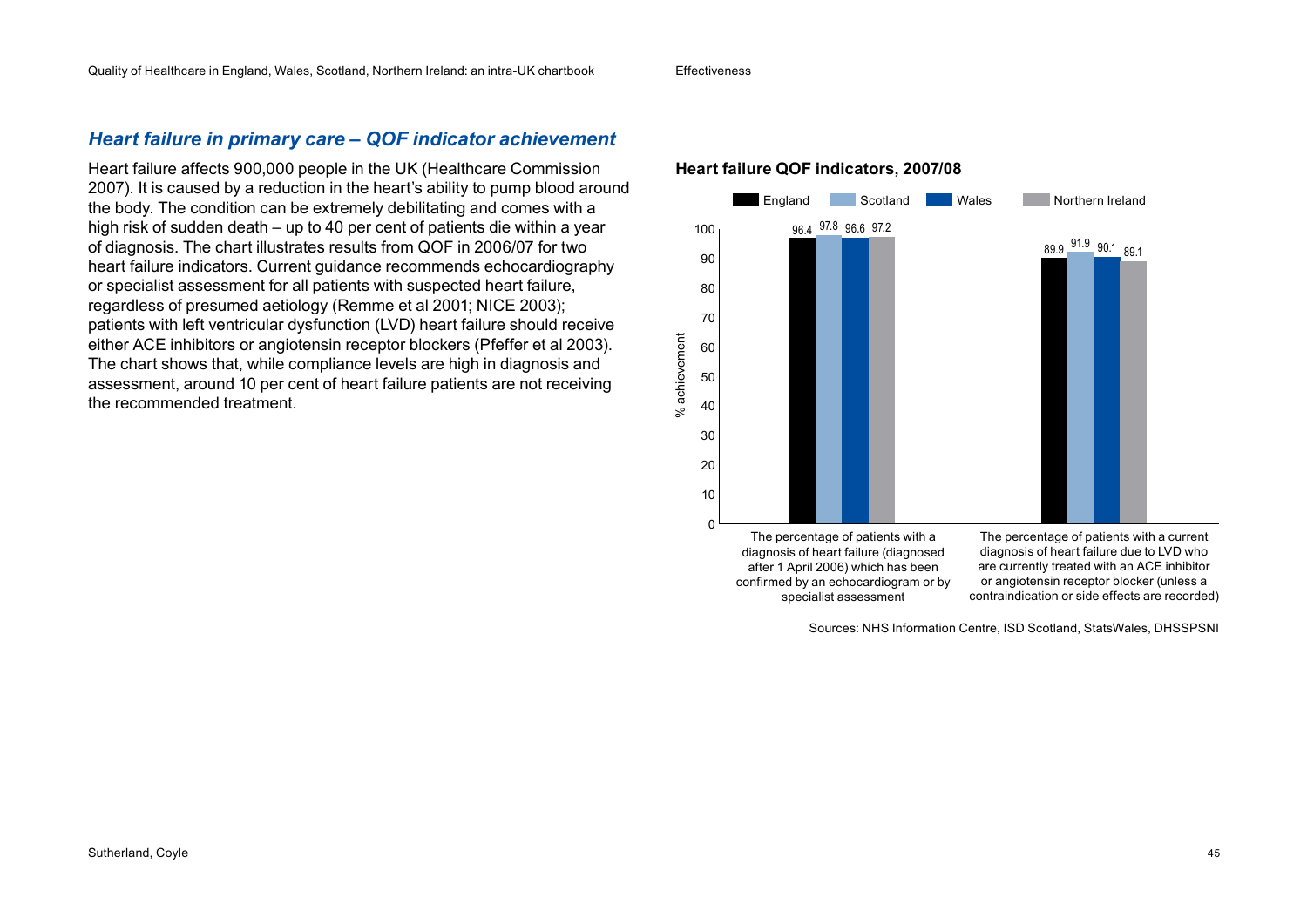## **Infant and child health**

In 2007 there were 11.5 million children aged under 16 in the UK: 5.9 million boys and 5.6 million girls (ONS online c); in 2005/06 there were some 734,000 births (2005/06 birth data ONS 2008). Policy-makers throughout the UK recognise that ensuring the health of children is fundamental both to improving the health of the population as a whole and to helping combat inequality (ISD online).

Research conducted in the US found serious deficiencies in the quality of healthcare provided to children (Leatherman and McCarthy 2004; Perrin and Homer 2007; Mangione-Smith et al 2007). Because of constraints of time and space only broad measures of quality are presented in this chartbook.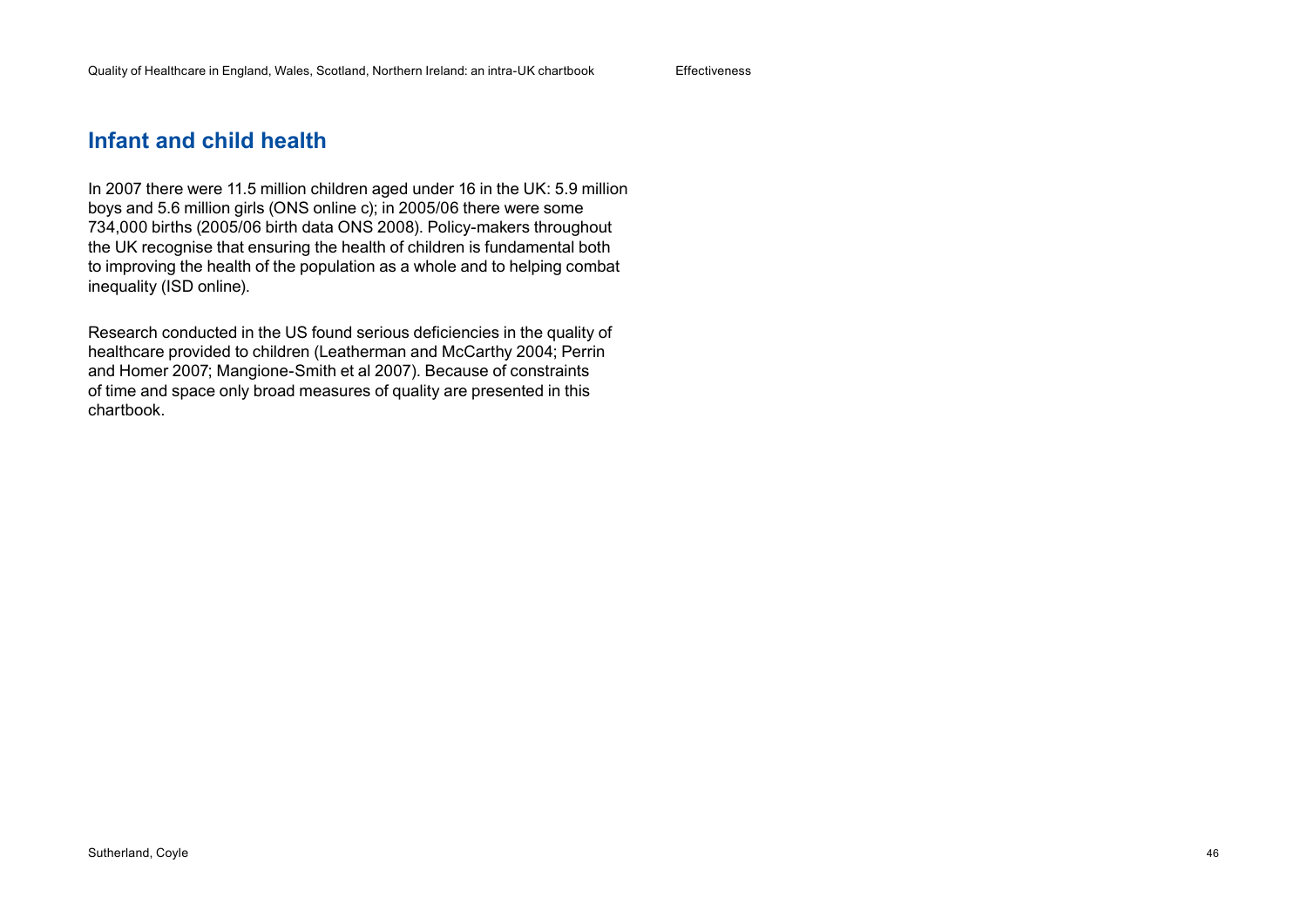#### *Infant mortality*

Infant mortality refers to deaths in children under one year of age. It is a sensitive measure of the overall health of a population as the causes of infant mortality are likely to influence the health status of whole populations, such as their economic development, general living conditions, social well-being, rates of illness and the quality of the environment (Reidpath and Allotey 2003). The UK in 2006 had an infant mortality rate of 5.0 per 1,000 live births. Rates are lower in many European countries – for example, Sweden (2.8), Norway (3.2), Czech Republic (3.3), France (3.8), Germany (3.8), Ireland (3.7) and Spain (3.8) (OECD 2008). The chart shows infant mortality rates for UK countries as three-year rolling averages. Most recent data indicate that Wales had the lowest infant mortality rates.

#### **Infant mortality rates, 1999–01 – 2005–07**

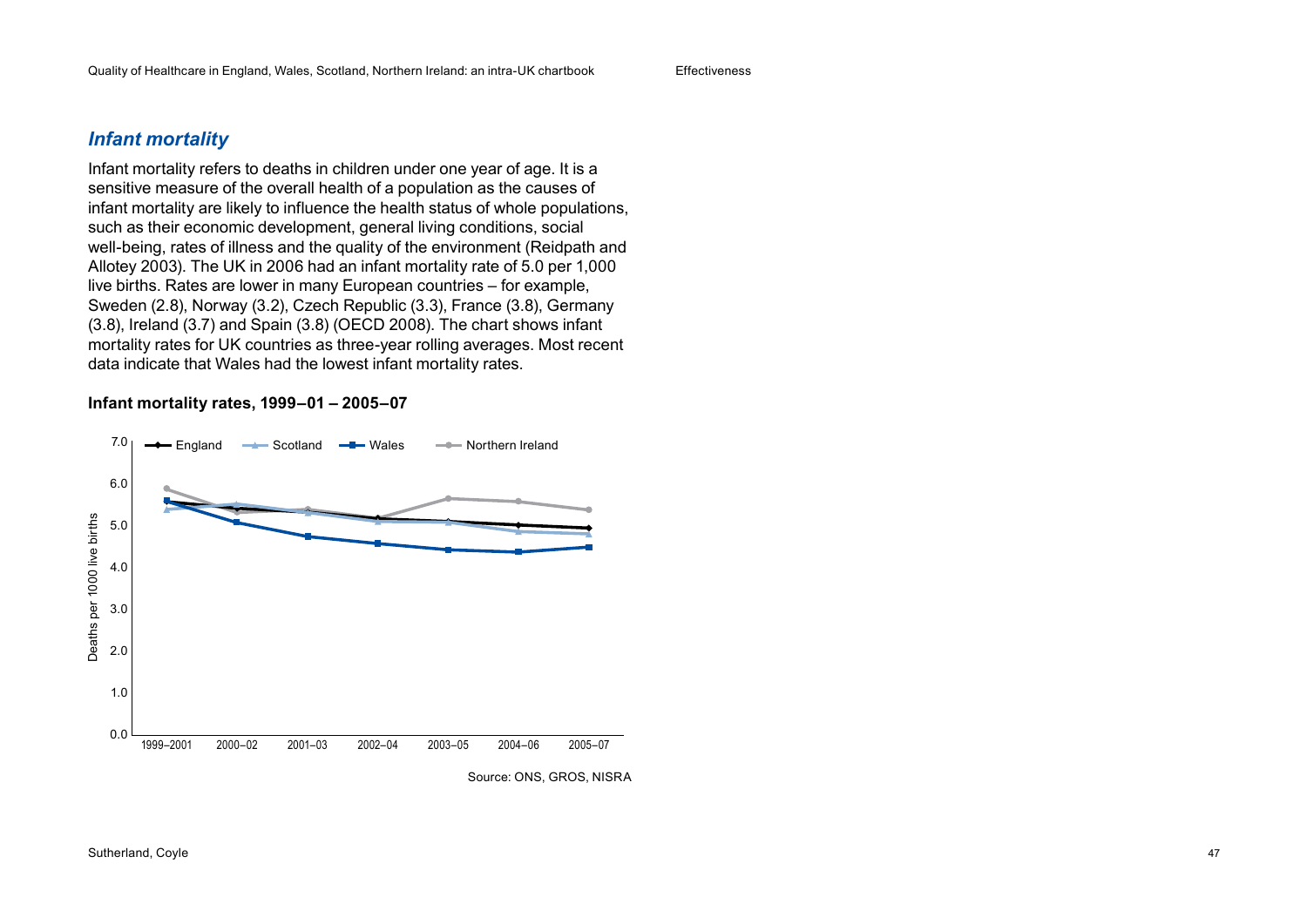### *Perinatal mortality*

Perinatal mortality refers to stillbirths and deaths under one week per 1,000 births. Risk factors for perinatal mortality include:

- low birthweight: stillbirth rates for the low birthweight (<2,500 g) group are 300 times higher than the normal birthweight group
- age of mother: stillbirth rates for women aged below 20 years or over 35 years have higher risk
- multiplicity of pregnancy: risk of stillbirth is approximately three times higher for multiple deliveries compared to single deliveries
- region of maternal residence
- social class: reflected in regional differences rates are higher among lower classes
- maternal country of birth: rates are 30 per cent higher among ethnic minority mothers born outside the UK compared with UK-born mothers
- gestation/prematurity: risks increase with lower gestation
- sex: trends show that stillbirth rates are predominantly higher among males compared with females
- method of delivery: forceps and breech deliveries show highest rates – high-risk babies have improved outcomes with improved obstetric and paediatric care (including staffing, departmental organisation, interpartum intervention, neonatal intensive care units and special care baby units).

In 2005–07 (three-year rolling average), Wales had the lowest perinatal mortality rate, with 7.2 per 1,000 births (live and stillbirths). Overall, the UK in 2007 had a perinatal mortality rate of 7.7 deaths per 1000 births.



#### **Perinatal mortality, 1999–01 – 2005–07**

Source: ONS, GROS, NISRA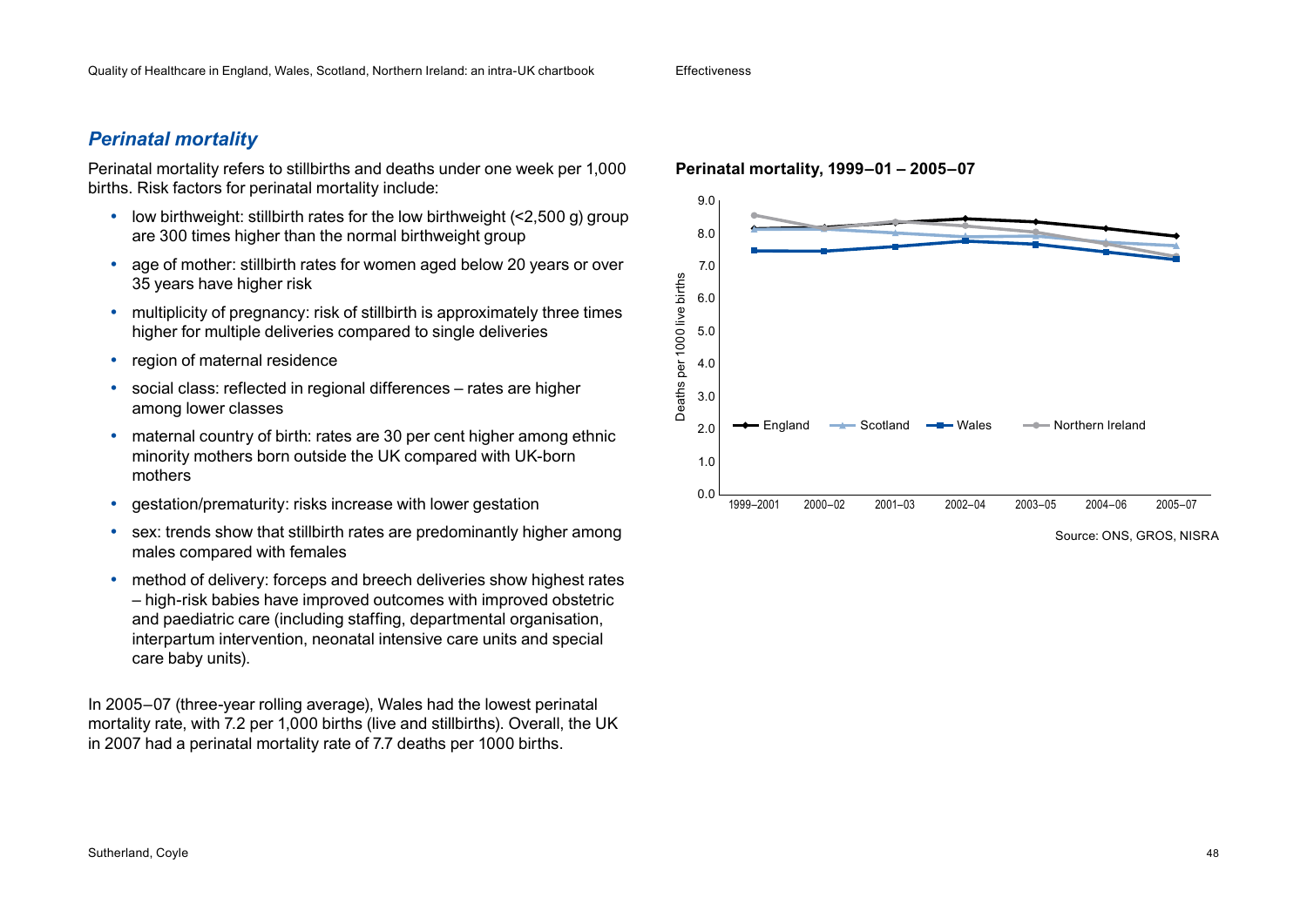### *Childhood immunisation*

Vaccination is one of the most cost-effective disease prevention strategies in public health (HPA 2008). This chart illustrates childhood immunisation data for 2006/07 and shows that Scotland and Northern Ireland had the highest coverage; England had the lowest.





Source: DH, Welsh Assembly Government, ISD Scotland, NISRA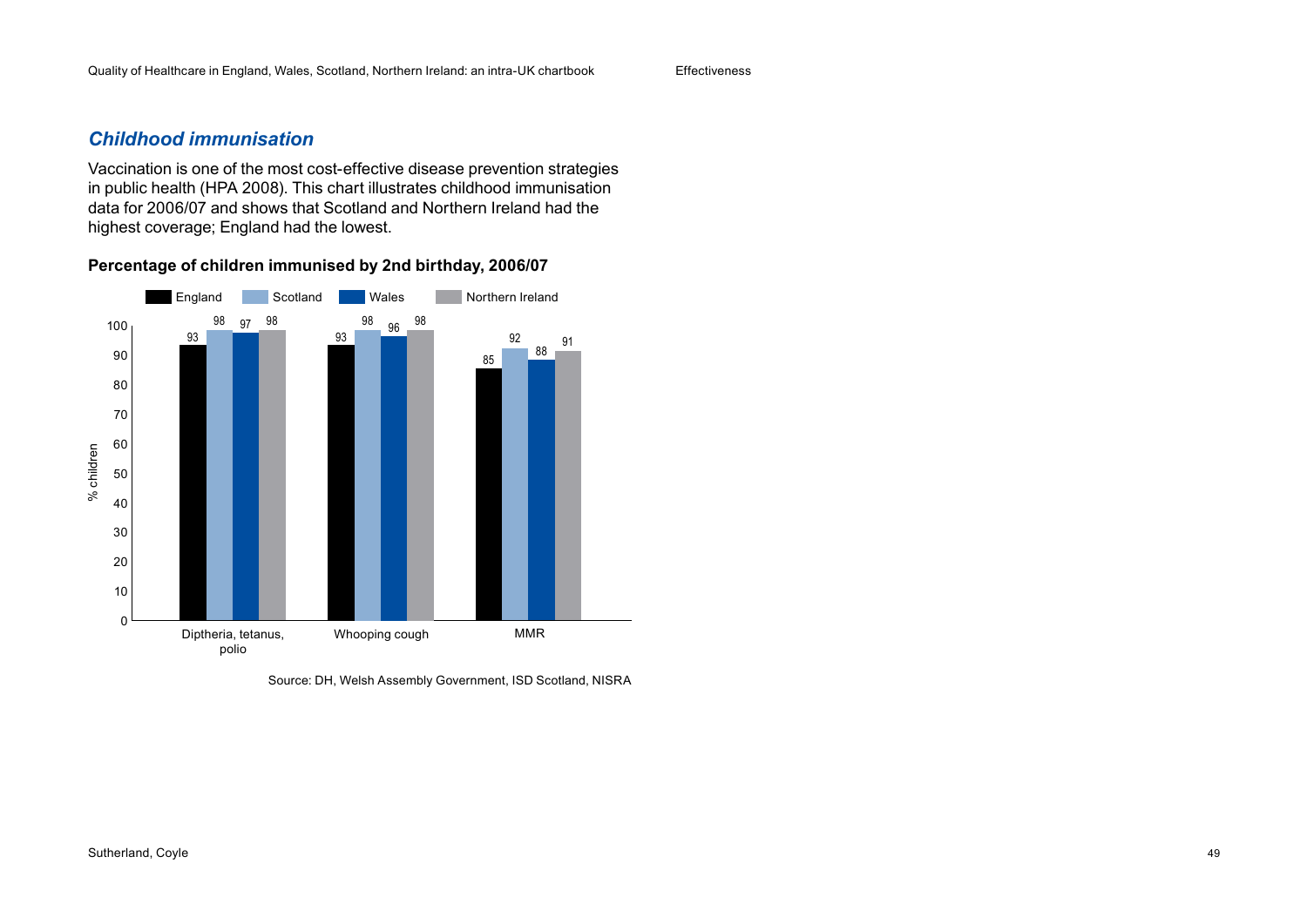## **Diabetes**

Diabetes mellitus is a disease in which the body either does not produce, or properly use, insulin. A hormone produced by the pancreas, insulin is needed to convert sugar, starches and other food into energy. The result of insulin deficiency is the high blood sugar levels characteristic of the disease. There are two main forms of diabetes: type 1 diabetes results from the body's failure to produce insulin, and type 2 diabetes results from insulin resistance (suboptimal use of insulin). Obesity is closely linked with type 2 diabetes. Diabetes is associated with serious chronic ill health, disability and premature mortality. Long-term complications include heart disease, stroke, blindness, kidney disease and amputations (Diabetes UK 2008). Many of the long-term effects of diabetes can be avoided with effective control of blood pressure and blood sugar levels.

There are around 2.5 million people diagnosed with diabetes in the UK (see table below). Of these, 2 million have type 2 diabetes. In addition to these figures there are an estimated 500,000 cases of undiagnosed type 2 diabetes.

#### **Prevalence of diabetes in the UK (QOF data)**

|                  | People diagnosed with<br>diabetes (000s) | Prevalence (%) |
|------------------|------------------------------------------|----------------|
| England          | 2,088                                    | 3.9            |
| Scotland         | 201                                      | 3.7            |
| Wales            | 139                                      | 4.4            |
| Northern Ireland | 61                                       | 3.3            |

Sources: NHS Information Centre, ISD Scotland, StatsWales, DHSSPSNI

It is anticipated that by 2025 there will be over four million people with diabetes in the UK (YHPHO 2008a).

The economic costs of diabetes are substantial. An estimated 10 per cent of NHS spending (£9 billion) is spent on treating diabetes and its complications (DH 2006b).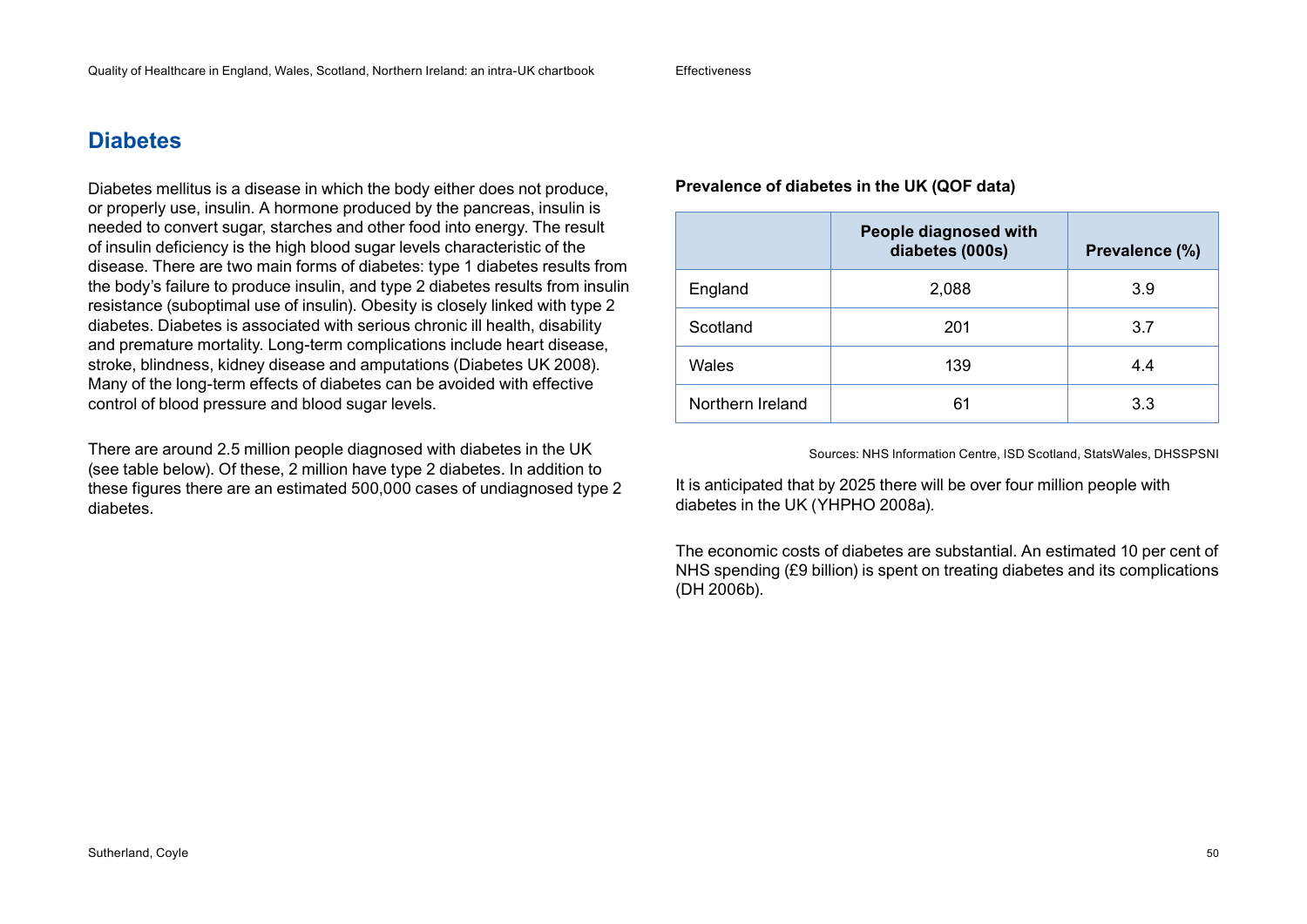### *Diabetes mortality*

Mortality rates from diabetes are much lower than those from cancer or heart disease, despite high levels of incidence and prevalence. In international comparisons, the UK has a relatively low mortality rate from diabetes. It is known that there is significant under-recording of diabetes as an underlying cause of death, because deaths in diabetic people are often coded to the secondary complications associated with the disease. The extent of under-reporting may vary geographically and over time and so mortality data should be interpreted with care. It has been estimated that in 2005 there were 26,300 excess deaths (higher mortality rates than would be expected in a non-diabetic population) among people with diabetes between the ages of 20 and 79 years in England alone. This equates to 11.6 per cent of all deaths in this age group (YPHO 2008b). Mortality data for 2006 (that is, cases where diabetes was recorded as the underlying cause of death) are shown in the chart and indicate that, relative to other UK countries, Northern Ireland had a high mortality rate for males and Wales had a high mortality rate for females.

# 9.0 **Mortality from diabetes mellitus, 2006**



Source: ONS, GROS, NISRA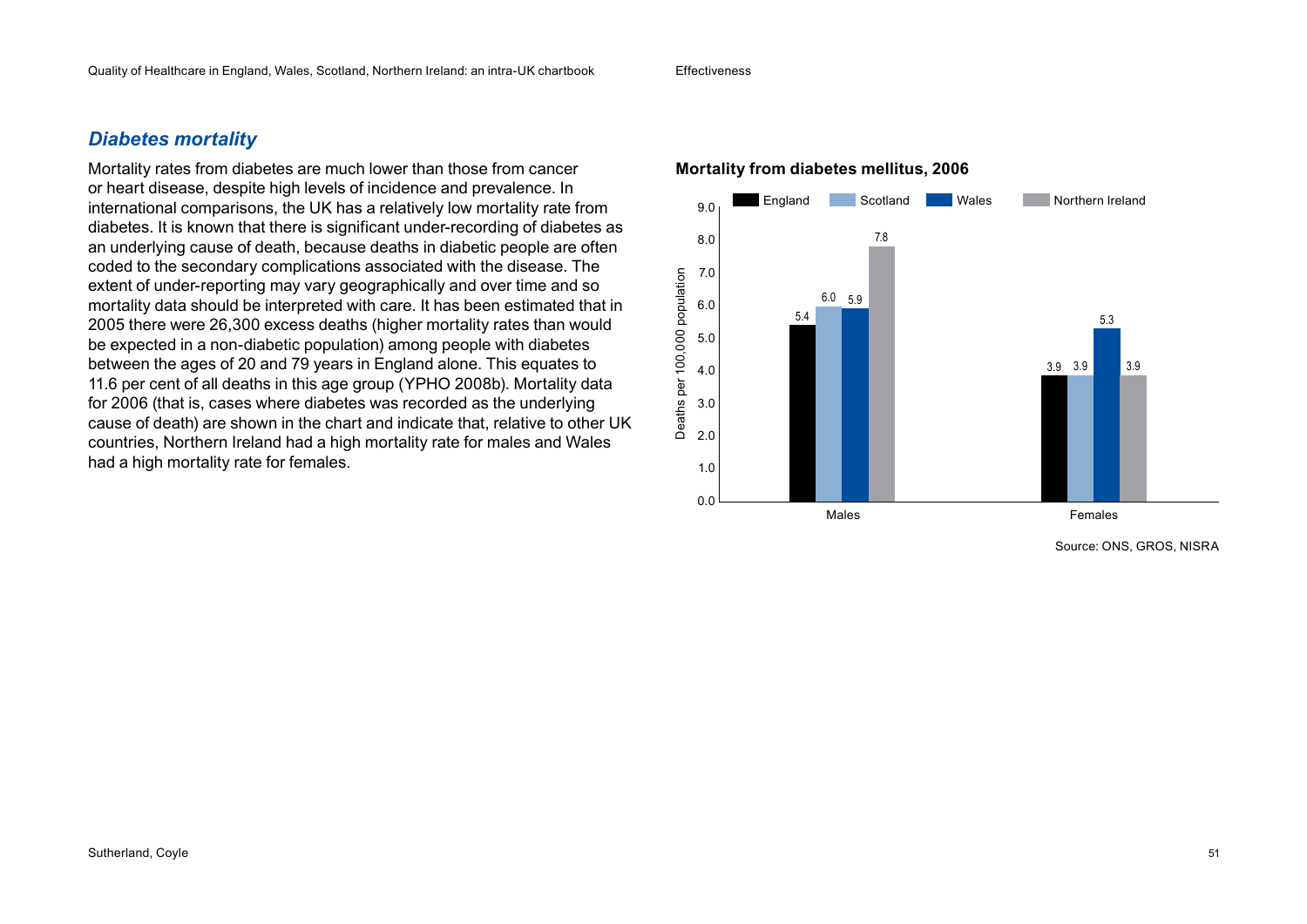### *Diabetes in primary care – QOF indicators for blood pressure and cholesterol*

Blood pressure control has been estimated to reduce by at least one-third the risk of death from long-term complications, and the risk of strokes and serious deterioration of vision (Clarke et al 2005). Data from 2007/08 QOF indicate that in all UK countries over 98 per cent of diabetes patients had their blood pressure recorded in the preceding 15 months. The chart shows that the percentage of patients with a blood pressure reading of 145/85 mmHg or less ranged from 77.6 per cent in Wales to 82.7 per cent in Northern Ireland. Adults with diabetes have heart disease death rates about two to four times higher than adults without diabetes (Folsom et al 1997). Control of serum cholesterol is associated with a reduction in vascular risk generally. Across all four countries, over 96 per cent of diabetes patients had a recorded cholesterol level in the previous 15 months. Achievement of cholesterol levels below 5mmol/L ranged from 83.2 per cent in England to 87.1 per cent in Northern Ireland.

**Diabetes QOF indicators, blood pressure and cholesterol levels, 2007/08**



Sources: NHS Information Centre, ISD Scotland, StatsWales, DHSSPSNI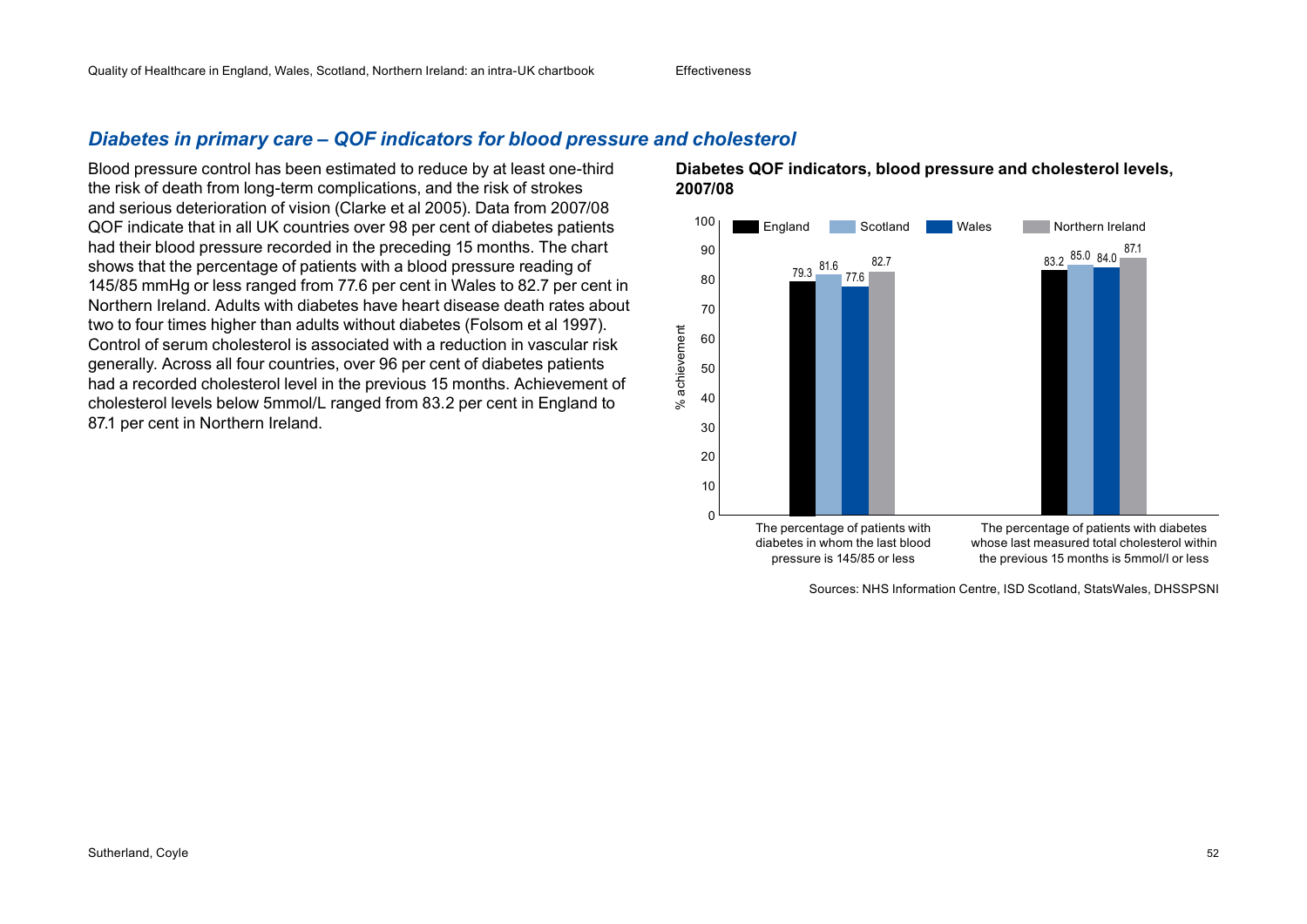### *Diabetes in primary care – QOF indicator achievement for glycaemic control*

Glycaemic (blood glucose) control has been estimated to reduce the risk of major diabetic eye disease by a quarter and early kidney damage by a third (Clarke et al 2005). Glycated haemoglobin (HbA1c) provides a measure of average blood glucose over the 60–90 days preceding the test and so is an indicator of glycaemic control. NICE guidelines for type 1 diabetes recommend that HbA1c levels should be below 7.5 per cent. Across all four countries, over 97 per cent of diabetic patients had a record of HbA1c test (or equivalent) in the preceding 15 months. A comparison of data from 2006/07 and 2007/08 indicates that, in all countries, there was a small decrease in the percentage of patients whose last recorded HbA1c level was 7.5 per cent or less in the previous 15 months.

**Diabetes, glycaemic control (HbA1c ≤7.5) QOF indicator, 2006/07 – 2007/08**



Sources: NHS Information Centre, ISD Scotland, StatsWales, DHSSPSNI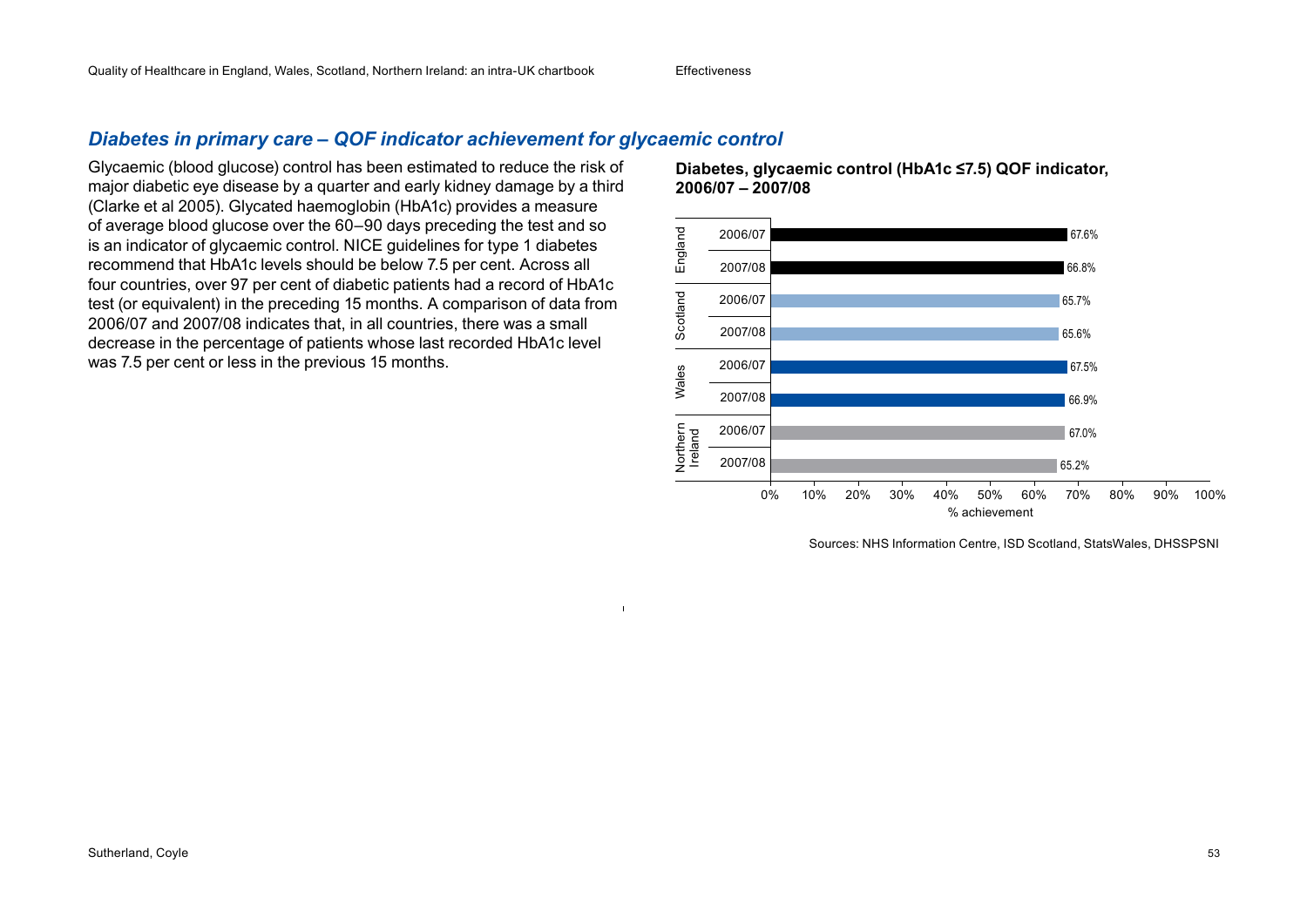### *Retinal screening in diabetics – QOF indicator*

Diabetic retinopathy occurs when the small blood vessels in the retina become swollen; they often leak fluid, haemorrhage and become blocked. This process can cause an overgrowth of new tiny blood vessels that can be associated with scar tissue and retinal detachment. Diabetic retinopathy is a leading cause of blindness and visual disability. Within 20 years of diagnosis nearly all patients with type 1 diabetes, and approximately 60 per cent of those with type 2 diabetes, have a degree of retinopathy (Fong et al 2003). Eye screening and treatment can reduce the risk of severe visual loss or blindness among people with diabetes to less than a half (NHS Centre for Reviews and Dissemination 1999). The chart illustrates QOF achievement data for both 2006/07 and 2007/08. Scotland had the highest scores in both time periods and England the lowest; however, England saw the largest increase in percentage points over the two-year time period.

**Percentage of patients with diabetes who have a record of retinal screening in the previous 15 months, QOF indicator, 2006/07 – 2007/08**



Source: QMAS, NHS Information Centre, ISD Scotland, StatsWales, DHSSPSNI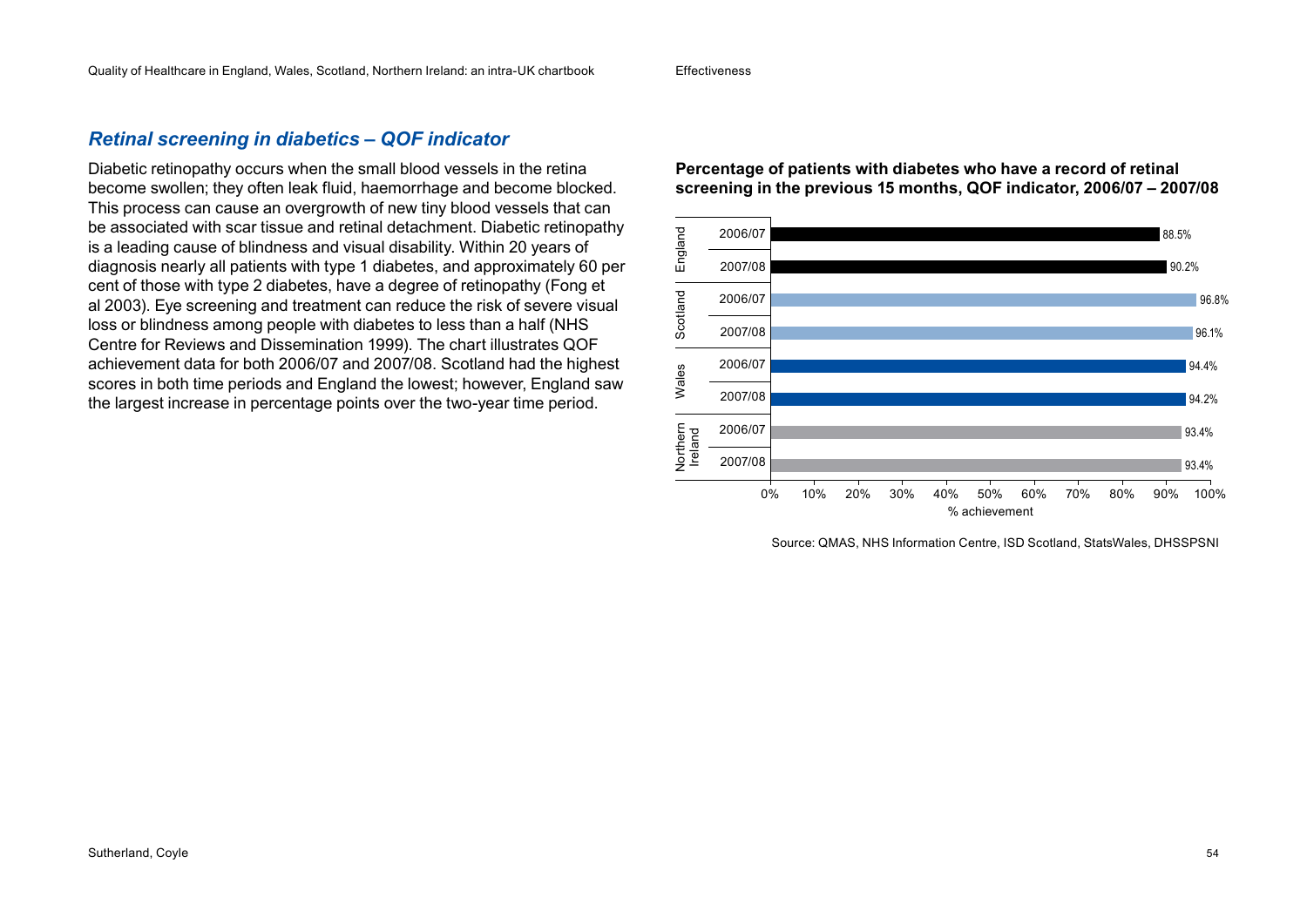### **Miscellaneous**

The preceding topics cover significant disease groups that are encountered in the NHS, either in terms of mortality, morbidity or cost to the health service. There is, however, a number of other important areas of healthcare effectiveness which time and space constraints prevent this chartbook from exploring fully. This section presents key indicators from some of these areas for which comparable data is available.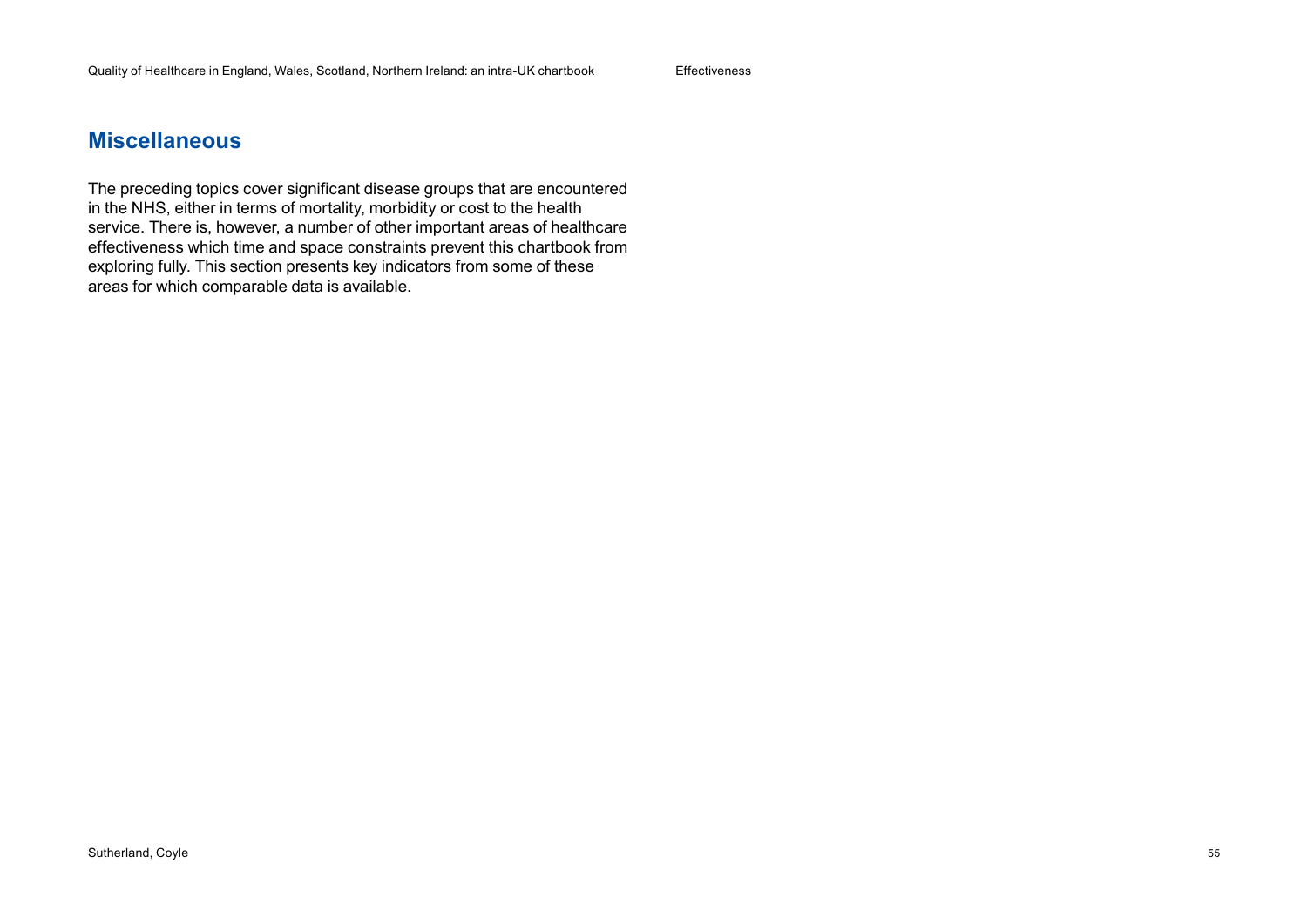#### *Alcohol-related deaths*

The number of alcohol-related deaths (see Technical appendix for definition of alcohol-related deaths) in the UK has increased dramatically in recent years, doubling from 4,144 in 1991 to 8,758 in 2006. The UK death rate in 2006 was 13.4 deaths per 100,000 population, up from 12.9 deaths per 100,000 in 2005 and from 6.9 per 100,000 in 1991. In 2006 the male death rate (18.3 deaths per 100,000) was more than twice the rate for females (8.8 deaths per 100,000), and males accounted for two-thirds of the total number of deaths (ONS online d). The chart illustrates the differences in alcohol-related death rates across the countries of the UK. Scotland has the highest death rates: 138 per cent higher than England (which has the lowest rate) for males and 118 per cent higher for females.

#### **Alcohol related deaths, all ages, 2006**



Source: ONS, GROS, NISRA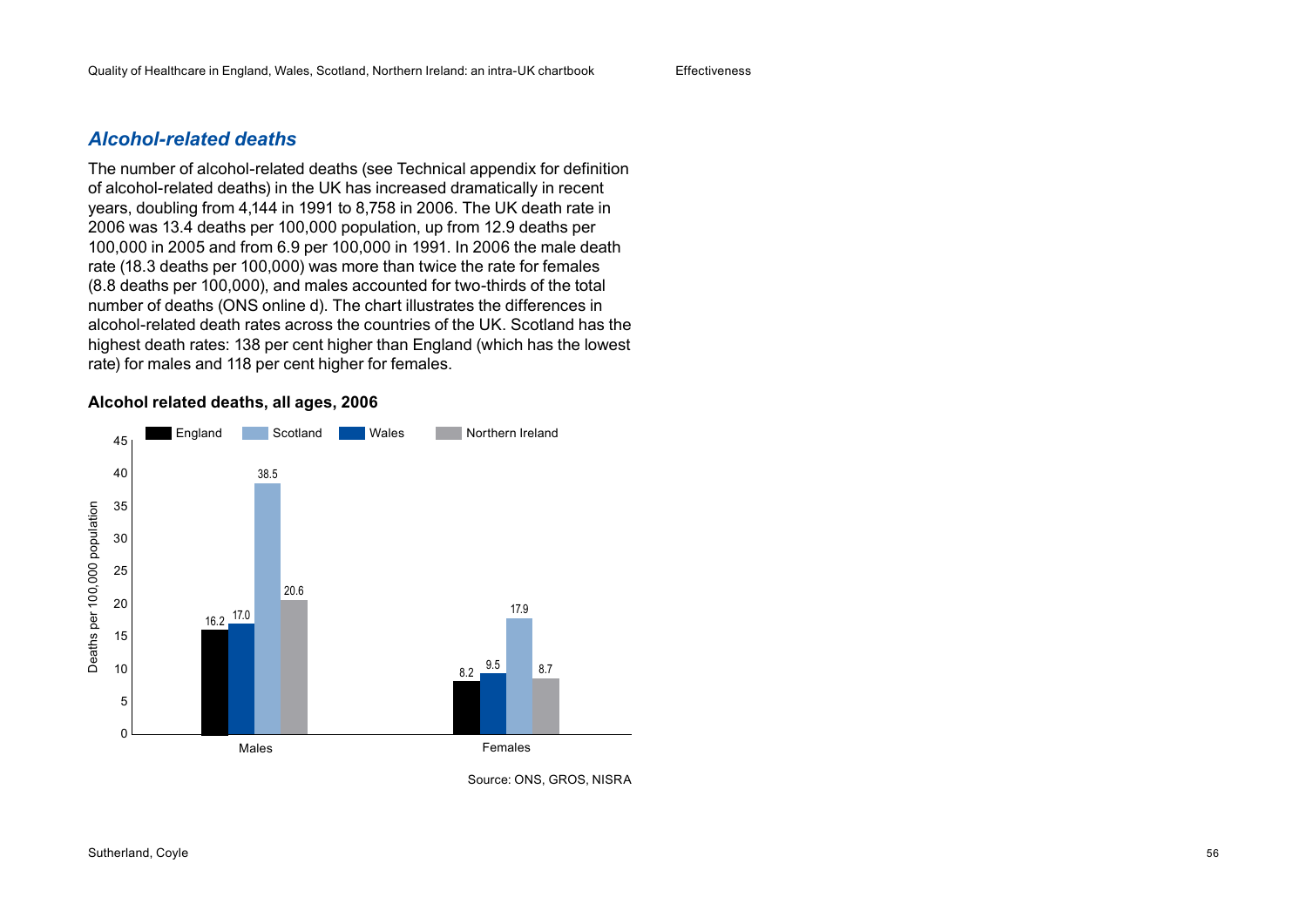### *Suicide*

Suicide can represent a failure of the health system, and society, to help an individual in need of medical and psychosocial care and community support. This chart depicts deaths attributed to 'intentional self-harm, and injury/poisoning of undetermined intent'. Scotland has the highest suicide rate among the countries of the UK for both males and females. In an international context, the UK's suicide rate is low compared with many other developed nations.

#### **Suicide rates, 2006**



Source: ONS, GROS, NISRA

Note: Figures include all deaths coded to 'intentional self-harm and injury/poisoning of undetermined intent' (ICD10 code Y10–Y34) in Scotland and Northern Ireland but only those with inquest verdict 'open' for deaths in England and Wales.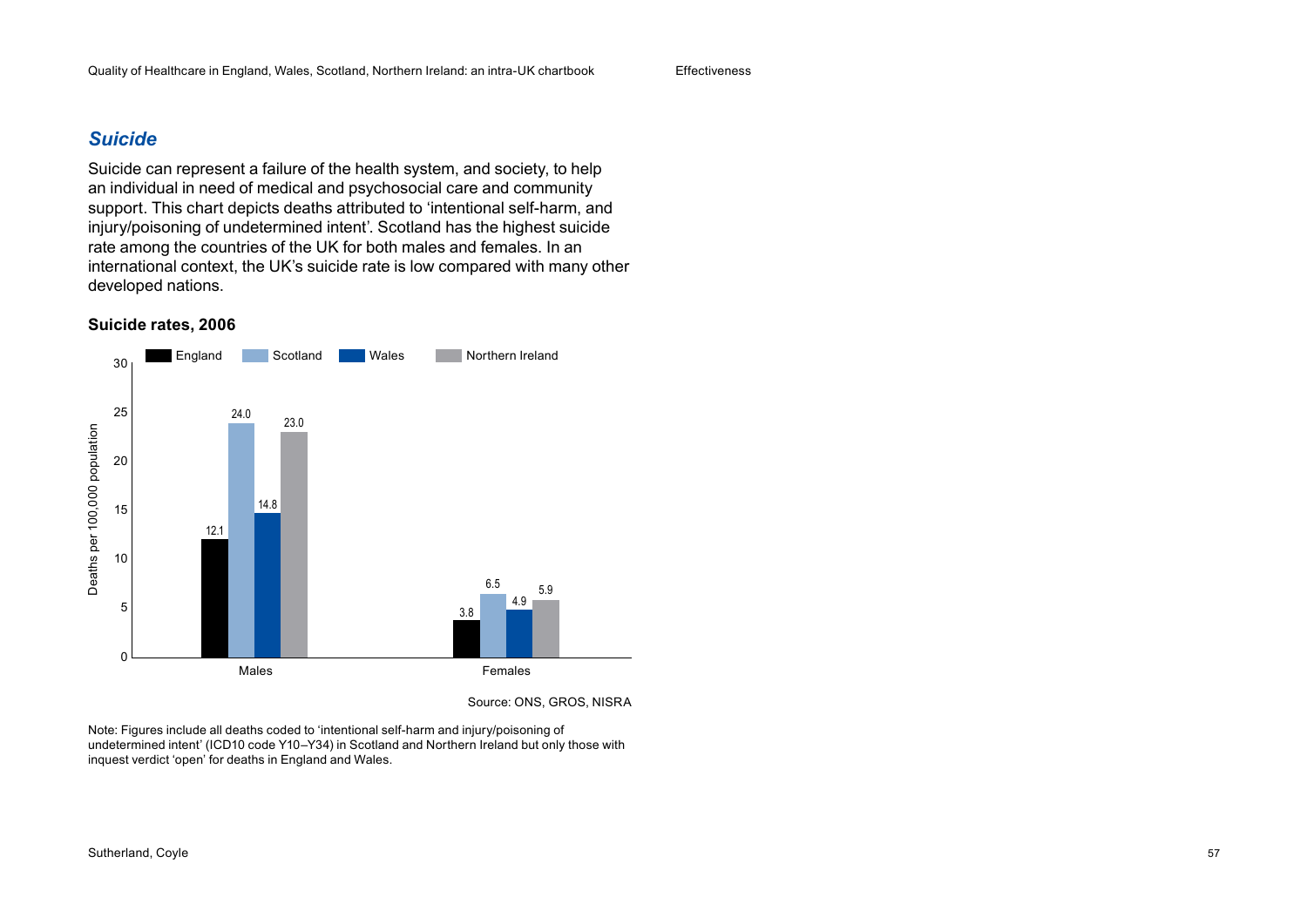### *Influenza vaccination for people aged over 65*

Up to 15 per cent of the population may develop influenza in any one year. For the majority of people, it is an unpleasant but self-limiting illness. However, for those in high risk groups (aged 65 or over, or with underlying respiratory or heart disease, diabetes or impaired immunity), influenza is much more serious. Influenza vaccines are highly effective at preventing illness and reducing hospitalisations among high-risk groups. The chart illustrates 2005/06 data on the proportion of people aged 65 or over who were immunised against influenza in the preceding 12 months. Scotland achieved the highest coverage (77.8 per cent) and Wales the lowest (68.0 per cent).

#### **Influenza vaccination, over 65s, 2005/06**



Sources: HPA, National Public Health Service Wales, Health Protection Scotland, CDSC Northern Ireland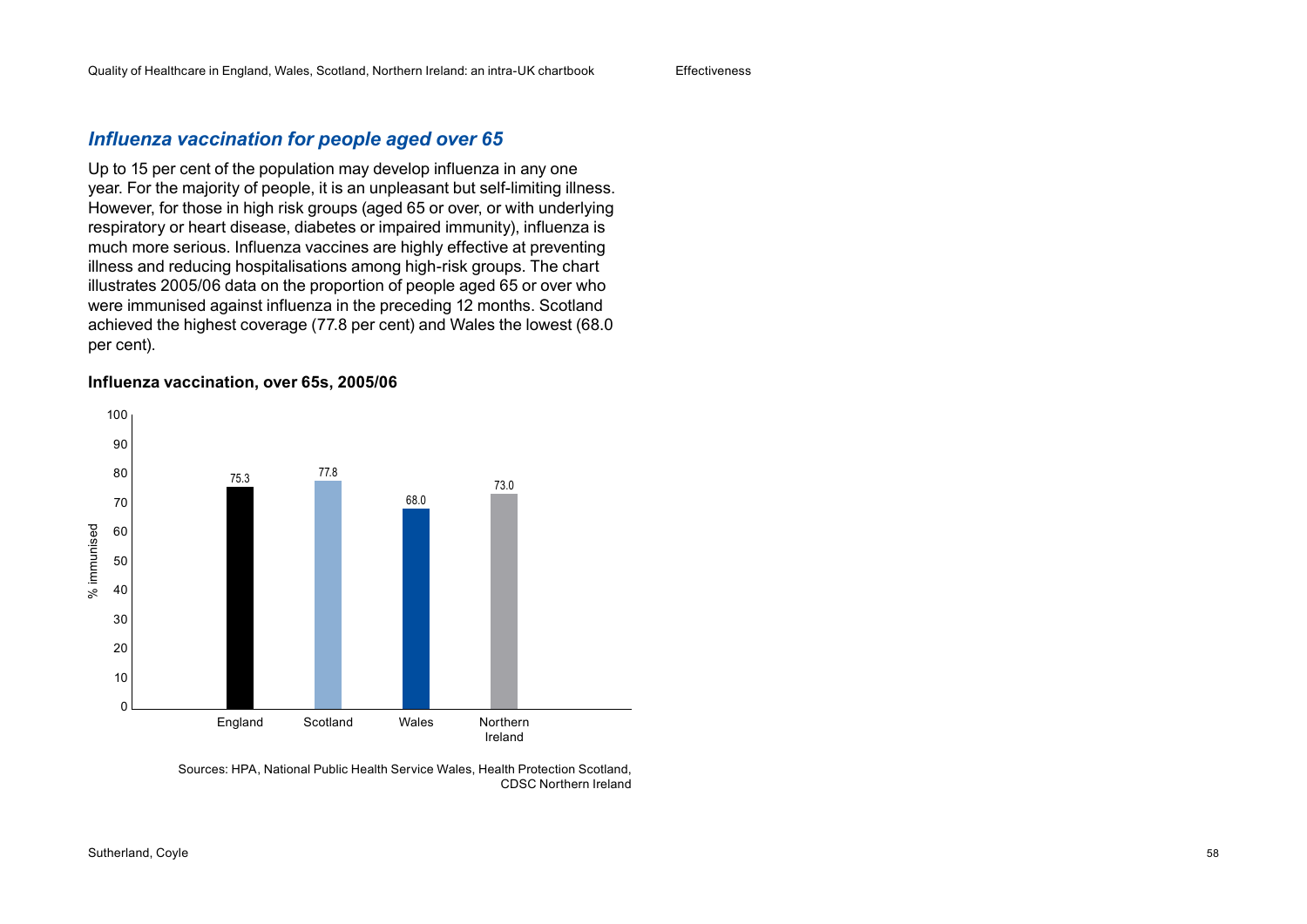#### *Sexually transmitted diseases*

In recent years there has been a marked increase in the incidence of sexually transmitted diseases across the UK. The greatest increase has been in chlamydia infections; the charts depict data on new diagnoses of that infection. Chlamydia is caused by the bacteria *Chlamydia trachomatis*  and infection can sometimes be asymptomatic so diagnosis rates may represent an under-reporting of infection rates. England has the highest

#### **New diagnoses of chlamydia, males, 2000 – 2006**

rate of chlamydia diagnosis for both males and females. The most rapid increase in diagnosis rates since 2000 was reported in Scotland for both males (143 per cent increase) and females (133 per cent increase). To set this in an international context, in the US the rate of reported chlamydial infection increased from 251.4 cases per 100,000 population in 2000 to 347.8 cases per 100,000 population in 2006 (CDC online).

#### **New diagnoses of chlamydia, females, 2000 – 2006**



Sources: HPA, Information Services Division (NHS in Scotland), Communicable Disease Surveillance Centre Wales, Communicable Disease Surveillance Centre Northern Ireland, Department of Health, Social Services and Public Safety (Northern Ireland)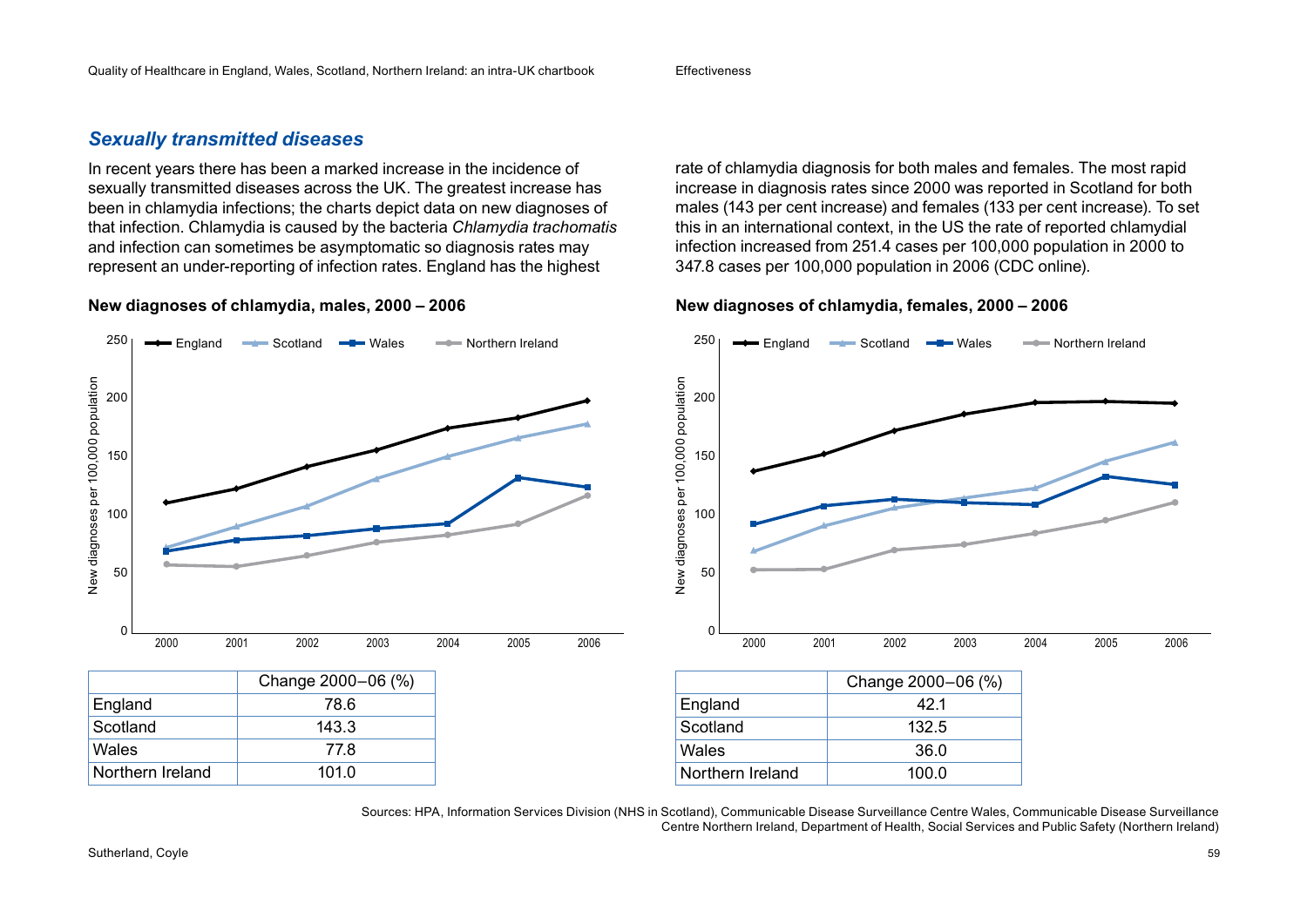# **Access and timeliness**

The issue of access to healthcare is a significant health policy concern across all countries of the UK and internationally (Grol et al 1999; Davis et al 2007).

Problems of access have long plagued the NHS. In 2000, The NHS plan asserted that 'the public's top concern about the NHS is waiting for treatment' (DH 2000). Since then, there has been a significant decrease in waiting times for elective care in all countries of the UK.

Problem areas remain, however, in particular access to specialist services such as radiotherapy and timely scanning after stroke. The charts in this section focus on these areas.

### *Reconciling waiting data across the UK*

The way in which waiting list data are collected, analysed and reported differs significantly across the constituent countries of the UK. It is therefore not possible to make meaningful comparisons across the various countries' official waiting statistics releases. In order to get a picture of access and timeliness issues the chartbook draws on analyses from the UK Comparative Waiting Times Group (UKCWTG) (see further information below) on waiting for specific treatments or procedures, data from the Commonwealth Fund international surveys of patients and audit data where available.

#### *The UKCWTG*

In 2004 the Statistics Commission released a report, called Enhancing the value of health statistics: user perspectives (Report number 21), which recommended that inconsistent definitions of waiting times for treatment should be addressed. The UKCWTG was established and in 2005 undertook a review of waiting time criteria across the UK and recommended in a 2006 report that 'harmonised data for completed waits' should be published in an 'agreed common format'. The UKCWTG identified the following 11 inpatient procedures, selected on the basis of both volume and data quality within each country, for analysis:

- cataract surgery
- angiography
- bypass surgery
- endoscope of upper gastrointestinal tract
- hernia repair
- hip replacement
- knee replacement
- endoscope of bladder
- angioplasty
- tonsillectomy
- varicose surgery.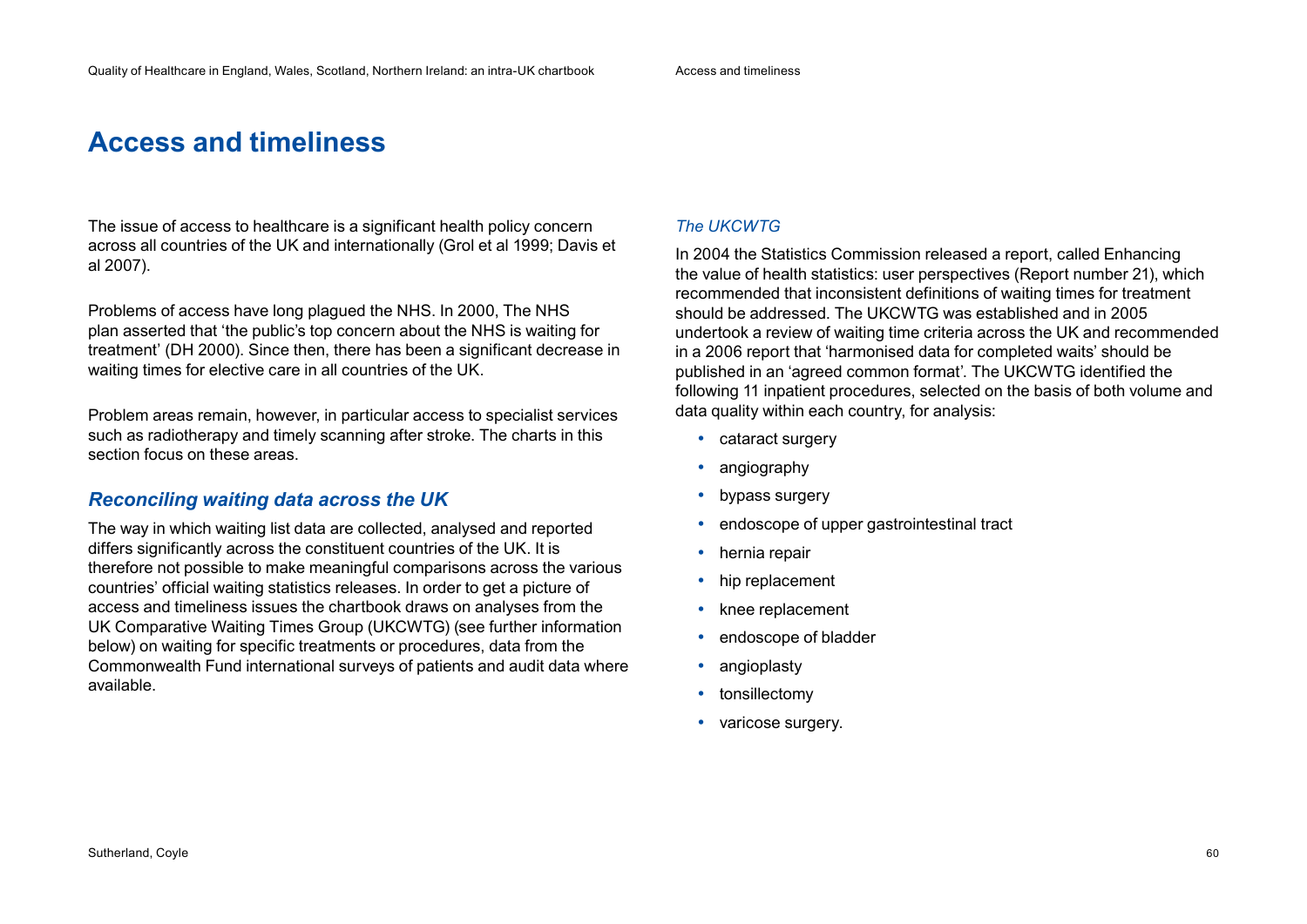The analysis focuses on the length of time a patient had waited, from the initial decision to admit to the date of admission for the procedure, including periods of suspension for medical and social reasons. Data have been released on the median completed waiting time in days, together with an estimate of the value of the 90th percentile completed wait (that is, the time in which 90 per cent of patients were admitted), for the 11 procedures listed above. It should be noted that the measurement of a completed wait, including periods of suspension, is not comparable with the monitoring of waiting times targets as the latter typically excludes suspension periods from a patient's 'statistical' waiting time (Collins et al 2008).

In the following six charts, we present a subset of the data from the analyses published in the 2006 report (see Collins et al 2008, DHSSPSNI 2006).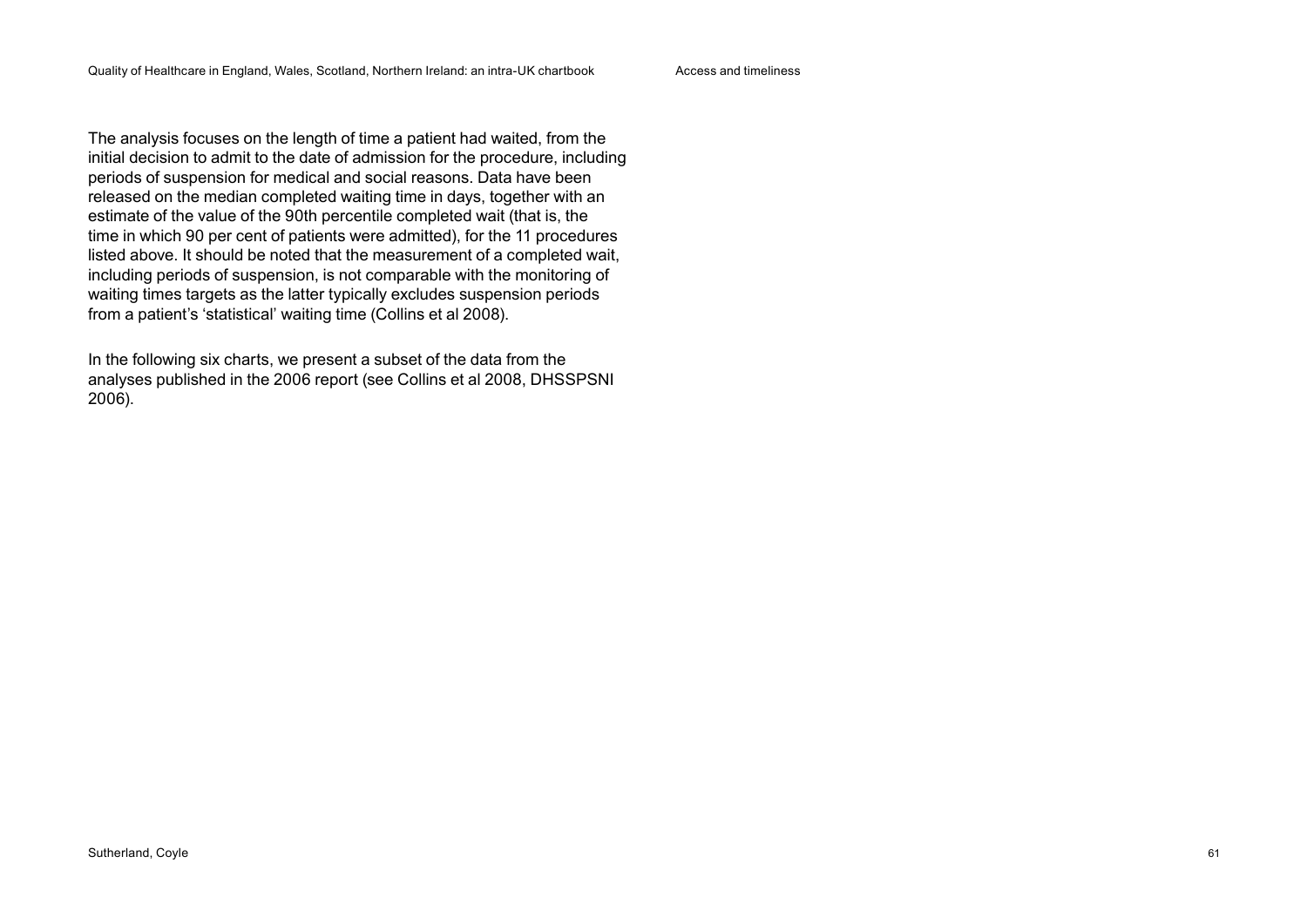Access and timeliness

### **Waits for procedures – cataract surgery**

A cataract is a clouding that develops in the lens of the eye or in its envelope, obstructing the passage of light and vision. About one-third of people aged over 65 have cataracts in one or both eyes (NHS Direct online). Cataracts are treated by surgically replacing the natural cloudy lens with an artificial clear plastic lens (intraocular implant). Most cataract operations in the UK are done as keyhole surgery under local anaesthetic. In 2006/07, there were over 285,000 elective admissions to NHS hospitals for cataract surgery in the UK. The chart illustrates the median wait for cataract surgery in the countries of the UK. The latest data show that median waits in England, Scotland and Wales are almost identical. Northern Ireland has longer median waits but saw rapid improvement in the preceding year. Data are also available on 90th percentile (the time within which 90 per cent of patients are treated). In 2006/07 the 90th percentile waits were 116 days for England, 146 days for Scotland, 125 days for Wales and 172 days for Northern Ireland.

#### 160 140 120 100 80 60 40 20  $\mathfrak{c}$ Days 2005/06 2006/07 2005/06 2006/07 2005/06 2006/07 2005/06 2006/07 Scotland | Wales | Northern Ireland 69 70 97 69 70 70 148 101 England

#### **Median waits for elective cataract surgery, 2005/06 – 2006/07**

Sources: DHSSPSI, Health Solutions Wales, NHS Information Centre, Scottish Government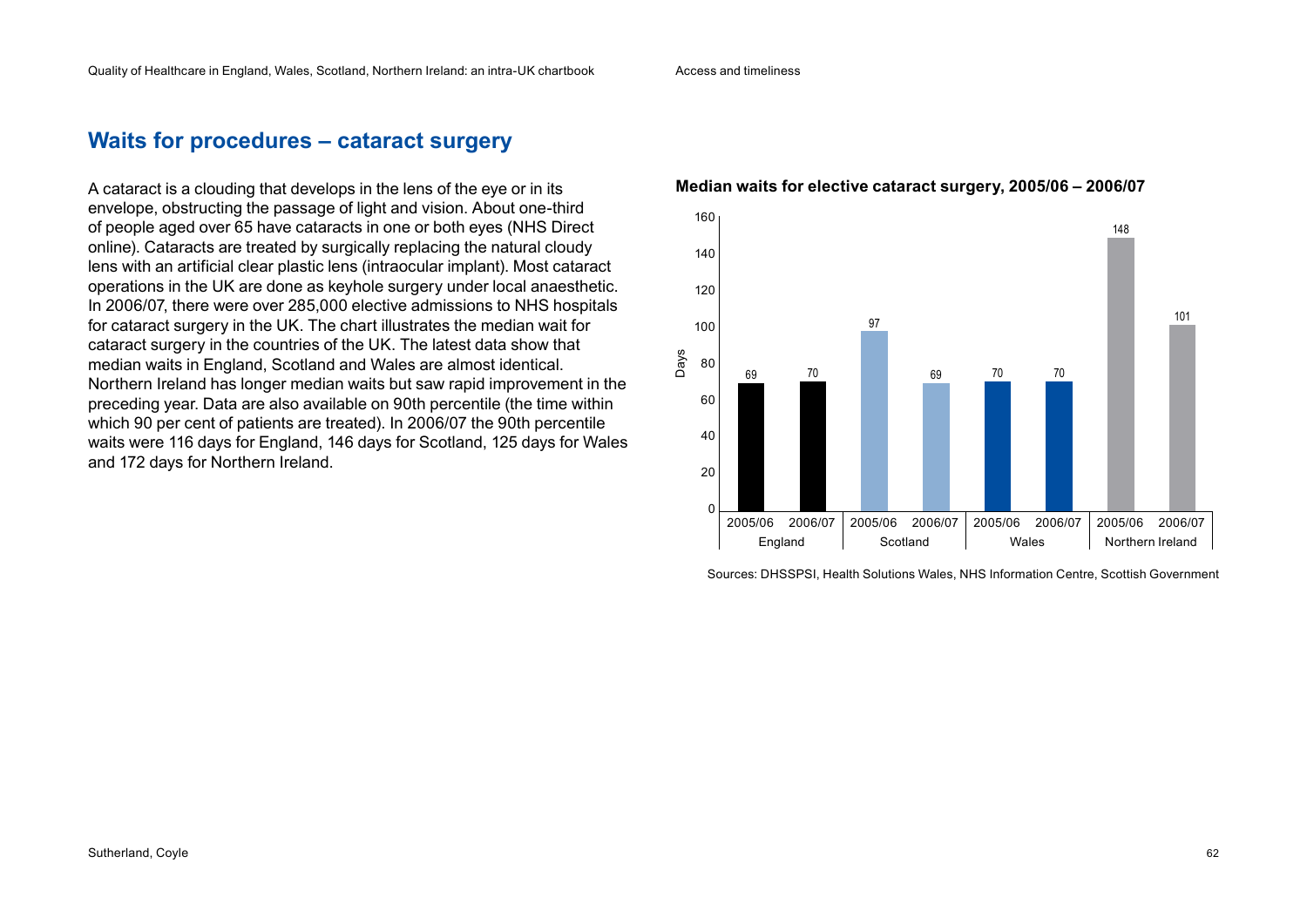### **Waits for procedures – angiography**

Coronary angiography is a specialised x-ray test that assesses coronary arteries. It is mainly used in angina patients to assess the extent and severity of disease. In 2006/07 there were over 113,000 elective admissions across the UK in NHS hospitals for this procedure. The chart illustrates median waits for angiography and shows that across both time periods Wales had the longest median waits. As well as information on median waits, there are also data available on the time within which 90 per cent of patients are treated (90th percentile). In 2006/07 the 90th percentile waits were 132 days for England, 56 days for Scotland, 119 days for Wales and 176 days for Northern Ireland.

#### **Median waits for angiography, 2005/06 – 2006/07**



Sources: DHSSPSI, Health Solutions Wales, NHS Information Centre, Scottish Government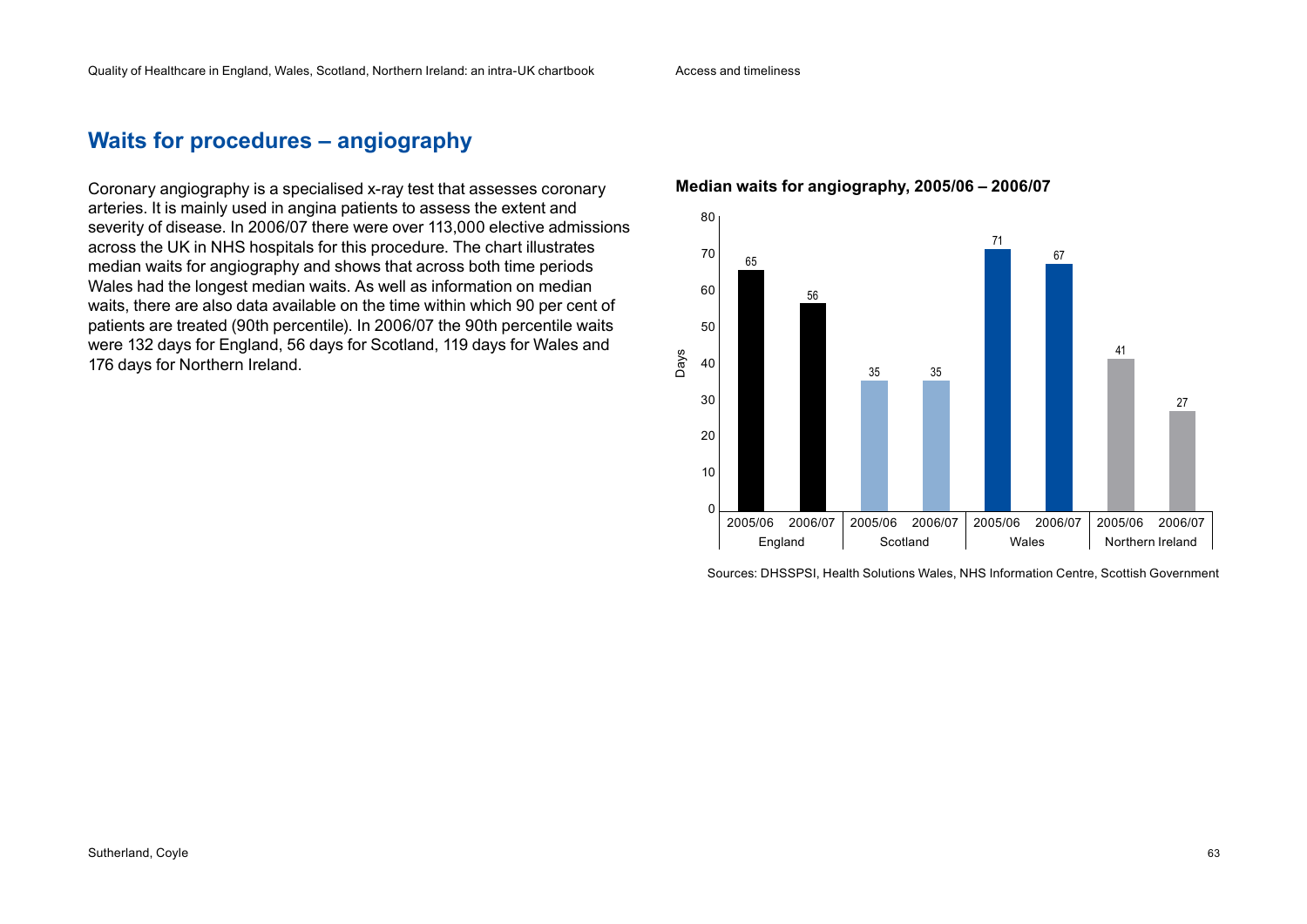Access and timeliness

# **Waits for procedures – bypass surgery**

Coronary artery bypass graft (CABG) is surgery to treat coronary artery disease. CABG surgery uses a blood vessel (called a graft) taken from the chest, leg or arm to bypass a narrowed or blocked coronary artery. This can improve blood flow to the heart and reduce the chance of a heart attack. Across the UK in 2006/07, NHS hospitals performed 15,527 CABGs. Median waits for bypass surgery were lowest in Scotland for both time periods. Wales was the only country to see a decrease in median waits between 2005/06 and 2006/07. In 2006/07 the 90th percentile waits were 112 days for England, 122 days for Scotland, 203 days for Wales and 191 days for Northern Ireland.

#### **Median waits for bypass surgery, 2005/06 – 2006/07**



Sources: DHSSPSI, Health Solutions Wales, NHS Information Centre, Scottish Government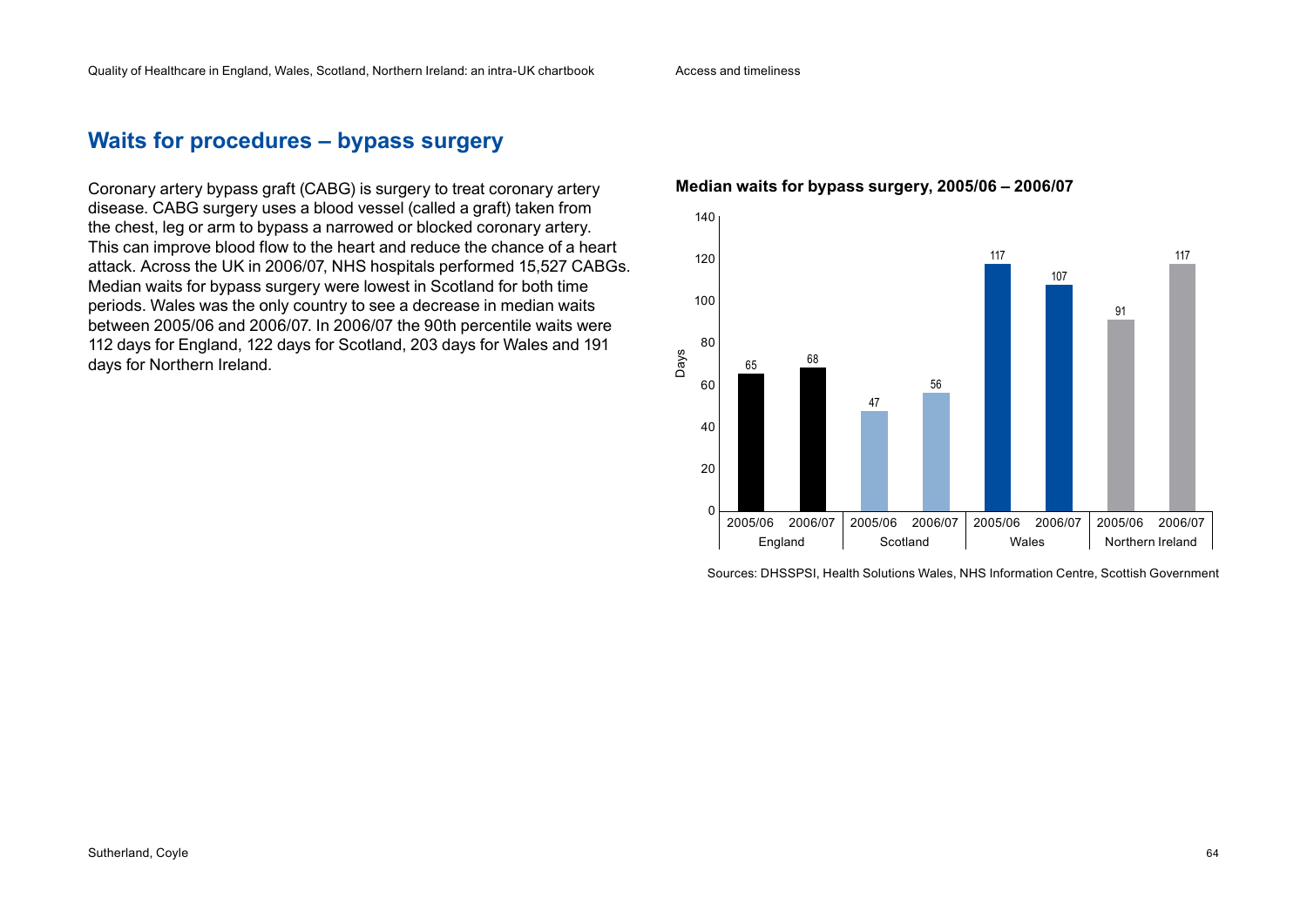## **Waits for procedures – hip replacement**

Hip replacement surgery provides a long-term solution for worn or damaged hip joints, which can cause severe pain and loss of mobility. Around 59,000 hip replacements are carried out in NHS hospitals each year. The operation replaces both the natural socket (the acetabulum) and the rounded ball at the head of the thigh bone (the femoral head) with artificial parts (prosthetics). These parts replicate the natural motion of the hip joint. The chart shows that Scotland had the shortest median waits in both time periods. Between 2005/06 and 2006/07, Northern Ireland reduced the median waits by 127 days. Data are also available on 90th percentile (the time within which 90 per cent of patients are treated). In 2006/07 the 90th percentile waits were 223 days for England, 221 days for Scotland, 367 days for Wales and 337 days for Northern Ireland.

#### **Median waits for hip replacements, 2005/06 – 2006/07**



Sources: DHSSPSI, Health Solutions Wales, NHS Information Centre, Scottish Government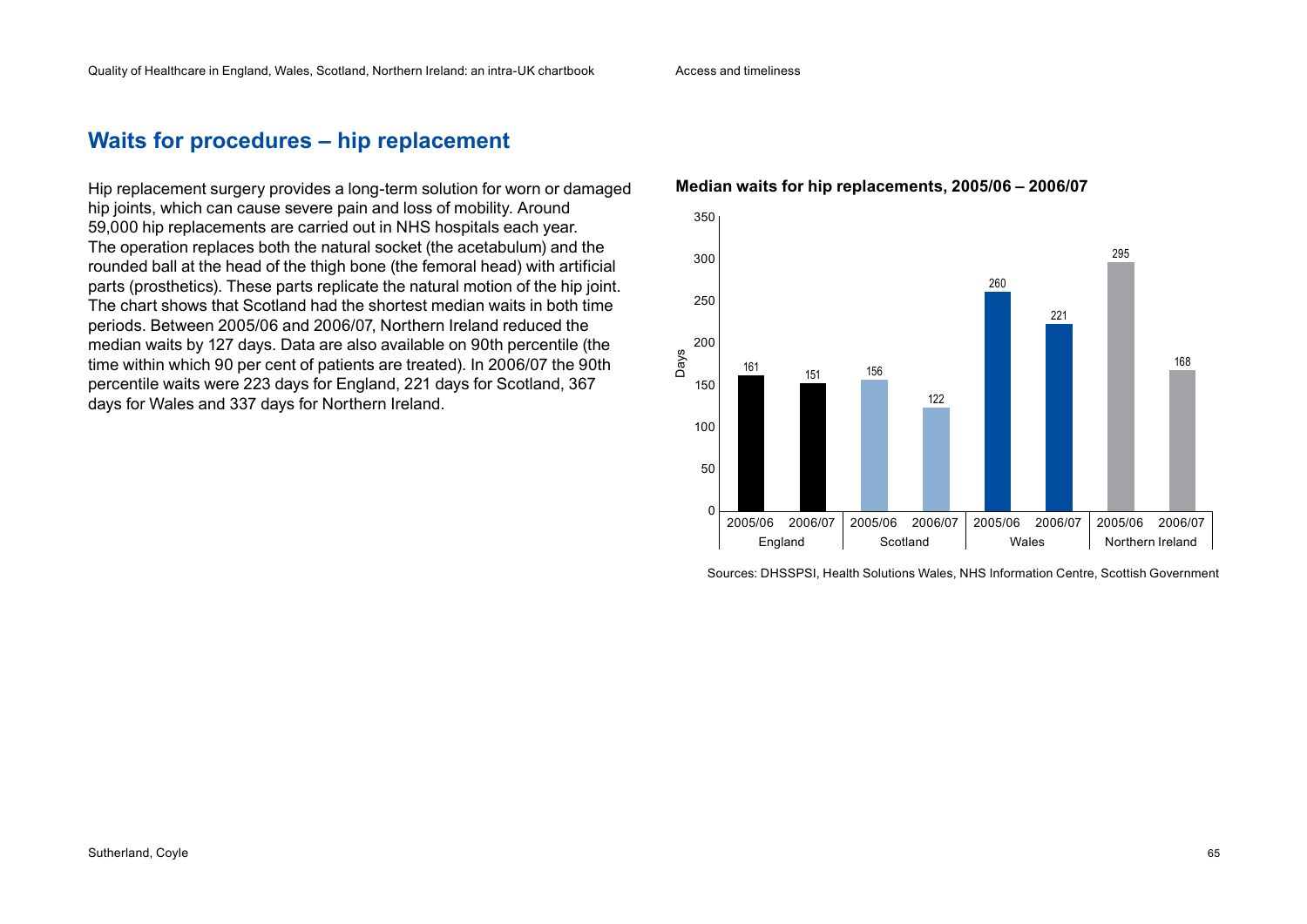Access and timeliness

### **Waits for procedures – knee replacement**

Knee replacement surgery involves the replacement of damaged or worn knee joint with an artificial joint, with the aim of relieving pain and increasing the range of movement. Across the UK in 2006/07, there were 66,155 knee replacements performed in NHS hospitals. The chart illustrates median waits and shows that waits were shortest in Scotland in both time periods. The biggest improvement between 2005/06 and 2006/07 was in Northern Ireland with a reduction of 122 days. Data for the 90th percentile (the time within which 90 per cent of patients are treated) in 2006/07 showed waits of 238 days for England, 247 days for Scotland, 388 days for Wales and 432 days for Northern Ireland.

#### **Median waits for knee replacement surgery, 2005/06 – 2006/07**



Sources: DHSSPSI, Health Solutions Wales, NHS Information Centre, Scottish Government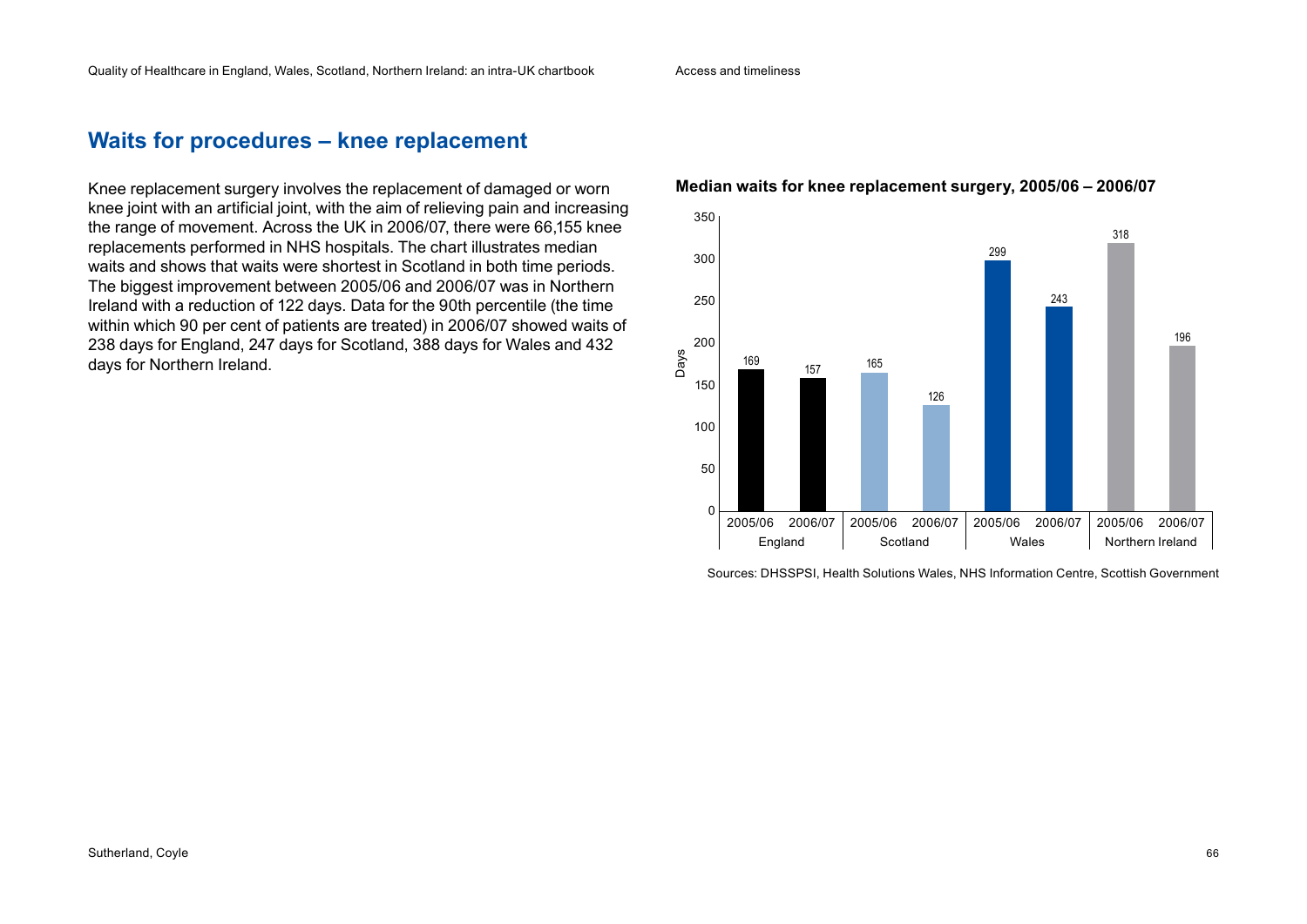### **Waits for procedures – angioplasty**

Angioplasty is the technique of mechanically widening a narrowed or totally obstructed blood vessel, used typically as a result of atherosclerosis. Tightly folded balloons are passed into the narrowed locations and then inflated to a fixed size. In 2006/07 there were 30,400 angioplasties performed in NHS hospitals in the UK. The chart shows median waits for the procedure, with Wales having the longest waits by a significant margin. In contrast, Northern Ireland's median waits were extremely short – less than 2 weeks. In 2006/07 the 90th percentile waits were 88 days for England, 85 days for Scotland, 182 days for Wales and 153 days for Northern Ireland.

#### **Median waits for angioplasty, 2005/06 – 2006/07**



Sources: DHSSPSI, Health Solutions Wales, NHS Information Centre, Scottish Government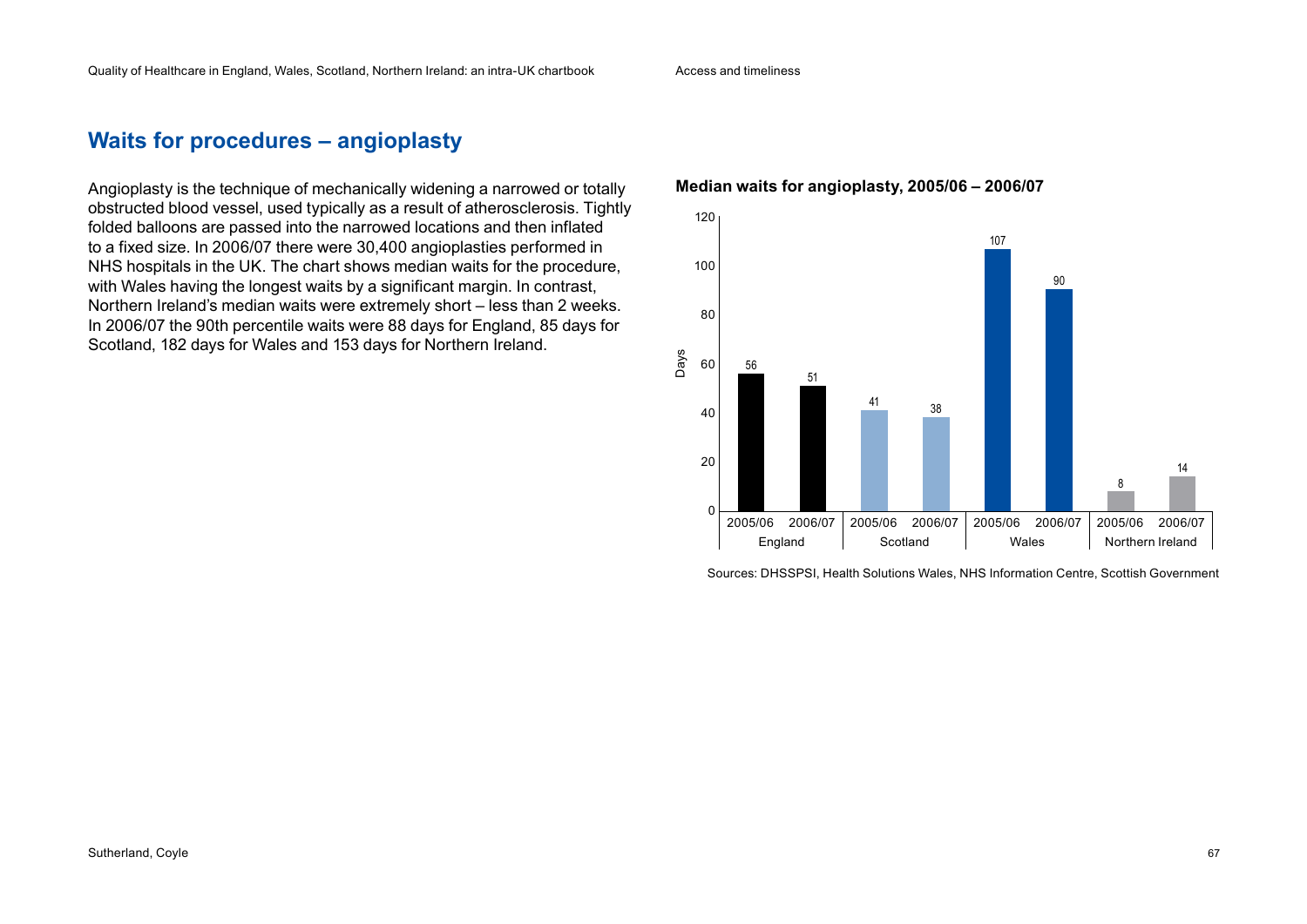Access and timeliness

# **Waits for radiotherapy**

The Royal College of Radiologists undertakes regular audits of radiotherapy waiting times in the UK. The audits aim to determine how long patients wait for treatment following agreement with their doctor (Drinkwater and Williams 2008). Waits are measured against guidelines released by the Joint Council for Clinical Oncology:

- from first oncology consultation to start of urgent radiotherapy  $\leq 48$ hours
- from first oncology consultation to start of palliative radiotherapy (non-severe symptoms) ≤ 2 weeks
- from first oncology consultation to start of radical radiotherapy involving complex treatment planning ≤4 weeks.

Achievement levels vary widely across the countries of the UK. A minority of patients who require urgent radiotherapy receive it within 48 hours of their first oncology consultation.

#### **Percentage patients treated within JCCO radiotherapy guidelines for waits, audit 2007**

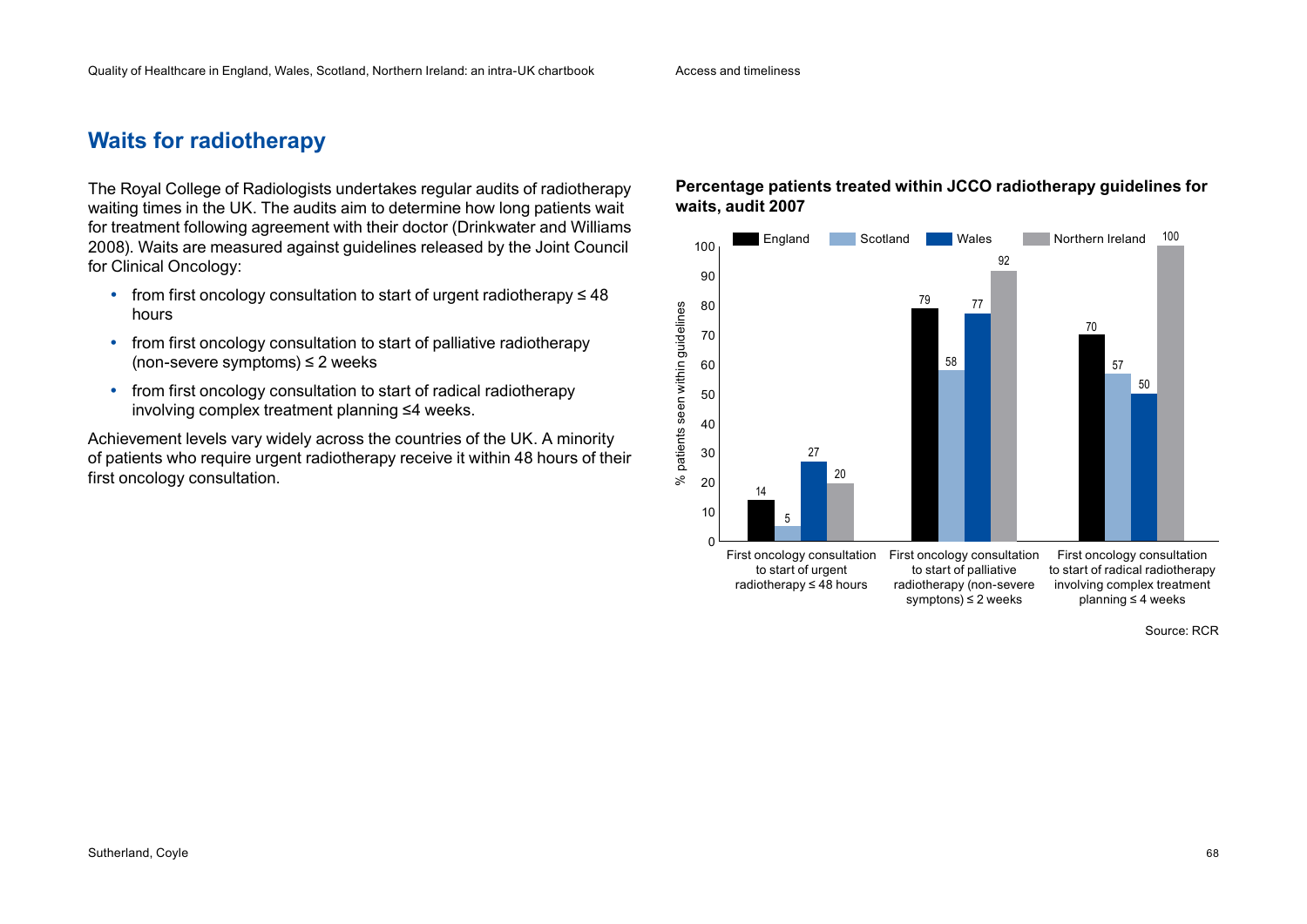### **Provision of out of hours primary care**

In its 2006 International Health Policy Survey the Commonwealth Fund asked primary care doctors whether their practices see patients early in the morning, in the evening and on weekends. This graph records their responses. English practices in 2006 provided the most access out of standard working hours. Weekend access was very low across all the UK countries with fewer than 10 per cent of respondents available for patients outside the working week.

This data provide a snapshot of the situation in 2006. Since then, there has been a concerted effort, particularly in England, to increase out of hours access to primary care. The 2008 Commonwealth Fund survey of 'sicker adults' reported that, across the UK, 52 per cent of respondents who needed medical care in the evening, on a weekend, or on a holiday were able to access care fairly easily without going to the hospital A&E department (data in 2008 were not stratified by UK country).

#### England Scotland Wales Northern Ireland 50 45 45 40 34 34 35 respondents % respondents 30 25 23 20  $\aleph$ 17 15 10 10 10 86 5 4 2 1  $\Omega$ Some early Some evening Some weekend morning hours hours (after 6pm) hours

#### **Practice provides access to primary care outside working hours, 2006**

Source: Commonwealth Fund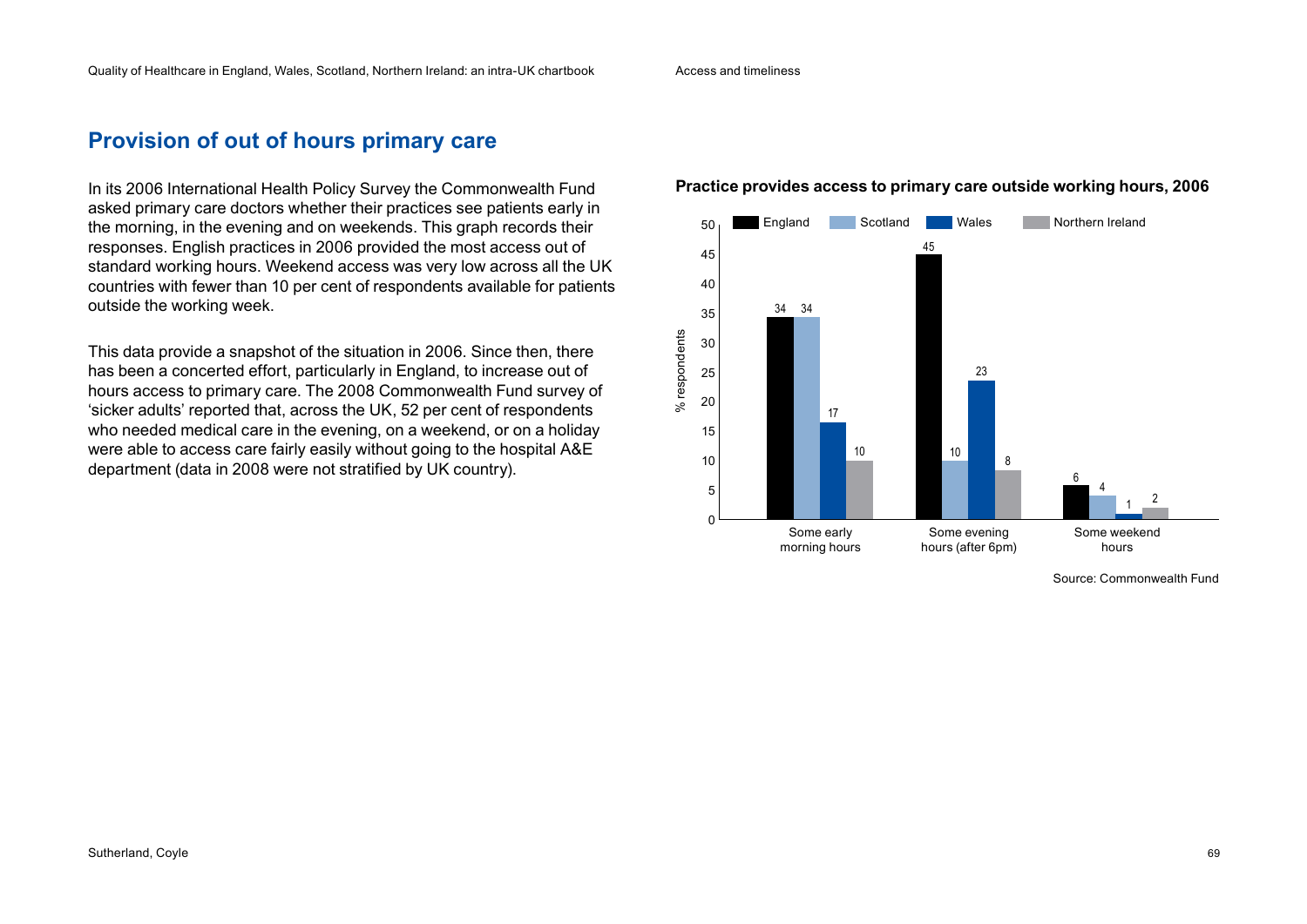**Capacity** 

# **Capacity**

In 1999, before devolution, health spending per capita in the UK was lower than in almost all comparator countries. Australia, Sweden and the Netherlands spent 20–30 per cent more than the UK, France and Germany spent 35 per cent and 53 per cent more respectively, and the US spent 155 per cent more (OECD 2008). In response there was a national increase in investment in health across the UK.

As this figure illustrates, the UK continues to lag behind international comparators for healthcare spend. As well as charts depicting spending levels, staffing and bed numbers, this section also includes charts that depict indicators of coordination, such as availability of medical records.





Note: \$US purchase price parity data compares spending in a common currency (\$US), adjusted for differences in the cost of living between countries.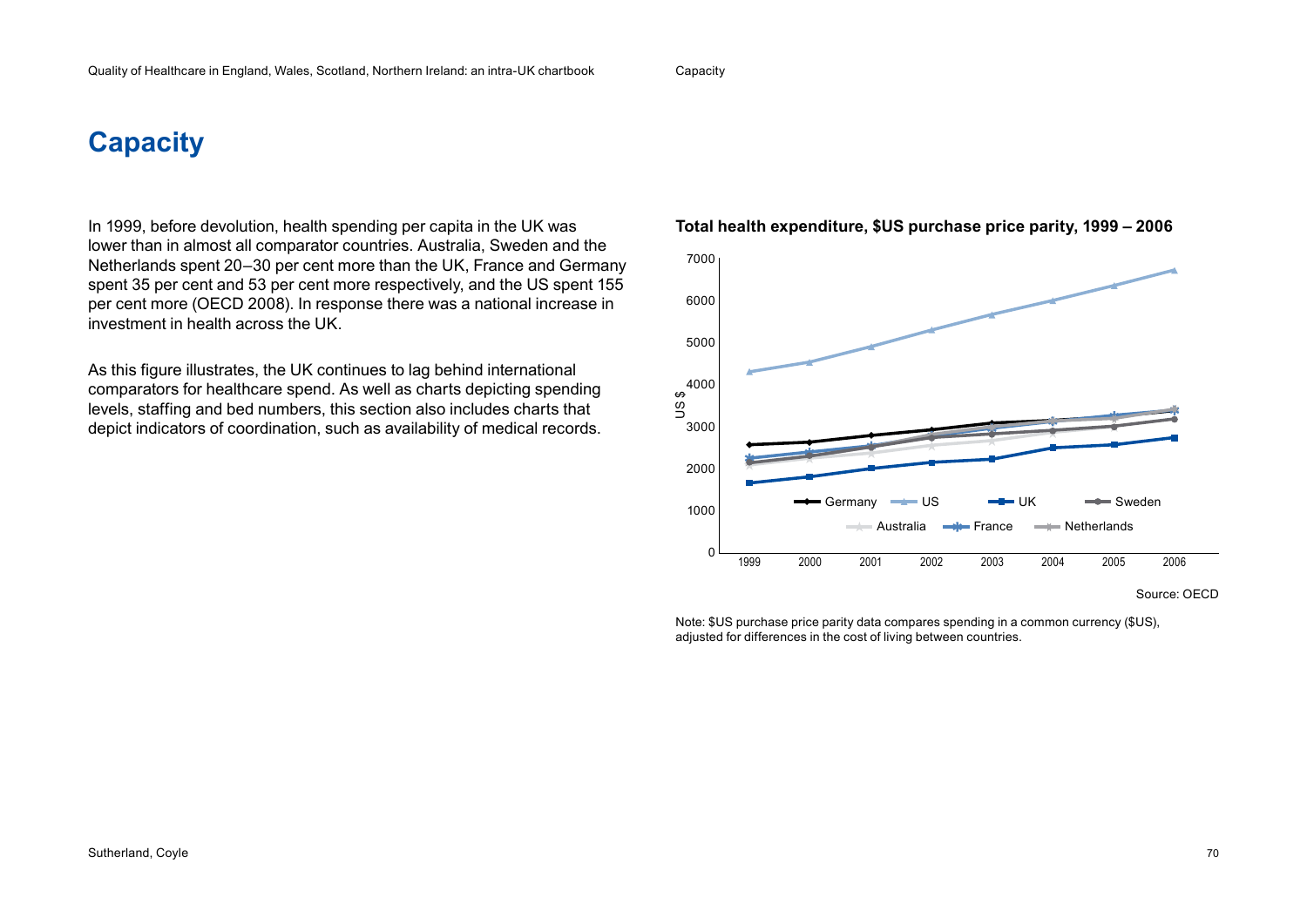### **Public expenditure on health**

Across the UK, public investment in healthcare has been increasing steadily in recent years. This chart illustrates HM Treasury data on per capita expenditure in each of the UK countries. England continues to have the lowest spend per head although it saw the sharpest increase (55 per cent) between 2002/03 and 2007/08.

#### **Public expenditure on healthcare, per head, 2002/03 – 2007/08**



Source: HM Treasury, Public Expenditure Statistical Analyses

|                  | Change 2002/03 to<br>2007/08 (%) |
|------------------|----------------------------------|
| England          | 55                               |
| Scotland         | 45                               |
| Wales            | 48                               |
| Northern Ireland | 45                               |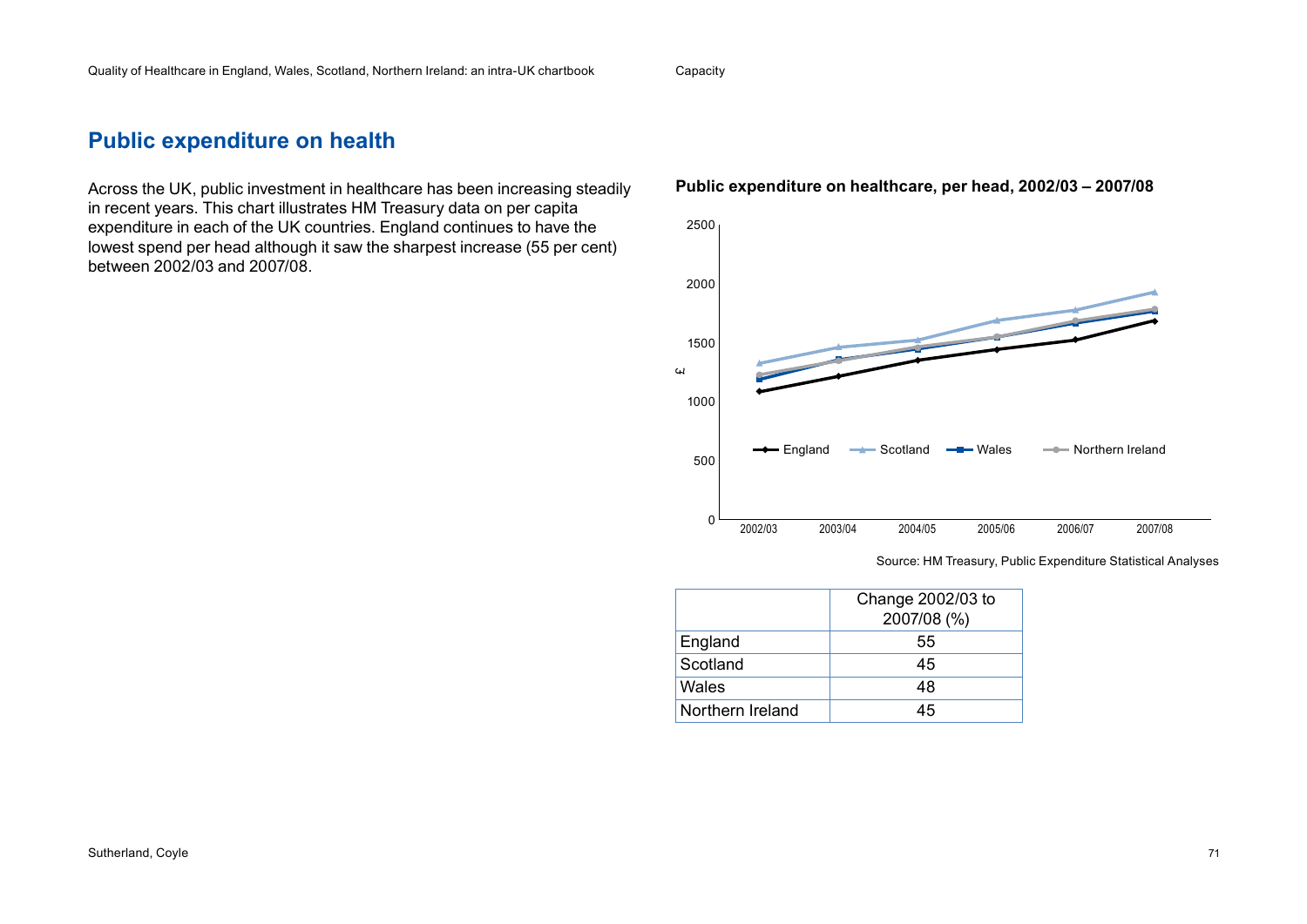#### Capacity

### **Staffing – general practitioners and dentists**

In 2006 GP practices in England, Scotland and Wales had an average of four GPs working in them, while Northern Ireland had approximately three GPs per practice. The country with the largest list size (that is, the average number of patients per GP) was Wales with 1,650 patients registered per GP. Scotland had the smallest list size of 1,310 patients per GP. Approximately half the population are registered with an NHS Dentist, ranging from 48 per cent in Wales to 56 per cent in Scotland. Wales had the largest number of people registered per dentist (1,369) and Scotland had the lowest (1,124) (Note: these figures do not capture the proportion of patients who are registered privately with a dentist). The chart illustrates that Scotland has the highest number of GPs and NHS dentists per 1,000 population.



#### **GPs and dentists per 1000 population, 2007**

Source: NHS Information Centre, Welsh Assembly Government, ISD Scotland, Central Service Agency, NI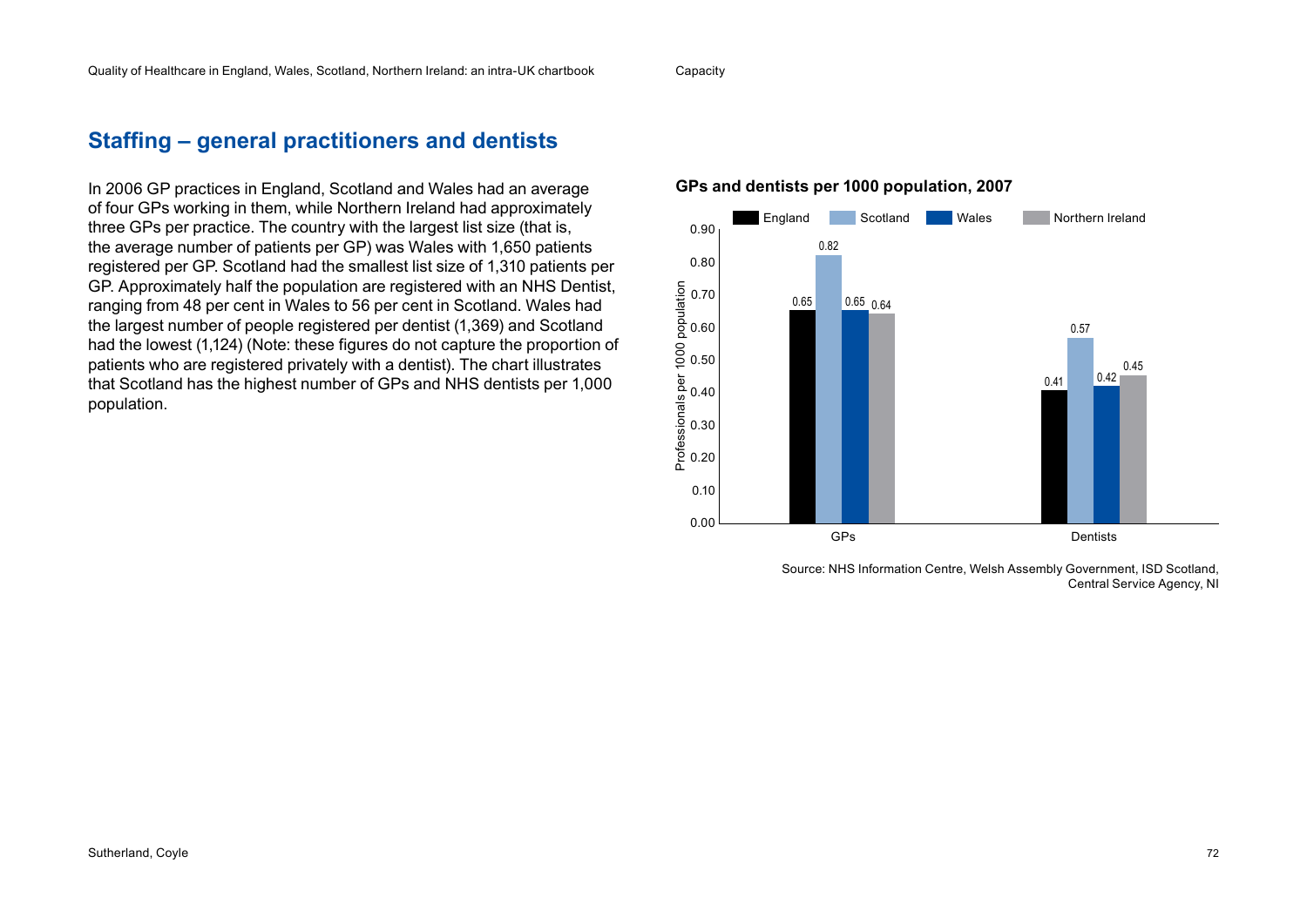# **Available beds and 'throughput'**

3.5

The number of hospital beds has been declining since the 1960s largely as a result of advances in technology, shorter hospital stays, the development of day surgery and the growth of community care for older people and those with mental illness. In 2005/06 there were 226,000 available beds in the UK, or 3.8 beds per 1,000 population. The charts below illustrate the average available beds and the admissions treated per bed across UK countries in 2005/06.

England Scotland Wales Northern

Ireland

4.7 4.8

**Average daily available beds per 1000 population, 2005/06**

5.6



**Admissions treated per available bed, 2005/06**

Source: Information Centre for Health and Social Care, Welsh Assembly Government, DH, ISD Scotland, Regional Information Branch (DHSSPSNI)

6.0

5.0

4.0

3.0

Availanle beds per 1000 population

Availanle beds per 1000 population

2.0

1.0

0.0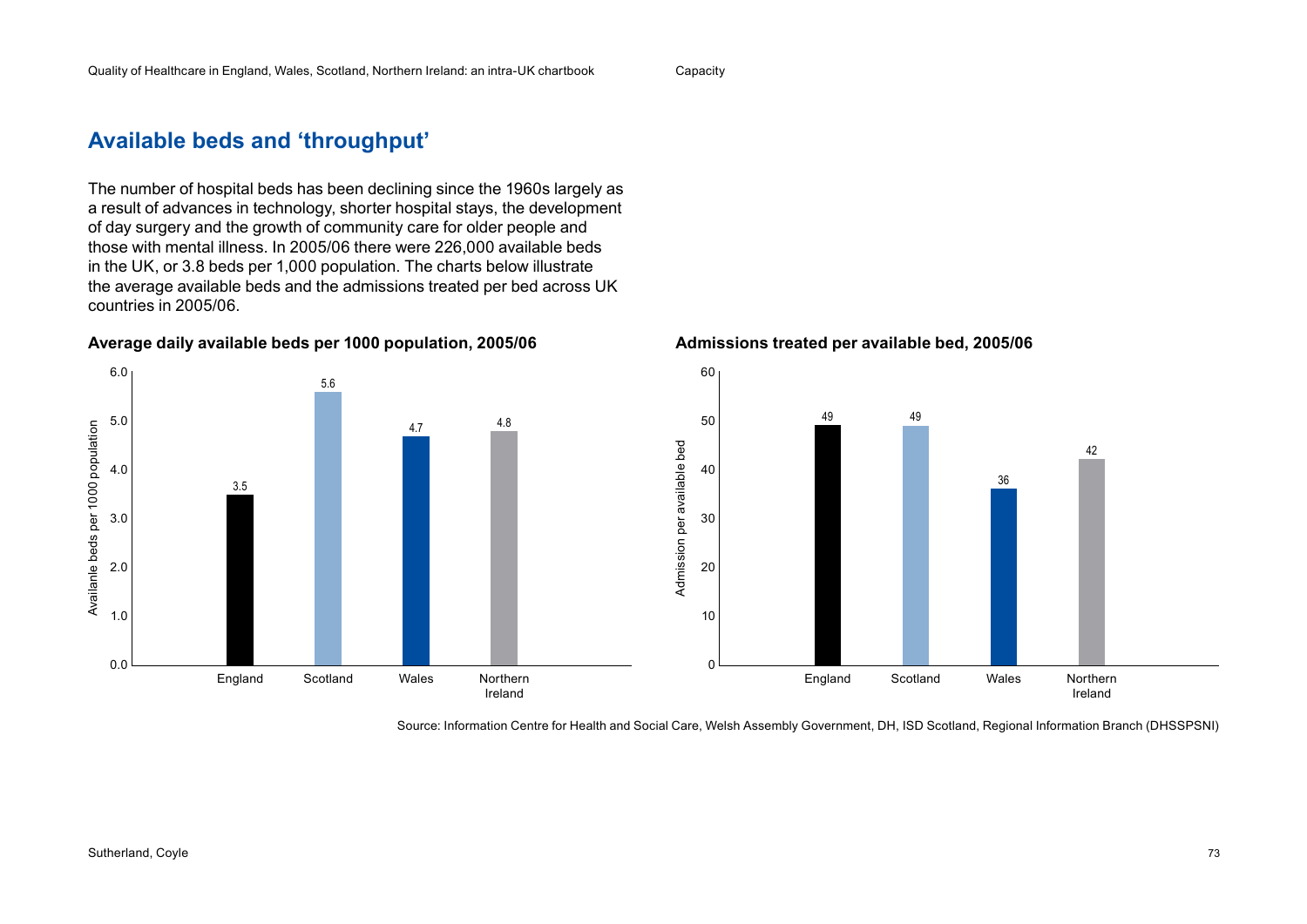Capacity

### **Changes in perceived ability to provide high quality care – primary care**

The Commonwealth Fund 2006 survey focused on primary care doctors and asked, 'In general, do you think your ability to provide quality medical care to your patients has improved, has become worse or is it about the same as it was five years ago?' The chart shows that England had the highest proportion of respondents who indicated that their ability to provide high quality care had improved. Almost one-third of respondents from Northern Ireland indicated that they thought they were less able to provide quality healthcare compared with five years earlier.

**Changes in ability to provide quality medical care, primary care doctors, 2006**

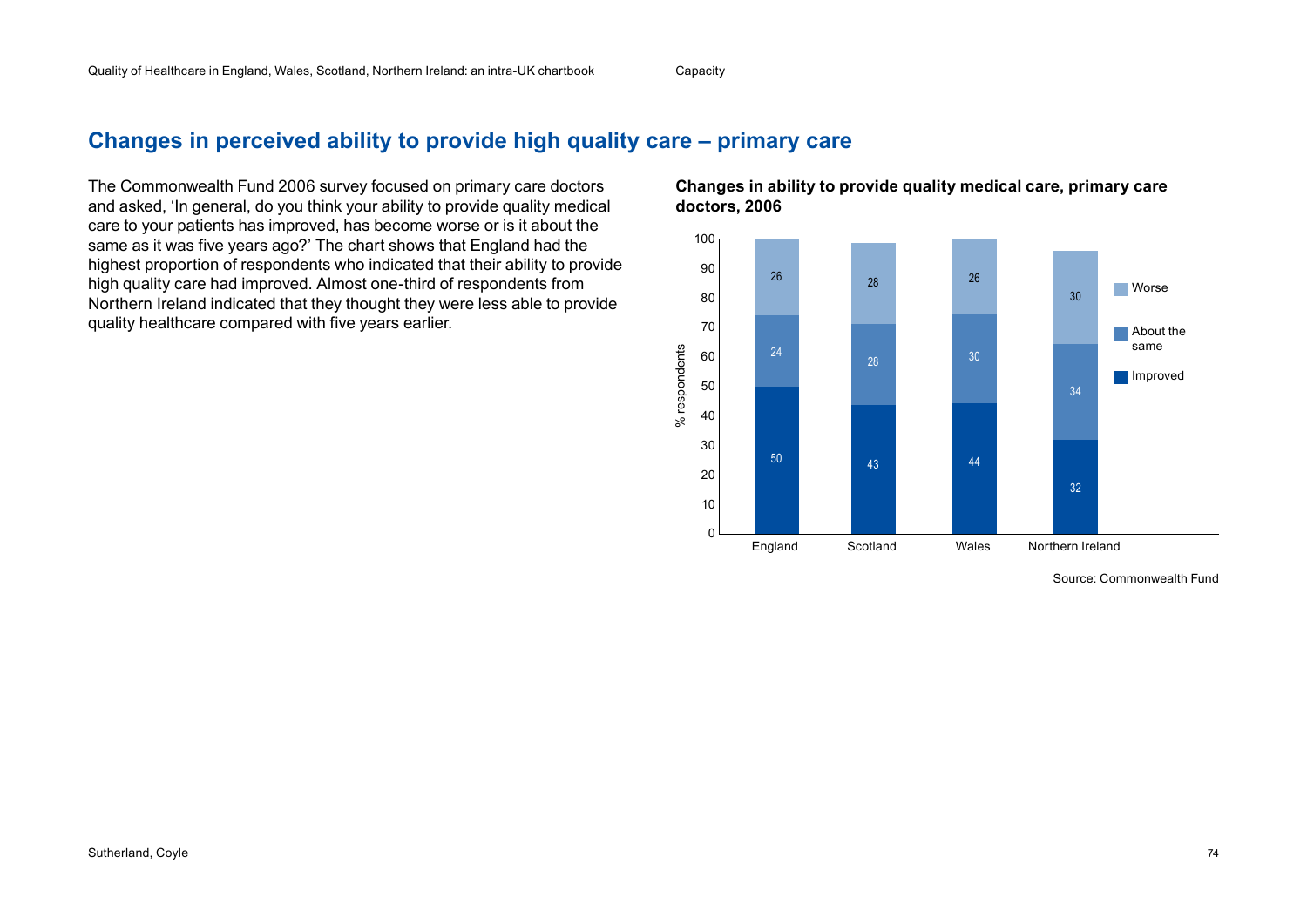### **General practice capacity to provide optimal care**

The Commonwealth Fund Survey in 2006 asked primary care doctors how prepared their practice is to provide optimal care for:

- patients with multiple chronic diseases
- patients with mental health problems, including depression
- patients in need of palliative care, including cancer.

Respondents had three options: well prepared, somewhat prepared or not prepared. The chart illustrates the proportion of respondents who answered 'well prepared'. Overall, Scottish respondents were most likely to indicate their practice was well prepared. The level of perceived preparedness to treat mental health problems was generally low.





Source: Commonwealth Fund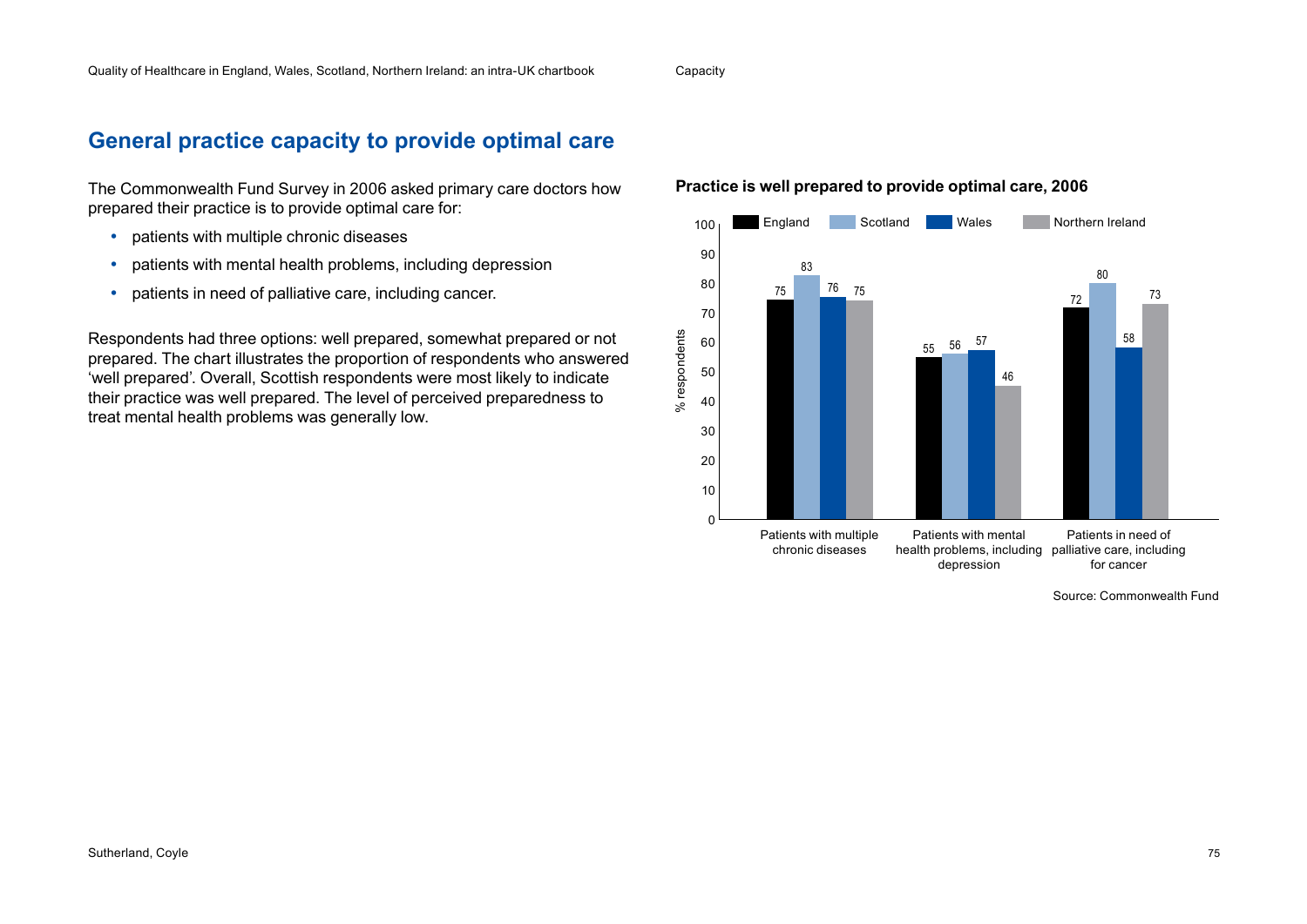Capacity

### **Use of information technology in primary care**

The 2006 Commonwealth Fund survey asked primary care doctors about the availability of various technologies in their practices. The vast majority of respondents indicated that they use electronic patient medical records (England 90 per cent, Scotland 82 per cent, Wales 98 per cent, Northern Ireland 95 per cent). The table below summarises the proportion of respondents indicating that a range of other electronic technologies were available. Overall, respondents in Northern Ireland indicated that their practices were best equipped with these information technologies.

|                                               | <b>England</b> | <b>Scotland</b> | Wales | <b>Northern</b><br><b>Ireland</b> |
|-----------------------------------------------|----------------|-----------------|-------|-----------------------------------|
| Electronic ordering of tests                  | 21             | 11              | 17    | 35                                |
| Electronic prescribing of medication          | 53             | 71              | 56    | 71                                |
| Electronic access to patients' test results   | 86             | 65              | 81    | 87                                |
| Electronic access to patient hospital records | 20             | 13              | 15    | 28                                |
| Access to all                                 | 4              | 3               | 3     | 16                                |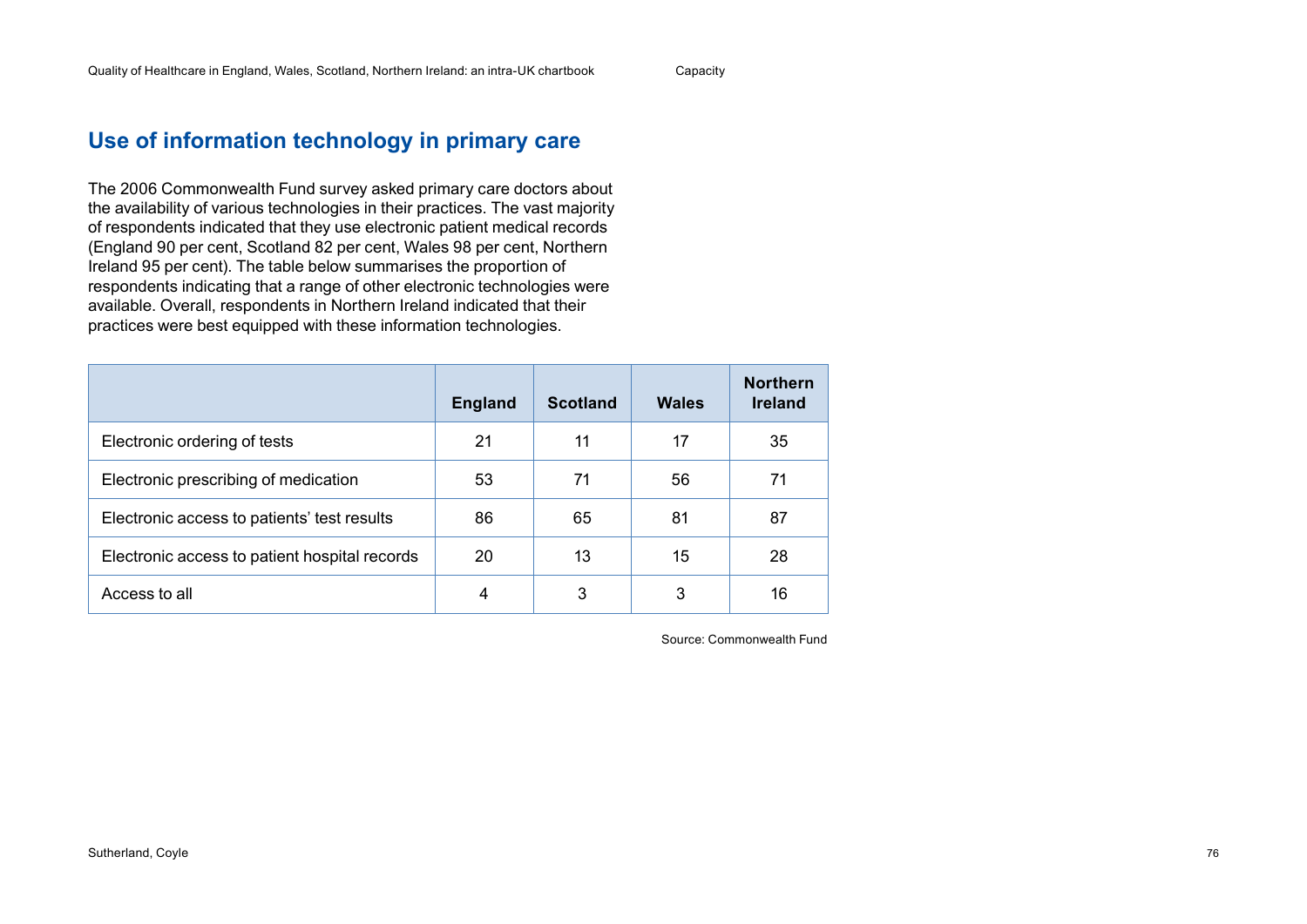### **Coordination of care – routine prompts in primary care**

Systems for routine prompts can help coordination of care. The 2006 Commonwealth Fund survey asked primary care doctors whether their practice had various systems in place to deliver such prompts.



#### **Routine prompts in primary care, 2006**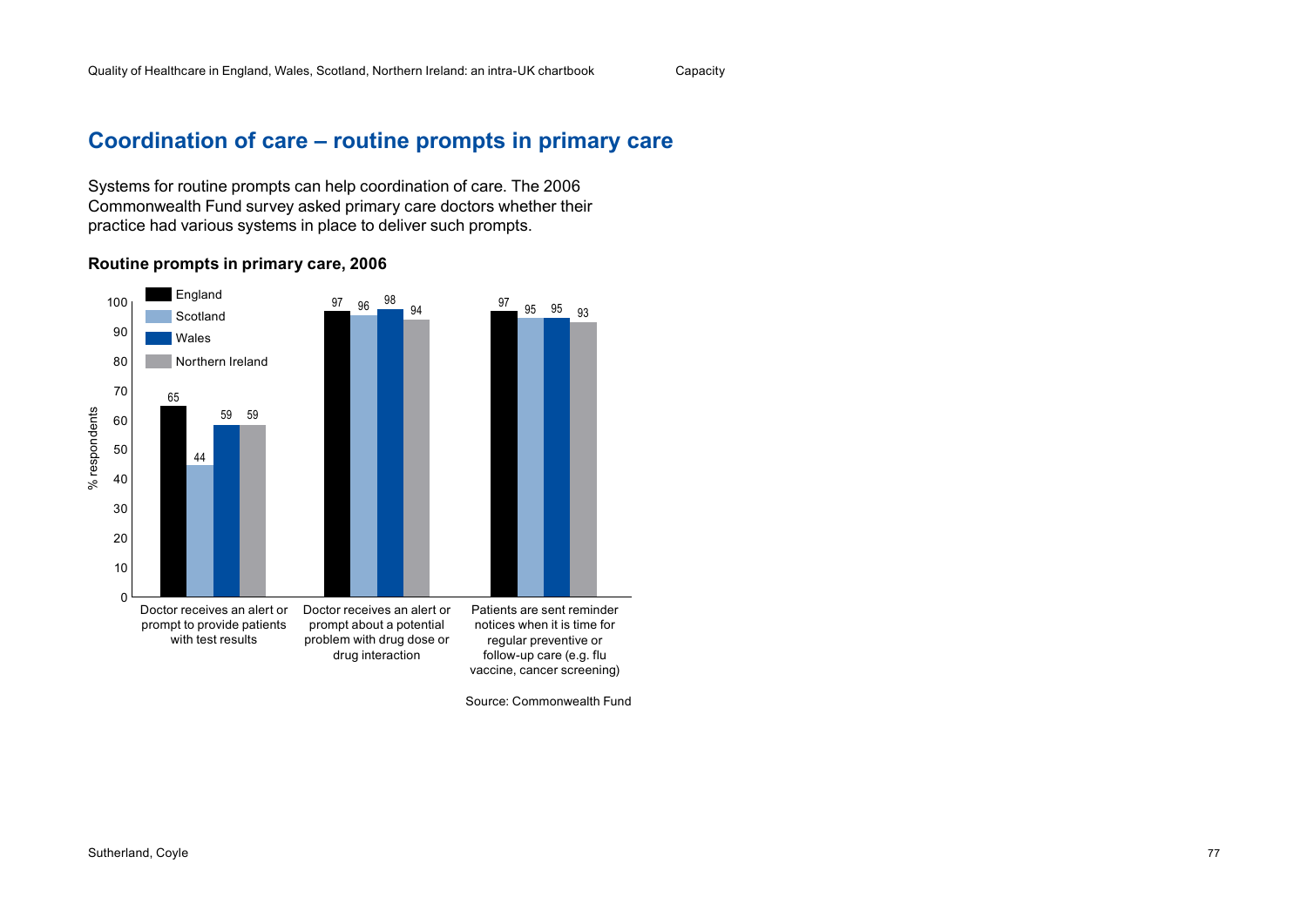Capacity

### **Coordination of care – medical record availability**

The 2006 Commonwealth Fund Survey was given to primary care doctors and asked, 'During the previous 12 months, has a patient's medical records or other relevant clinical information NOT been available at the time of the patient's scheduled visit?' The chart shows that this is a relatively common coordination problem, with England recording the highest proportion (37 per cent) of doctor-reported unavailability of medical records.

#### **Medical record unavailable at time of patient's primary care visit, 2006**

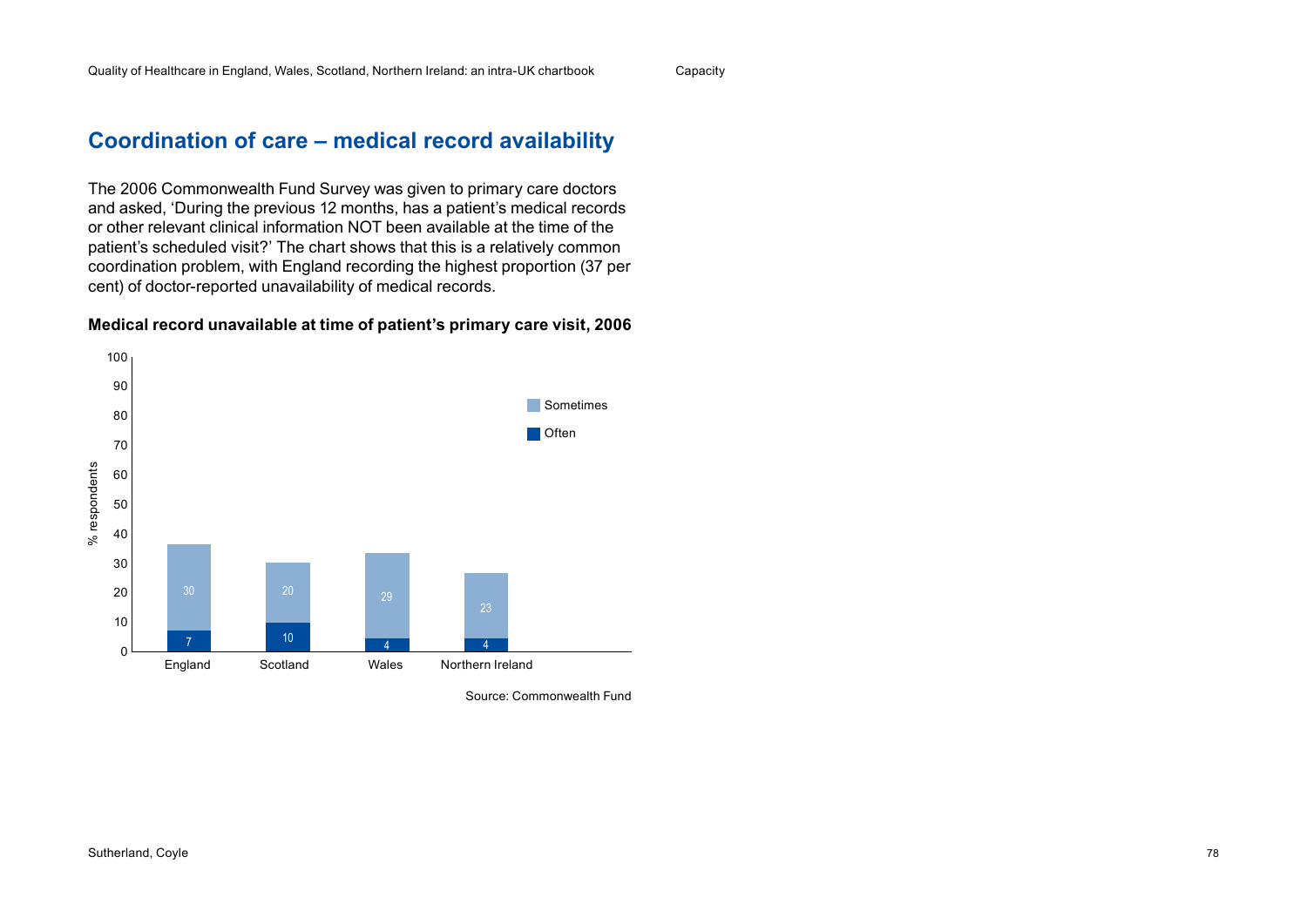### **Coordination – receiving full discharge reports for primary care patients**

In 2006, primary care doctors were asked, 'After your patient has been discharged from hospital, on average, how long does it take before you receive a full discharge report from the hospital?' Their responses are charted below.

#### **Average waiting time for full discharge report, 2006**

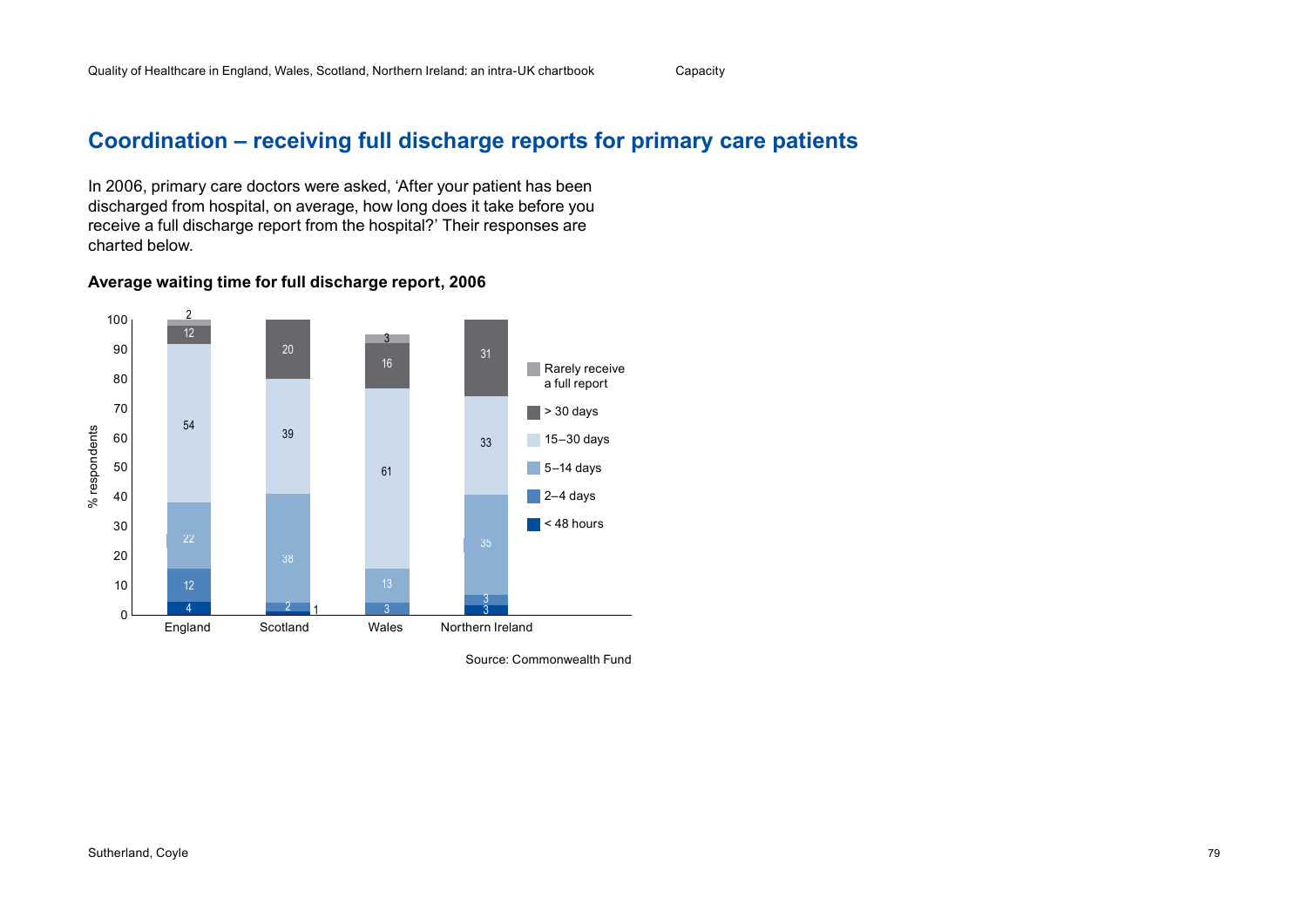Capacity

### **Participation in quality improvement activities**

The Commonwealth Fund 2006 survey asked primary care doctors, 'In the past two years, have you participated in any of the following activities to improve the quality of care for your patients:

- collaborative quality improvement efforts with other practices, hospitals, government agencies or professional associations?
- received training on quality improvement methods and tools?
- conducted at least one clinical audit of care that your patients receive?'

Overall, respondents from Northern Ireland reported the highest participation rates.

#### **Participation in quality improvement activities, primary care doctors, 2006**

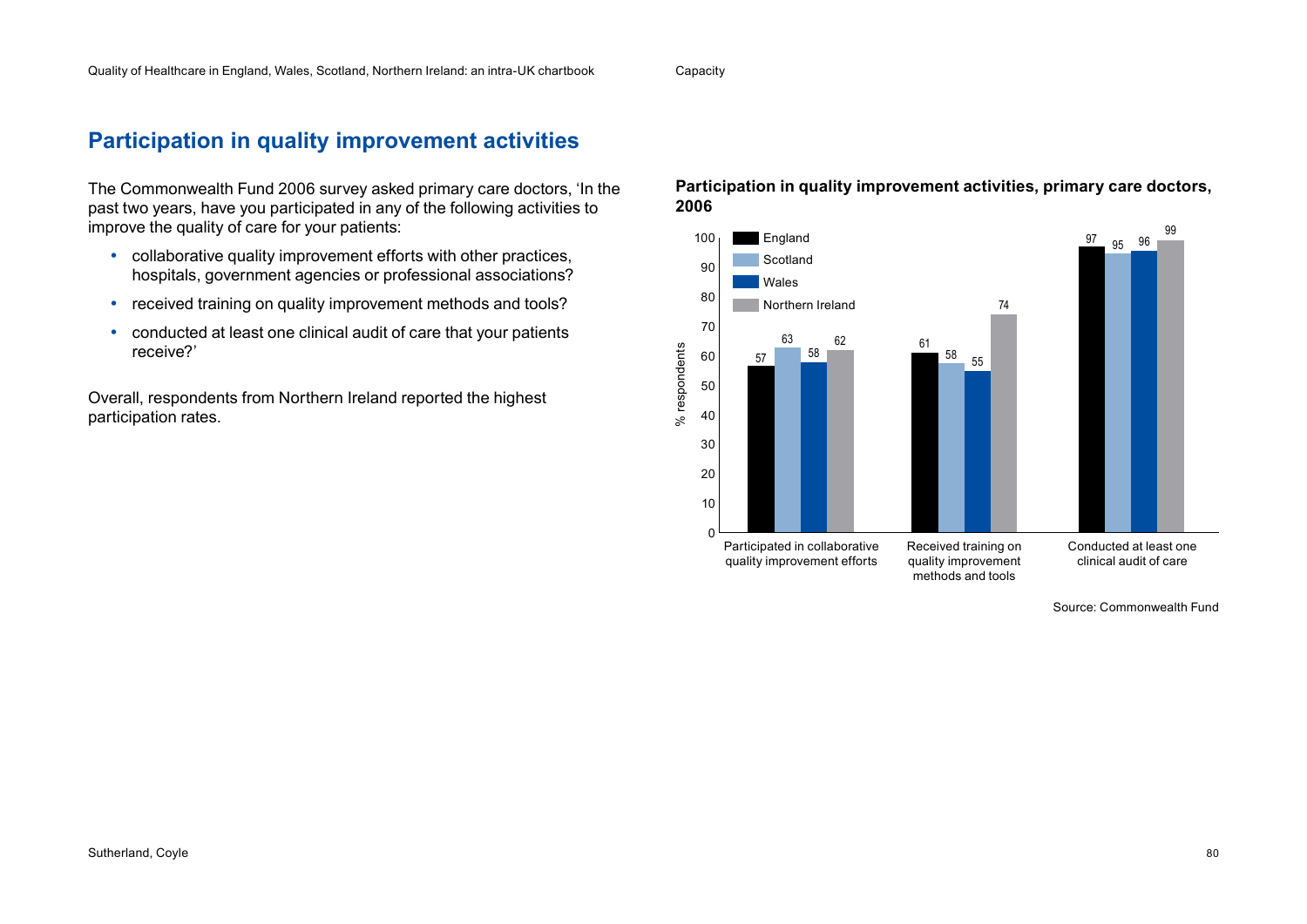# **Safety**

Safety, which is the elimination of unnecessary risk of harm to patients, is a fundamental attribute of quality in healthcare. In recent years, safety has come to the fore as a pressing concern of health policy-makers, patients, managers and healthcare professionals (for example, see DH 2006c).

Efforts in the UK countries include, but are not limited to, the following:

- the Scottish Patient Safety Alliance: a partnership that includes Scottish Government Health Directorates, NHS Scotland, Royal Colleges and professional bodies, world experts on securing sustainable improvements in patient safety and the Scottish Consumer Council – the Alliance also includes a key role for NHS Quality Improvement Scotland
- England's National Patient Safety Forum: brings together senior representatives of key organisations in health to influence the development of the patient safety agenda and to facilitate its delivery
- the National Patient Safety Agency: an 'arm's length body' of the DH with three divisions which cover the UK health service:
	- the National Reporting and Learning Service aims to reduce risks to patients receiving NHS care and improve safety
	- • the National Clinical Assessment Service supports the resolution of concerns about the performance of individual clinical practitioners to help ensure their practice is safe and valued
	- the National Research Ethics Service protects the rights, safety, dignity and well-being of research participants that are part of clinical trials and other research within the NHS.

Healthcare acquired infection (HAI) is probably the most high-profile safety issue and the most pressing as far as patients are concerned. International data suggest that the UK has a high rate of HAIs compared with other developed healthcare systems (see EARSS 2007).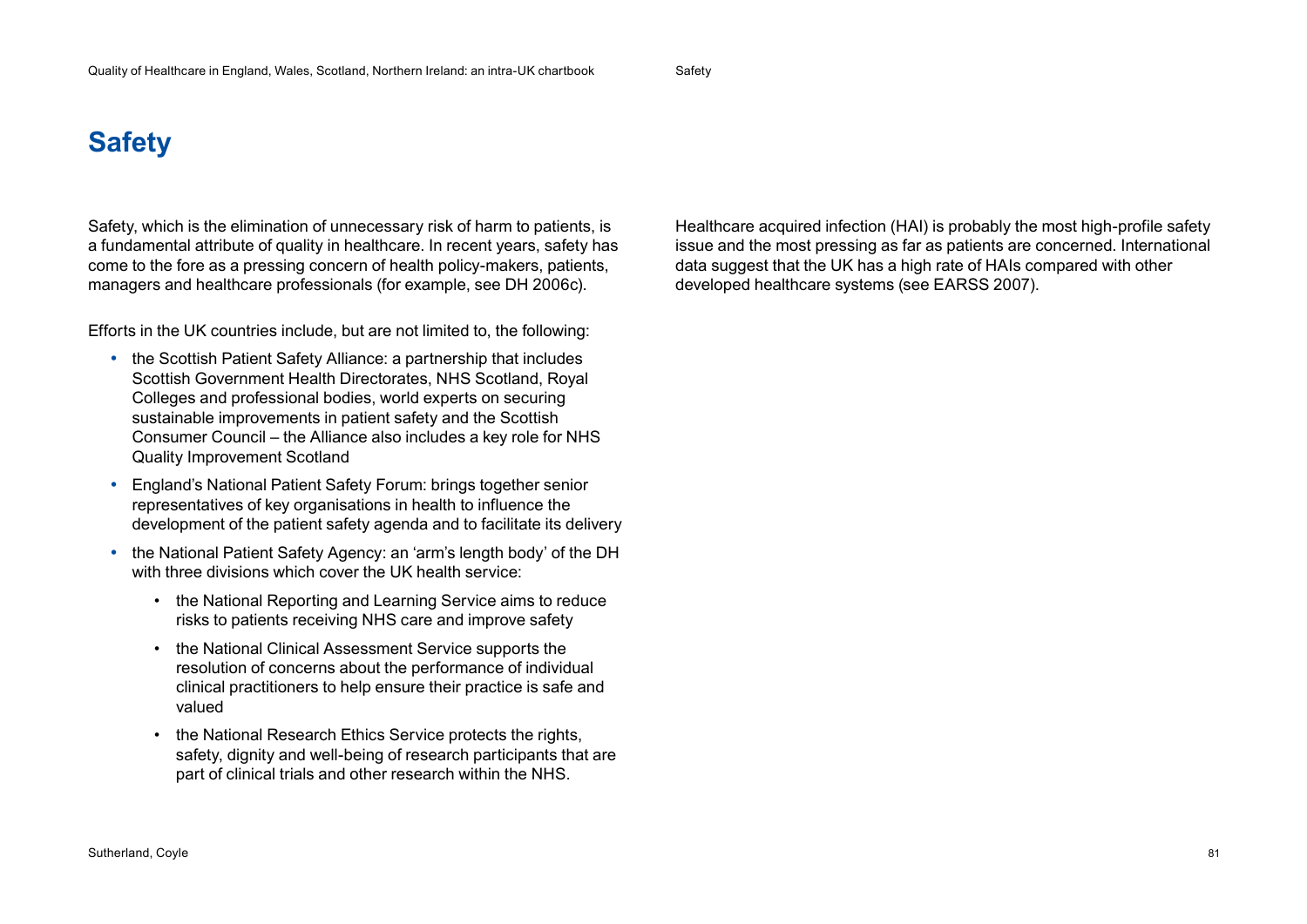# **Patient reported error**

In 2005, the Commonwealth Fund surveyed adults with health problems and asked:

- 'Have you ever been given the wrong medication or wrong dose by a doctor, nurse, hospital or pharmacist when collecting a prescription at a pharmacy or while hospitalised in the past 2 years?
- Do you believe a medical mistake was made in your treatment or care in the past 2 years?'

The graph below illustrates the proportion of respondents answering 'yes' to these questions. In a follow-up question, those respondents who answered 'yes' were asked whether the health professional involved told them about the mistake. In England, 24 per cent of those affected by error were told about it by the health professional involved, compared with 25 per cent in Wales, 13 per cent in Scotland and 8 per cent in Northern Ireland. In the 2008 Commonwealth Fund survey, 8 per cent of UK respondents indicated that they were given the wrong medication or wrong dose; and 10% indicated that they believed a medical mistake had been made in their treatment or care in the preceding 2 years (2008 data were not stratified by UK country).

### **Medication or medical errors: patient perspective, 2005**

**Safety** 



Source: Commonwealth Fund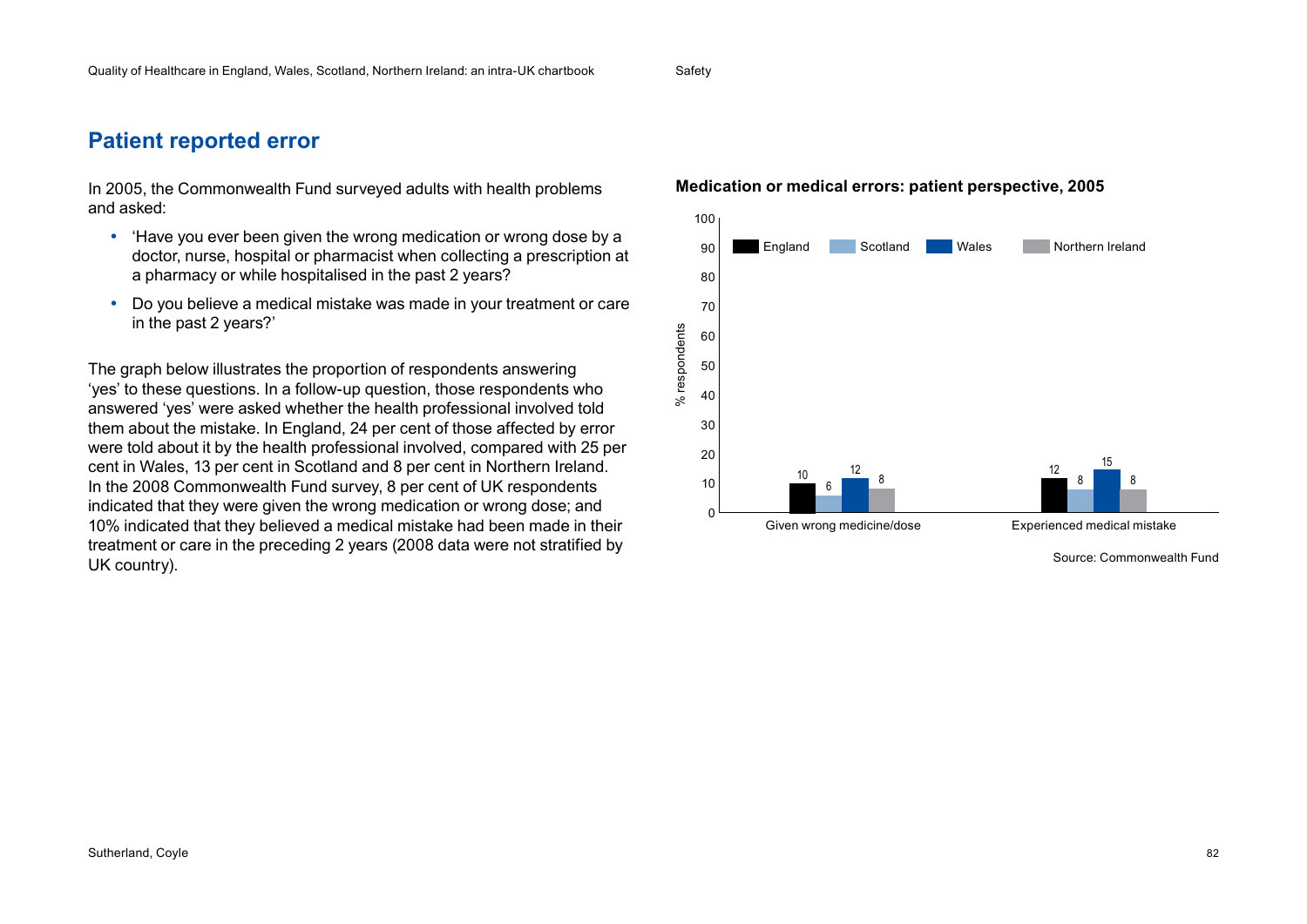### **Follow-up of adverse events in primary care**

In 2006, the Commonwealth Fund surveyed primary care doctors and asked, 'Does your practice have a documented (written) process for follow-up and analysis of adverse events?' The chart below illustrates their responses and indicates that the majority of practices do have formal processes for investigating adverse events.

#### **Follow up and analysis of adverse events in primary care, 2006**

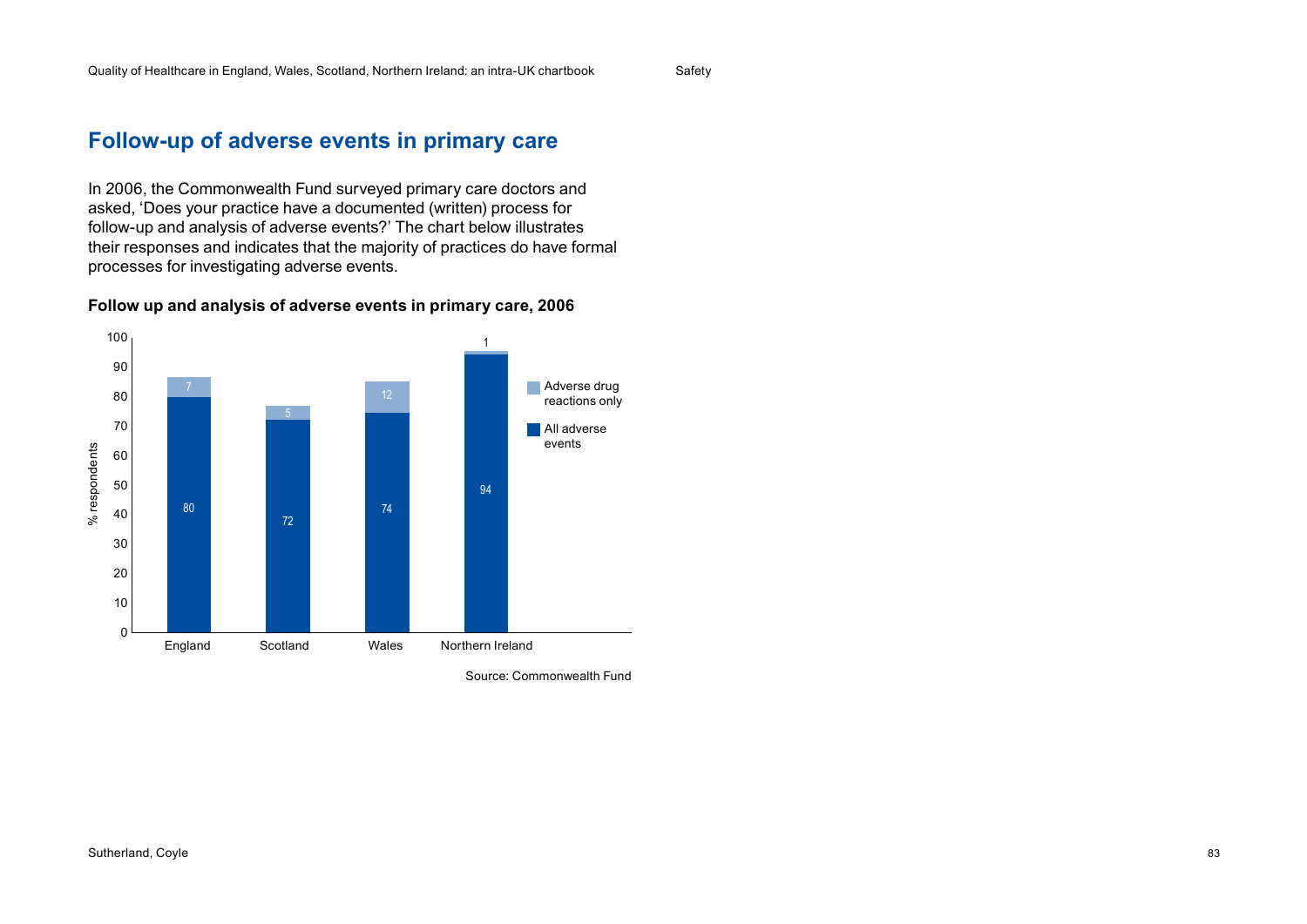### **Safety and prescribed medications**

In 2005, the Commonwealth Fund International Health Policy Survey asked adults with health problems whether their doctor:

- explains the side effects of any medication prescribed
- reviews and discusses all their different medications.

The chart illustrates the proportion of patients who reported that their doctors 'always' provided these safety checks. About 40 per cent of respondents across all the countries of the UK reported that medication side effects were always discussed. Reviews of medications – necessary to limit the consequences of inappropriate polypharmacy and adverse drug interactions – were only reported by around one-third of respondents. More recent data are available for the UK as a whole only. In the 2008 Commonwealth Fund survey, 26% of UK respondents indicated that their doctors/pharmacists always reviewed their medications.

#### **Safety and prescription medication, 2005**

**Safety** 



Source: Commonwealth Fund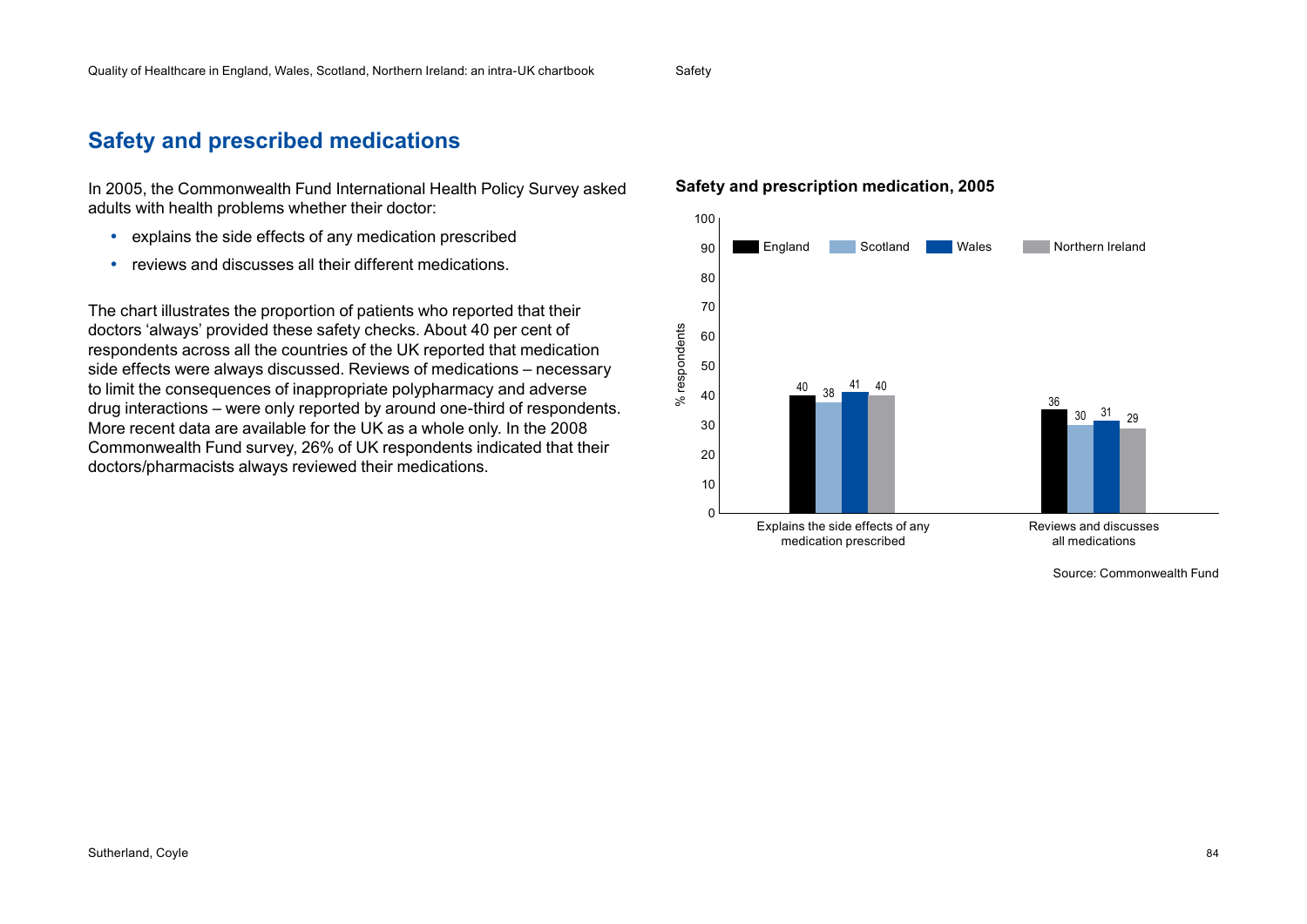### **Patients receiving incorrect results**

The Commonwealth Fund Survey in 2006 asked primary care doctors whether, in the preceding 12 months, patients had received incorrect results for a diagnostic or laboratory test. Three per cent of respondents from Scotland indicated that this type of error had occurred, compared to 10 per cent of respondents from England (note that results are combination of 'often' and 'sometimes' responses). These responses should be interpreted with care results will be affected by patient mix, workload and other confounders. The 2008 Commonwealth Fund survey which focused on adults with health problems found that 4% of UK respondents indicated that they had been given incorrect results in the preceding 2 years (these data were not stratified by UK country).

#### 100 90 80 70 % respondents % respondents 60 50 40 30 20 10 10 8 83  $\Omega$ England Scotland Wales Northern Ireland

#### **Patients received incorrect results for a diagnostic or lab test, 2006**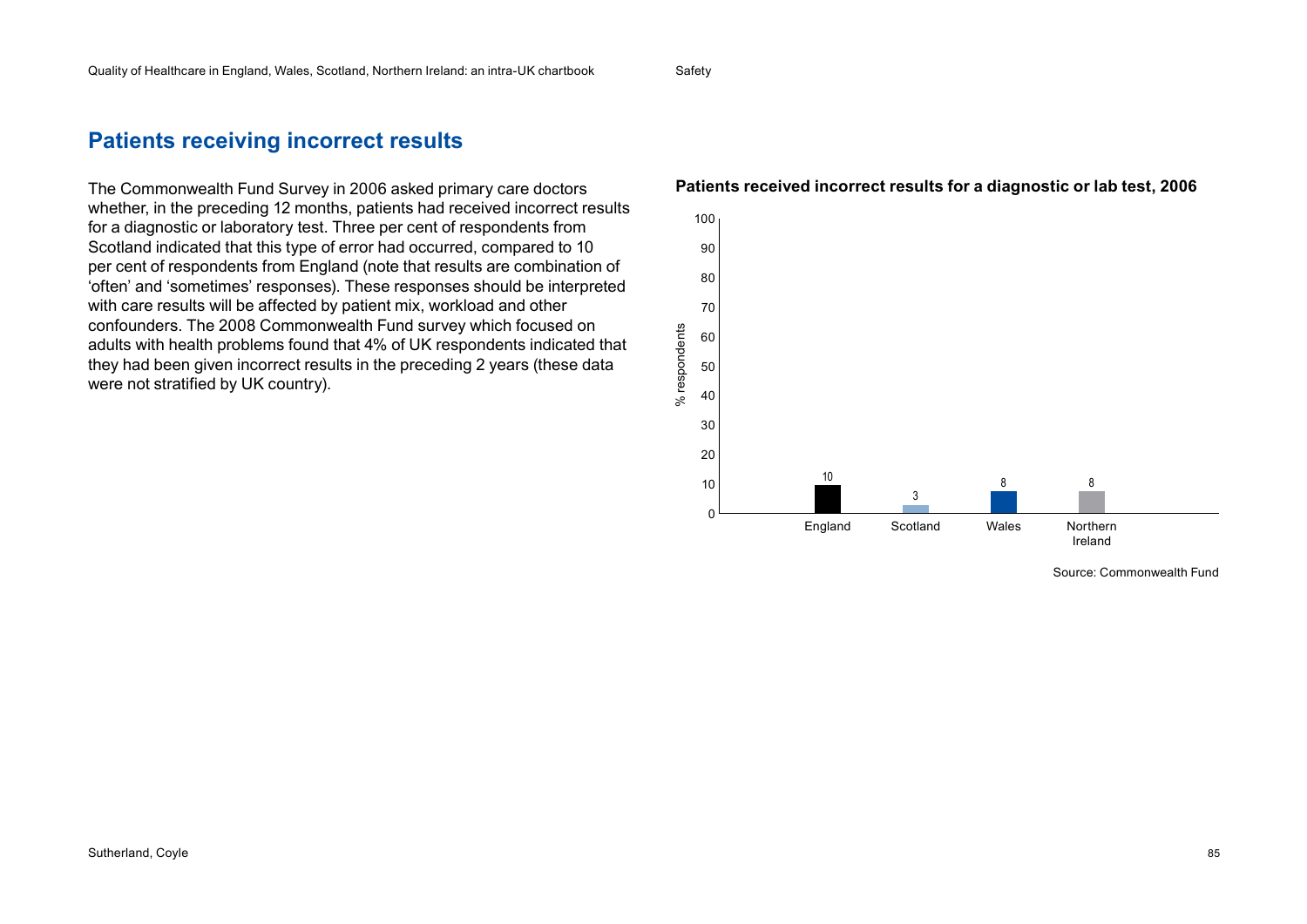### **MRSA rates**

Methicillin-resistant *Staphylococcus aureus* (MRSA) is a strain of bacterium that is resistant to a wide range of antibiotics. It was first discovered in 1961 and is now widespread, particularly in hospitals where it is called a 'superbug'. The chart illustrates MRSA bacteraemias (or blood infections) per 1,000 occupied bed days. Wales has had low MRSA rates historically relative to other UK countries, although numbers have increased recently. Rates in England have reduced substantially in the past year or so. Note that the Scottish data refer to the rate per 'acute' occupied bed days (that is, any beds other than care of the elderly, long stay or psychiatric bed) and are not strictly comparable to data from the other countries.

#### **MRSA bacteraemias per 1000 bed days, 2003 – 2008**

Safety



Source: HPA, England; HPS , Scotland, NHS Wales, CDSC Northern Ireland,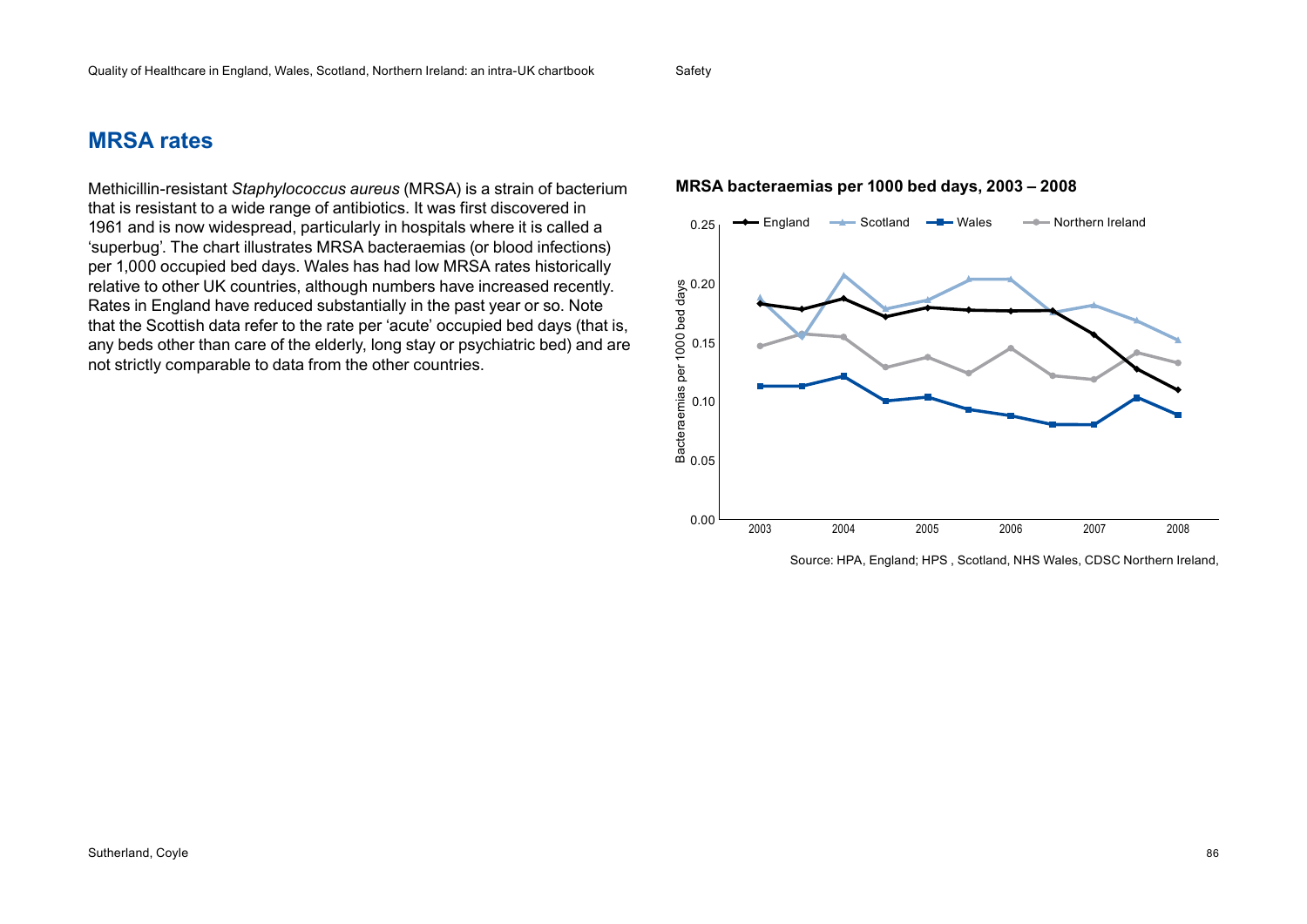### **Clostridium difficile deaths**

*Clostridium difficile* (*C. difficile*) is a bacterium that causes diarrhoea and can lead to serious illness and death. People aged 65 years and older and patients with a serious underlying condition are particularly susceptible to infection. Under certain conditions, *C. difficile*, which is found in faeces, can produce spores which are resistant to heat, alcohol and to the acids in the stomach. The spores can survive in patients and the surrounding environment for long periods of time. Hospitals wards can

### **Clostridium difficile, death certificate mentions, England, 2001 – 2006**



become contaminated with *C. difficile* spores – placing other patients at risk of catching the infection. The chart illustrates data derived from death certificates and highlights the dramatic increases across the countries of the UK. Over the period 2001–06, the sharpest increase was in England with almost 450 per cent increase in death certificate mentions of *C. difficile*.

### **Clostridium difficile, death certificate mentions, Scotland, 2001 – 2006**



Note: the scales on these charts are not the same Sources: HPA, England; Scottish Parliament, NHS Wales, CDSC Northern Ireland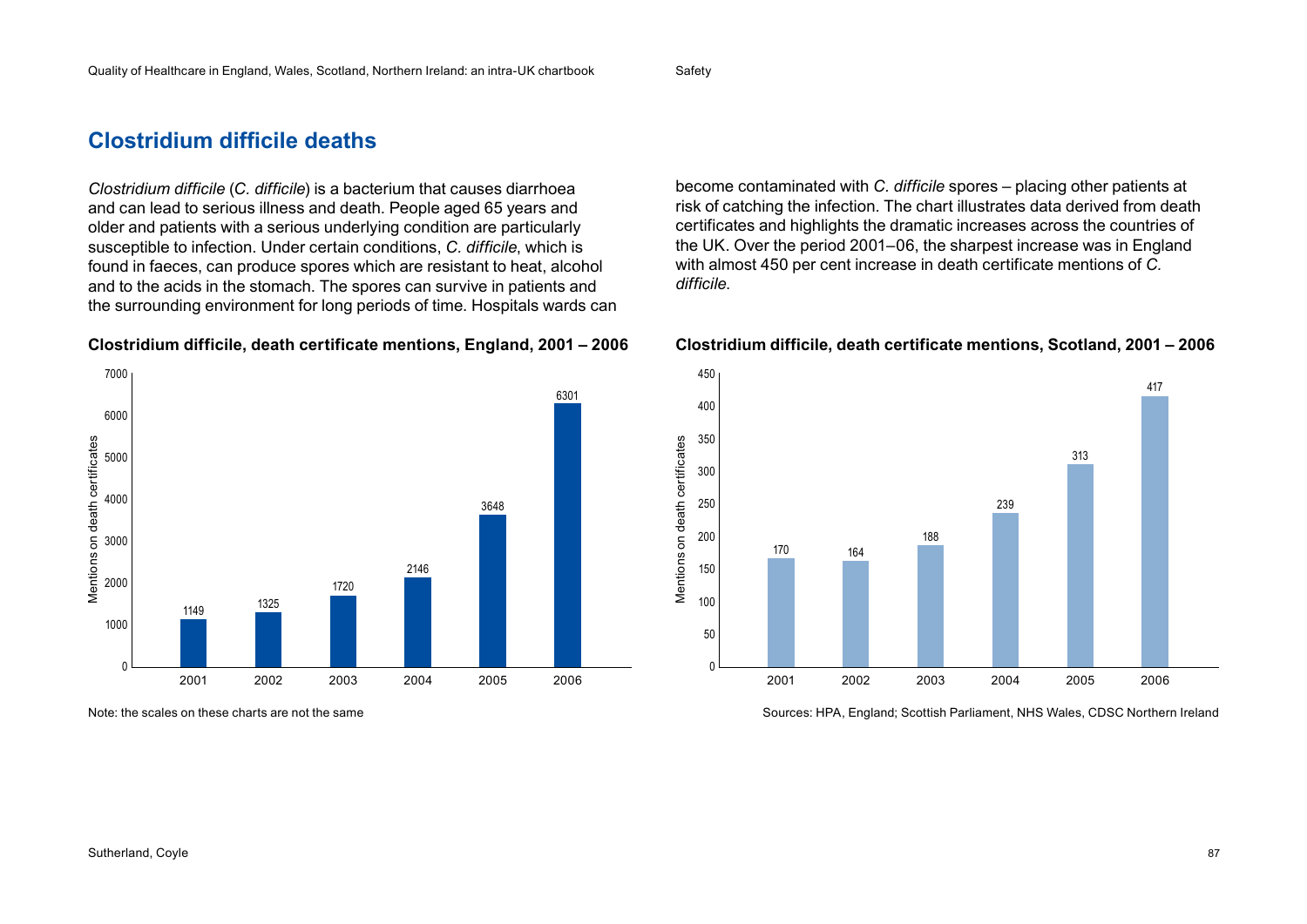Safety



**Clostridium difficile, death certificate mentions, Wales, 2001 – 2006**

Note: the scales on these charts are not the same



#### **Clostridium difficile, death certificate mentions, Northern Ireland, 2001 – 2006**

Sources: HPA, England; Scottish Parliament, NHS Wales, CDSC Northern Ireland

|                  | Change 2001-06 (%) |
|------------------|--------------------|
| England          | 448.39             |
| Wales            | 165.63             |
| Scotland         | 145.29             |
| Northern Ireland | 320.00             |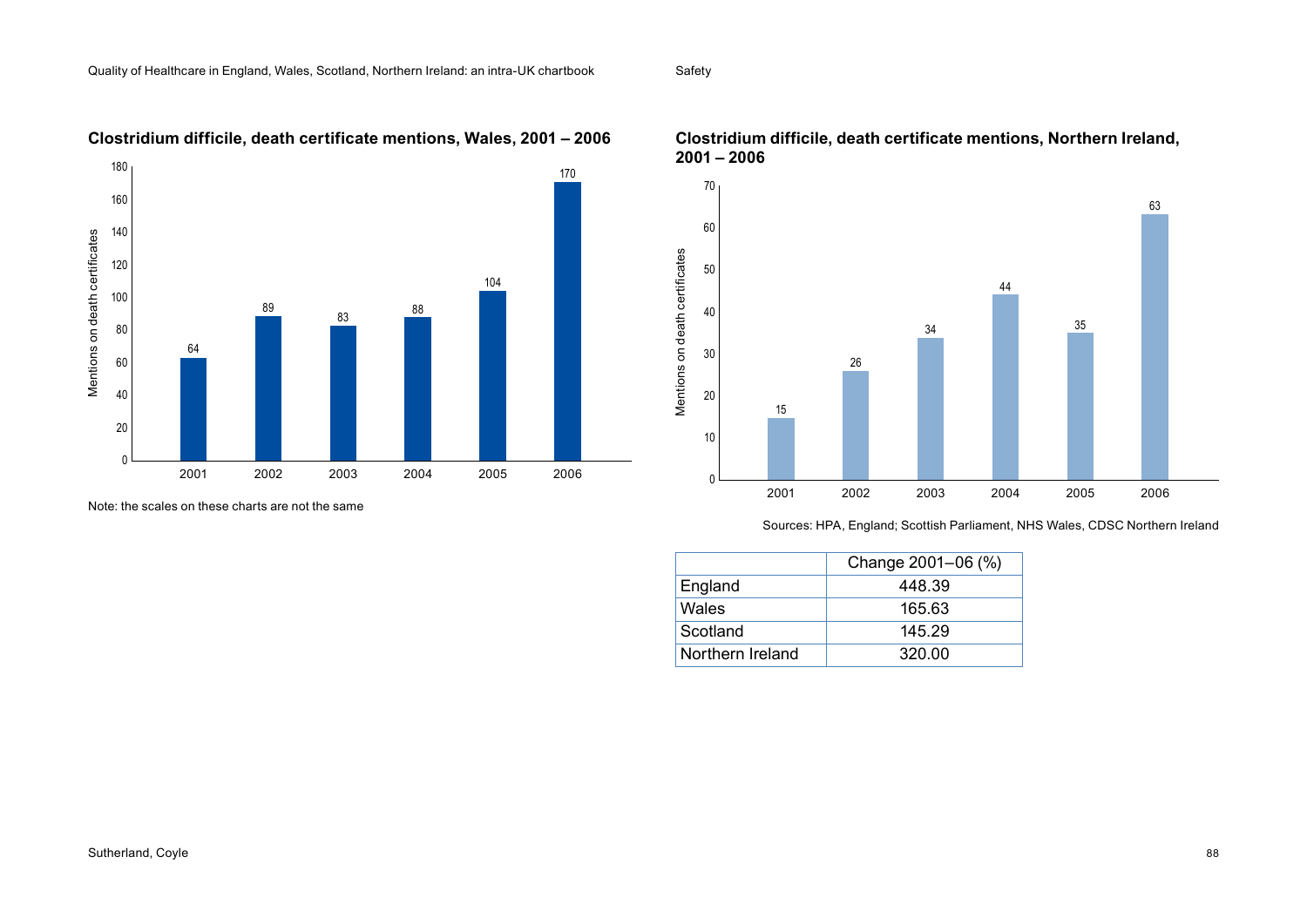# **Patient centredness**

Quality in healthcare encompasses the use of best available scientific evidence, diagnostic acumen and technical efficiency, applied in safe and managerially efficient environments. Quality also depends on patient centredness, that is, a concern for and responsiveness to patient preferences, attitudes and experiences.

Prior to devolution, the new Labour government identified patient centredness as critically important to the NHS: 'The needs of patients not the needs of institutions will be at the heart of the NHS' (DH 1997).

The charts in this section draw on survey data from the Commonwealth Fund to illustrate the extent to which patients in the UK consider the NHS is patient-centred.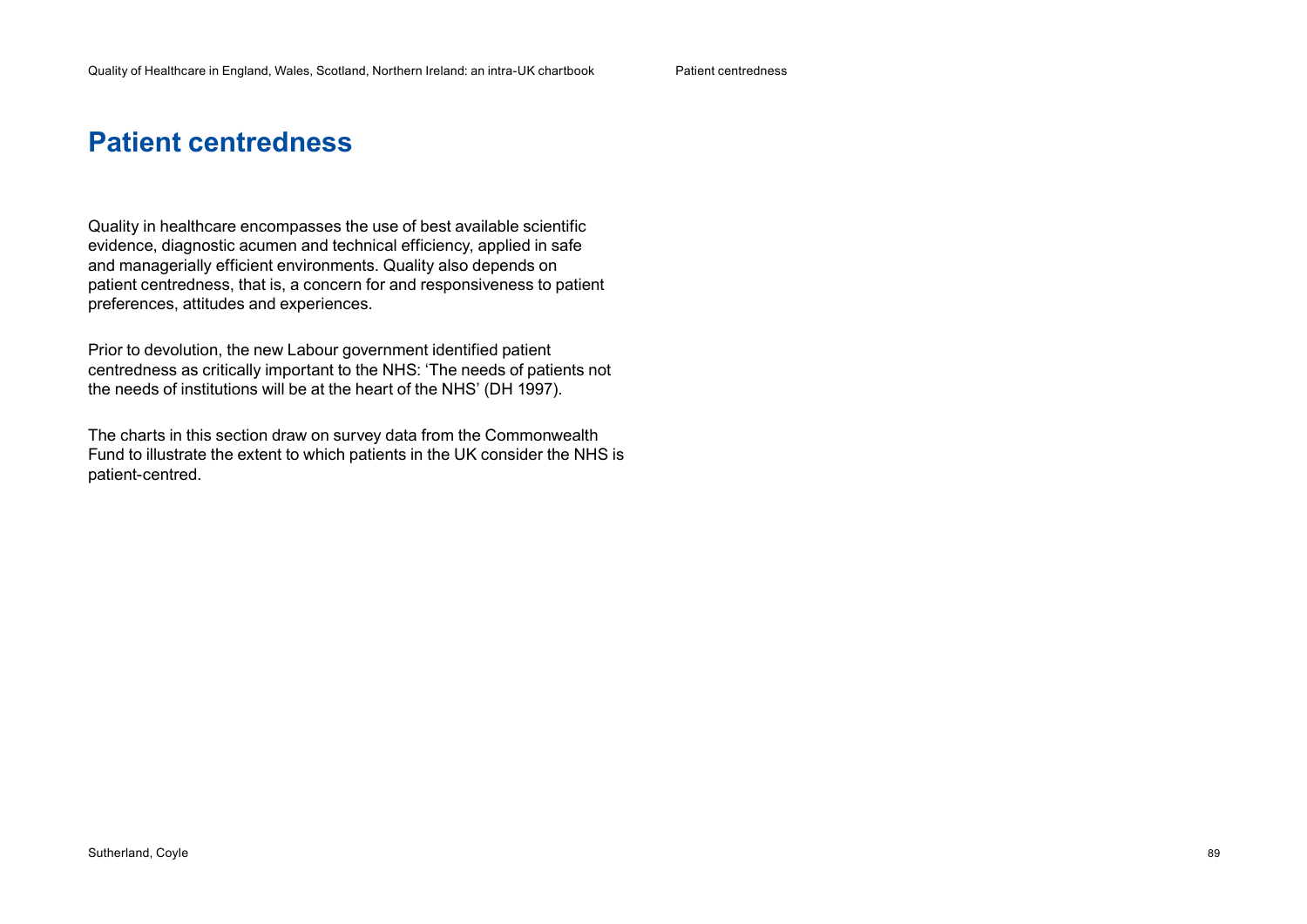Patient centredness

### **Overall ratings of quality of care**

In 2005, the Commonwealth Fund International Health Policy Survey focused on adults with health problems and asked, 'Overall, how do you rate the quality of medical care that you have received in the past 12 months from your regular doctor?'. The chart illustrates the responses within the countries of the UK. Scotland had the highest proportion of respondents who felt that the care they had received was 'excellent' or 'very good'. In 2008 the Commonwealth Fund again surveyed sicker adults and the proportion of UK respondents rating care as excellent was 29 per cent, very good 33 per cent, good 24 per cent, fair 8 per cent and poor 4 per cent (data in 2008 were not stratified by UK country).

### **Patient perceptions: quality of medical care, 2005**

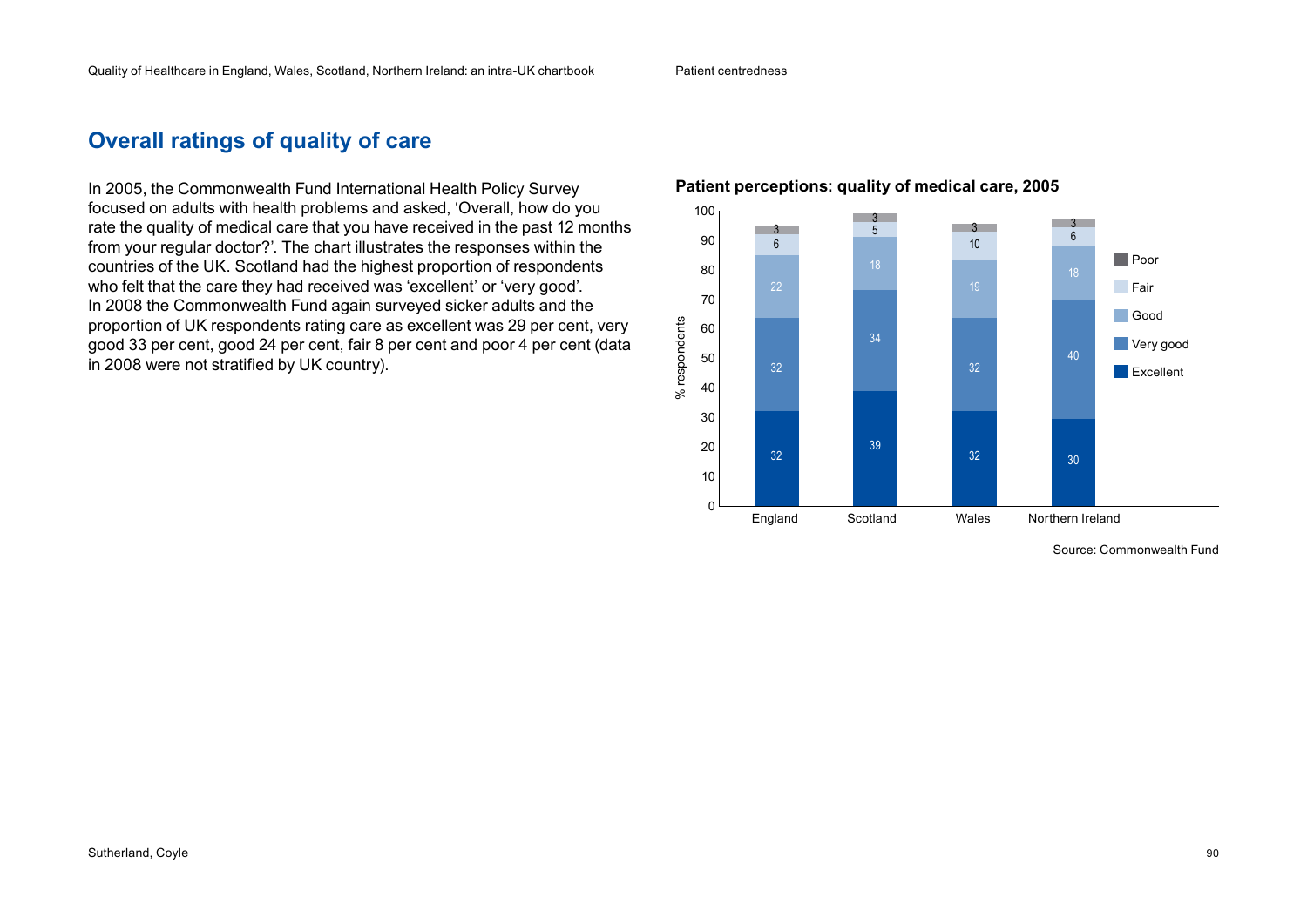### **Overall view of healthcare system – sicker adults and primary care doctors**

The Commonwealth Fund undertakes an international health policy survey annually. In 2005 the survey focused on sicker adults and in 2006 it focused on primary care doctors. The charts below illustrate responses to the question, 'Which of these statements comes closest to expressing your overall view of the healthcare system in this country?' In the 2005 patient survey, respondents from Northern Ireland were more critical of the healthcare system than those from other UK countries. Comparing



#### **Overall view of healthcare system, sicker adults, 2005**

across the two surveys, patient respondents in all four countries indicated more polarised views. They were more likely than primary care doctor respondents to indicate that the system works 'pretty well', however, a greater proportion of patient respondents (as compared to primary care doctors) also indicated that a 'total rebuild' is required. In 2008, the Commonwealth Fund again surveyed adults with health problems and the results for the UK as a whole are shown on the following page.



#### **Overall view of healthcare system, primary care doctors, 2006**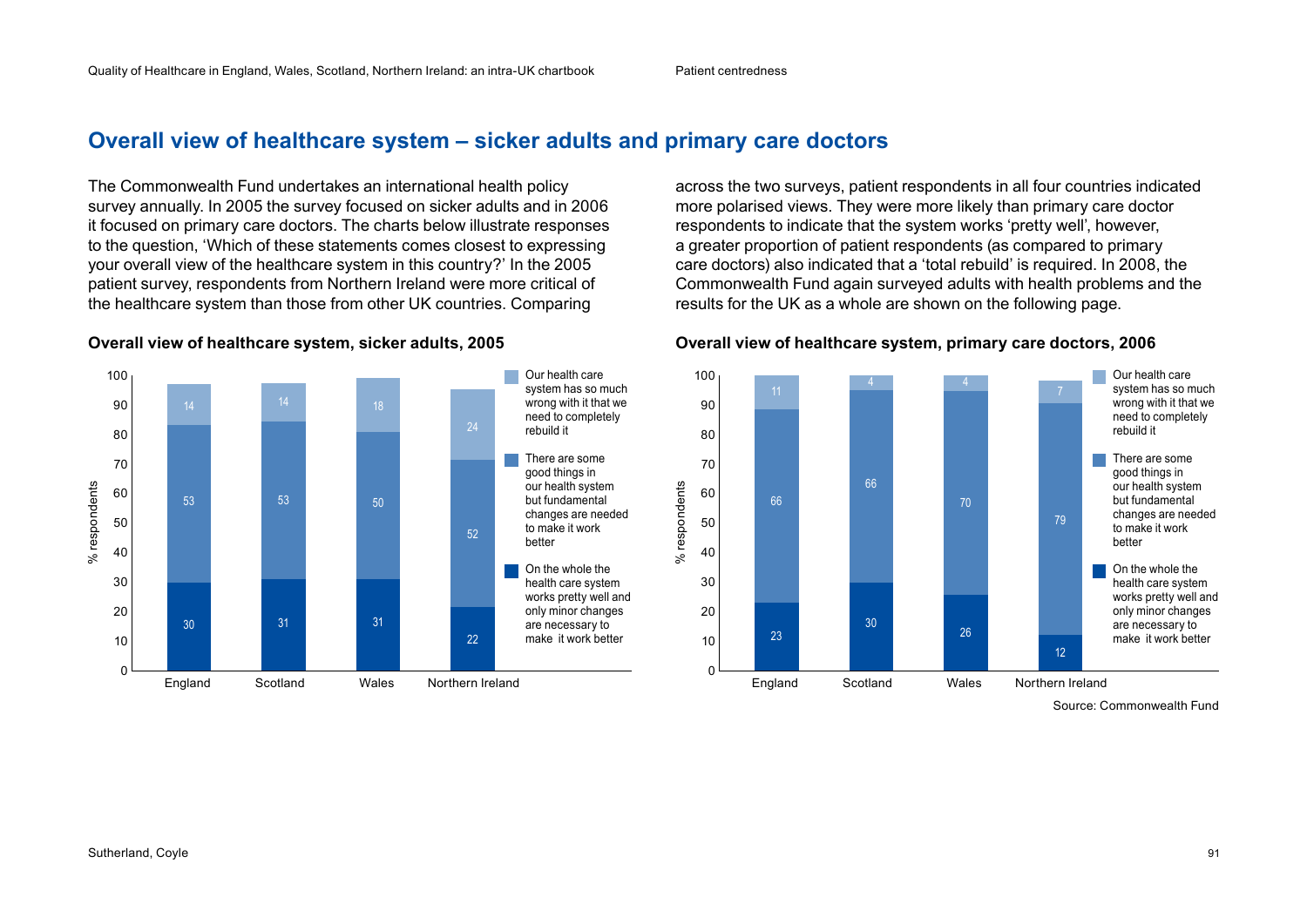Patient centredness

### **Overall view of healthcare system – international comparison**

The 2008 Commonwealth Fund International and asked respondents in eight countries, 'Which of these statements comes closest to expressing your overall view of the healthcare system in this country?' The chart below illustrates the results. Compared with results in 2005, respondents had a more positive view of the healthcare systems across the UK. The 2008 survey did not seek to compare views across the countries of the UK.



Source: Commonwealth Fund

#### Health Policy Survey focused on sicker adults **Overall view of healthcare system, sicker adults, international comparison, 2008**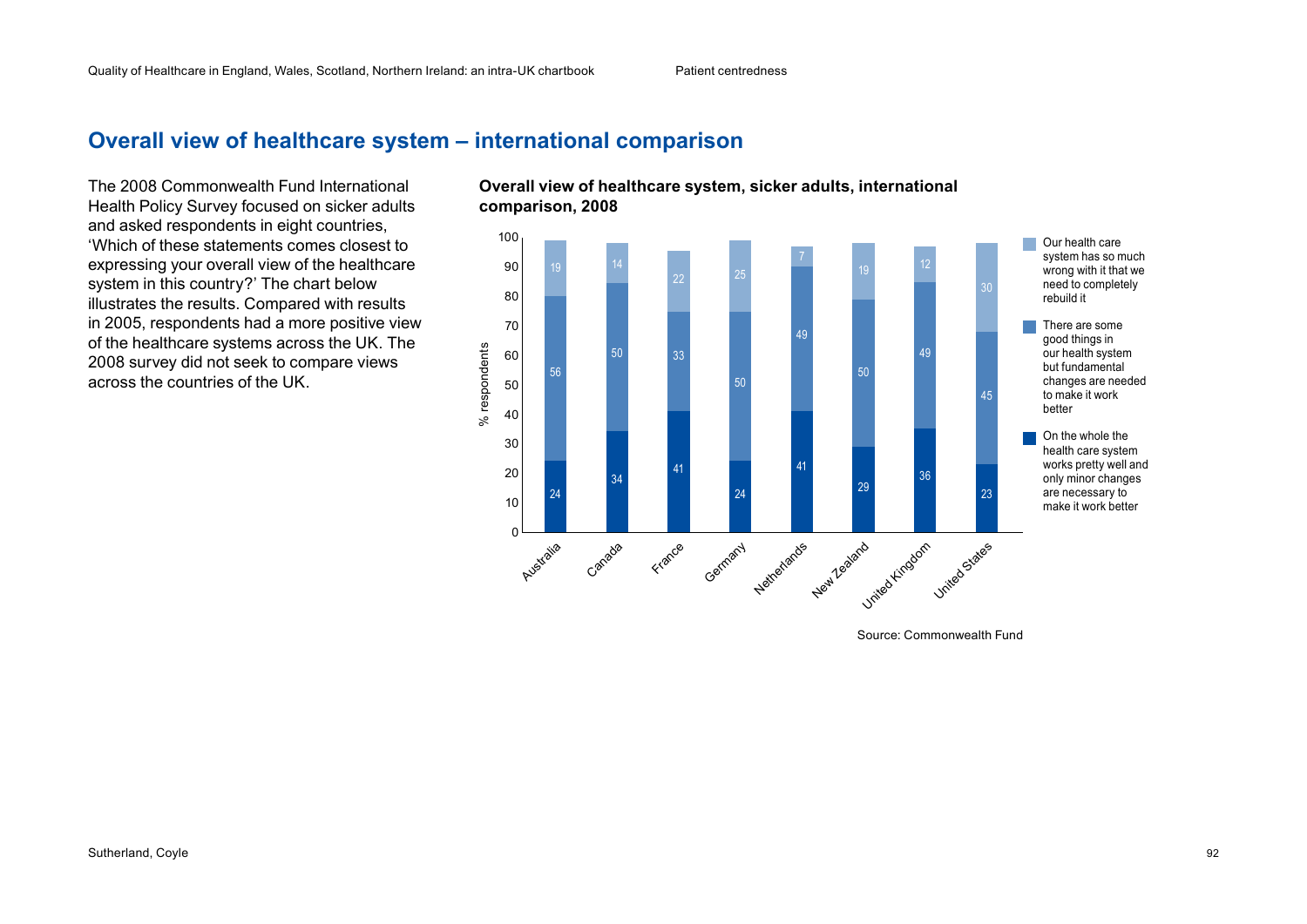### **Level of involvement in decisions about care**

The 2005 Commonwealth Fund Survey asked patients who had been hospitalised in the preceding two years, 'Did the doctors or nurses involve you as much as you wanted to be in deciding about your care treatment or test?'. The responses across UK countries were very similar. Notably, in all countries more than one-fifth of respondents indicated that they were not as involved as they would like to be in decision-making about their care. In 2008, the Commonwealth Fund survey asked respondents whether their 'regular' doctor always discusses treatment options and involves them in decisions about treatment. Overall, 48 per cent of UK respondents answered 'yes' (data were not stratified by UK country) compared with 58 per cent in Australia, 56 per cent in Canada, 42 per cent in France, 56 per cent in Germany, 61 per cent in the Netherlands, 60 per cent in New Zealand and 51 per cent in the US [data not shown].



#### **Involvement in decisions, hospitalised patients, 2005**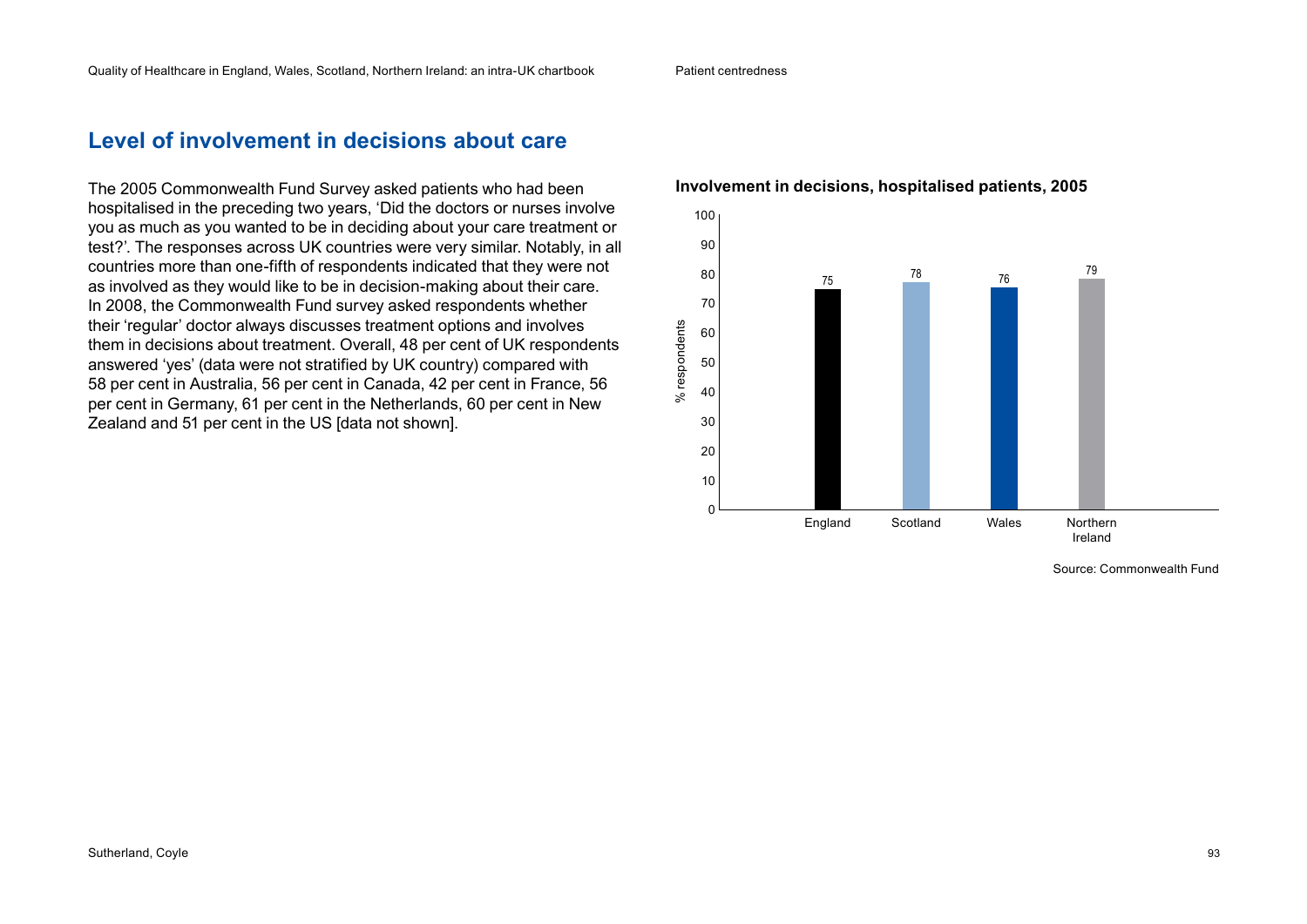## **Patient–doctor communication**

In 2005, the Commonwealth Fund surveyed adults with health problems and asked respondents, 'Does you doctor:

- make clear specific goals for you care and treatment?
- tell you about care or treatment choices and asks for your ideas and opinions?
- give you clear instructions about symptoms to watch for and when to seek further care or treatment?'

The chart illustrates the proportion of respondents that indicated that their doctor 'always' communicated in this way. In 2008, respondents were asked similar questions about their interactions with health care professionals and results are shown in the table (results stratified by UK country are not available).

**Doctor-patient communication, sicker adults, 2005**

Patient centredness



Source: Commonwealth Fund

| <b>2008 Data</b>                                                                              | <b>Australia</b> | Canada | <b>France</b> | Germany | <b>Netherlands</b> | <b>New Zealand</b> | <b>United</b><br>Kingdom | <b>United States</b> |
|-----------------------------------------------------------------------------------------------|------------------|--------|---------------|---------|--------------------|--------------------|--------------------------|----------------------|
| Patient given a written<br>plan or instructions to<br>help manage own care at<br>home         | 42               | 47     | 34            | 31      | 35                 | 43                 | 35                       | 66                   |
| Patient discussed with<br>professional main goals<br>or priorities in caring for<br>condition | 60               | 65     | 51            | 64      | 51                 | 58                 | 50                       | 74                   |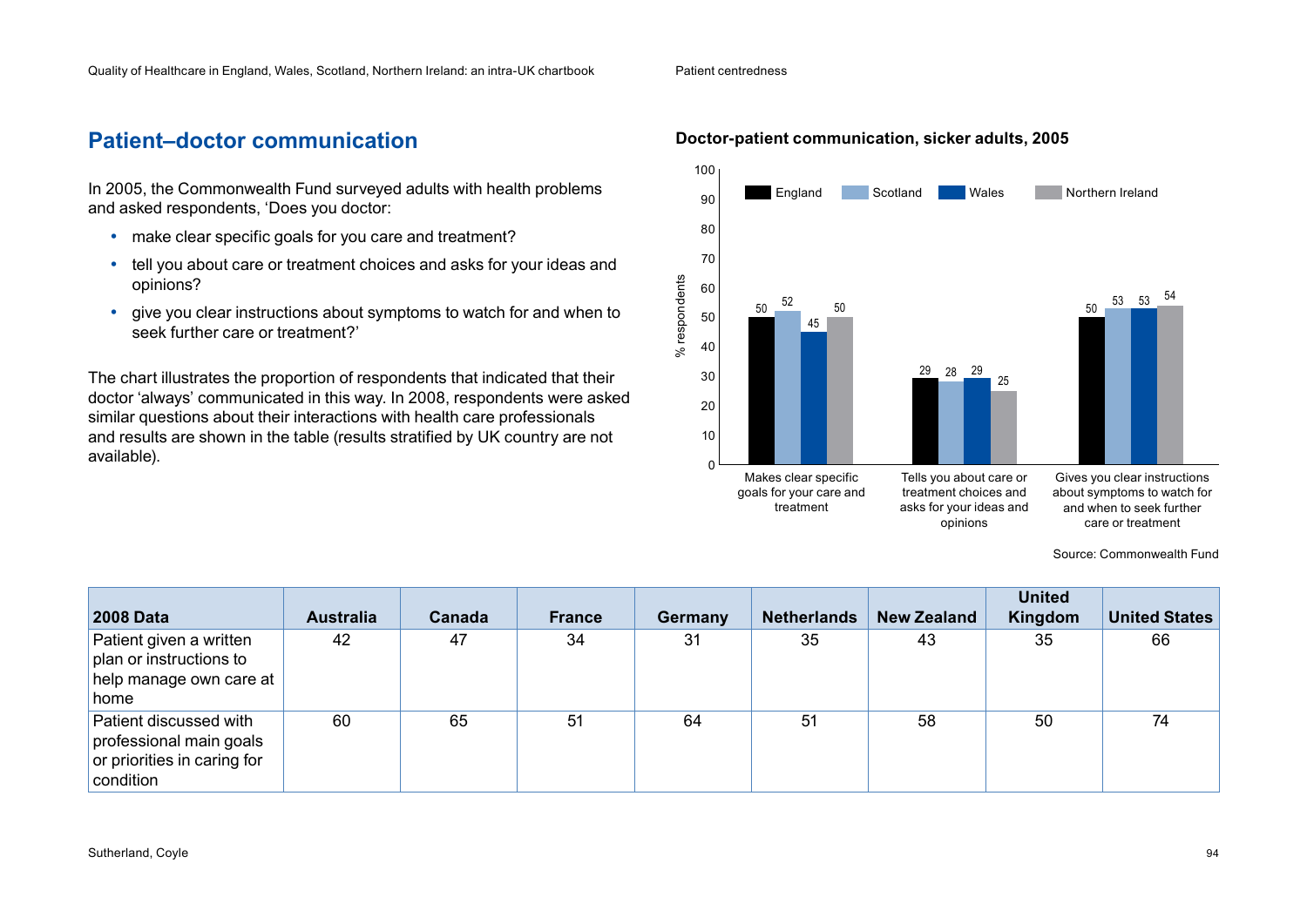### **Written instructions for patients with chronic disease**

The 2006 International Health Policy Survey conducted by the Commonwealth Fund asked primary care doctors, 'Do you give patients with chronic diseases written instructions about how to manage their own care at home?' The chart illustrates the proportion of respondents that indicated that they routinely do so. English respondents were the most likely to routinely provide this type of patient support. Across each of the four UK countries, fewer than a quarter of respondents were routinely giving written instructions of self-care to patients with chronic disease. In 2008, sicker adults were surveyed and, while data are not available for the individual UK countries, 35 per cent of UK respondents with a chronic disease indicated that they were given a written plan or instructions to help manage their own care [data not shown].

### **Primary care doctors routinely give patients with chronic diseases written instructions on self care, 2006**

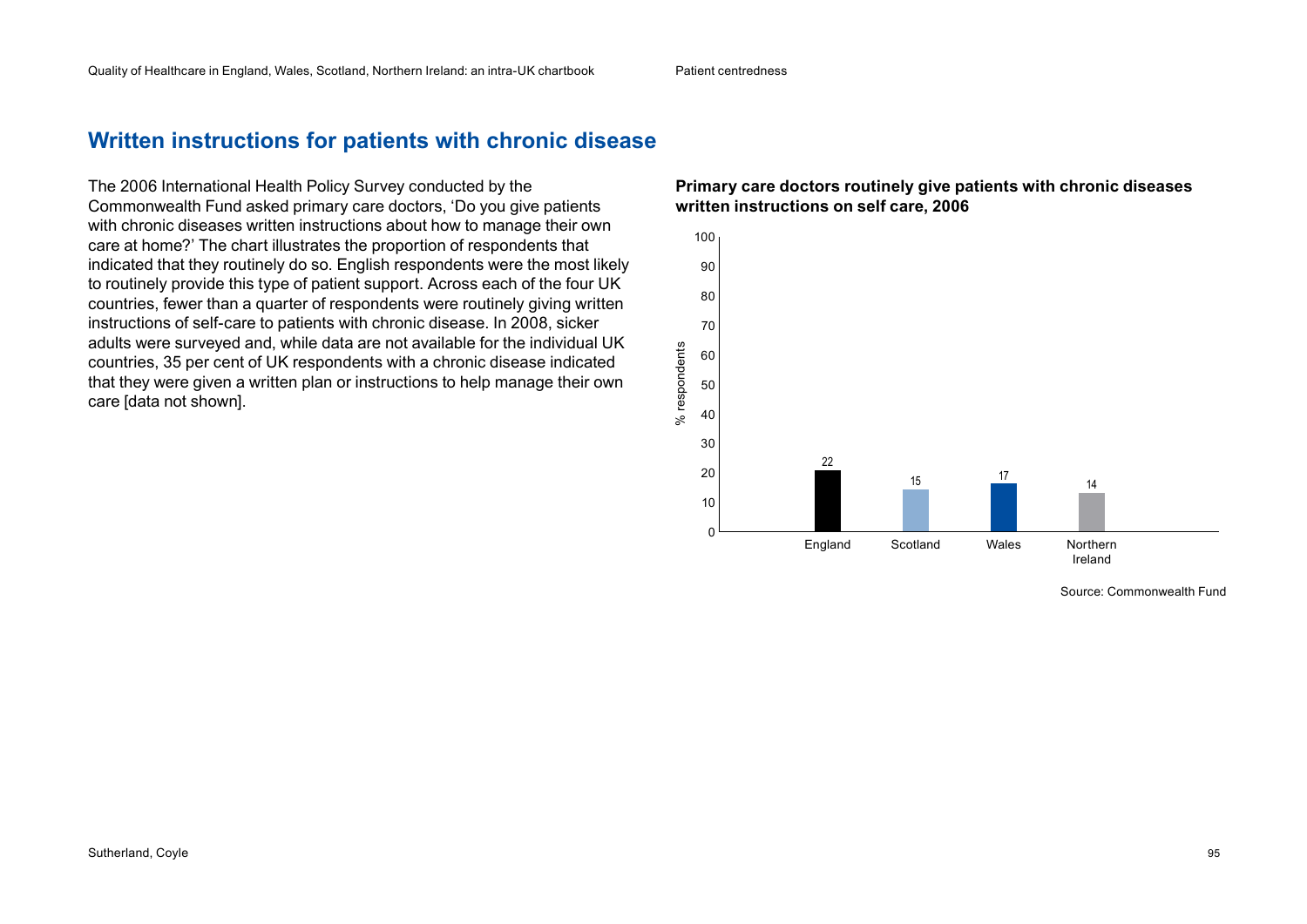Patient centredness

### **Patient problems due to poor coordination of care**

Surveying primary care doctors in 2006, the Commonwealth Fund asked whether during the preceding 12 months their patients had experienced problems because care was not well coordinated across multiple sites or providers. The proportion of respondents answering either 'often' or 'sometimes' is illustrated in the chart. England had the highest level of reports of poor coordination across providers of care; Wales had the lowest.

#### **Patient experienced problems due to poor coordination of care, 2006**

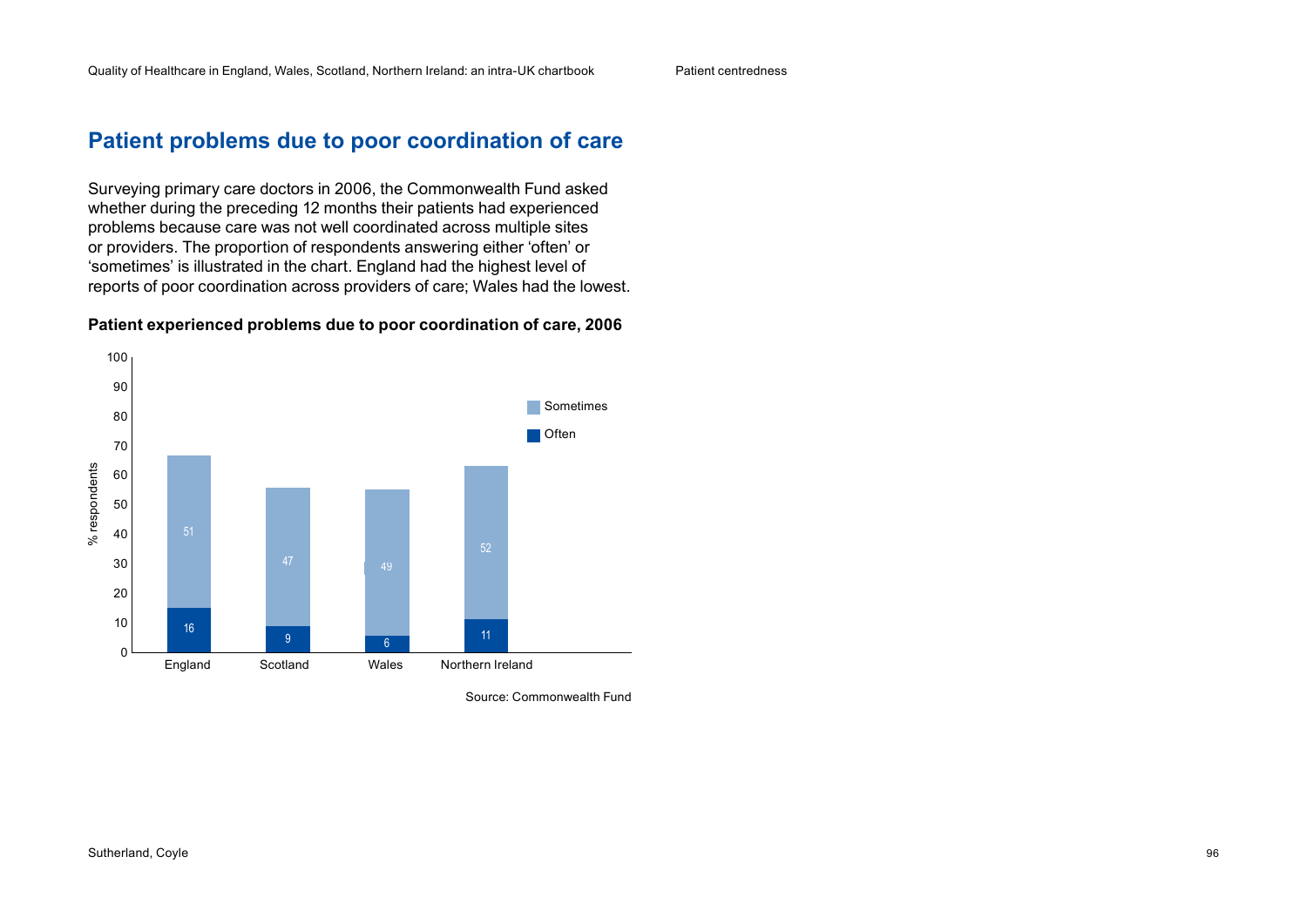# **Equity**

Equity, one of the founding principles of the NHS, remains a powerful and much cherished tenet across the UK today. Quantifying and monitoring equity is generally done in two main ways:

- 1. Measures of disparities (that is, inequity) in health status and outcomes. These measures document variation in 'healthiness' of different groups or sub-populations – variations that are often attributed to socioeconomic status and influenced by a wide range of contributory factors such as education, employment and housing. The social and economic differences are often compounded by differences in health-seeking behaviours. Often referred to as health inequalities, these measures include indicators of differences in life expectancy between different groups or incidence of disease, stratified by deprivation.
- 2. Measures of disparities in delivery of services. These measures document variation in the provision of healthcare services either due to physical constraints such geographical location or to inconsistent and inequitable clinical decision-making, for example, on the basis of age, gender, social class or race.

The charts in this section focus on disparities on the basis of socioeconomic status. They refer to deprivation quintiles which separate a population into five bands, according to the level of deprivation, ranging from quintile 1 or least deprived ('richest') to quintile 5 or most deprived ('poorest'). The stratification into quintiles is done on a geographic rather than an individual basis. It is not possible to directly compare quintiles from different countries. The population characteristics of each quintile may not be the same for each individual country. For example, the population of the most deprived quintile in England may be more comparable with that of the third or fourth quintile in Scotland rather than the most deprived Scottish quintile (see the Technical appendix for full details of how these data were calculated).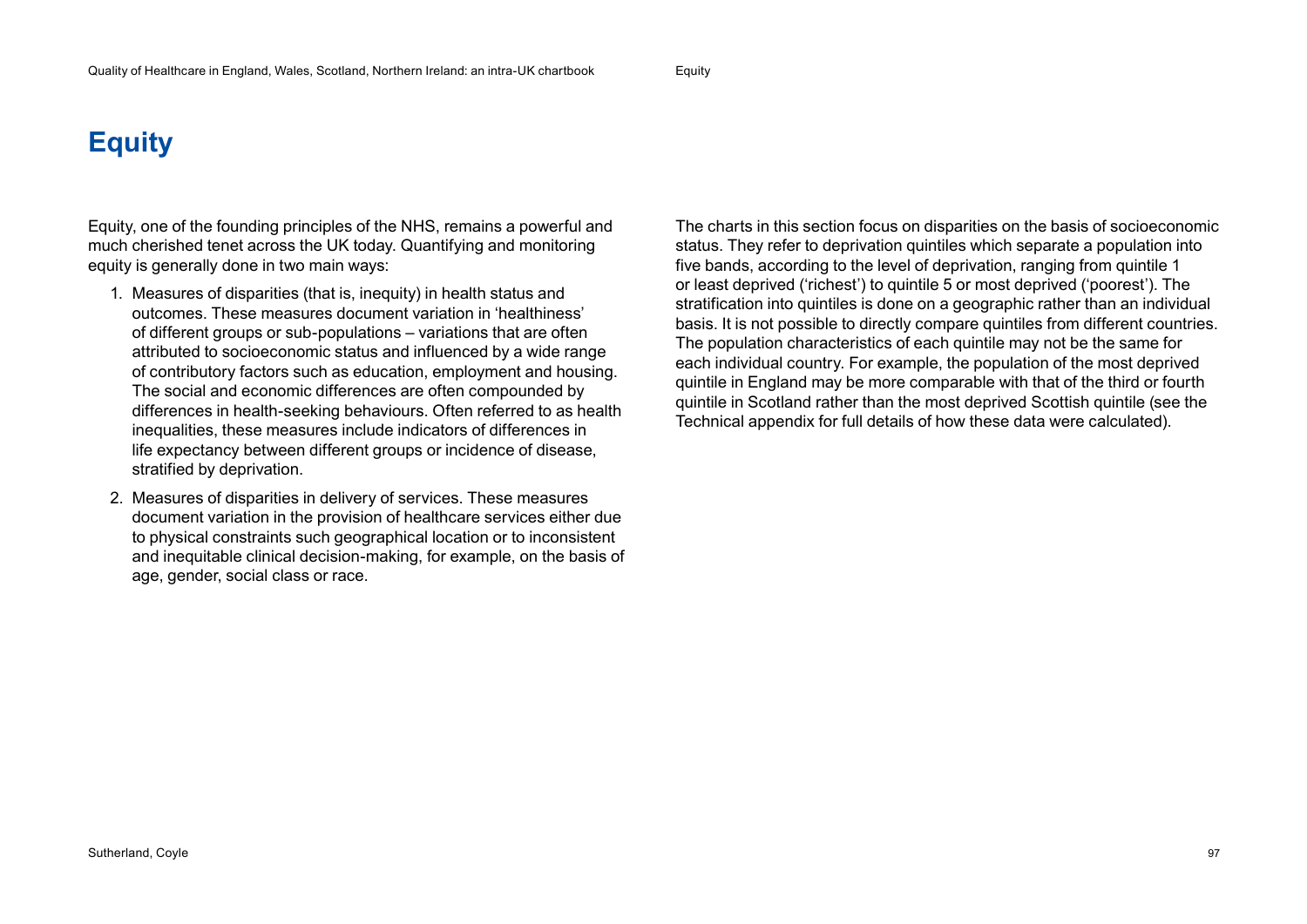**Equity** 

### **Life expectancy by deprivation – males**

Life expectancy in general has increased in recent decades. However, since the publication of the Black Report in 1980 there has been a growing concern about inequalities in health between socioeconomic groups. The table below shows 2004–06 data for male life expectancy at birth, stratified by deprivation.

|                     | Quintile 1<br>(least<br>deprived) | Quintile 2 | Quintile 3 | Quintile 4 | Quintile 5<br>(most<br>deprived) |
|---------------------|-----------------------------------|------------|------------|------------|----------------------------------|
| England             | 79.3                              | 78.4       | 77.7       | 77.1       | 75.4                             |
| Scotland            | 76.9                              | 75.8       | 75.4       | 74.2       | 72.0                             |
| Wales               | 77.9                              | 76.8       | 76.7       | 76.1       | 75.6                             |
| Northern<br>Ireland | 77.6                              | 77.1       | 76.5       | 76.1       | 74.6                             |

**Male life expectancy 2004–06 by deprivation quintile**

Sources: ONS, GRO, NISRA, analysis by the London Health Observatory

It is not possible to compare directly the quintiles between countries. For example, the most deprived quintile in Scotland may be markedly different to the most deprived quintile in England. However, it is possible to compare the 'absolute gap' – that is, the difference in years between the most affluent and the most deprived in terms of years of life expectancy – and the 'relative gap', which is the percentage difference in years of life expectancy between the richest and poorest quintiles (a relative gap closer to zero indicates less inequality). The charts below illustrate absolute and relative gaps. They show the greatest differences in Scotland where males living in areas with greatest deprivation have a life expectancy that is 6.5 per cent lower (that is, 5 years less) than those living in areas with least deprivation.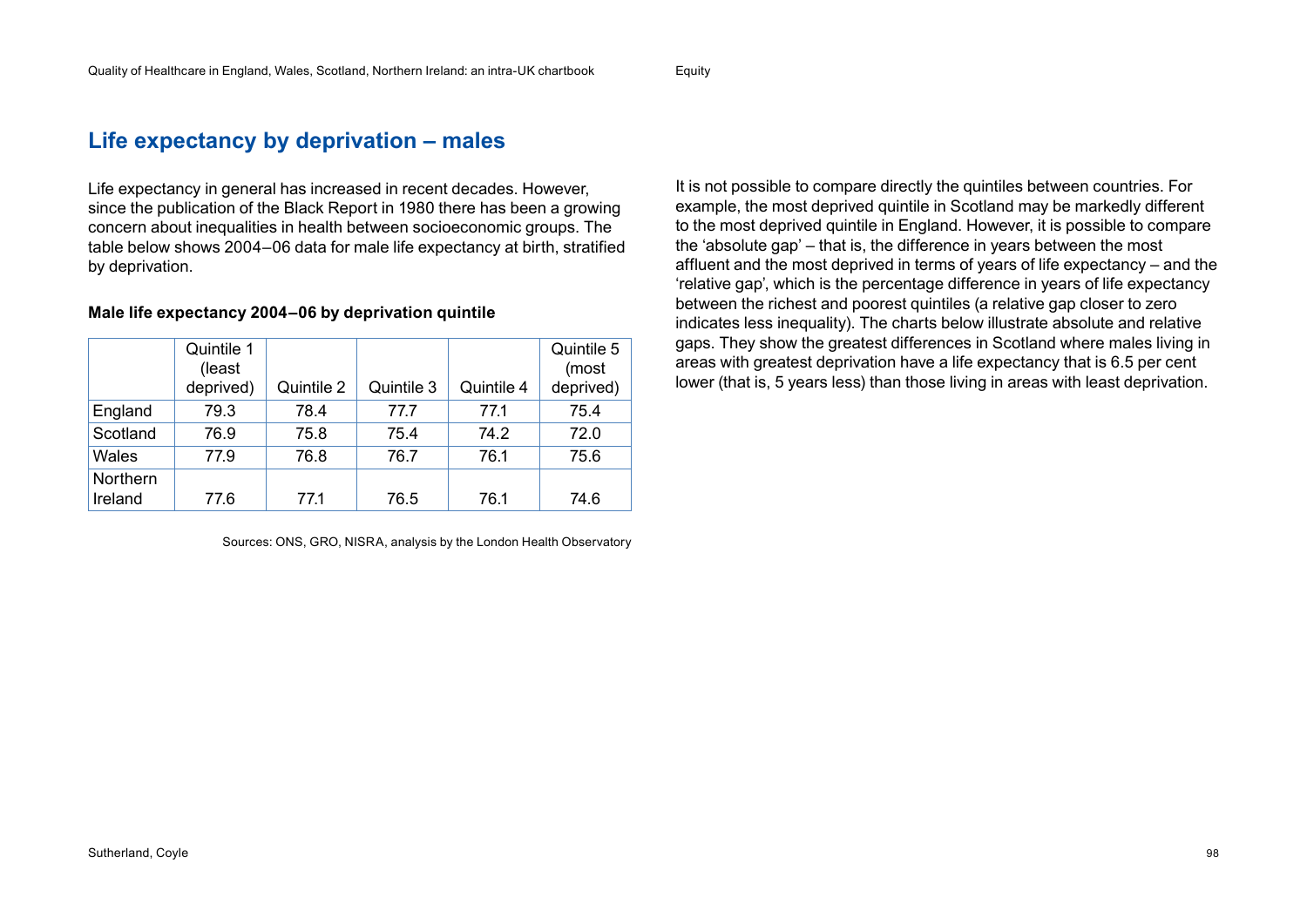### **Absolute difference in life expectancy between the least deprived quintile of local authorities and most deprived quintile, males, 2004 – 2006**



**Relative difference in life expectancy between the least deprived quintile of local authorities and most deprived quintile, males, 2004 – 2006**



Sources: ONS, GRO, NISRA; analysis by London Health Observatory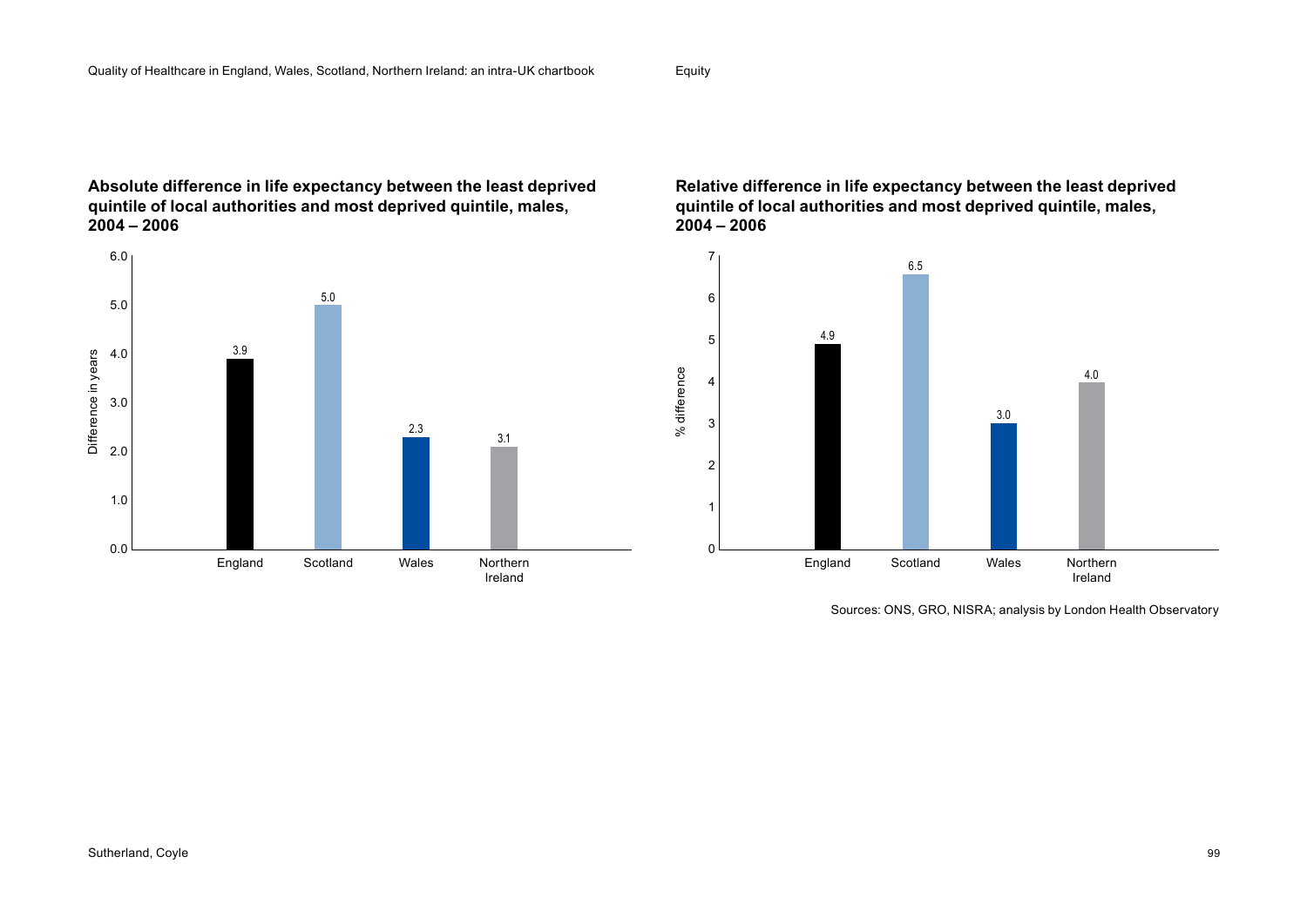**Equity** 

### **Life expectancy by deprivation – females**

The table below shows data for female life expectancy at birth, stratified by deprivation.

| Female life expectancy 2004-06 by deprivation quintile |  |  |  |
|--------------------------------------------------------|--|--|--|
|--------------------------------------------------------|--|--|--|

|                     | Quintile 1<br>(least<br>deprived) | Quintile 2 | Quintile 3 | Quintile 4 | Quintile 5<br>(most<br>deprived) |
|---------------------|-----------------------------------|------------|------------|------------|----------------------------------|
| England             | 82.9                              | 82.4       | 81.8       | 81.5       | 80.2                             |
| Scotland            | 81.2                              | 80.5       | 80.1       | 79.3       | 77.0                             |
| Wales               | 82.1                              | 81.2       | 81.2       | 80.7       | 79.8                             |
| Northern<br>Ireland | 81.9                              | 81.7       | 81.1       | 81.4       | 79.8                             |

Sources: ONS, GRO, NISRA; analysis by the London Health Observatory

It is not possible to compare directly the quintiles between countries. For example, quintile 5 in Scotland may be markedly different to quintile 5 in England. However, it is possible to compare the 'absolute gap' – that is, the difference in years between the most affluent and the most deprived in terms of years of life expectancy – and the 'relative gap', which is the percentage difference in years of life expectancy between the richest and poorest quintiles (a relative gap closer to zero indicates less inequality). The absolute and relative gaps are illustrated below. This shows that the greatest differences are in Scotland where females living in local authorities with greatest deprivation have a life expectancy that is 4.3 per cent lower (that is, 3.5 years less) than those living in areas with least deprivation.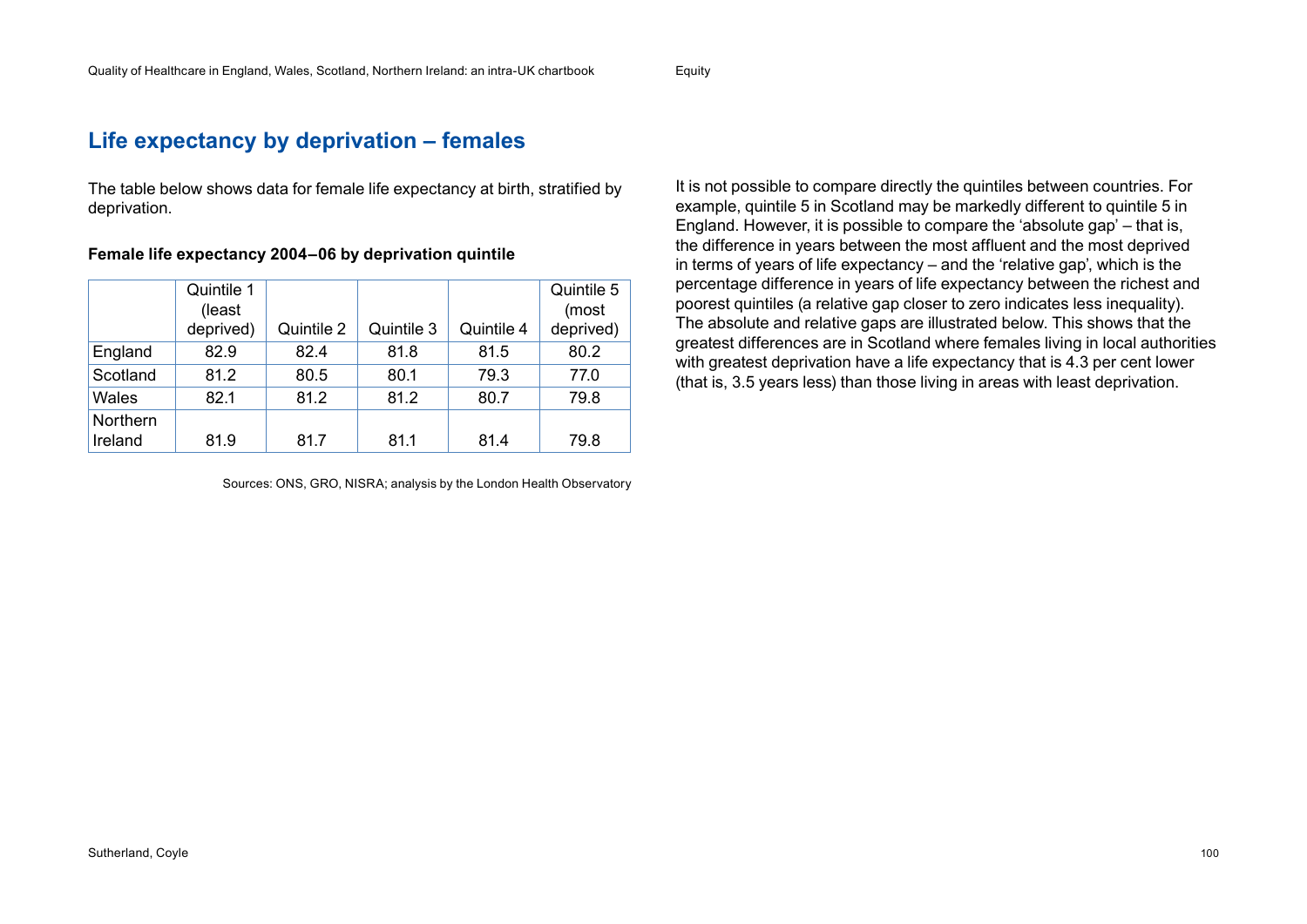### **Absolute difference in life expectancy between the least deprived quintile of local authorities and most deprived quintile, females, 2004 – 2006**



### **Relative difference in life expectancy between the least deprived quintile of local authorities and most deprived quintile, females, 2004 – 2006**



Source: ONS, GRO, NISRA; analysis by London Health Observatory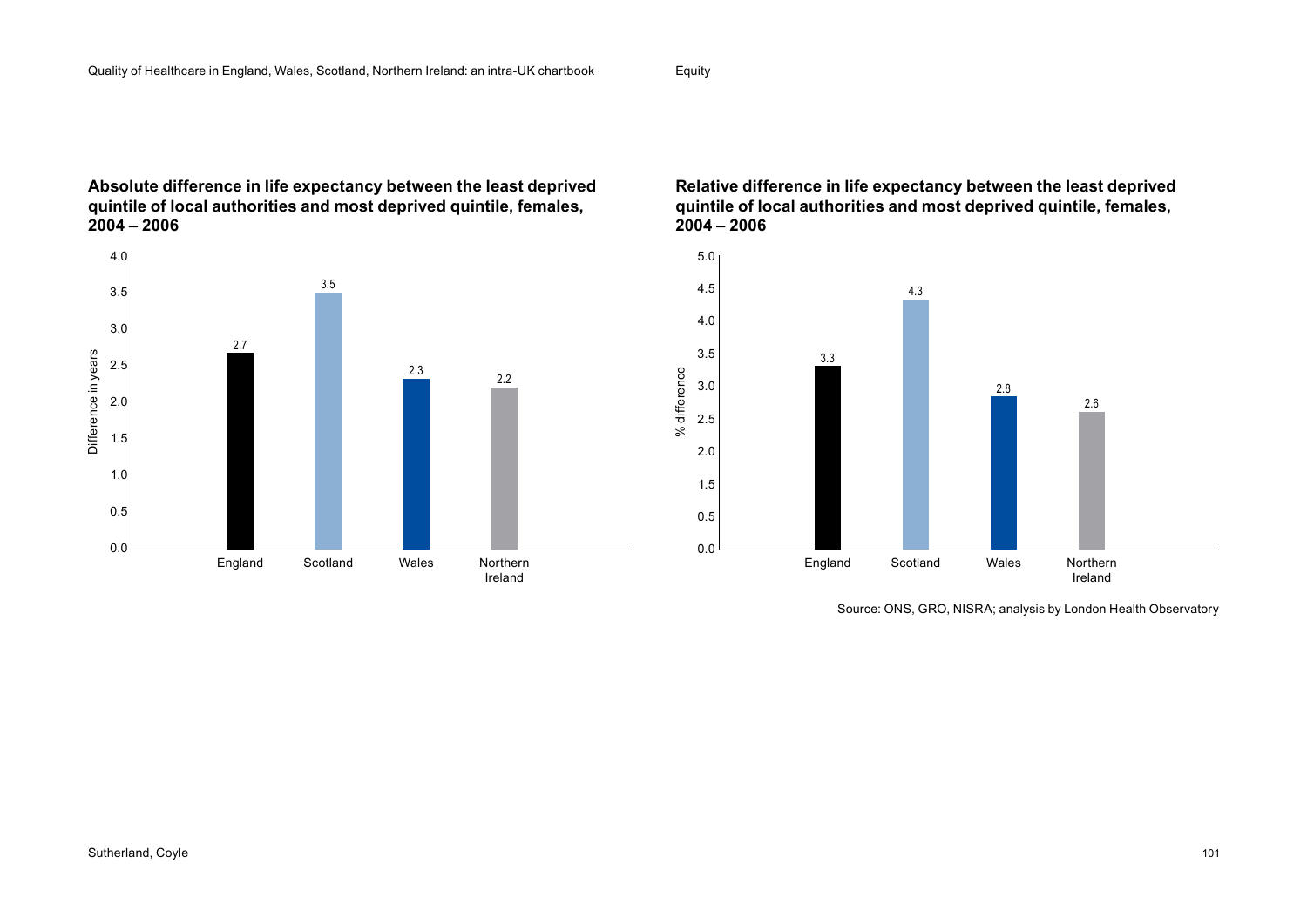Equity

### **Cancer mortality by deprivation**

Health remains linked to social circumstances, as illustrated by differences in cancer mortality rates across deprivation quintiles shown in the table below.

| Quintile 1 |                   |            |            | Quintile 5 |
|------------|-------------------|------------|------------|------------|
| (least     |                   |            |            | (most      |
| deprived)  | Quintile $2 \mid$ | Quintile 3 | Quintile 4 | deprived)  |

England | 161.3 | 164.6 | 174.0 | 178.4 | 197.3 Scotland | 215.7 | 207.3 | 206.7 | 225.6 | 236.5 Wales | 172.1 | 186.4 | 192.5 | 190.7 | 196.7

Ireland | 169.0 | 173.6 | 177.1 | 166.8 | 208.6

### **Cancer mortality rates (age standardised) per 100,000 population**

Sources: ONS, GRO, NISRA; analysis by London Health Observatory

The charts below illustrate absolute and relative differences between the most and least deprived quintiles within each country. In relative terms, the rate of death from cancer is 22.3 per cent higher in the most deprived quintile in England compared with the least deprived quintile – this is an excess mortality rate of around 36 deaths per 100,000 population. The relative difference is 21.9 per cent in Northern Ireland, 14.2 per cent in Wales and 10 per cent in Scotland.

Northern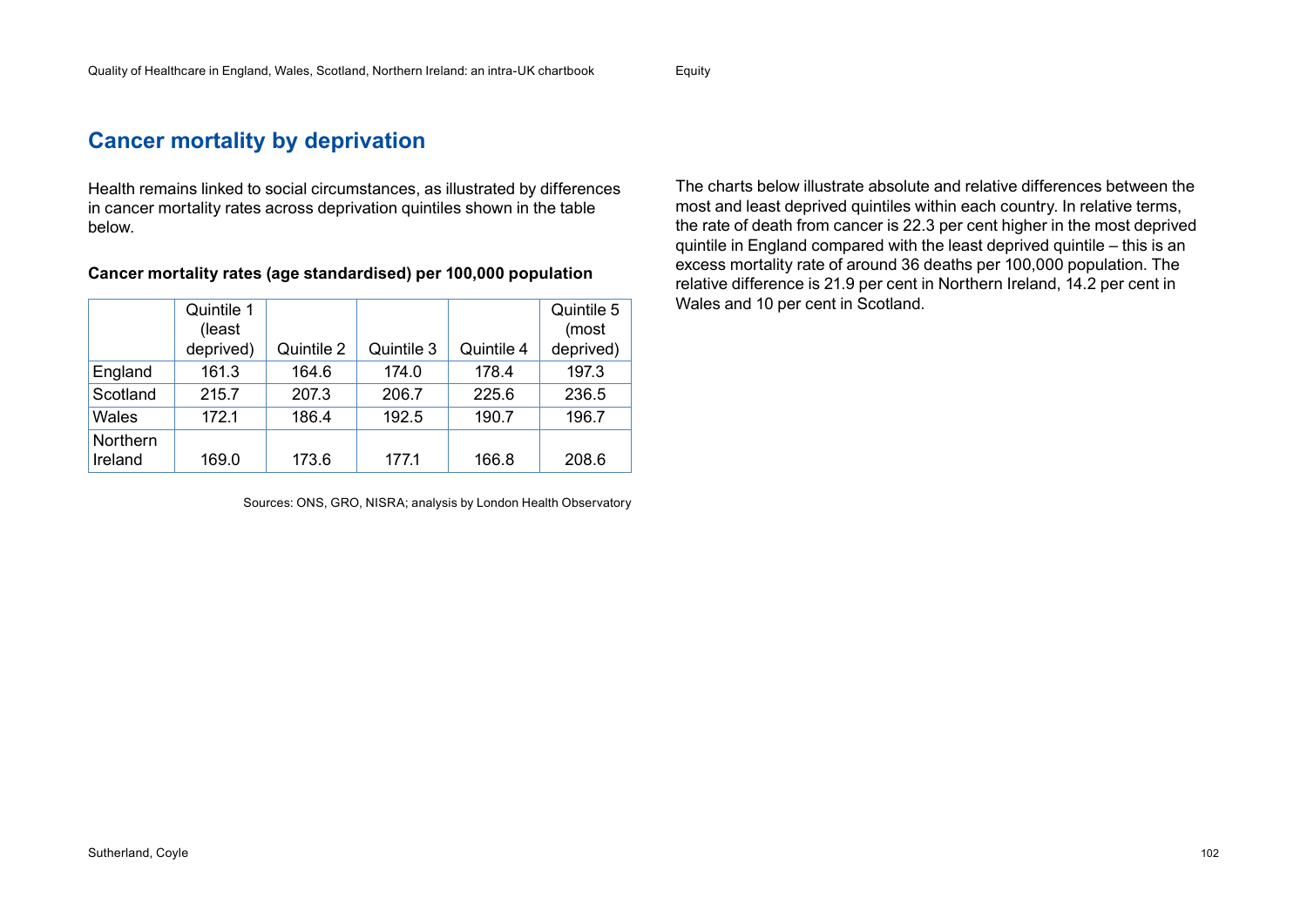### **Absolute difference in directly standardised mortality rate per 100,000 population from all cancers between most deprived quintile of local authorities and least deprived quintile**



### **Relative difference in directly standardised mortality rate per 100,000 population from all cancers between most deprived quintile of local authorities and least deprived quintile**



Sources: ONS, GRO, NISRA; analysis by London Health Observatory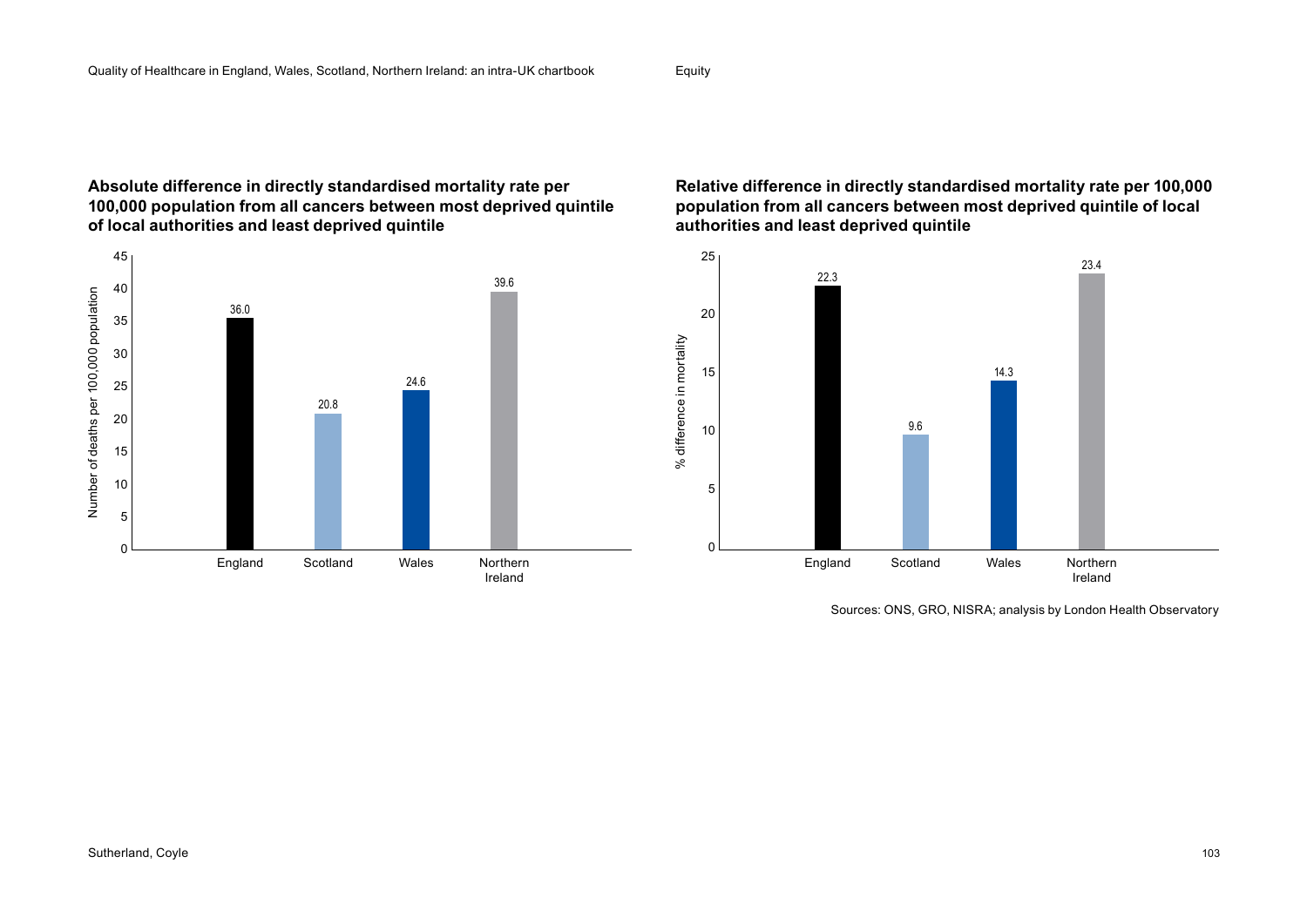Equity

### **Coronary heart disease (CHD) mortality by deprivation**

The table below shows differences in CHD mortality rates across deprivation quintiles.

#### **CHD mortality by deprivation quintile, males and females**

|                | 1 (least<br>deprived) | 2     | 3     | 4     | 5 (most<br>deprived) |  |  |  |  |
|----------------|-----------------------|-------|-------|-------|----------------------|--|--|--|--|
| <b>Males</b>   |                       |       |       |       |                      |  |  |  |  |
| England        | 119.5                 | 128.4 | 143.1 | 146.3 | 170.9                |  |  |  |  |
| Scotland       | 140.4                 | 147.7 | 162.9 | 167.2 | 201.5                |  |  |  |  |
| Wales          | 158.4                 | 164.0 | 169.8 | 184.6 | 198.3                |  |  |  |  |
| <b>Females</b> |                       |       |       |       |                      |  |  |  |  |
| England        | 55.3                  | 59.5  | 66.5  | 68.3  | 80.3                 |  |  |  |  |
| Scotland       | 68.6                  | 75.7  | 83.1  | 93.5  | 98.4                 |  |  |  |  |
| Wales          | 82.8                  | 76.5  | 82.0  | 91.6  | 95.1                 |  |  |  |  |

The charts illustrate absolute and relative differences between the most and least deprived quintiles within each country. In both England and Scotland, the rate of mortality from CHD in the most deprived quintile is more than 40 per cent higher for both males and females than that of the least deprived quintile. In Wales this gap is less, but it is still 25 per cent for males and 15 per cent for females respectively.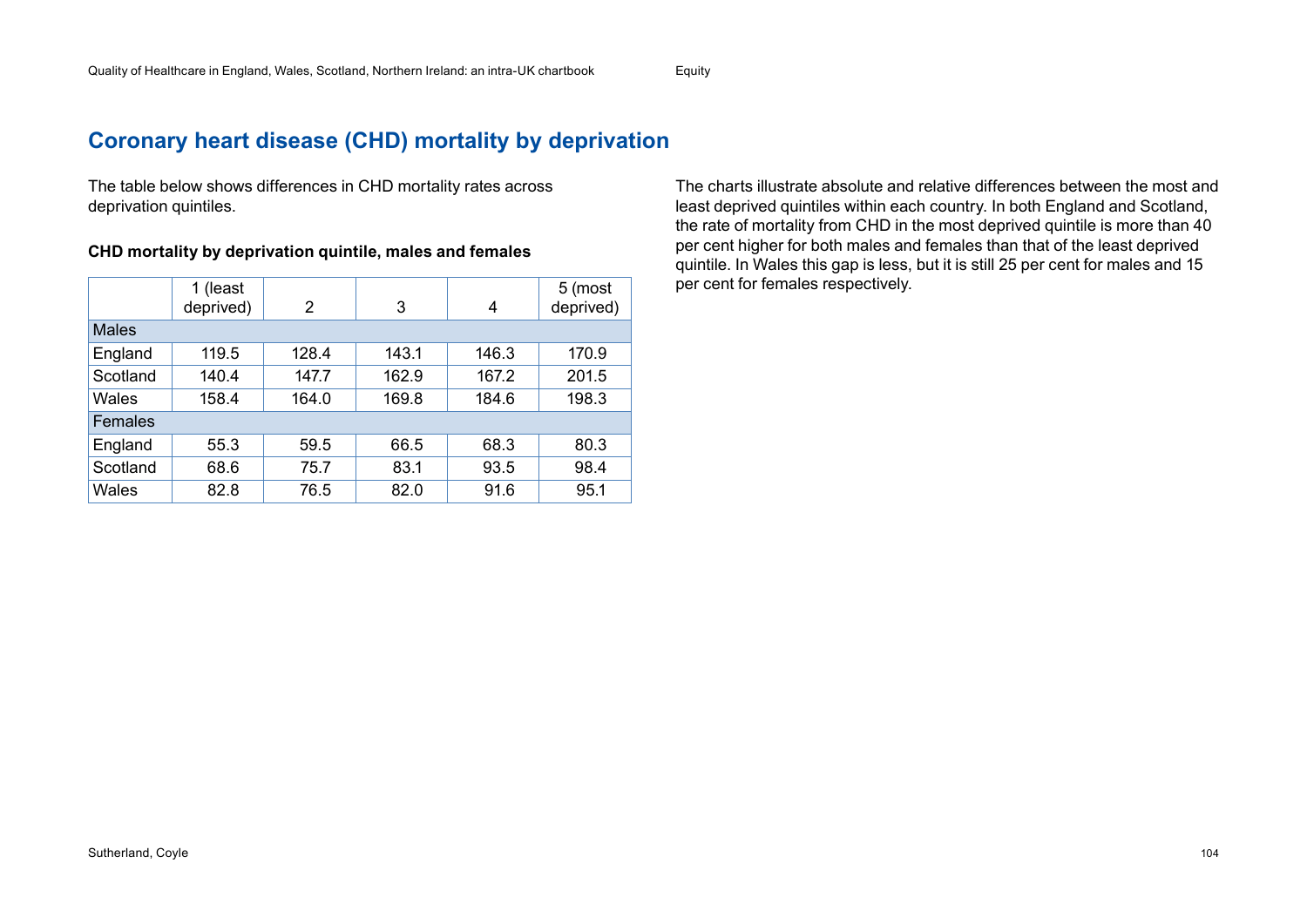### **Absolute difference in directly standardised mortality rate from CHD between the most deprived quintile of local authorities and the least deprived quintile**





Sources: ONS, GRO, NISRA; analysis by London Health Observatory

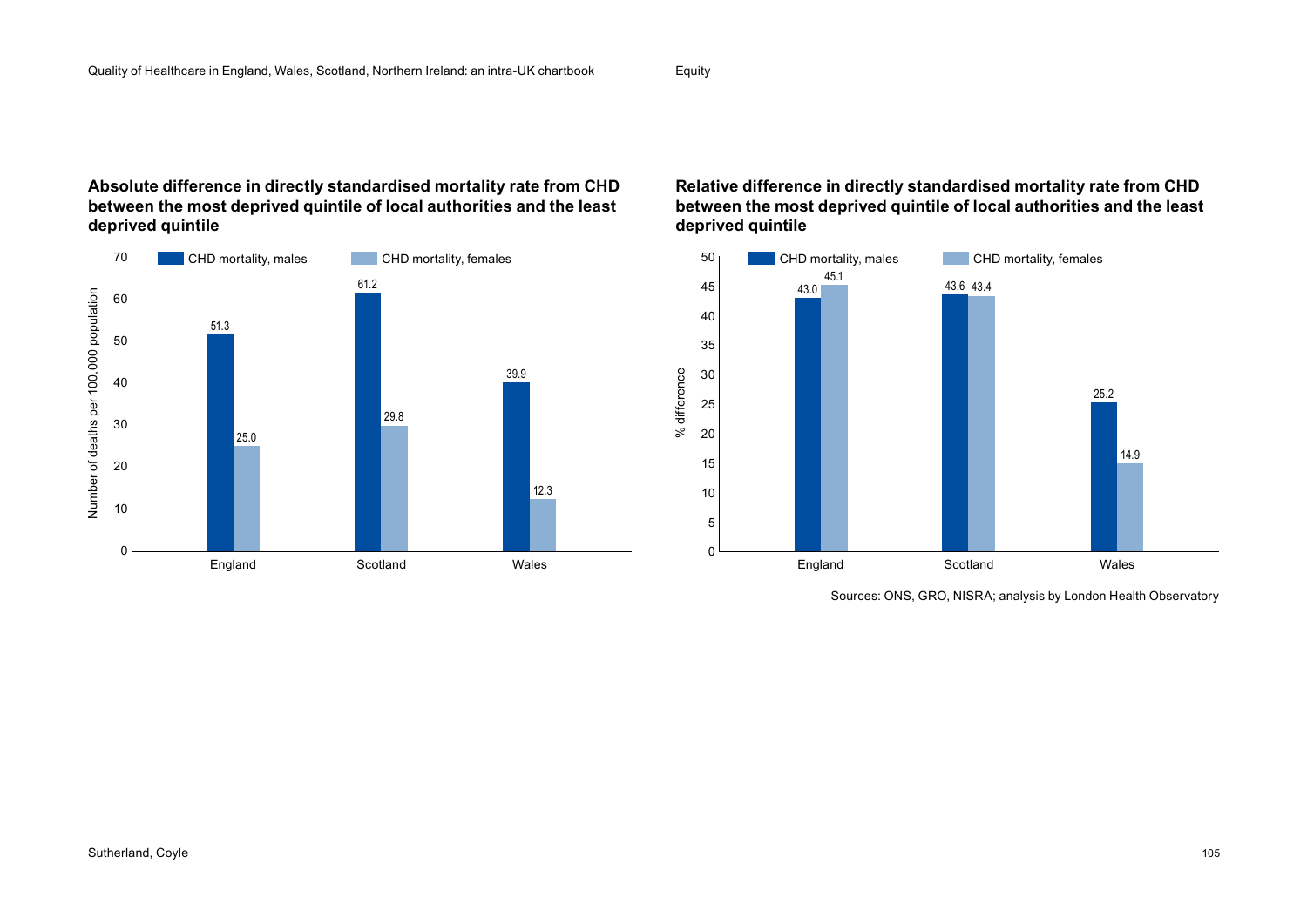Equity

### **Stroke mortality by deprivation**

The table below shows differences in stroke mortality rates across deprivation quintiles.

#### **Stroke mortality by deprivation quintile, males and females**

|              | 1 (least<br>deprived) | 2    | 3    | 4    | 5 (most<br>deprived) |  |  |  |  |
|--------------|-----------------------|------|------|------|----------------------|--|--|--|--|
| <b>Males</b> |                       |      |      |      |                      |  |  |  |  |
| England      | 48.8                  | 52.2 | 53.3 | 55.4 | 62.8                 |  |  |  |  |
| Scotland     | 62.3                  | 61.2 | 57.1 | 74.6 | 74.4                 |  |  |  |  |
| Wales        | 57.7                  | 65.0 | 63.7 | 63.5 | 65.5                 |  |  |  |  |
| Females      |                       |      |      |      |                      |  |  |  |  |
| England      | 47.4                  | 49.6 | 50.7 | 50.4 | 55.0                 |  |  |  |  |
| Scotland     | 56.6                  | 51.6 | 61.2 | 68.1 | 62.2                 |  |  |  |  |
| Wales        | 54.3                  | 61.1 | 62.9 | 55.9 | 65.1                 |  |  |  |  |

The charts illustrate absolute and relative differences between the most and least deprived quintiles within each country. Relative difference between the most deprived quintile in England and the least deprived is just under 29 per cent for males, and around 16 per cent for females. This compares with 19 per cent and 10 per cent for males and females respectively in Scotland, and 14 per cent and 20 per cent respectively in Wales.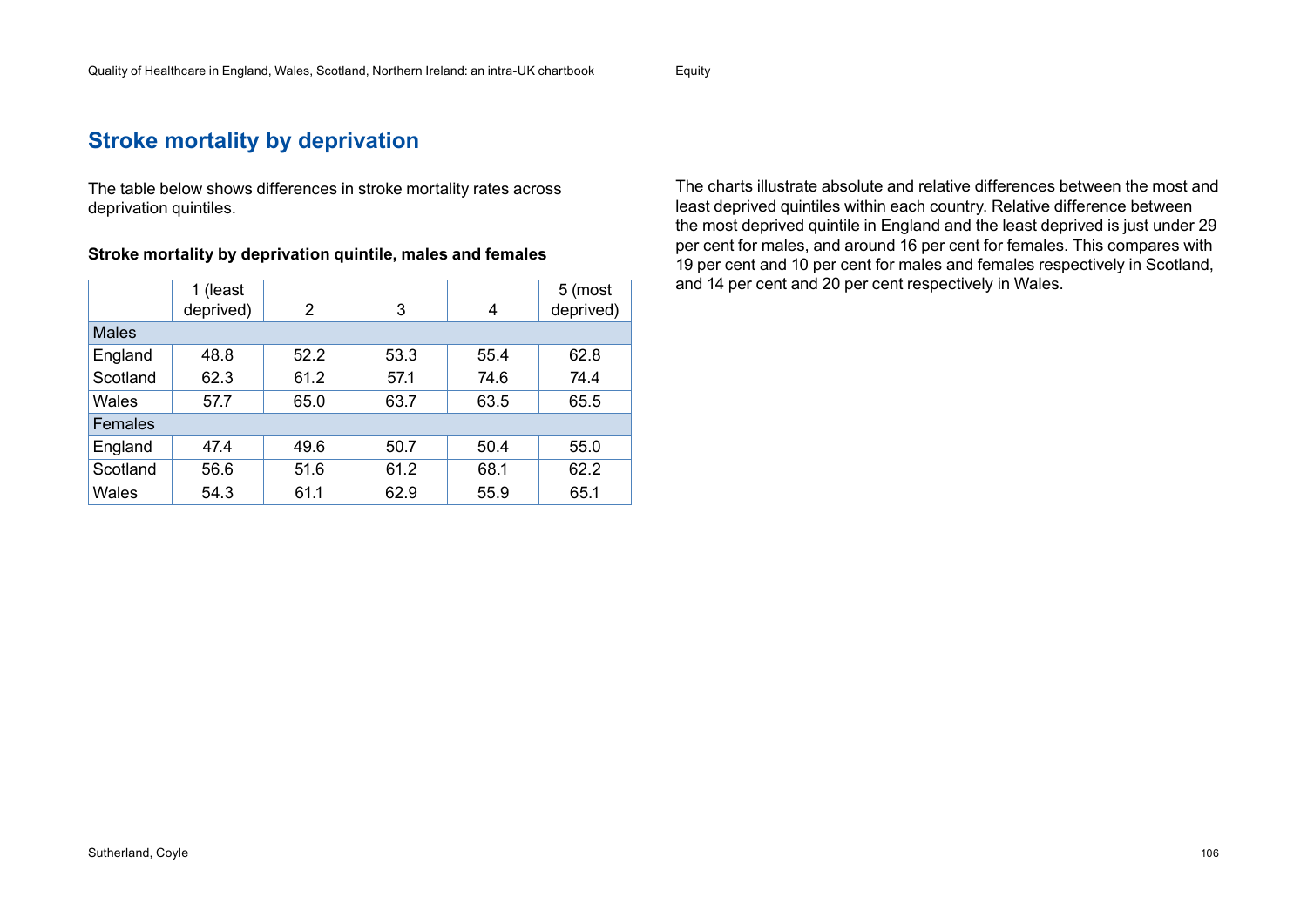### **Absolute difference in directly standardised mortality rate from stroke between the least deprived quintile of local authorities and the most deprived quintile**



### **Relative difference in directly standardised mortality rate from stroke between the least deprived quintile of local authorities and the most deprived quintile**



Sources: ONS, GRO, NISRA; analysis by London Health Observatory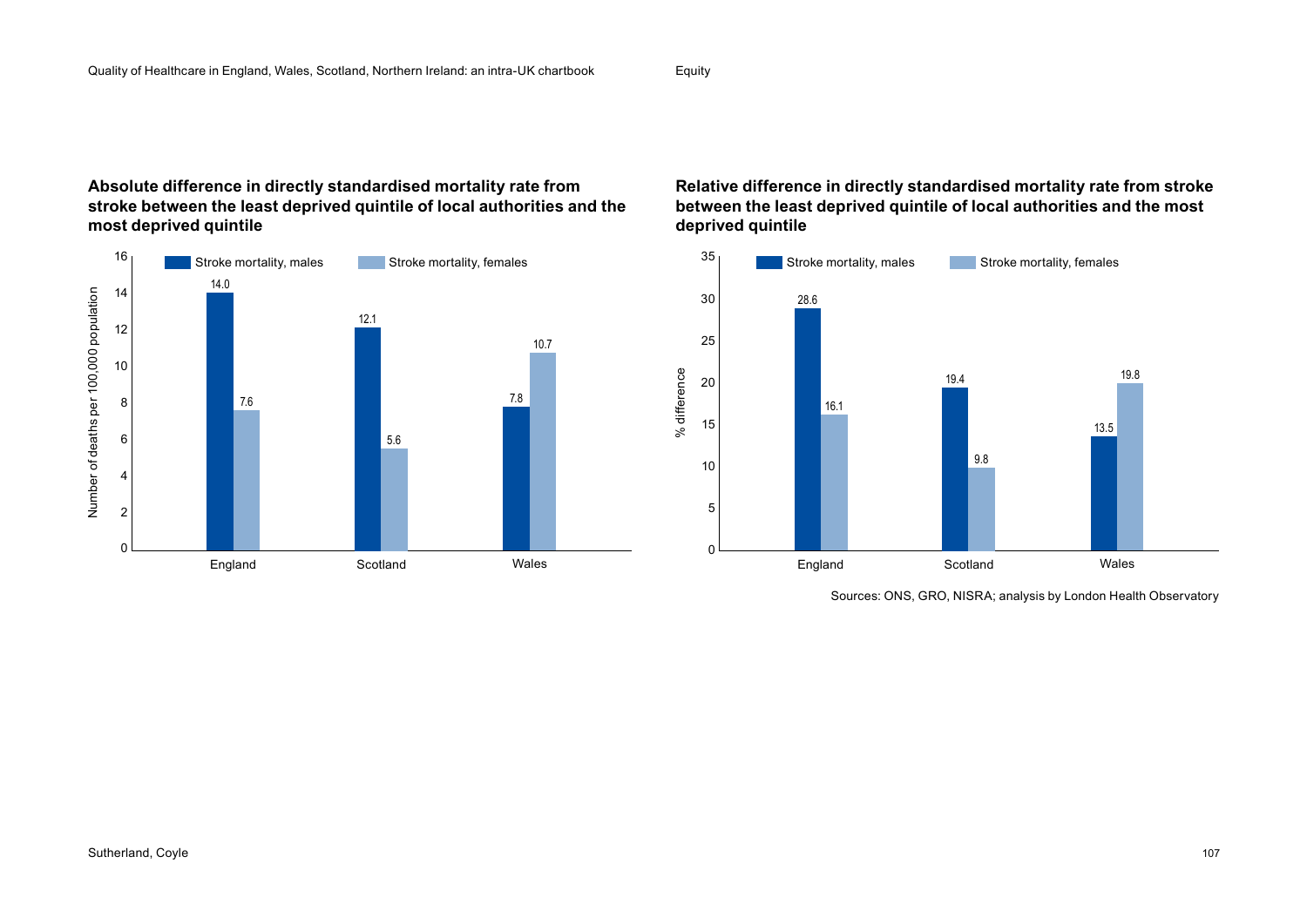**Equity** 

### **Cost barriers to care**

The 2005 Commonwealth Fund International Health Policy Survey focused on sicker adults and asked respondents whether in the preceding two years, there had been occasions when they:

- did not fill a prescription for medicine
- had a specific medical problem but did not visit a doctor
- skipped or did not get a medical test, treatment, or follow-up that was recommended by a doctor.

### **Did not get medical care because of cost, 2005**



All of the UK countries had low responses. To place this data in context, the 2008 Commonwealth Fund survey asked the same question and, although results were not stratified by UK country, the results do illustrate the scale of the differences internationally.

#### **Did not get medical care because of cost, international comparison, 2008**

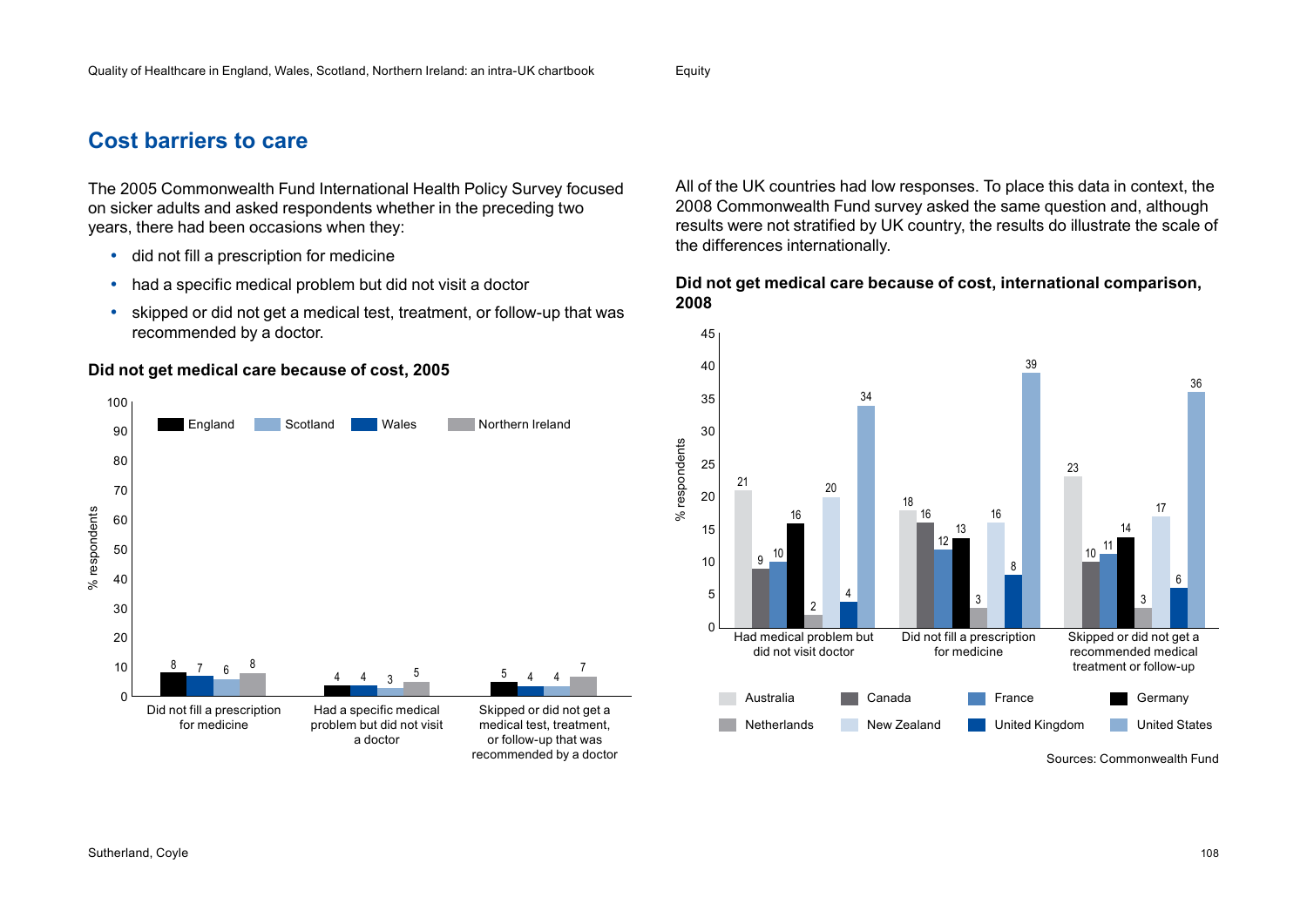# **Technical appendix**

### **Effectiveness**

### *Life expectancy at birth, males*

### *Life expectancy at birth, females*

This uses data from the Office for National Statistics (ONS), with the exception of the figures for Scotland, which since 2002–04 have been produced by the General Register Office for Scotland (GROS). The method for calculating these data uses abridged (grouped years) life tables and deaths registered each year. Note that the figures may differ slightly from those published in the Interim Life Tables which use complete (single year of age) life tables.

Life expectancy at birth for an area in a given time period is an estimate of the average number of years a new-born baby would survive if he or she experienced the particular area's age-specific mortality rates for that time period throughout his or her life. It is not therefore the number of years a baby born in the area in that time period could actually expect to live, both because the death rates of the area are likely to change in the future and because many of those born in the area will live elsewhere for at least some part of their lives. Data from Interim Life Tables use complete (single year of age) life tables.

[www.statistics.gov.uk/StatBase/Product.asp?vlnk=14459](http://www.statistics.gov.uk/StatBase/Product.asp?vlnk=14459) 

### *Mortality rates – major diseases*

Cause of death is defined using International Classification of Diseases, Tenth revision (ICD-10). Rates are based on the European Standard Population and include the 'under ones'. Data are based on year of registration (rather than year of occurrence). 'England' and 'Wales' categories cover residents only; Scotland and Northern Ireland data cover both residents and non-residents.

#### *Cancer mortality time series*

*Breast cancer mortality*

*Prostate cancer mortality*

#### *Lung cancer mortality*

Cause of death is defined using International Classification of Diseases, Tenth revision (ICD-10). Mid-year population estimates were used with the newly diagnosed cases of cancer and deaths data to calculate age-standardised incidence and mortality rates for males and females separately (rates were age-standardised using the European Standard Population). Analyses used three-year moving averages in order to smooth out large year-on-year variation over time. Rates of change in mortality between 1993–95 and 2003–05 were significant at the 95 per cent confidence interval unless otherwise stated. [Note: for small countries, modelling rate changes using log linear trends may be a more robust method and this work has been undertaken in Northern Ireland by NICR. Its analysis calculated that rates of decrease in mortality were around 1 per cent greater using the modelling method when compared with simple percentage rates of change. This approach was not utilised in other UK countries and so no comparative data were available.]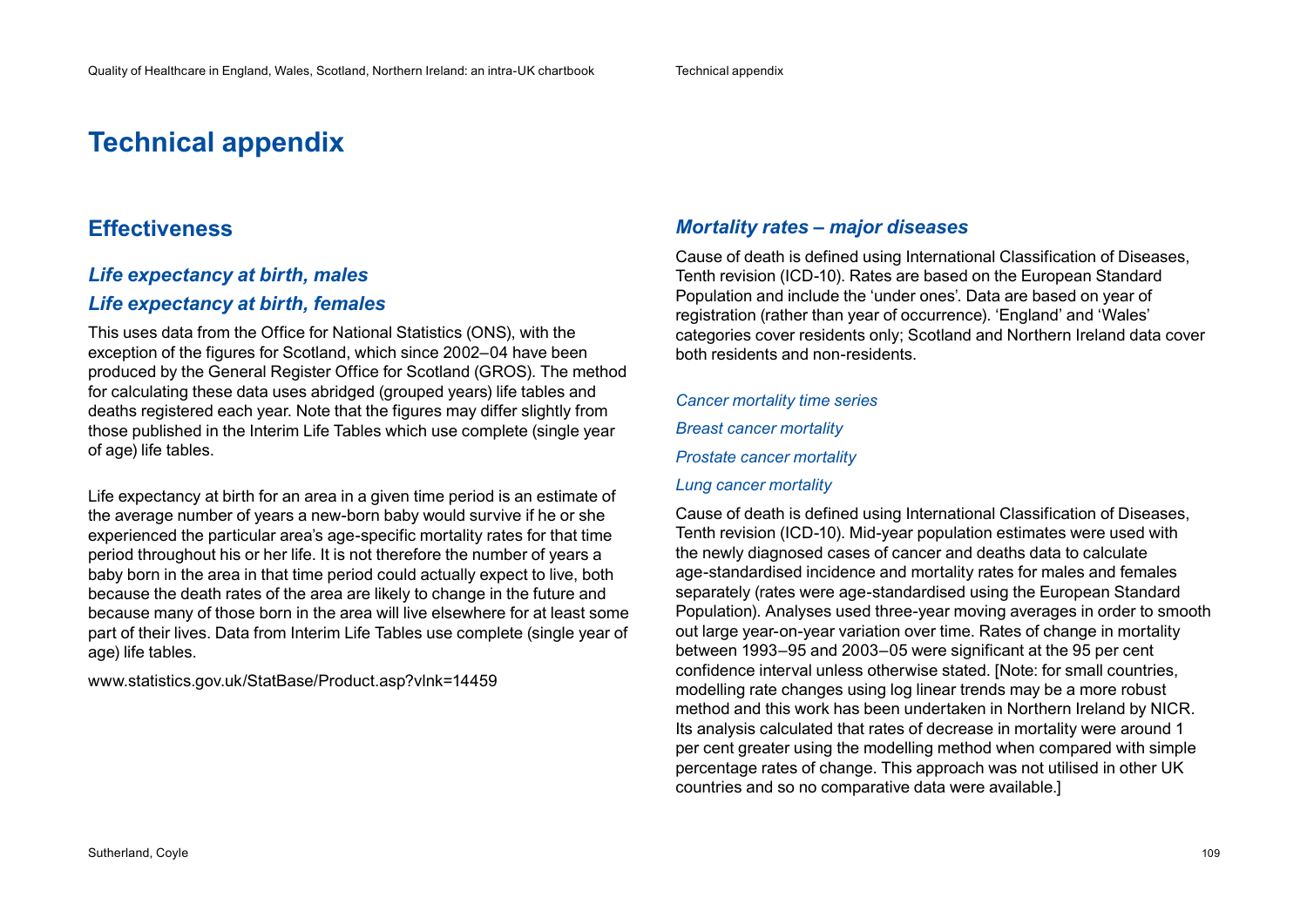### *Cancer mortality – international time series*

Data were extracted from the World Health Organization Mortality Database, compiled by OECD Health Data 2008. Age standardised death rates per 100,000 population uses the OECD population for 1980 as the reference population. ICD-10 code C00–C97: Malignant neoplasms.

*Cancer survival ratios* 

*Breast cancer survival*

*Prostate cancer survival*

### *Lung cancer survival*

Data were sourced from cancer registries in the UK and analysed by EUROCARE-4. EUROCARE-4 database includes incidence data and follow-up information on patients with cancer diagnosed between 1 January 1978 and 31 December 2002 collected by 83 cancer registries throughout Europe (including 47 registries in the recent period 1996–2002). Relative survival was calculated as the ratio of absolute survival of patients with cancer to the expected survival of a group of people of the corresponding sex and age in the population. All relative survival estimates were ageadjusted with the European standard cancer populations. Coverage of national data was 100 per cent for UK countries, Sweden, Norway and Austria; 58 per cent for Belgium; 34 per cent for the Netherlands; 24 per cent for Switzerland and Italy. Countries with low data coverage, such as France and Germany (1 per cent) and Spain (3 per cent), are not shown here. For those data and further details, see Verdecchia et al 2007.

Technical appendix

For cancer survival ratios overall, 95 per cent confidence intervals are:

|                  | 95% CI<br>males | 95% CI<br>females |  |  |
|------------------|-----------------|-------------------|--|--|
| England          | $44.6 - 45.0$   | $52.5 - 52.9$     |  |  |
| Scotland         | $39.6 - 40.9$   | $47.4 - 48.6$     |  |  |
| Wales            | N/A             | $53.3 - 55.0$     |  |  |
| Northern Ireland | $40.8 - 43.3$   | $49.8 - 52.2$     |  |  |

### *Breast cancer mortality* (see Cancer mortality time series)

### *Breast cancer – screening coverage and death rates*

Screening data represent the percentage of the target population – women aged 50–64 years – screened in the previous three years. Medically ineligible women (women who, for example, as a result of surgery, do not require screening) in the target population are excluded from the figures, except in Scotland.

[www.statistics.gov.uk/downloads/theme\\_compendia/Regional\\_Trends\\_40/](http://www.statistics.gov.uk/downloads/theme_compendia/Regional_Trends_40/RT40_Chapters_3_to_13.pdf) RT40 Chapters 3 to 13.pdf

Mortality data represent underlying cause for the four countries in the UK in 2006. The underlying cause of death is: (i) the disease which initiated the train of events leading directly to death or (ii) the circumstances of the accident or violence which produced the fatal injury. Cause of death was defined using the Tenth revision of the International Classification of Diseases (ICD-10). Data are based on year of registration. Rates are based on the European Standard Population and include the under ones. Scotland and Northern Ireland data cover both residents and non-residents; England and Wales categories cover residents only.

[www.statistics.gov.uk/downloads/theme\\_health/UKHS3/UKHS2008web.pdf](http://www.statistics.gov.uk/downloads/theme_health/UKHS3/UKHS2008web.pdf)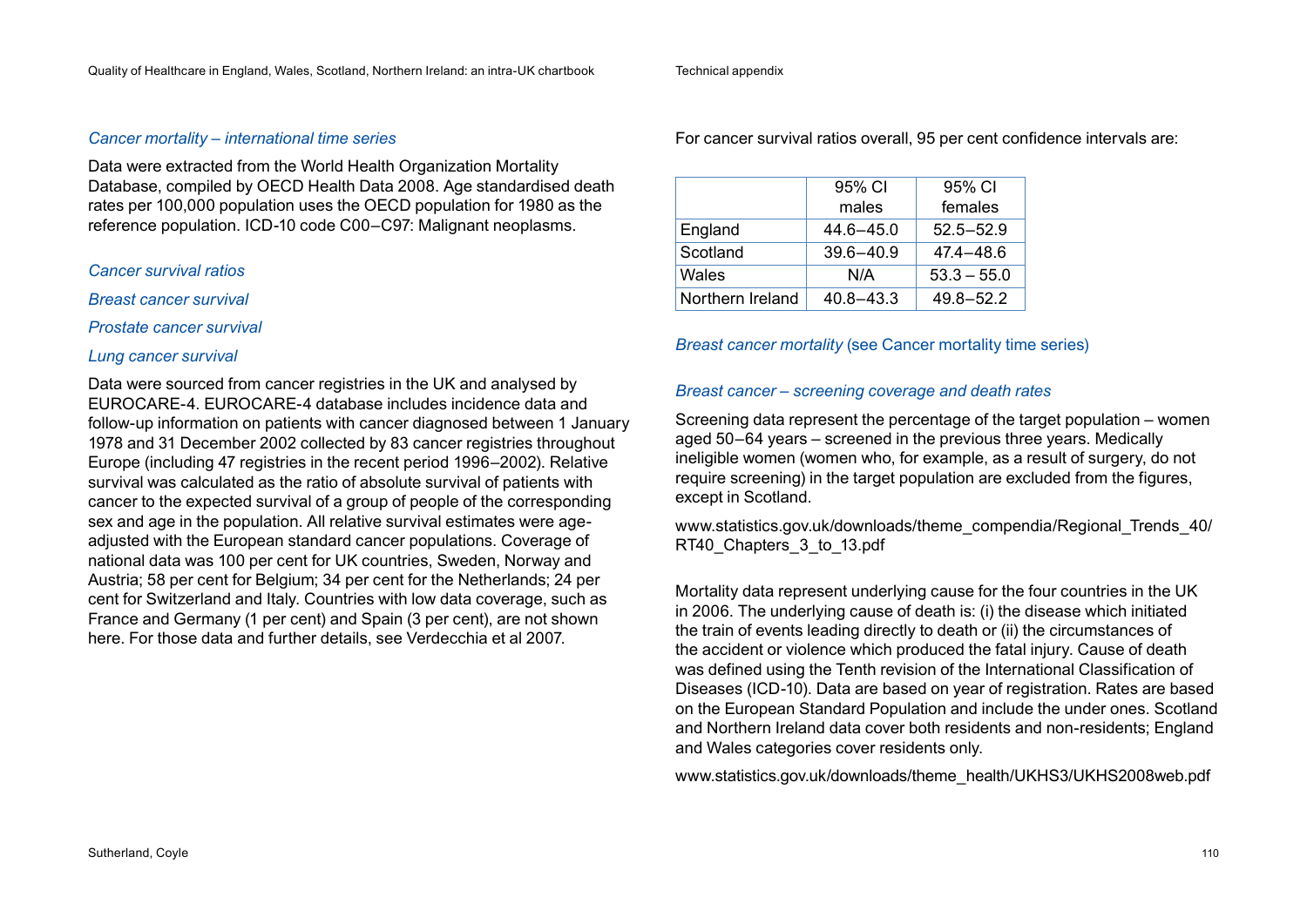# *Breast cancer survival* (see Cancer survival ratios)

|                  | 95% CI    |
|------------------|-----------|
| England          | 77.4–78.2 |
| Scotland         | 76.0–78.6 |
| Wales            | 76.7–80.1 |
| Northern Ireland | 77.0–82.1 |

### *Prostate cancer mortality* (see Cancer mortality time series)

### *Prostate cancer survival* (see Cancer survival ratios)

|                  | 95% CI    |  |  |
|------------------|-----------|--|--|
| England          | ΝA        |  |  |
| Scotland         | 68.8-73.3 |  |  |
| Wales            | 69.1-74.5 |  |  |
| Northern Ireland | ΝA        |  |  |

### *Lung cancer mortality* (see Cancer mortality time series)

### *Lung cancer survival* (see Cancer survival ratios)

|                  | 95% CI       |
|------------------|--------------|
| England          | $8.1 - 8.6$  |
| Scotland         | $7.5 - 8.9$  |
| Wales            | $9.1 - 11.8$ |
| Northern Ireland | ΝA           |

## *Mortality from circulatory disease – international comparison*

Data were extracted from the World Health Organization Mortality Database, compiled by OECD Health Data 2008. Age standardised death rates per 100,000 population uses the OECD population for 1980 as the reference population. ICD-10 code: I00–I99, Diseases of the Circulatory System.

### *Mortality from ischaemic heart disease*

Data are for underlying cause for the four countries in the UK in 2006. The underlying cause of death is: (i) the disease which initiated the train of events leading directly to death or (ii) the circumstances of the accident or violence which produced the fatal injury. Cause of death was defined using the Tenth revision of the International Classification of Diseases (ICD-10) code: I20–I25, Ischaemic Heart Disease. Data based on year of registration. Rates are based on the European Standard Population and include the under ones. Scotland and Northern Ireland data cover both residents and non-residents: England and Wales categories cover residents only.

[www.statistics.gov.uk/downloads/theme\\_health/UKHS3/UKHS2008web.pdf](http://www.statistics.gov.uk/downloads/theme_health/UKHS3/UKHS2008web.pdf) 

*CHD in primary care – blood pressure and cholesterol QOF indicators Hypertension in primary care – QOF indicators CHD in primary care – QOF medication indicators Stroke in primary care – blood pressure and cholesterol QOF indicators Heart failure in primary care – QOF indicator achievement Diabetes in primary care – QOF indicators for blood pressure and cholesterol Diabetes in primary care – QOF indicator achievement for glycaemic control Retinal screening in diabetics – QOF indicator*

Quality and Outcomes Framework (QOF) data are measured by the Quality Management Analysis System (QMAS), a national IT system developed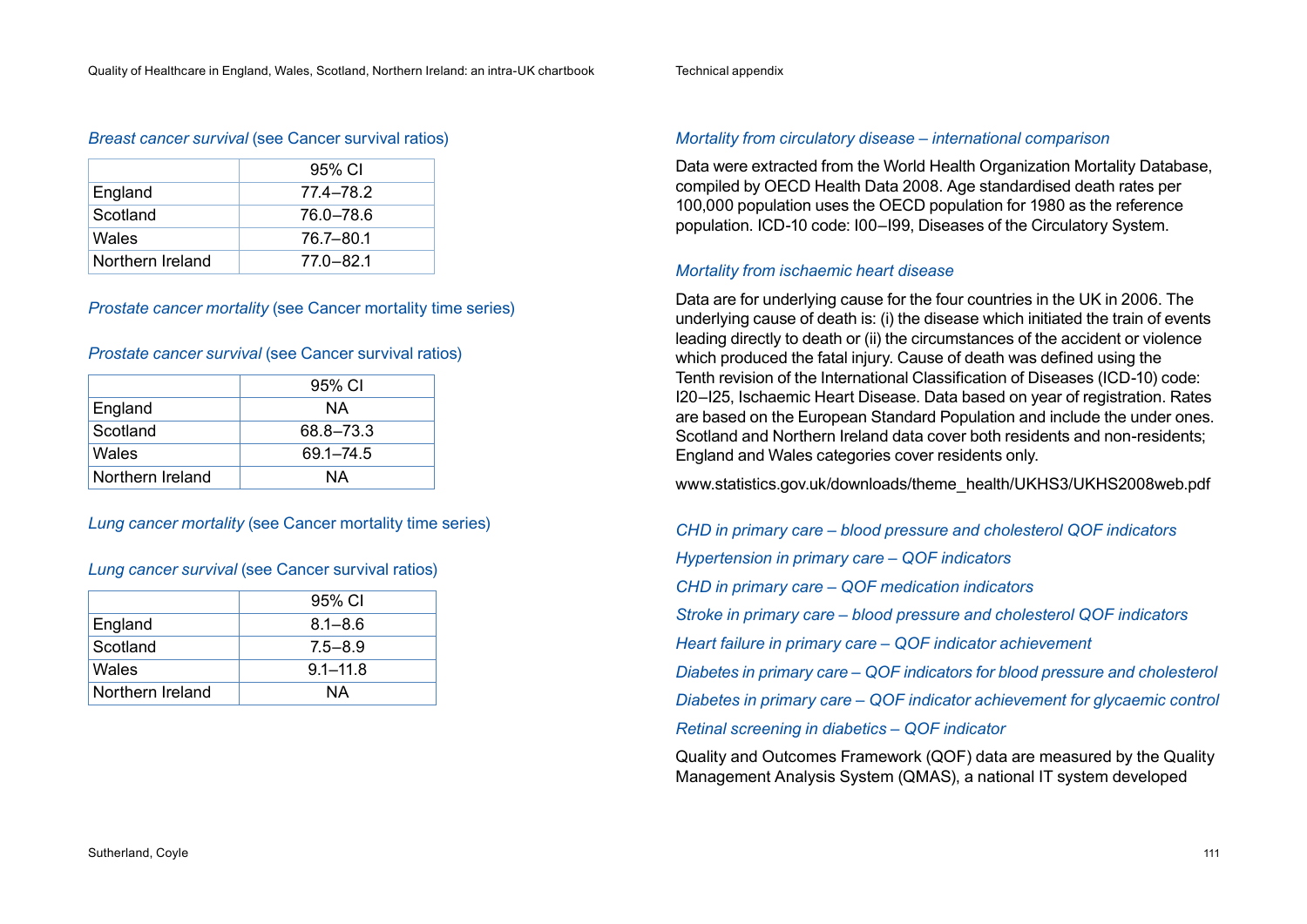by NHS Connecting for Health (CfH). QMAS ensures consistency in the calculation of quality achievement and disease prevalence, and is linked to payment systems. It should be noted that QMAS is not a comprehensive source of data on quality of care in general practice, but is regarded to be potentially a rich and valuable source of such information, providing the limitations of the data are acknowledged. Number of participating GMS practices from which data are drawn is:

| Scotland<br>England |      | Wales                                                           |     | Northern Ireland |     |     |     |
|---------------------|------|-----------------------------------------------------------------|-----|------------------|-----|-----|-----|
|                     |      | 2006/07 2007/08 2006/07 2007/08 2006/07 2007/08 2006/07 2007/08 |     |                  |     |     |     |
| 8372                | 8294 | 901                                                             | 896 | 497              | 490 | 363 | 361 |

### *Managing heart attacks – reperfusion*

MINAP is coordinated by the Clinical Effectiveness and Evaluation Unit of the Royal College of Physicians and presents data provided by hospitals and ambulance services in England and Wales that provided care for patients with suspected heart attack. Data are collected from 227 hospitals. Comparable data for CTN60 are not available for Scotland or Northern Ireland. However, Scotland is in the process of implementing a web-based software system to capture information on patients admitted to hospital with Acute Coronary Syndrome (SCI-ACS). Data collected to date sugges that in calendar year 2007, 70.3 per cent of patients received thrombolysis within 60 minutes of arriving at hospital. This compares to MINAP data for England which found in 2008 85 per cent patients were thrombolysed within 30 minutes of arrival at hospital.

Angioplasty data for Scotland are drawn from hospitals that are 'SCI-ACS enabled'. Implementation of SCI-ACS is described by GRO as variable: 'some hospitals use it routinely, others use it infrequently and some large teaching hospitals such as Glasgow Royal Infirmary, are excluded from the figures as they don't as yet use SCI-ACS.'

#### Technical appendix

### *Managing heart attacks – secondary prevention*

For England and Wales, MINAP is coordinated by the Clinical Effectiveness and Evaluation Unit of the Royal College of Physicians; data are provided by 227 hospitals and ambulance services. Data from Scotland taken from SCI-ACS which has incomplete coverage across the country (see above). Scottish data for clopidrogel is for July to December 2007; all other medications for January to December 2007.

[www.rcplondon.ac.uk/clinical-standards/organisation/partnership/](http://www.rcplondon.ac.uk/clinical-standards/organisation/partnership/Documents/Minap%202008.pdf) [Documents/Minap%202008.pdf](http://www.rcplondon.ac.uk/clinical-standards/organisation/partnership/Documents/Minap%202008.pdf) 

*Hypertension in primary care – QOF indicators* (see CHD in primary care – blood pressure and cholesterol QOF indicators)

*CHD in primary care – QOF medication indicators* (see CHD in primary care – blood pressure and cholesterol QOF indicators)

### *Stroke mortality*

Data are for underlying cause for the four countries in the UK in 2006. The underlying cause of death is: (i) the disease which initiated the train of events leading directly to death or (ii) the circumstances of the accident or violence which produced the fatal injury. Cause of death was defined using the Tenth revision of the International Classification of Diseases (ICD-10) code: I60–I69 Cerebrovascular disease. Data are based on year of registration. Rates are based on the European Standard Population and include the under ones. Scotland and Northern Ireland data covers both residents and non-residents; England and Wales categories cover residents only.

[www.statistics.gov.uk/downloads/theme\\_health/UKHS3/UKHS2008web.](http://www.statistics.gov.uk/downloads/theme_health/UKHS3/UKHS2008web.pdf) [pdf](http://www.statistics.gov.uk/downloads/theme_health/UKHS3/UKHS2008web.pdf)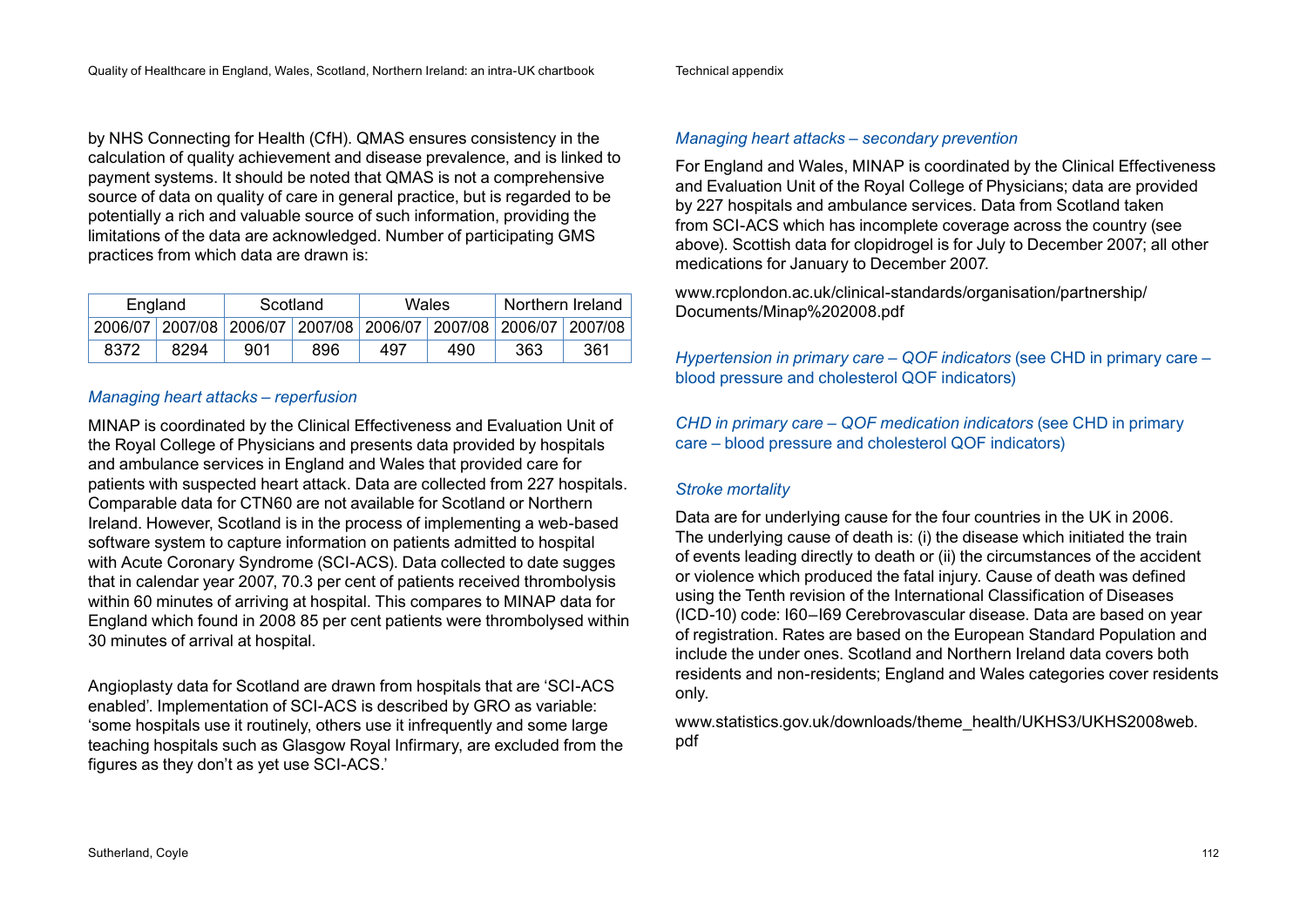## *Stroke in primary care – blood pressure and cholesterol QOF indicators*  (see CHD in primary care: blood pressure and cholesterol QOF indicators)

Heart failure in primary care – QOF indicator achievement (see CHD in primary care: blood pressure and cholesterol QOF indicators)

# *Infant mortality*

This uses deaths under 1 year of age per 1,000 live births. Rolling threeyear averages are presented to smooth out fluctuations. Data for 2007 are provisional.

[www.statistics.gov.uk/StatBase/Expodata/Spreadsheets/D9533.xls](http://www.statistics.gov.uk/StatBase/Expodata/Spreadsheets/D9533.xls) 

# *Perinatal mortality*

This uses deaths per 1,000 live births and still births. Rolling three-year averages are presented to smooth out fluctuations. Data for 2007 are provisional.

# *Childhood immunisation*

Data for England, Wales and Scotland are for the year ending 31 March. Data for Northern Ireland are per calendar year (January to December).

# *Diabetes mortality*

Data are for underlying cause for the four countries in the UK in 2006. The underlying cause of death is: (i) the disease which initiated the train of events leading directly to death or (ii) the circumstances of the accident or violence which produced the fatal injury. Cause of death was defined using the Tenth revision of the International Classification of Diseases (ICD-10) code: E14, Diabetes. Data are based on year of registration. Rates are based on the European Standard Population and include the under ones.

Scotland and Northern Ireland data cover both residents and non-residents: England and Wales categories cover residents only.

[www.statistics.gov.uk/downloads/theme\\_health/UKHS3/UKHS2008web.pdf](http://www.statistics.gov.uk/downloads/theme_health/UKHS3/UKHS2008web.pdf)

*Diabetes in primary care – blood pressure and cholesterol* (see CHD in primary care: blood pressure and cholesterol QOF indicators)

*Diabetes in primary care – glycaemic control (see CHD in primary care:* blood pressure and cholesterol QOF indicators)

*Retinal screening in diabetics – QOF indicator* (see CHD in primary care: blood pressure and cholesterol QOF indicators)

## *Alcohol-related deaths*

The ONS definition of alcohol-related deaths (which includes causes regarded as most directly due to alcohol consumption) was revised in 2006. It encompass the following ICD-10 codes:

F10 Mental and behavioural disorders due to use of alcohol

I42.6 Alcoholic cardiomyopathy

K70 Alcoholic liver disease

K73 Chronic hepatitis, not elsewhere classified

K74 Fibrosis and cirrhosis of liver

X45 Accidental poisoning by and exposure to alcohol

For further information see [www.statistics.gov.uk/downloads/theme\\_health/](http://www.statistics.gov.uk/downloads/theme_health/Defining_alcohol-related_deaths.pdf) Defining alcohol-related deaths.pdf

[www.statistics.gov.uk/downloads/theme\\_health/UKHS3/UKHS2008web.](http://www.statistics.gov.uk/downloads/theme_health/UKHS3/UKHS2008web.pdf) [pdf](http://www.statistics.gov.uk/downloads/theme_health/UKHS3/UKHS2008web.pdf)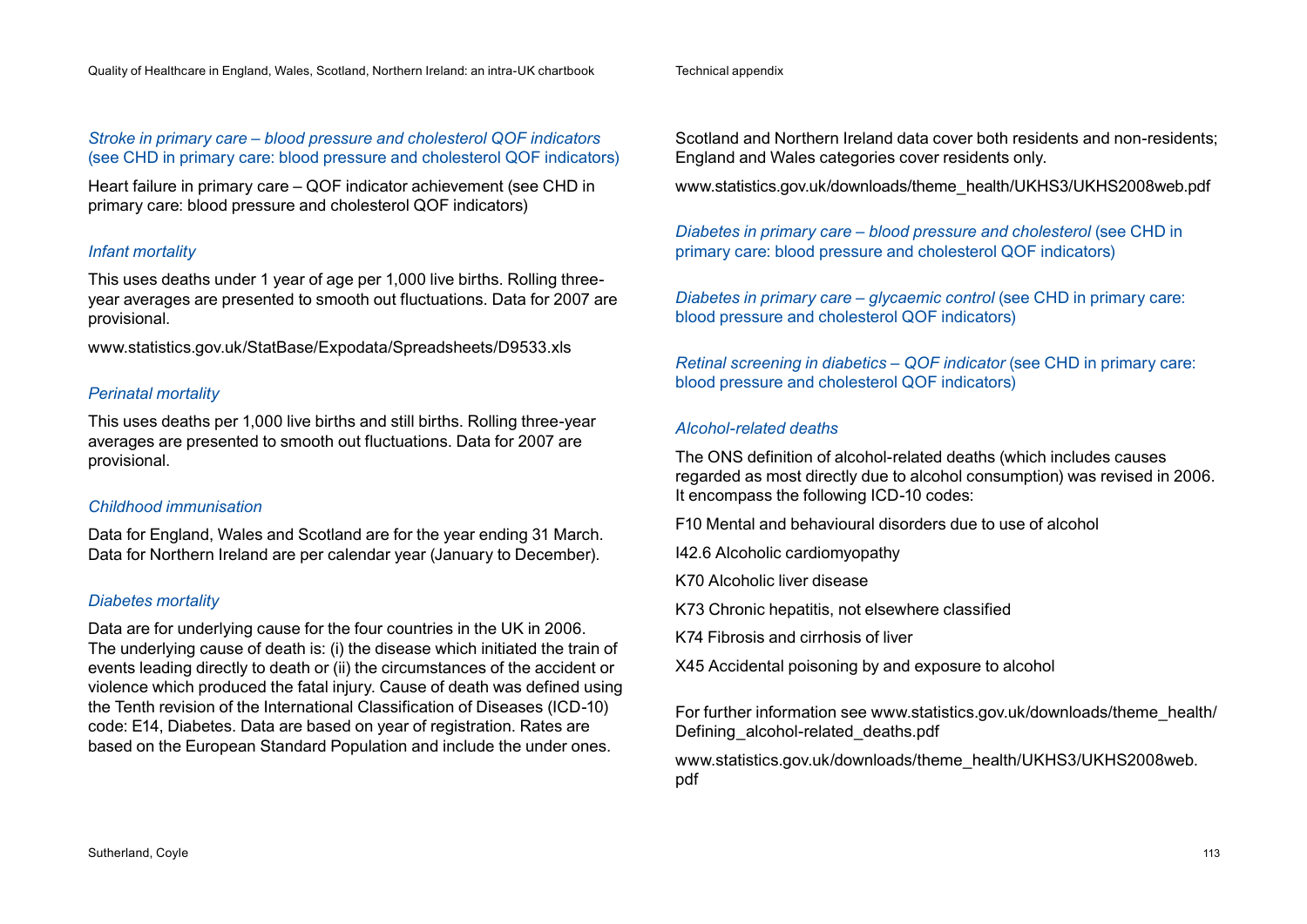# *Suicide*

Data are for underlying cause for the four countries in the UK in 2006. The underlying cause of death is: (i) the disease which initiated the train of events leading directly to death or (ii) the circumstances of the accident or violence which produced the fatal injury. Data are based on year of registration. Rates are based on the European Standard Population and include the under ones. Scotland and Northern Ireland data covers both residents and non-residents; England and Wales categories cover residents only. Figures for intentional self harm only include Y10–Y34 with inquest verdict 'open' for deaths in England and Wales; figures for Scotland and Northern Ireland include all deaths coded to Y10–Y34.

# *Influenza vaccination for the over-65s*

Data for England, Wales and Scotland are for the year ending 31 March. Data for Northern Ireland are per calendar year (January to December).

# *Sexually transmitted diseases – chlamydia*

Data derived from cases seen at genito-urinary medicine (GUM) clinics. Rates are calculated using resident population.

# **Access and timeliness**

*Waits for procedures – cataract surgery Waits for procedures – angiography Waits for procedures – bypass surgery Waits for procedures – hip replacement Waits for procedures – knee replacement Waits for procedures – angioplasty*

Time waited is calculated as the difference between admission date and the date the decision to admit was made. This is not adjusted for selfdeferrals or periods of medical/social suspension. Includes waits for all selected patients, including those whose reported wait was zero days. Data relate solely to NHS activity in NHS hospitals and are based on country of treatment rather than country of residence. Data include only patients who have been treated electively and were classified as either waiting list or booked. England data are based on finished in-year admissions and so only include cases where the patient has been admitted and a finished consultant episode had been recorded within each financial year. For most of the listed procedures, over 99.5 per cent of cases are admitted and have a FCE recorded in the same financial year. For hip, knees and CABGs this is in over 97 per cent of cases. Data for Scotland, Wales and Northern Ireland relate to those patients admitted during the financial year irrespective of the year in which they were discharged. For suspension policies for the four UK nations see p 82 of UK Health Statistics [www.](http://www.statistics.gov.uk/downloads/theme_health/UKHS3/UKHS2008web.pdf) [statistics.gov.uk/downloads/theme\\_health/UKHS3/UKHS2008web.pdf](http://www.statistics.gov.uk/downloads/theme_health/UKHS3/UKHS2008web.pdf)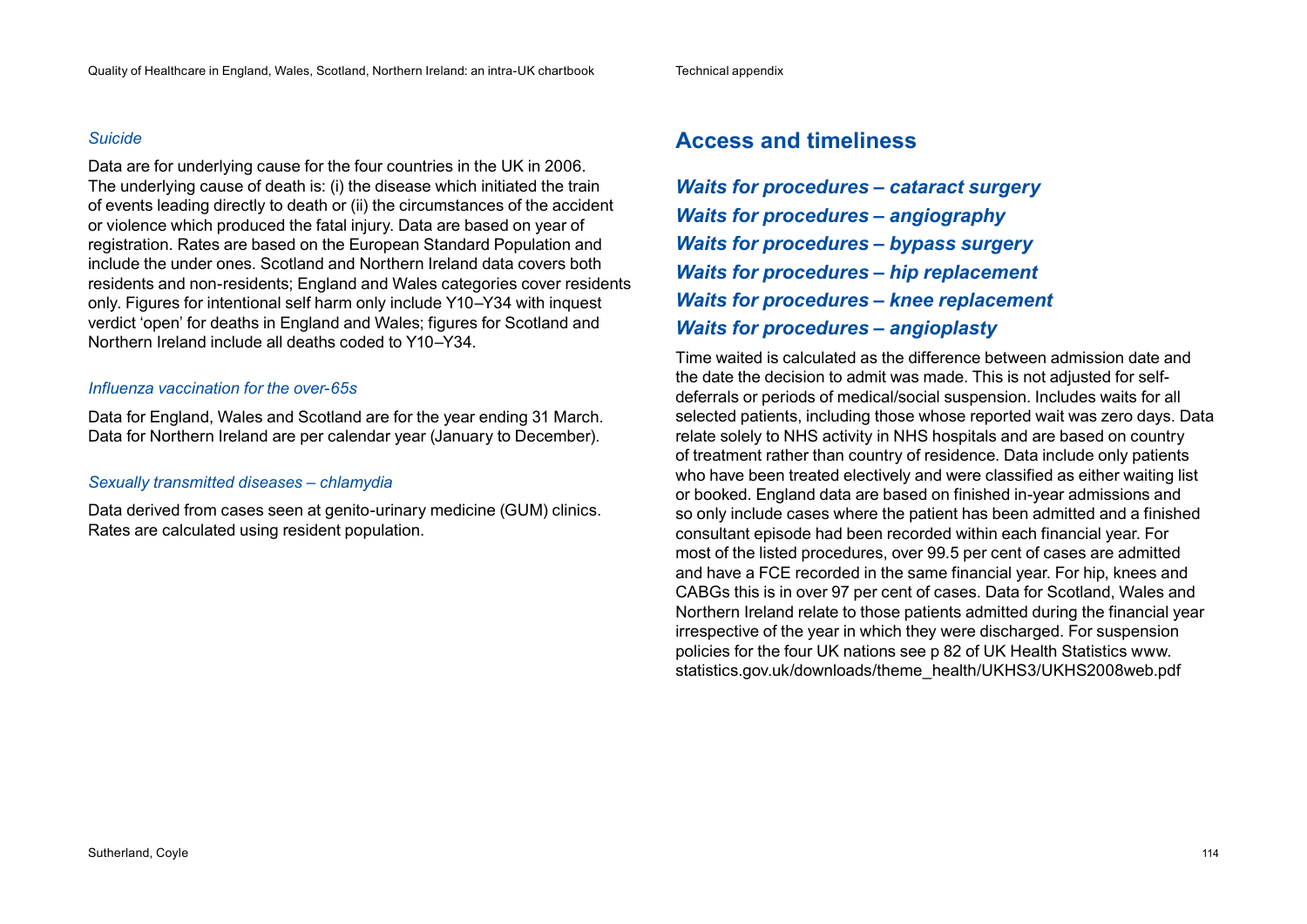# *Waits for radiotherapy*

Data are taken from the Royal College of Radiologists' audit on radiotherapy waiting times conducted in 1998, 2003, 2005 and 2007. Results are presented on 2,528 patients (2,669 treatments) who commenced a course of radiotherapy in the week commencing Monday 24 September 2007. Data were obtained from 57 (100 per cent) of NHS centres and 2/3 private centres.

# *Provision of out of hours primary care*

The evidence is taken from the 2006 Commonwealth Fund Survey of primary care physicians. Sample size was as follows:

England 595

Scotland 262

Wales 101

Northern Ireland 105.

The survey was conducted between February and July 2006 by telephone. The analysis weighted final samples to the distribution of physicians by region of the country, and sex. In general, country samples closely matched initial characteristics available from lists of physicians.

# **Capacity**

# *Public expenditure on health*

This is based on Total Expenditure on Services (TES) aggregates which are essentially a consolidated view of all spending by the public sector consistent with the National Accounts. TES is divided into 'identifiable' and 'non-identifiable' depending on whether it is possible to determine the country/region that has benefited from the spending. These data illustrate identifiable spending within TES for each country.

[www.hm-treasury.gov.uk/media/A/7/pesa0809\\_chap09.pdf ta](http://www.hm-treasury.gov.uk/media/A/7/pesa0809_chap09.pdf)ble 9.11

# *Staffing – general practitioners and dentists*

Head counts are as at March 2008 for England, Scotland and Wales, and December 2007 for Northern Ireland.

Figures for GPs excludes GP registrars and retainers in England and Wales.

Figures for dentists are based on a new definition which counts the number of dental performers who have any NHS activity recorded against them via FP17 claim forms at any time in the year that met the criteria for inclusion within the annual reconciliation process.

Mid-2007 population estimates are from the ONS.

[www.ic.nhs.uk/webfiles/publications/dental0708/NHS%20Dental%20](http://www.ic.nhs.uk/webfiles/publications/dental0708/NHS%20Dental%20Statistics%20for%20England%202007-08v2.pdf) [Statistics%20for%20England%202007-08v2.pdf](http://www.ic.nhs.uk/webfiles/publications/dental0708/NHS%20Dental%20Statistics%20for%20England%202007-08v2.pdf)

http://isd.scot.nhs.uk/isd/servlet/FileBuffer?namedFile=Dent\_table\_1 [REG\\_Mar08.xls&pContentDispositionType=inline](http://isd.scot.nhs.uk/isd/servlet/FileBuffer?namedFile=Dent_table_1_REG_Mar08.xls&pContentDispositionType=inline)

[www.isdscotland.org/isd/information-and-statistics.](http://www.isdscotland.org/isd/information-and-statistics.jsp?pContentID=4608&p_applic=CCC&p_service=Content.show&) [jsp?pContentID=4608&p\\_applic=CCC&p\\_service=Content.show&](http://www.isdscotland.org/isd/information-and-statistics.jsp?pContentID=4608&p_applic=CCC&p_service=Content.show&)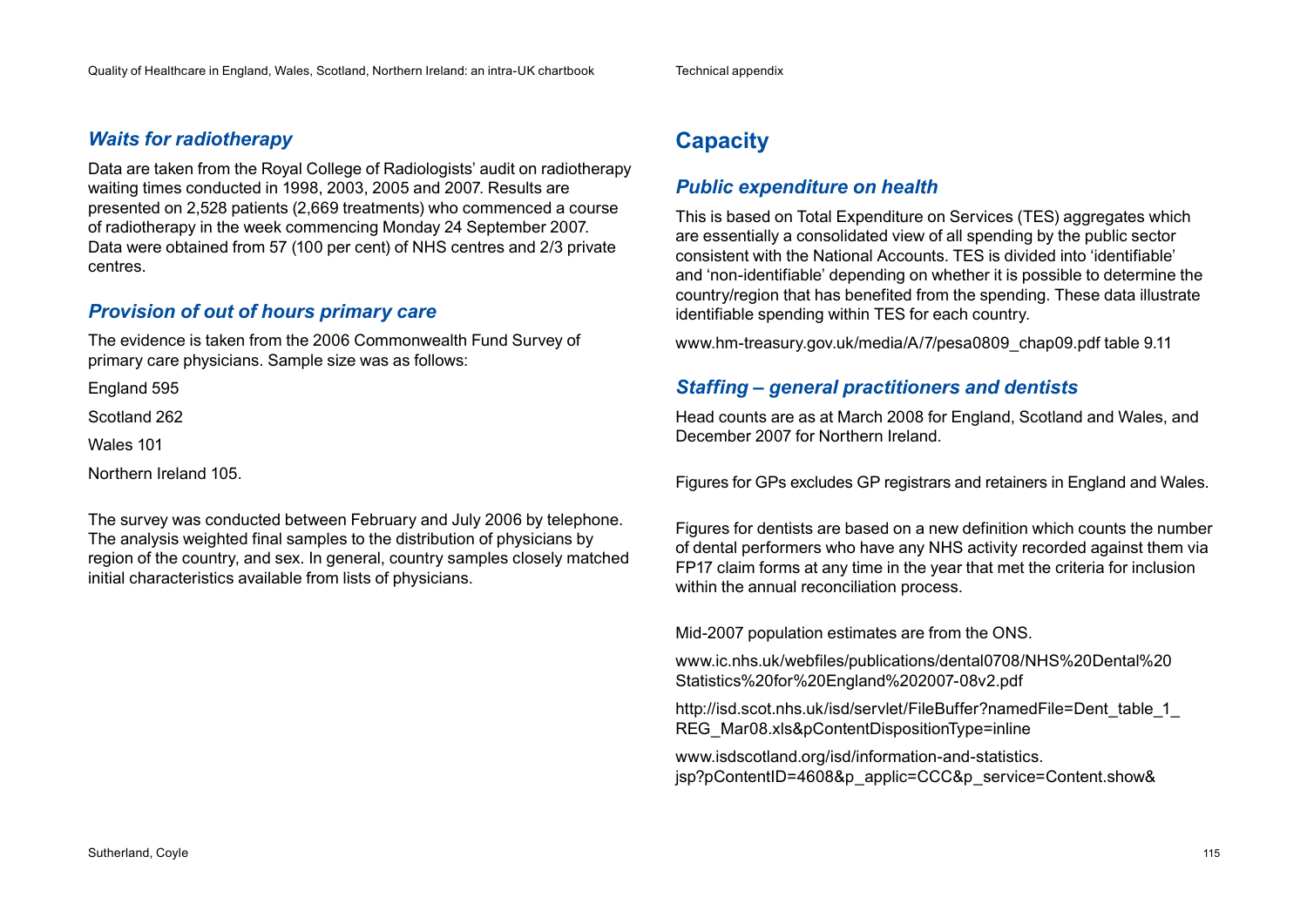[www.statswales.wales.gov.uk/TableViewer/tableView.aspx?ReportId=3272](http://www.statswales.wales.gov.uk/TableViewer/tableView.aspx?ReportId=3272) 

[www.centralservicesagency.com/files/annual\\_statistical\\_reports/file/](http://www.centralservicesagency.com/files/annual_statistical_reports/file/NIStatReport0607_upd.pdf) [NIStatReport0607\\_upd.pdf](http://www.centralservicesagency.com/files/annual_statistical_reports/file/NIStatReport0607_upd.pdf)

# *Available beds and 'throughput'*

These are based on the average daily available beds during the year in which wards are open overnight. Hospitals may also have a number of beds in wards which are only open during the day.

# *Mean number of patients seen – primary care doctors*

*Changes in perceived ability to provide high quality care – primary care*

*General practice capacity to provide optimal care*

*Use of information technology in primary care*

*Coordination of care – routine prompts in primary care*

*Coordination problems – patient perspective*

*Coordination of care – medical record availability*

*Coordination – receiving full discharge reports for primary care patients*

# *Participation in quality improvement activities*

This draws on the 2006 Commonwealth Fund Survey of primary care physicians. Sample size was the following:

England 595

Scotland 262

Wales 101

Northern Ireland 105.

The survey was conducted between February and July 2006 by telephone. The analysis weighted final samples to the distribution of physicians by region of the country, and sex. In general, country samples closely matched initial characteristics available from lists of physicians. For sample sizes of 1,000 and 500, the margin of sample error ranges from ±3 per cent to ±5 per cent, respectively, at the 95 per cent confidence level. The data should be interpreted with care: although samples were drawn at random from the 2004 Medical Directory, the final sample cannot be considered to be a random sample of the GP population. For the final sample of 1,063 respondents, the number of GPs who were contacted was 5,400 (a 20 per cent response rate).

# **Safety**

*Patient reported error Follow up of adverse events in primary care Safety and prescribed medications Patients receiving incorrect results Hospital acquired infections*

This draws on the 2006 Commonwealth Fund Survey of primary care physicians. Sample size was as follows:

England 595 Scotland 262 Wales 101 Northern Ireland 105.

The survey was conducted between February and July 2006 by telephone. The analysis weighted final samples to the distribution of physicians by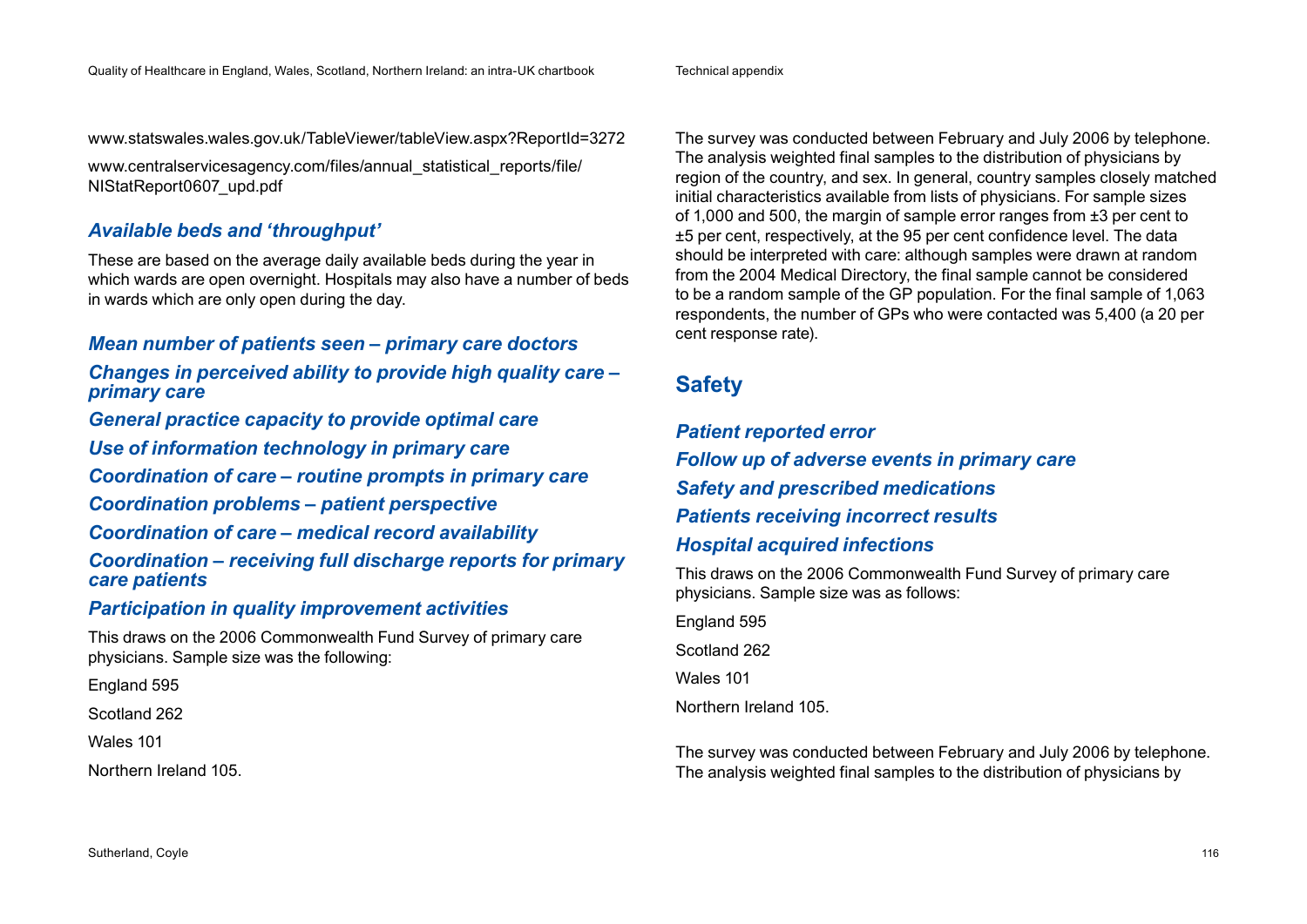### region of the country, and sex. In general, country samples closely matched initial characteristics available from lists of physicians. For sample sizes of 1,000 and 500, the margin of sample error ranges from ±3 per cent to ±5 per cent, respectively, at the 95 per cent confidence level.

# *MRSA rates*

Data are from January to June and July to December for Scotland, Wales and Northern Ireland, and from October to March and April to September for England within each calendar year. Scotland reports on infections per 'acute' occupied bed days. Northern Ireland, Wales and England data are for infections per occupied bed days.

# *Clostridium difficile deaths*

Data for England and Wales exclude deaths of non-residents. All deaths in England, Wales and Northern Ireland are coded according to the International Classification of Diseases (ICD-10): 'enterocolitis due to clostridium difficile' (A04.7). Scottish data supplied by GRO, using reference to Scottish Parliament questions.

[www.scottish.parliament.uk/Apps2/Business/PQA/Default.aspx](http://www.scottish.parliament.uk/Apps2/Business/PQA/Default.aspx) 

# **Patient centredness**

*Overall ratings of quality of care*

*Overall view of healthcare system – sicker adults and primary care doctors*

*Involved in decisions about care*

*Patient–doctor communication*

*Communication – written instructions for patients with chronic disease*

# *Patient problems due to poor coordination of care*

The 2005 Commonwealth Fund International Health Policy survey focused on adults that met at least one of the following criteria: self-reported health status as 'good' or 'fair', serious illness in the past two years, hospitalised or had major surgery in the past two years. Final sample sizes were:

England 870 Scotland 300 Wales 300 Northern Ireland 300.

Results were weighted to correct for population size differences. Telephone interviews were conducted between March and June 2005.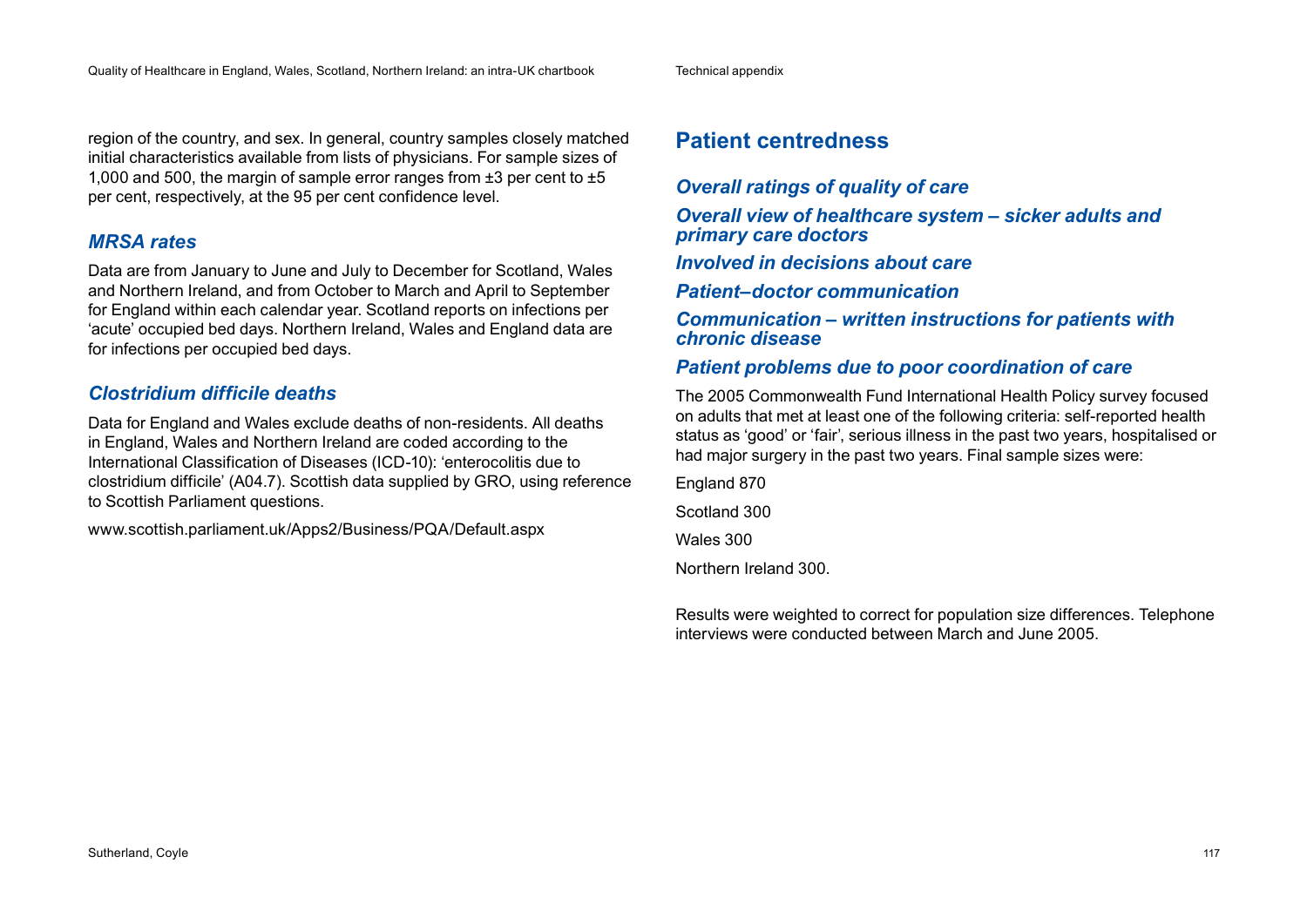# *Overall view of healthcare system – international comparison*

The 2008 Commonwealth Fund Survey focused on sicker adults, that is, those that reported being in 'poor' or 'fair' health, having a serious illness, disability, hospitalisation or major surgery in the previous two years. Fieldwork was conducted from March–May 2008. Sample sizes were:

Australia 750

Canada 2635

France 1202

Germany 1201

Netherlands 1000

New Zealand 751

UK 1200

US 1205.

# **Equity**

# *Deprivation*

Charts are presented split into deprivation quintiles. The data for these came from the English Index of Multiple Deprivation 2007 [\(www.](http://www.communities.gov.uk/documents/communities/xls/576504.xls) [communities.gov.uk/documents/communities/xls/576504.xls\), th](http://www.communities.gov.uk/documents/communities/xls/576504.xls)e Scottish Index of Multiple Deprivation 2006 [\(www.scotland.gov.uk/Resource/](http://www.scotland.gov.uk/Resource/Doc/933/0041675.xls) [Doc/933/0041675.xls\), th](http://www.scotland.gov.uk/Resource/Doc/933/0041675.xls)e Welsh Index of Multiple Deprivation 2005 [\(www.statswales.wales.gov.uk/ReportFolders/reportfolders.aspx?IF\\_](http://www.statswales.wales.gov.uk/ReportFolders/reportfolders.aspx?IF_ActivePath=P,2449,2450) [ActivePath=P,2449,2450\)](http://www.statswales.wales.gov.uk/ReportFolders/reportfolders.aspx?IF_ActivePath=P,2449,2450) and the Northern Ireland Index of Multiple Deprivation 2005 ([www.nisra.gov.uk/archive/deprivation/NIMDM2005\\_](http://www.nisra.gov.uk/archive/deprivation/NIMDM2005_LGD_summaries.xls) [LGD\\_summaries.xls\).](http://www.nisra.gov.uk/archive/deprivation/NIMDM2005_LGD_summaries.xls)

Each of these indices has been calculated in a different way, so they are not directly comparable. Each of the indices is calculated at a Lower Super Output Area (LSOA) level. For the English and Northern Irish indices, deprivation scores for local authority areas were already published. For the Scottish and Welsh indices, scores for local authority areas were estimated by the London Health Observatory (LHO), using a weighted average of the LSOA deprivation scores making up the local authority area. The weighting was based on population numbers in each LSOA. Local authorities in each country were allocated to quintiles on the basis of the deprivation score for that local authority. For example, the most deprived 20 per cent of local authorities are allocated to the 'most deprived' quintile. The next most deprived 20 per cent of local authorities are allocated to 'quintile 4'. When attempting to relate geographic variations to socioeconomic deprivation using such area-based indices, it must be borne in mind that not everyone living in a deprived ward is themselves socioeconomically disadvantaged, nor do all those who are so disadvantaged live in deprived wards. These factors tend to dilute the real relationships at the individual level between the measure of interest and deprivation or any risk factor(s), such as smoking, for which deprivation is a marker. Note also that, for practical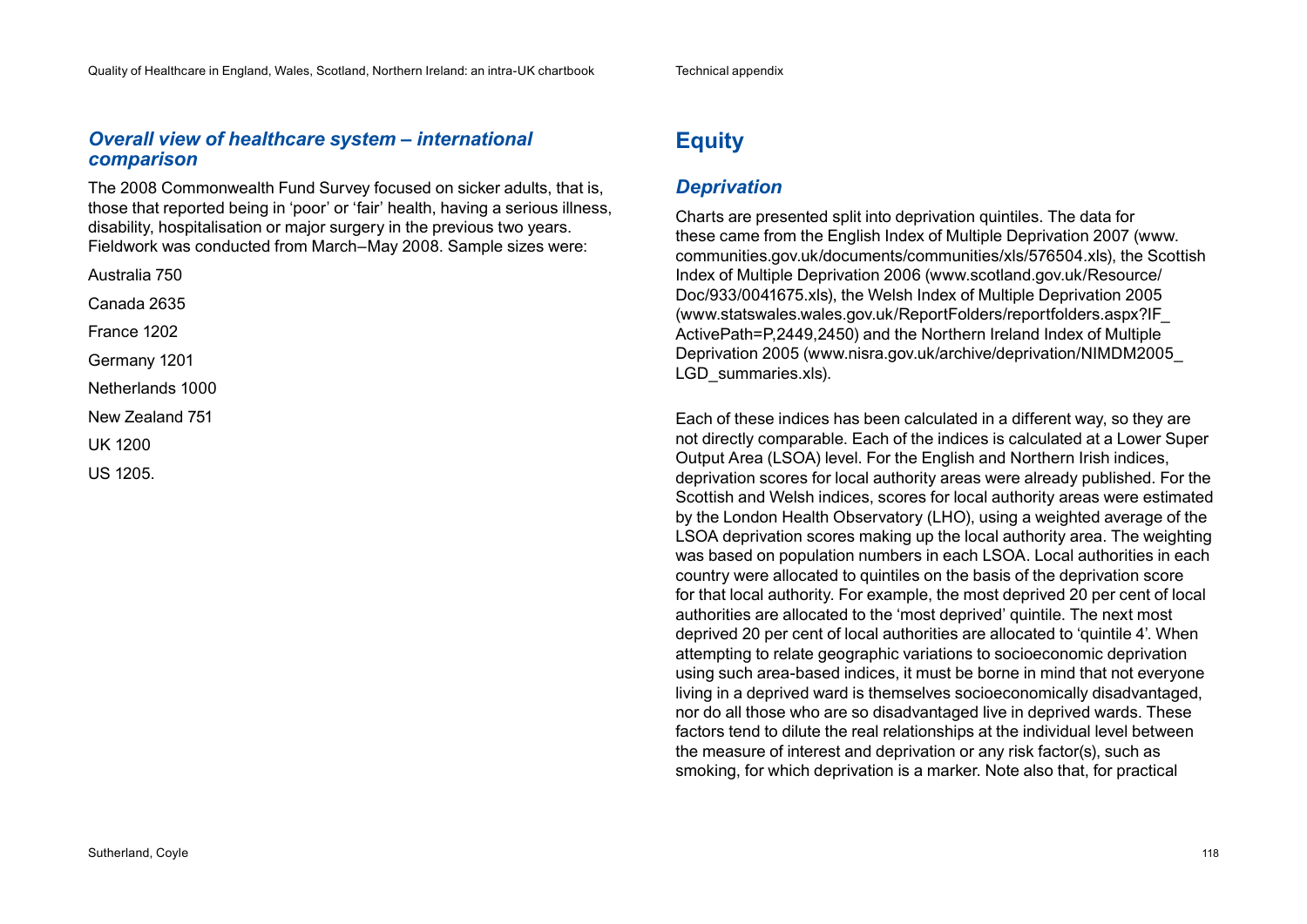reasons, all data in this section are presented at local authority level. While there are relatively more deprived and less deprived local authorities, there is a degree of variation within each. Were the data in this section to be calculated at LSOA level it is likely a greater disparity between the most deprived and the least deprived would be present.

# *Life expectancy by deprivation – males Life expectancy by deprivation – females*

Life expectancy figures have been calculated for each local authority area in England, Scotland, Wales and Northern Ireland for both males and females. The life expectancy figures are presented as the average for the period 2004–06. For each of the deprivation quintiles, the data are presented as a weighted average of the life expectancy for the local authorities that make up that quintile (based on population).

# *Cancer mortality by deprivation*

This uses directly standardised rates (DSR) for mortality from cancer for all ages. The rates are age-standardised using the European standard population. Age-standardisation allows for the comparison of mortality rates between areas while allowing for differences in the age structure of the population. All rates have been standardised per 100,000 European Standard population. For England, the data are based on underlying cause of death using ICD-10 codes C00–C97 for the years 2004–06. For Scotland, data are for the year 2006 only, using ICD-10 codes C00–C97 (although excluding C44). For Scotland, the data were only available by Health Authority Board, so the rate for the Health Authority Board has been assigned to each of the individual Local Authorities that make it up. For Wales, the data were again based on ICD-10 code C00–C97 (excluding C44), but for the years 2003–05. For Northern Ireland, there is no information as to the ICD-10 codes used in calculating the rates. The data for Northern Ireland relates to the years 2002–06 and ICD-10 codes C00–C99. Note that data for Scotland are only available split into male and

female. Also data for Northern Ireland are not directly age standardised to the European standard population.

When attempting to relate geographic variations in cancer to socioeconomic deprivation using such area-based indices, it must be borne in mind that not everyone living in a deprived ward is themselves socioeconomically disadvantaged, nor do all those who are so disadvantaged live in deprived wards. These factors tend to dilute the real relationships at the individual level between the disease of interest and deprivation or any risk factor(s), such as smoking, for which deprivation is a marker.

# *CHD mortality by deprivation*

This uses directly standardised rates for mortality from coronary heart disease (CHD) for all ages. All rates have been standardised per 100,000 European Standard population. Age-standardisation allows for the comparison of mortality rates between areas while allowing for differences in the age structure of the population. For England, the data are based on underlying cause of death using ICD-10 codes I20–I25 for the years 2004–06. For Scotland, data are for the year 2006 only, using ICD-10 codes I20–I25. For Wales, the data were again based on ICD-10 code I20–I25, but presented for the years 2003–05. For Northern Ireland, there is data available for coronary heart disease. Data are produced for all circulatory diseases only. These data are presented at the end of this section. The data are presented as a weighted average of the rates (based on population) of the local authorities that make up the deprivation quintile.

# *Stroke mortality by deprivation*

This uses directly standardised rates for mortality from cerebrovascular disease (stroke) for all ages. All rates have been standardised per 100,000 European Standard population. Age-standardisation allows for the comparison of mortality rates between areas while allowing for differences in the age structure of the population. For England, the data are based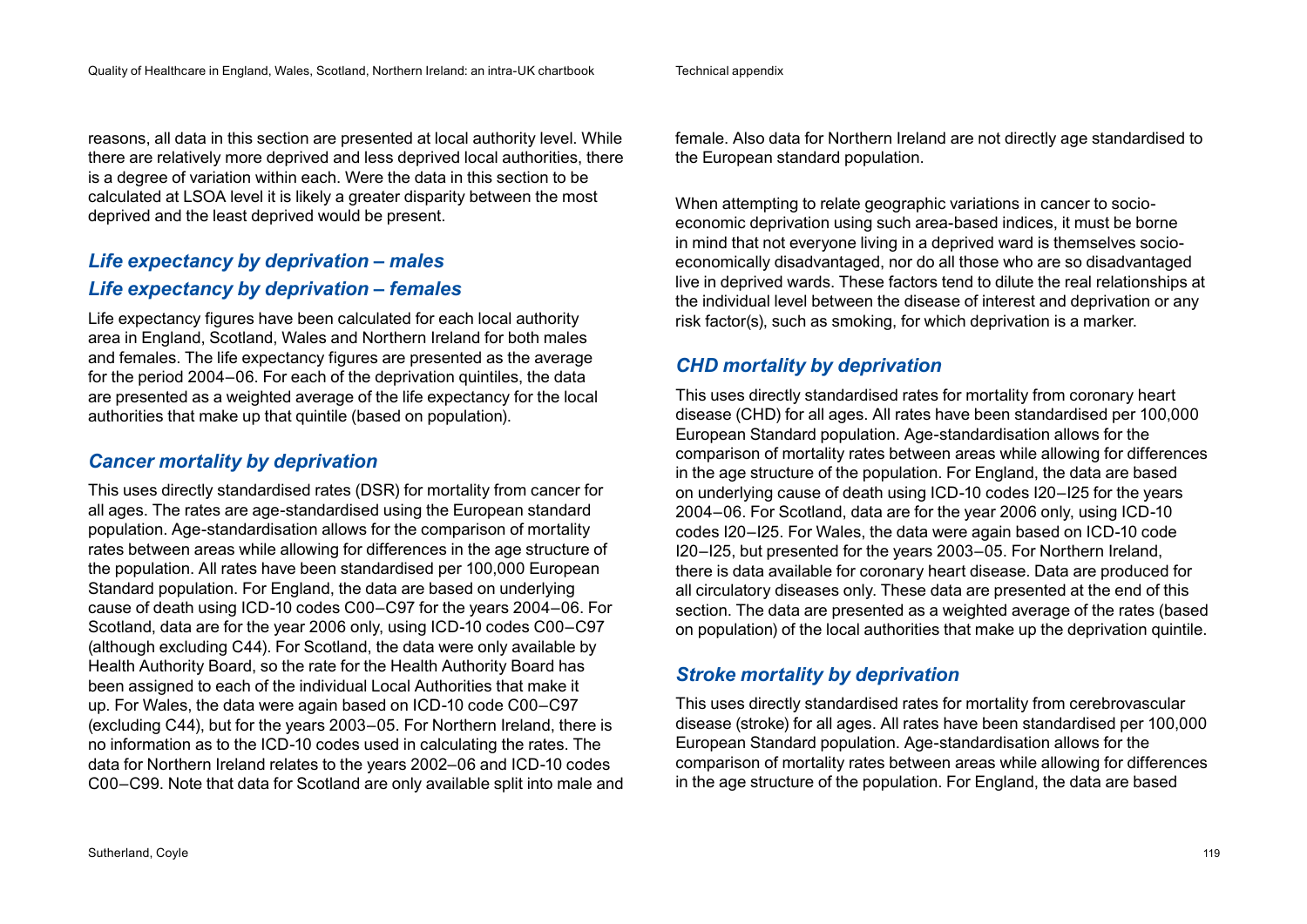on underlying cause of death using ICD-10 codes I60–I69 for the years 2004–06. For Scotland, data are for the year 2006 only, using ICD-10 codes I60–I69. For Wales, the data are again based on ICD-10 code I60–I69, but for the years 2003–05. For Northern Ireland, there are no data available for coronary heart disease. Data were produced for all circulatory diseases only. The data are presented as a weighted average of the rates (based on population) of the local authorities that make up the deprivation quintile.

# *Cost barriers to care*

The 2005 Commonwealth Fund International Health Policy survey focused on adults that met at least one of the following criteria: self reported health status as 'good' or 'fair', serious illness in the past two years, hospitalised or had major surgery in the past two years. Final sample sizes were:

England 870

Scotland 300

Wales 300

Northern Ireland 300.

Results were weighted to correct for population size differences. Telephone interviews were conducted between March and June 2005.

The 2008 Commonwealth Fund International Health Policy Survey focused on 'sicker adults', that is, those who reported poor health or having a serious illness, disability, hospitalisation or major surgery in the pevious two years. Sample sizes were:

Australia 750 Canada 2635 Germany 1201 France 1202 Netherlands 1000 New Zealand 751 UK 1200 US 1205.

The survey was conducted by telephone between March and May 2008.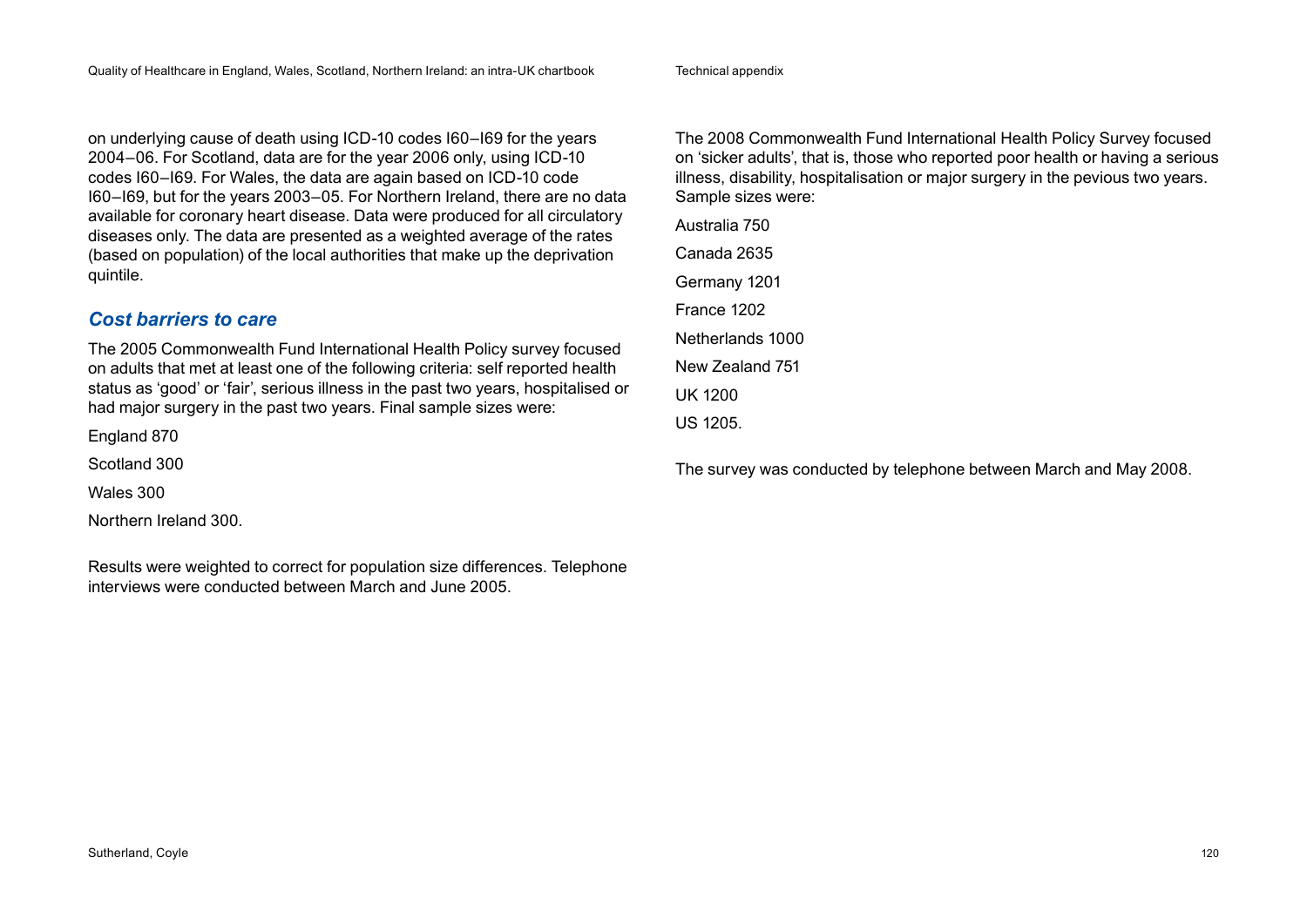# **References**

Agency for Healthcare Research and Quality (2003). National healthcare quality report. Rockville MD: Agency for Healthcare Research and Quality.

Allender S, Peto V, Scarborough P, Kaur A and Rayner M (2008). Coronary heart disease statistics. London: British Heart Foundation.

Alvarez-Rosete A, Bevan G, Mays N and Dixon J (2005). 'Effect of diverging policy across the NHS'. British Medical Journal, vol 331, pp 946–50.

Cancer Research UK (online). Available at [www.cancerhelp.org.uk/help/](http://www.cancerhelp.org.uk/help/default.asp?page=3270) [default.asp?page=3270](http://www.cancerhelp.org.uk/help/default.asp?page=3270)

Center for Disease Control and Prevention (online). STD surveillance 2006: chlamydia. Atlanta: Center for Disease Control and Prevention. Available at [www.cdc.gov/std/stats/chlamydia.htm](http://www.cdc.gov/std/stats/chlamydia.htm) 

Chaney P and Drakeford M (2004). 'The primacy of ideology: social policy and the first term of the National Assembly for Wales'. Social Policy Review, vol 16, pp 121–42.

Clarke PM, Gray AM, Briggs A, Stevens RJ, Matthews DR, Holman RR and the UK Prospective Study Group United Kingdom Prospective Diabetes Study. (2005). 'Cost-utility analyses of intensive blood glucose and tight blood pressure control in type 2 diabetes (UKPDS 72)'. Diabetologia, vol 48, pp 868 –77.

Collins C, Chenery V and Sweet D eds (2008). United Kingdom health statistics. London: Office of National Statistics.

Davis K, Schoen C, Schoenbaum SC, Doty MM, Holmgren AL, Kriss JL and Shea KK (2007). Mirror, mirror on the wall: an international update on the comparative performance of American health care. New York: Commonwealth Fund.

Department for Constitutional Affairs (online). Devolution in the UK. Available at [www.dca.gov.uk/constitution/devolution/ukdev.htm](http://www.dca.gov.uk/constitution/devolution/ukdev.htm)

Department of Health (2006a). Mending hearts and minds: clinical case for change. London: Department of Health.

Department of Health (2006b). Turning the corner: improving diabetes care. London: Department of Health.

Department of Health (2006c). Safety first: a report for patients, clinicians and healthcare managers. London: Department of Health.

Department of Health (online). Cancer screening. Available at [www.](http://www.cancerscreening.nhs.uk/breastscreen/index.html) [cancerscreening.nhs.uk/breastscreen/index.html](http://www.cancerscreening.nhs.uk/breastscreen/index.html) 

Department of Health (2004). National standards, local action. London: Department of Health.

Department of Health (2000). The NHS plan: a plan for investment, a plan for reform. London: Department of Health

Department of Health (1999). Our healthier nation. London: Department of **Health**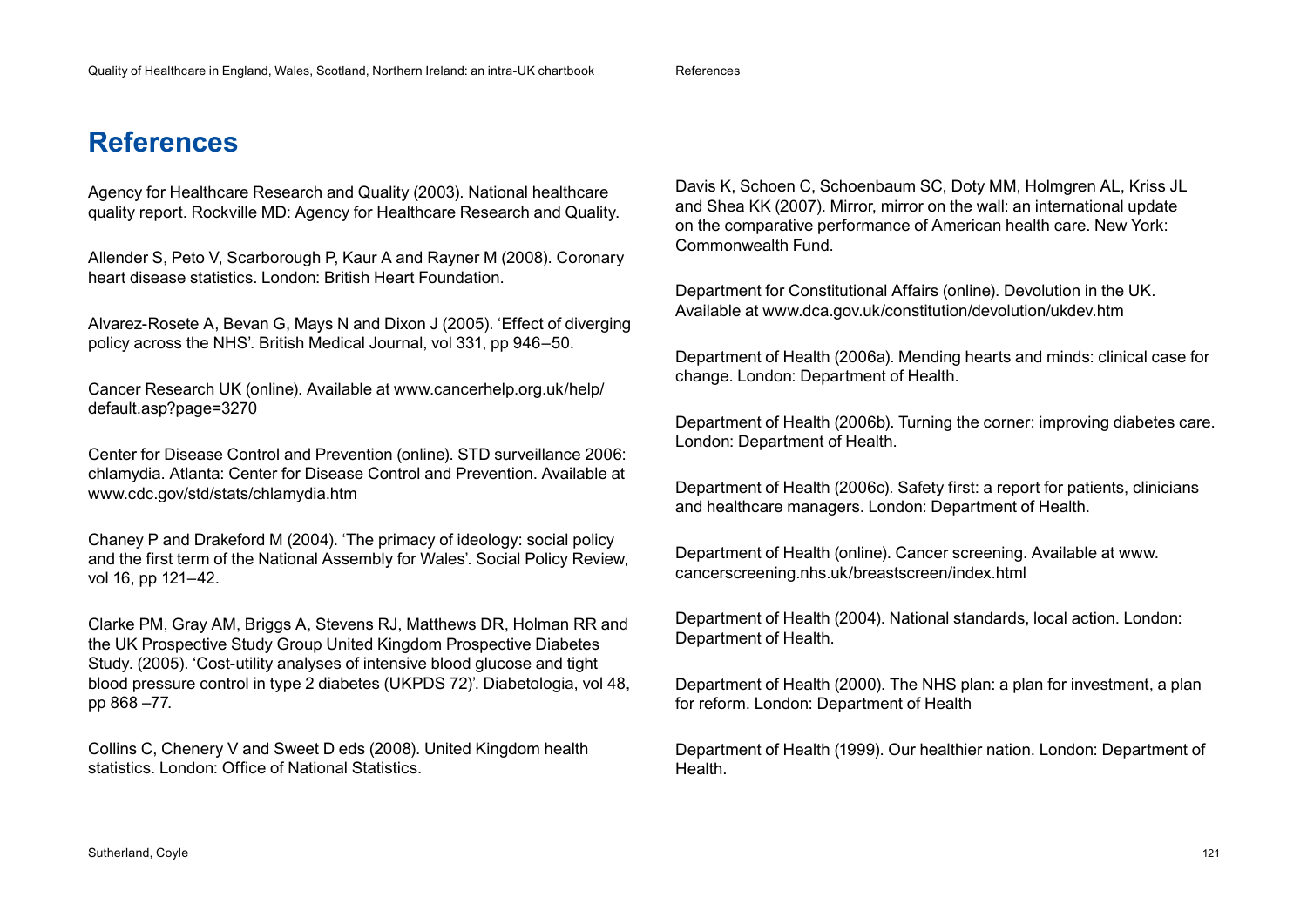#### References

Department of Health (1997). The new NHS: modern, dependable. London: Department of Health.

Department of Health, Social Services and Public Safety, Northern Ireland (2006). Comparison of UK waiting times definitions. Final report. Department of Health, Social Services and Public Safety Northern Ireland. Available at www.dhsspsni.gov.uk/uk\_comparative\_waiting\_times.pdf

Diabetes UK (2008). Diabetes: beware the silent assassin. London: Diabetes UK.

Drinkwater K and Williams M (2008). Re-audit of radiotherapy waiting times in the United Kingdom, 2007. London: Royal College of Radiologists.

European Antimicrobial Resistance Surveillance System (2007). Annual report 2006. Bilthoven, The Netherlands: European Antimicrobial Resistance Surveillance System.

Folsom AR, Szklo M, Stevens J, Liao F, Smith R, Eckfeldt JH (1997). 'A prospective study of coronary heart disease in relation to fasting insulin, glucose, and diabetes. The Atherosclerosis Risk in Communities (ARIC) Study'. Diabetes Care, vol 20, pp 935–42.

Fong DS, Aiello L, Gardner T, King G, Blankenship G, Cavallerano J, Ferris F, Klein R and American Diabetes Association (2003). 'Diabetic retinopathy'. Diabetes Care, vol 26, pp 226–29.

Greer S and Rowland D eds (2007). Devolving policy, diverging values. London: Nuffield Trust.

Grol R, Wensing M, Mainz J, Ferreirab P, Hearnshawc H, Hjortdahld P, Olesena F, Ribackee M, Spenserf T, Szécsényig J and the European Task Force on Patient Evaluations of General Practice (europep) (1999). 'Patients' priorities with respect to general practice care: an international comparison'. Family Practice, vol 16, pp 4–11.

Healthcare Commission (2007). Pushing the boundaries: improving services for people with heart failure. London: Healthcare Commission.

Health Protection Agency (2008). Vaccination immunisation. London: Health Protection Agency. Available at [www.hpa.org.uk/webw/](http://www.hpa.org.uk/webw/HPAweb&Page&HPAwebAutoListName/Page/1204012992543?p=1204012992543) [HPAweb&Page&HPAwebAutoListName/Page/1204012992543?p=1204012](http://www.hpa.org.uk/webw/HPAweb&Page&HPAwebAutoListName/Page/1204012992543?p=1204012992543) 992543

Information Services Division Scotland (online). Available at [www.](http://www.isdscotland.org/isd/182.html) [isdscotland.org/isd/182.html](http://www.isdscotland.org/isd/182.html) 

Institute of Medicine (2001). Crossing the quality chasm: a new health system for the 21st century. Washington DC: National Academies Press.

International Agency for Research on Cancer (2002). IARC handbook on cancer prevention: breast cancer screening. Volume 7. Lyon: IARC.

Jervis P and Plowden W (2003). The impact of political devolution on the UK's health services. London: The Nuffield Trust.

Leatherman S and McCarthy D (2004). Quality of care for children and adolescents: a chartbook. New York: Commonwealth Fund.

Leatherman S and Sutherland K (2005). The quest for quality in the NHS: a chartbook on quality of care. Oxford: Radcliffe.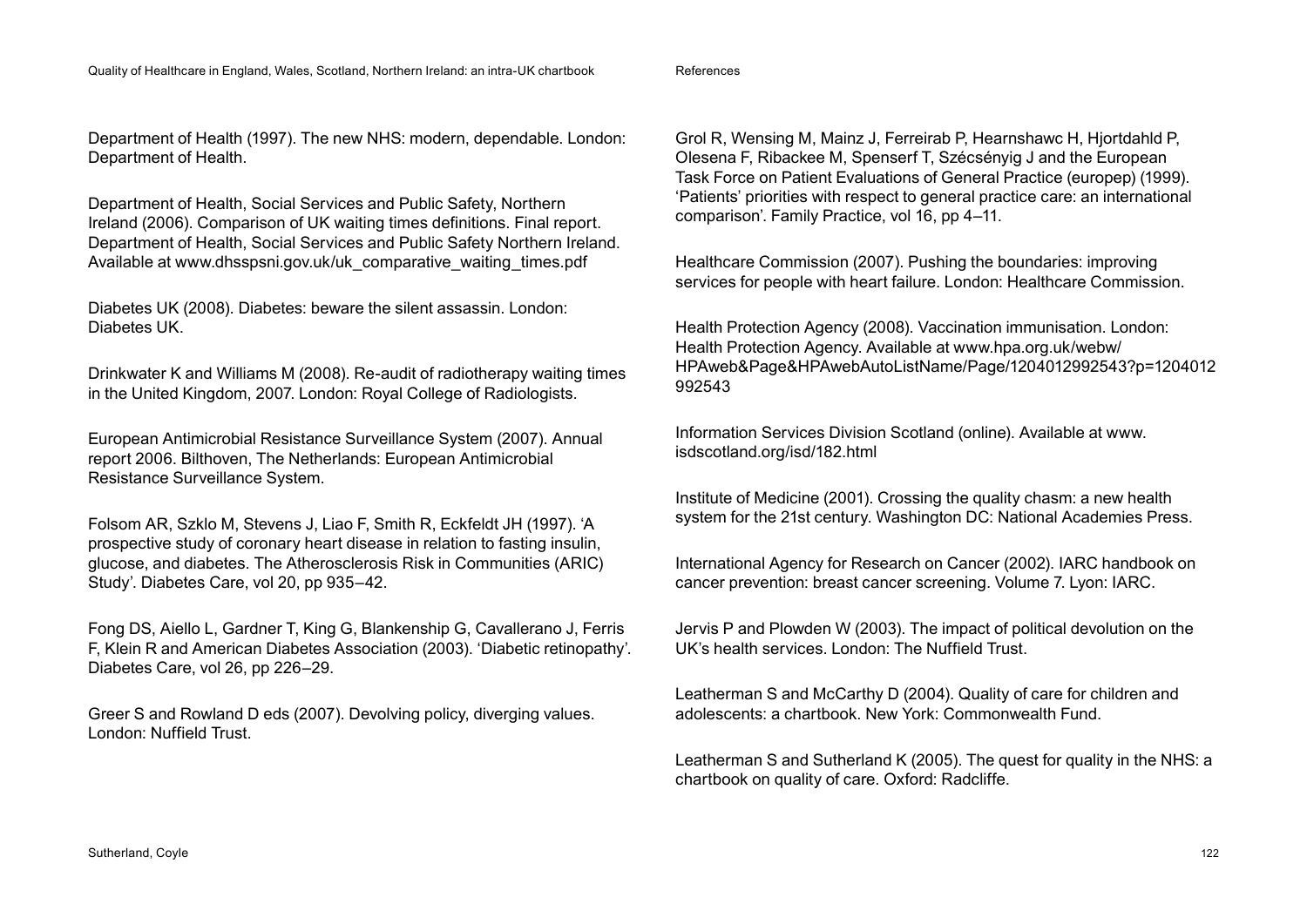Leatherman S and Sutherland K (2003). The quest for quality in the NHS: a mid-term evaluation of the ten-year quality agenda. London: The Stationery Office.

Mangione-Smith R, DeCristofaro A, Setodji C, Keesey J, Klein DJ, Adams JL, Schuster MA, McGlynn EA (2007). 'The quality of ambulatory care delivered to children in the United States'. New England Journal of Medicine, vol 357, pp 1515–23.

NHS Centre for Reviews and Dissemination (1999). 'Complications of diabetes'. Effective Health Care Bulletin, vol 5, pp 1–12.

NHS Direct (online). Cataracts. Available at [www.nhsdirect.nhs.uk/articles/](http://www.nhsdirect.nhs.uk/articles/article.aspx?articleid=20) [article.aspx?articleid=90](http://www.nhsdirect.nhs.uk/articles/article.aspx?articleid=20) 

National Institute for Health and Clinical Excellence (2007). Secondary prevention in primary and secondary care for patients following a myocardial infarction. London: National Institute for Health and Clinical Excellence.

National Institute for Health and Clinical Excellence (2006). Hypertension: management of hypertension in adults in primary care. London: National Institute for Health and Clinical Excellence.

National Institute for Health and Clinical Excellence (2004). Clopidogrel in the treatment of non-ST-segment-elevation acute coronary syndrome. London: National Institute for Health and Clinical Excellence.

National Institute for Health and Clinical Excellence (2003). Clinical guideline: heart failure. London: National Institute for Health and Clinical Excellence.

Office for National Statistics (2008). Population trends 132. London: Office for National Statistics. Available at [www.statistics.gov.uk/statbase/](http://www.statistics.gov.uk/statbase/Expodata/Spreadsheets/D9544.xls) [Expodata/Spreadsheets/D9544.xls](http://www.statistics.gov.uk/statbase/Expodata/Spreadsheets/D9544.xls) 

Office for National Statistics (online a). Available at [www.statistics.gov.uk/](http://www.statistics.gov.uk/cci/nugget.asp?id=168) [cci/nugget.asp?id=168](http://www.statistics.gov.uk/cci/nugget.asp?id=168)

Office for National Statistics (online b). Mortality. Available at [www.](http://www.statistics.gov.uk/CCI/nugget.asp?ID=1337&Pos=1&ColRank=1&Rank=278) [statistics.gov.uk/CCI/nugget.asp?ID=1337&Pos=1&ColRank=1&Rank=278](http://www.statistics.gov.uk/CCI/nugget.asp?ID=1337&Pos=1&ColRank=1&Rank=278) 

Office for National Statistics (online c). Population estimates for UK. Available at [www.statistics.gov.uk/statbase/Product.asp?vlnk=15106](http://www.statistics.gov.uk/statbase/Product.asp?vlnk=15106) 

Office for National Statistics (online d). Alcohol deaths. Available at [www.](http://www.statistics.gov.uk/cci/nugget.asp?id=1091) statistics.gov.uk/cci/nugget.asp?id=1091

Organisation for Economic Cooperation and Development (2008). OECD health data 2008. Geneva: Organisation for Economic Cooperation and Development.

Organisation for Economic Cooperation and Development (2002). Measuring up: improving health system performance on OECD countries. Paris: Organisation for Economic Cooperation and Development.

Perrin J and Homer C (2007). 'The quality of children's health care matters – time to pay attention'. New England Journal of Medicine, vol 357, pp 1549–51.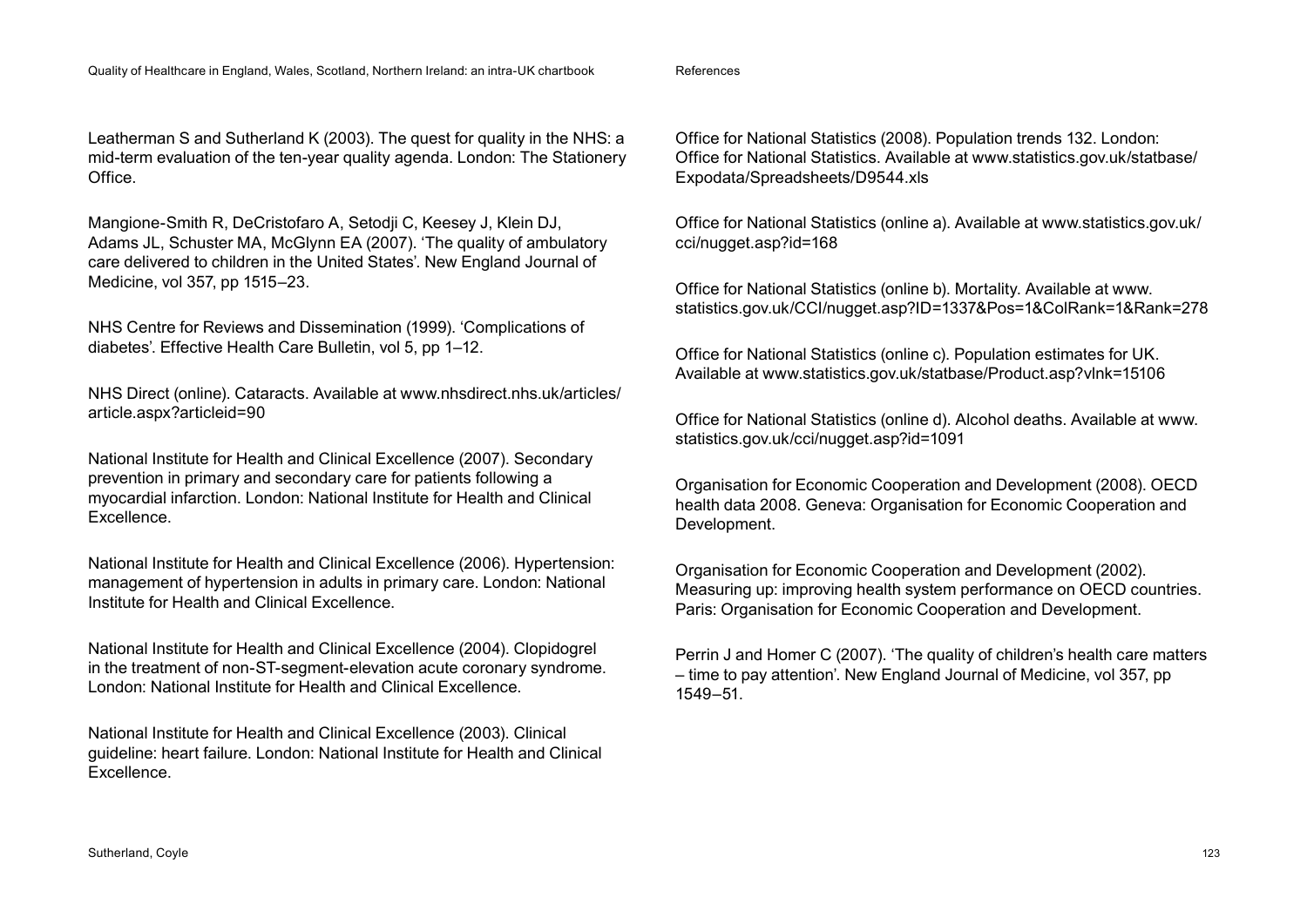#### References

Pfeffer M, Swedberg K, Granger CB, Held P, McMurray J, Michelson E, Olofsson B, Ostergren J, Yusuf S, Pocock S and CHARM Investigators and Committees (2003). 'Effects of candesartan on mortality and morbidity in patients with chronic heart failure: the CHARM-Overall programme'. Lancet, vol 362, pp 759–66.

Professor the Lord Darzi of Denham KBE (2008). High quality care for all: NHS next stage review final report. Cm7432. London: Department of Health.

Reidpath D and Allotey P (2003). 'Infant mortality rate as an indicator of population health'. Journal of Epidemiology and Community Health, vol 57, pp 344–46.

Remme W, Swedberg K and the Task Force for the Diagnosis and Treatment of Chronic Heart Failure, European Society of Cardiology (2001). 'Guidelines for the diagnosis and treatment of chronic heart failure'. European Heart Journal, vol 22, pp 1527–60.

Rivett G (2008). From cradle to grave: the first 60 years of the NHS. Available at [www.nhshistory.net/](http://www.nhshistory.net)

Royal College of Physicians (2008). How the NHS manages heart attacks. London: MINAP.

Scottish Executive (2008). Spending review 2007. Scottish Government.

Scottish Intercollegiate Guidelines Network (2007a). Risk estimation and the prevention of cardiovascular disease. Guideline 97. Edinburgh: Scottish Intercollegiate Guidelines Network.

Scottish Intercollegiate Guidelines Network (2007b). Management of stable angina. Guideline 96. Edinburgh: Scottish Intercollegiate Guidelines Network.

Smith T and Babbington E (2006). Devolution: a map of divergence in the NHS. British Medical Association Health Policy Review. Available at [www.](http://www.bma.org.uk/ap.nsf/Content/hprsummer06~Devolution#The_0) [bma.org.uk/ap.nsf/Content/hprsummer06~Devolution#The\\_0](http://www.bma.org.uk/ap.nsf/Content/hprsummer06~Devolution#The_0) 

Statistics Commission (2004). Enhancing the value of health statistics: user perspectives. Report Number 21, London: Statistics Commission. Available at [www.statscom.org.uk/C\\_406.aspx](http://www.statscom.org.uk/C_406.aspx)

Welsh Assembly Government (2008). Health gain targets. Available at [http://new.wales.gov.uk/dphhp/publication/research/health-gain-targets/](http://new.wales.gov.uk/dphhp/publication/research/health-gain-targets/targeting/health-targets-e.pdf?lang=en) [targeting/health-targets-e.pdf?lang=en](http://new.wales.gov.uk/dphhp/publication/research/health-gain-targets/targeting/health-targets-e.pdf?lang=en) 

Westlake S (2008). 'Cancer incidence and mortality in the United Kingdom and constituent countries, 2003–05'. Health Statistics Quarterly, vol 40, pp 91–97.

Westlake S and Cooper N (2008). Cancer incidence and mortality: trends in the United Kingdom and constituent countries, 1993–2004. Health Statistics Quarterly, vol 38, pp 33–46.

Verdecchia A, Francisci S, Brenner H, Gatta G, Micheli A, Mangone L and Kunkler I (2007). 'Recent cancer survival in Europe: a 2000–02 period analysis of EUROCARE-4 data'. Lancet Oncology, vol 8, pp 784–96.

Yorkshire and Humber Public Health Observatory (2008a). PBS Diabetes Prevalence Model Phase 3: key findings. York: Yorkshire and Humber Public Health Observatory.